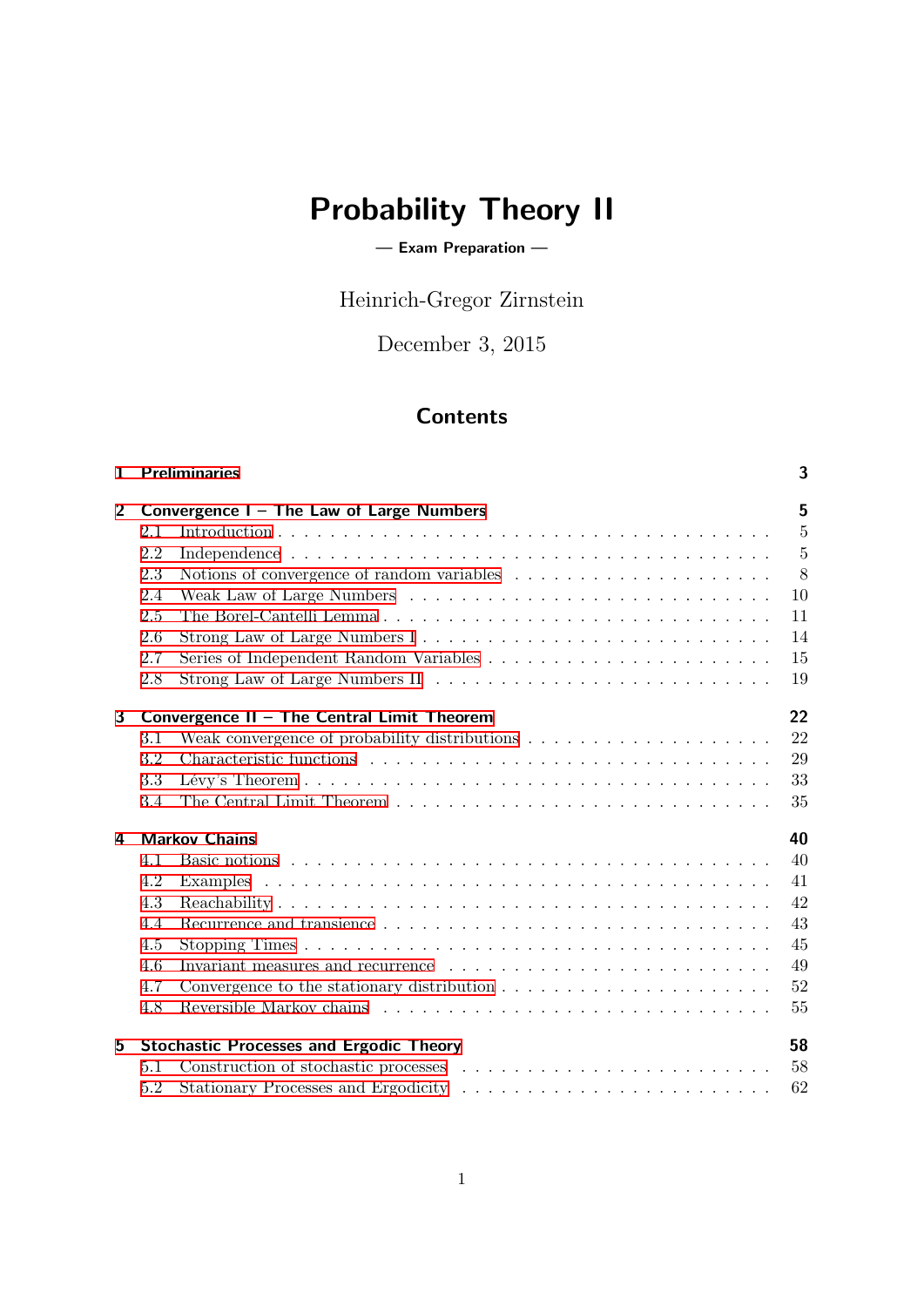|  | A Measure Theory |  |
|--|------------------|--|
|  |                  |  |
|  |                  |  |
|  |                  |  |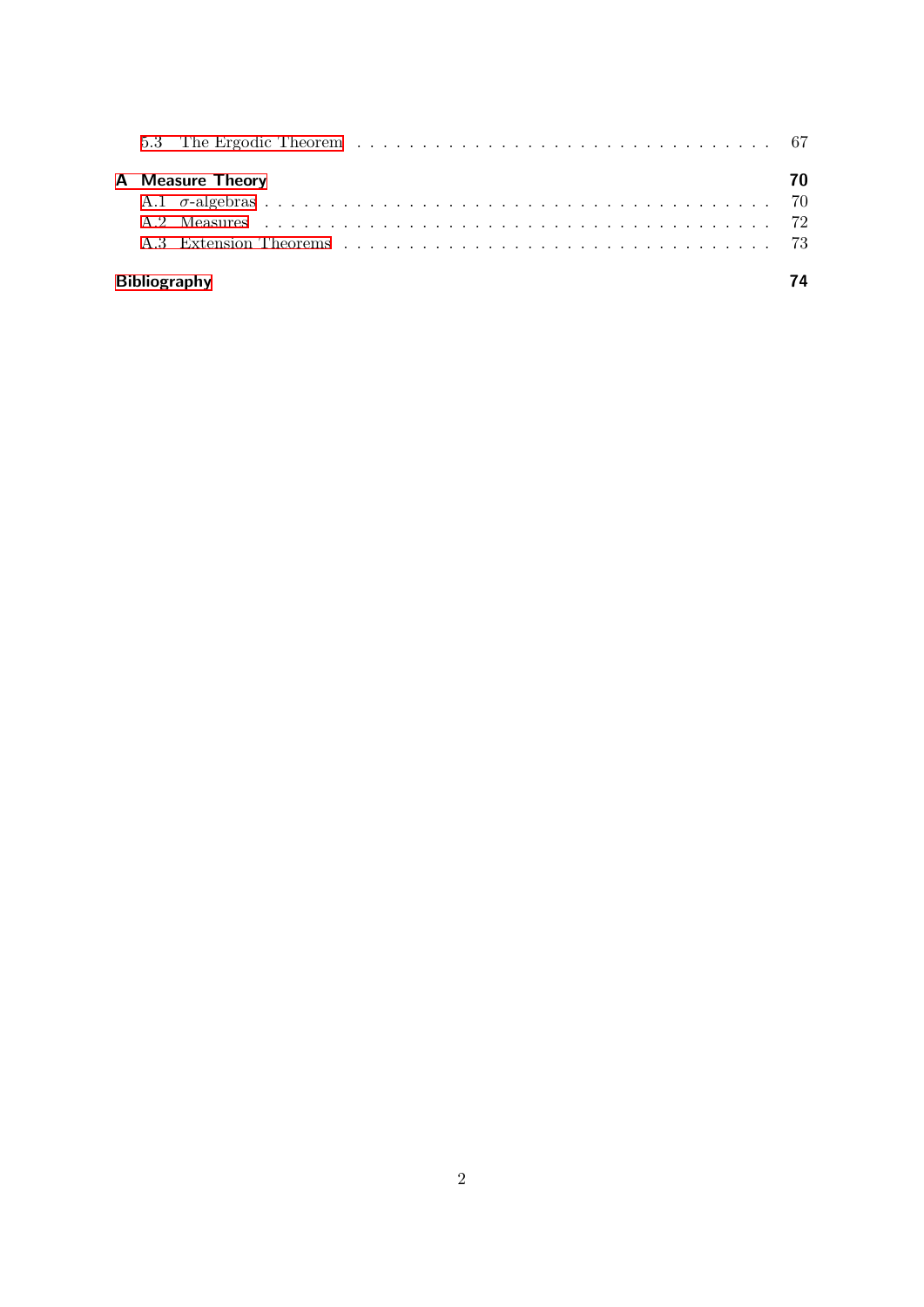### **1 Preliminaries**

<span id="page-2-0"></span>This section recalls some very useful notions and results from probability theory.

**Definition.** Let  $(\Omega, \mathcal{A}, P)$  be a probability space and  $X : \Omega \to \mathbb{R}$  a random variable. The **expectation value** or **mean**  $E[X]$  of the random variable is defined as the integral

$$
E[X] := \int_{\Omega} X(\omega) \, dP(\omega),
$$

provided that the random variable is integrable,  $X \in L^1(\Omega, \mathcal{A}, P)$ . Often, we denote the latter condition with " $E[|X|] < \infty$ ".

**Definition.** Let *X* be a random variable that is square integrable,  $X \in L^2$ . Then, its **variance** is defined as

$$
V[X] := E[(X - E[X])^{2}] = E[X^{2}] - E[X]^{2}.
$$

**Remark.** Often, we say that the variable has "finite variance",  $V[|X|] < \infty$ , and mean that it is square integrable. Note that this already implies that it has finite mean as well.

The mother of all probabilistic inequalities is probably the following:

**Lemma 1.1** (Markov's inequality). Let X be a random variable with finite mean,  $E[|X|]$  <  $∞$ *. Then, for*  $δ > 0$ *, we have* 

$$
P(|X| \ge \delta) \le \frac{E[|X|]}{\delta}.
$$

*Proof.*

$$
P(|X| \ge \delta) = \int_{\{|X| \ge \delta\}} 1 \, dP \le \frac{1}{\delta} \int_{\{|X| \ge \delta\}} \delta \, dP \le \frac{1}{\delta} \int_{\{|X| \ge \delta\}} |X| \, dP = \frac{E[|X|]}{\delta}.
$$

A slight generalization is given by

**Lemma 1.2** (Markov's inequality, general form). Let  $X : \Omega \to \mathbb{R}$  be a random variable *and*  $\varphi : (0, \infty) \to (0, \infty)$  *be a* monotonically increasing *measurable function. If the random variable*  $\varphi \circ |X|$  *is integrable, the we have* 

$$
P(|X| \ge \delta) \le \frac{E[\varphi \circ |X|]}{\varphi(\delta)}.
$$

*Proof.* By Markov's inequality,  $P(|X| \ge \delta) = P(\varphi \circ |X| \ge \varphi(\delta)) \le \frac{1}{\varphi(\delta)} E[\varphi \circ |X|].$  $\Box$ 

**Corollary 1.3** (**Chebychev's inequality**)**.** *For a random variable X with finite variance,*  $X \in L^2$ , we have

$$
P(|X - E[X]| \ge \delta) \le \frac{V[X]}{\delta^2}.
$$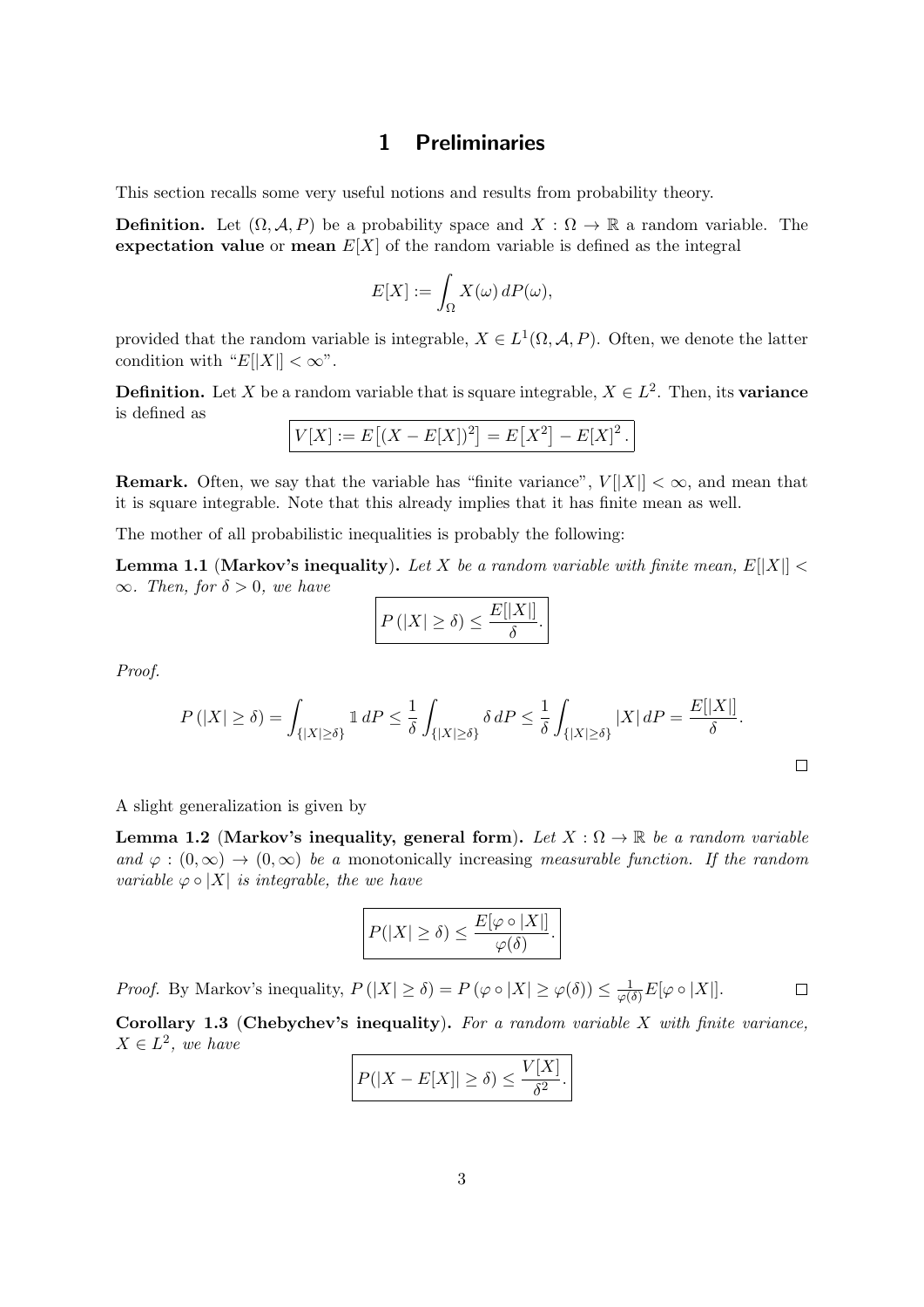*Proof.* Apply Markov's inequality to  $\varphi(x) = x^2$ .

Sometimes, we want to prove that a random variable has finite mean. The following criterion is very useful for that

<span id="page-3-0"></span>**Lemma 1.4** (**Integrability of a random variable**)**.**

$$
E[|X|] < \infty \iff \sum_{n=1}^{\infty} P(|X| > n) < \infty.
$$

*Proof.* "⇒" Applying Markov's inequality directly is not enough to conclude the convergence of the series on the right. But we can consider the double sum

$$
\sum_{n=1}^{N} P(|X| > n) = \sum_{n=1}^{N} \int_{\Omega} 1_{\{|X| > n\}} dP \le \int_{\Omega} \sum_{n=1}^{[|X|]} 1 \, dP \le \int_{\Omega} |X| \, dP = E[|X|] < \infty
$$

where [*x*] denotes the largest integer smaller than the real number *x*. Taking the limit  $N \to \infty$ gives the desired result.

"*⇐*=" This is essentially the same double sum, read from right to left. We have

$$
\int_{|X|n\}} \, dP < 1 + \sum_{n=1}^{\infty} P(|X|>n).
$$

Letting  $C \to \infty$  gives the desired result.s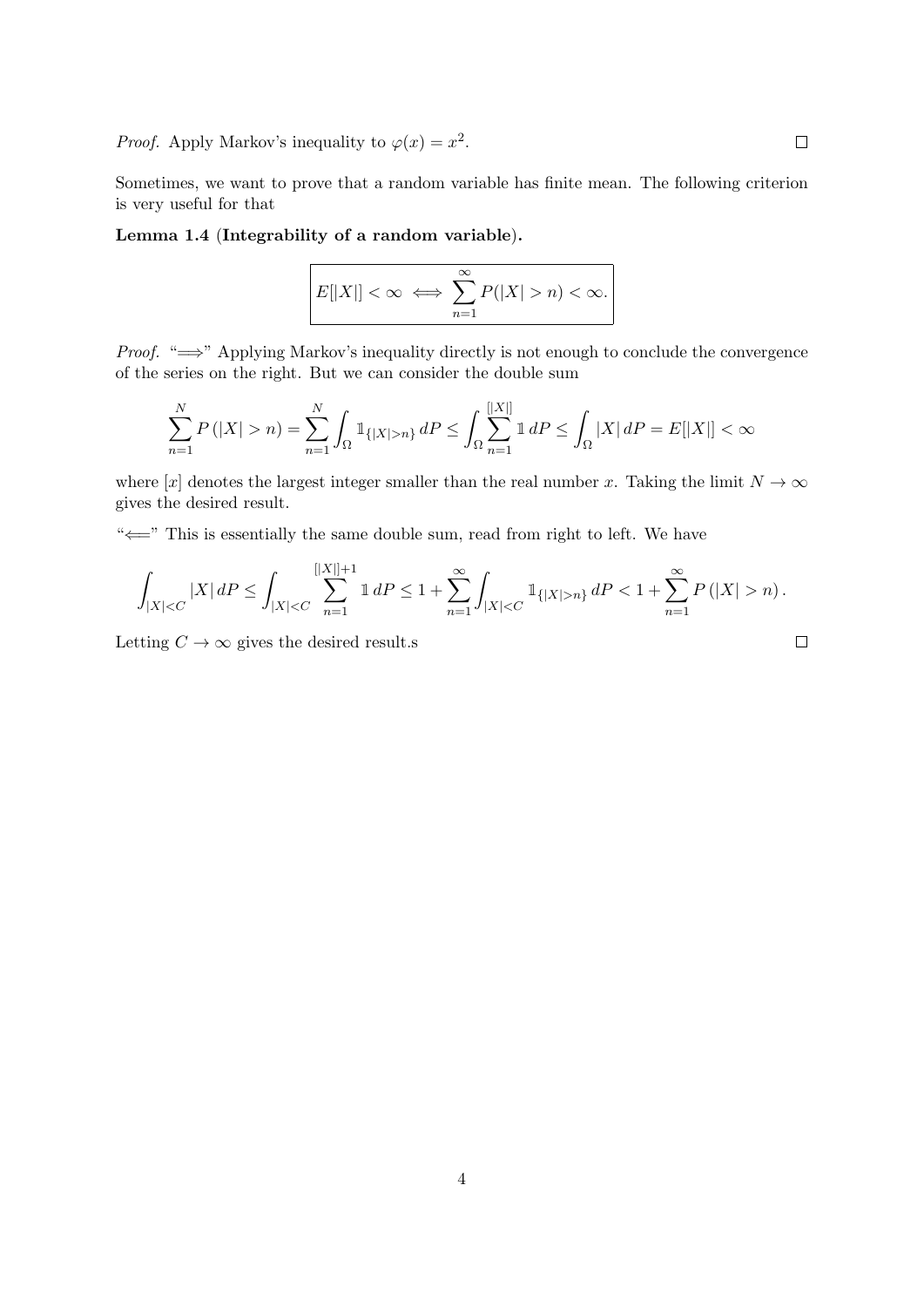# **2 Convergence I – The Law of Large Numbers**

#### **2.1 Introduction**

<span id="page-4-1"></span><span id="page-4-0"></span>The **law of large numbers** is based on the following observation: If we repeatedly throw a six-sided die, then the *average* of the face values over many throws will tend to 3*.*5. This is equal to the *expected value*, where we argue that each side has a probability of 1*/*6 to show up, so we expect an average of  $(1 + 2 + 3 + 4 + 5 + 6)/6 = 3.5$ .

More generally, we can consider any sequence  $(X_n)_{n=1}^{\infty}$  of independent identically distributed random variables. This means that we are repeating a single experiment  $X_i$  independently many, many times. Each experiment has the (same) expected value  $E[X_n] = \mu$ , and we intuitively expect that the average of this sequence will tend towards the expected value

$$
\frac{X_1 + X_2 + \ldots + X_n}{n} \to \mu.
$$

This is the law of large numbers.

The goal of the following sections is to prove this statement and to make it more precise: In which sense does this sequence convergence? What is the rate of convergence?

In this section, we will establish the weak and strong form of the law of large numbers, which say that under certain conditions, the averages converge in probability, resp. almost surely. In the next section, Section 3, we will show that the rate of convergence is, in some sense, universal. This is the central limit theorem.

#### **2.2 Independence**

<span id="page-4-2"></span>**Definition.** Two events *A, B* are called **independent** if

$$
P(A \cap B) = P(A)P(B).
$$

**Definition.** A finite collection of events  $(A_1, \ldots, A_n)$  is called **mutually independent** if, for any subset of indices  $\{n_1, n_2, \ldots, n_k\} \subset \{1, \ldots, n\}$ , we have

$$
P(A_{n_1} \cap A_{n_2} \cap \ldots \cap A_{n_k}) = P(A_{n_1})P(A_{n_2})\cdots P(A_{n_k}).
$$

In other words, events are mutually independent if each event is independent from any *intersection* of the other events.

**Remark.** Note that in the definition of mutual independence, some of the events may be the same, e.g.  $A_1 = A_2 = A$ . It makes sense to say that an event is independent of itself, which simply means that  $P(A \cap A) = P(A)P(A)$ , or  $P(A) = 0$  or 1.

So far, we have captured the notion of independence of individual events. For instance, given a red and a blue die, it is fair to say that the events "the red die rolls a 1" and "the blue die rolls a 4" are independent. However, we also want to capture the notation that *any* possible roll of the red die is independent of the rolls of the blue die.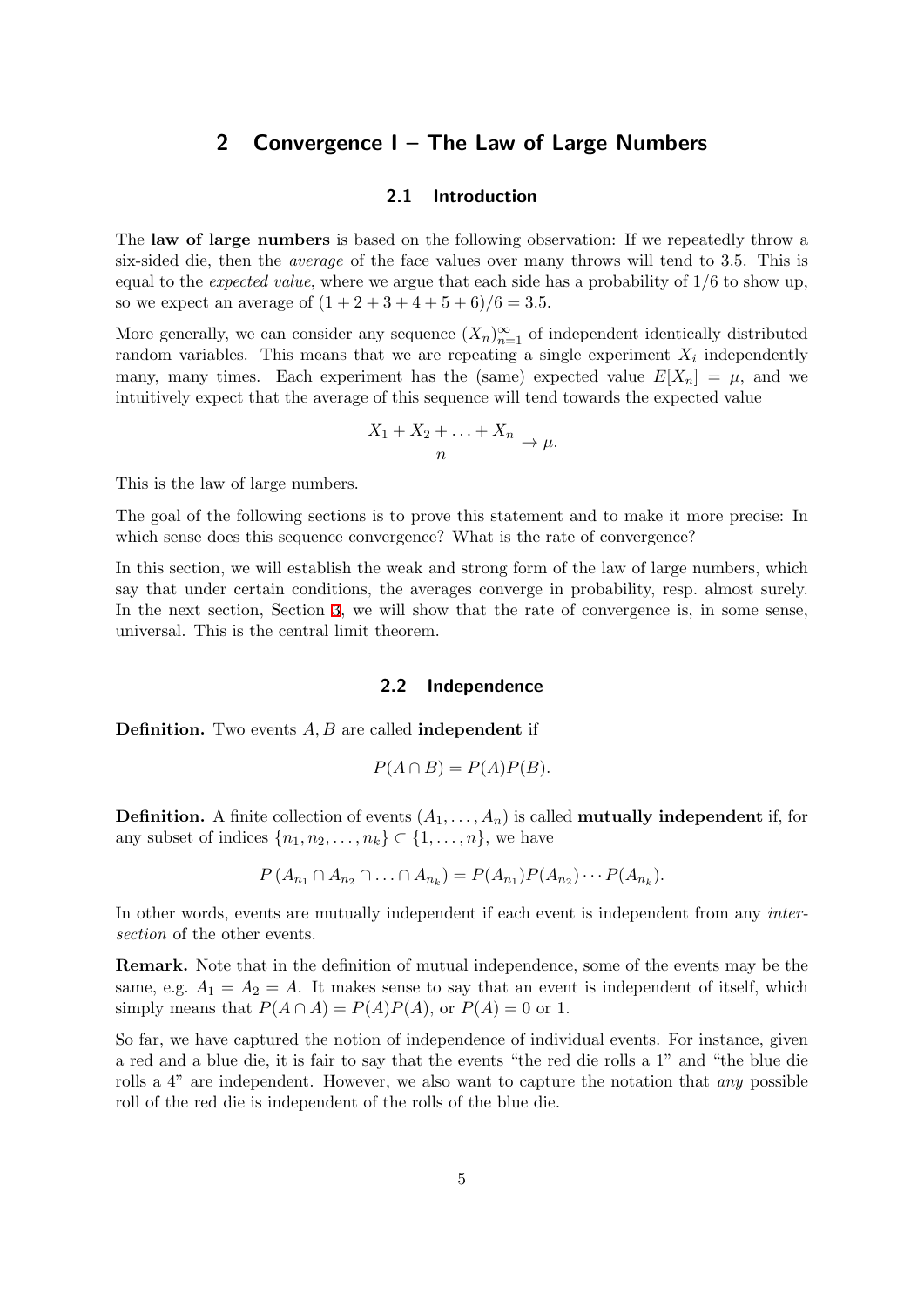**Definition.** Let  $\mathcal{E}_1, \mathcal{E}_2, \ldots, \mathcal{E}_n$  be collections of sets. We say that these collections are **mutually independent** if, for any subset of indices  $\{n_1, n_2, \ldots, n_k\} \subset \{1, \ldots, n\}$ , we have

 $P(A_{n_1} \cap A_{n_2} \cap ... \cap A_{n_k}) = P(A_{n_1})P(A_{n_2})\cdots P(A_{n_k})$  for all sets  $A_{n_j} \in \mathcal{E}_{n_j}$ .

For example, the can let  $\mathcal{E}_1$  be the possible outcomes of the red die and  $\mathcal{E}_2$  be the possible outcomes of the blue die. We will often apply this notion to the case where the collections  $\mathcal{E}_k$ are *σ*-algebras.

**Definition.** An infinite family of collections of sets,  $(\mathcal{E}_j)_{j \in J}$  is said to be **independent** if every finite subfamily is mutually independent.

**Definition.** A family of random variables  $(X_j)_{j \in J}$  is called **independent** if the corresponding family of generated  $\sigma$ -algebras  $(X_j^{-1}(\mathcal{B}_{\mathbb{R}}))_{j\in J}$  is independent.

**Example.** Let  $((\Omega_k, \mathcal{A}_k, P_k))_{k=1}^n$  be a finite collection of measure spaces. Consider the product space  $(\Omega, \mathcal{A}, P) = (\prod_{k=1}^n \Omega_k, \otimes_{k=1}^n \mathcal{A}_k, \otimes_{k=1}^n P_k)$  and let  $\pi_k : \Omega \to \Omega_k$  denote the projection onto the *k*-th coordinate. Then, the family  $(\pi_k^{-1}(\mathcal{A}_k))_{k=1}^n$  is independent.

**Example.** Two random variables  $X, Y : \Omega \to \mathbb{R}$  induce a joint probability distribution on  $\mathbb{R}^2$ , namely the distribution of the pair  $(X, Y)$ . The two variables are independent if and only if their joint distribution is a product measure on  $\mathbb{R}^2$ .

*Proof.* By the previous example, if the joint distribution is the product measure, then the random variables are independent. On the other hand, if they are independent, then let *P* denote the joint probability distribution and  $P_X$  and  $P_Y$  the marginal distributions on  $\mathbb{R}^2$ . By assumption, we have  $P(A \times B) = P_X(A)P_Y(B)$  for any product of Borel sets  $A \times B \subset \mathcal{B}^2$ . The collection of finite disjoint unions of such product sets form an algebra that generates the product  $\sigma$ -algebra. By the Hahn-Kolmogorov extension theorem A.4, the measure P has a unique extension to the whole  $\sigma$ -algebra. But by the previous equation, it coincides with the product measure.  $\Box$ 

**Lemma 2.1.** *If two random variables*  $X, Y \in L^1$  *are* independent, *then their product has the expectation value*

$$
E[XY] = E[X] E[Y].
$$

*Proof.* By the previous example, this is a direct consequence of Fubini's theorem.

**Lemma 2.2.** If two random variables  $X, Y \in L^2$  are independent, then their variance is *additive*

$$
V[X+Y] = V[X] + V[Y].
$$

*Proof.* Without loss of generality, we may assume that  $E[X] = E[Y] = 0$ . By the previous lemma, we have

$$
V[X+Y] = E[(X+Y)^{2}] = E[X^{2}] + 2E[XY] + E[Y^{2}]
$$
  
= 
$$
E[X^{2}] + 2E[X]E[Y] + E[Y^{2}] = V[X] + V[Y].
$$
  
=0

 $\Box$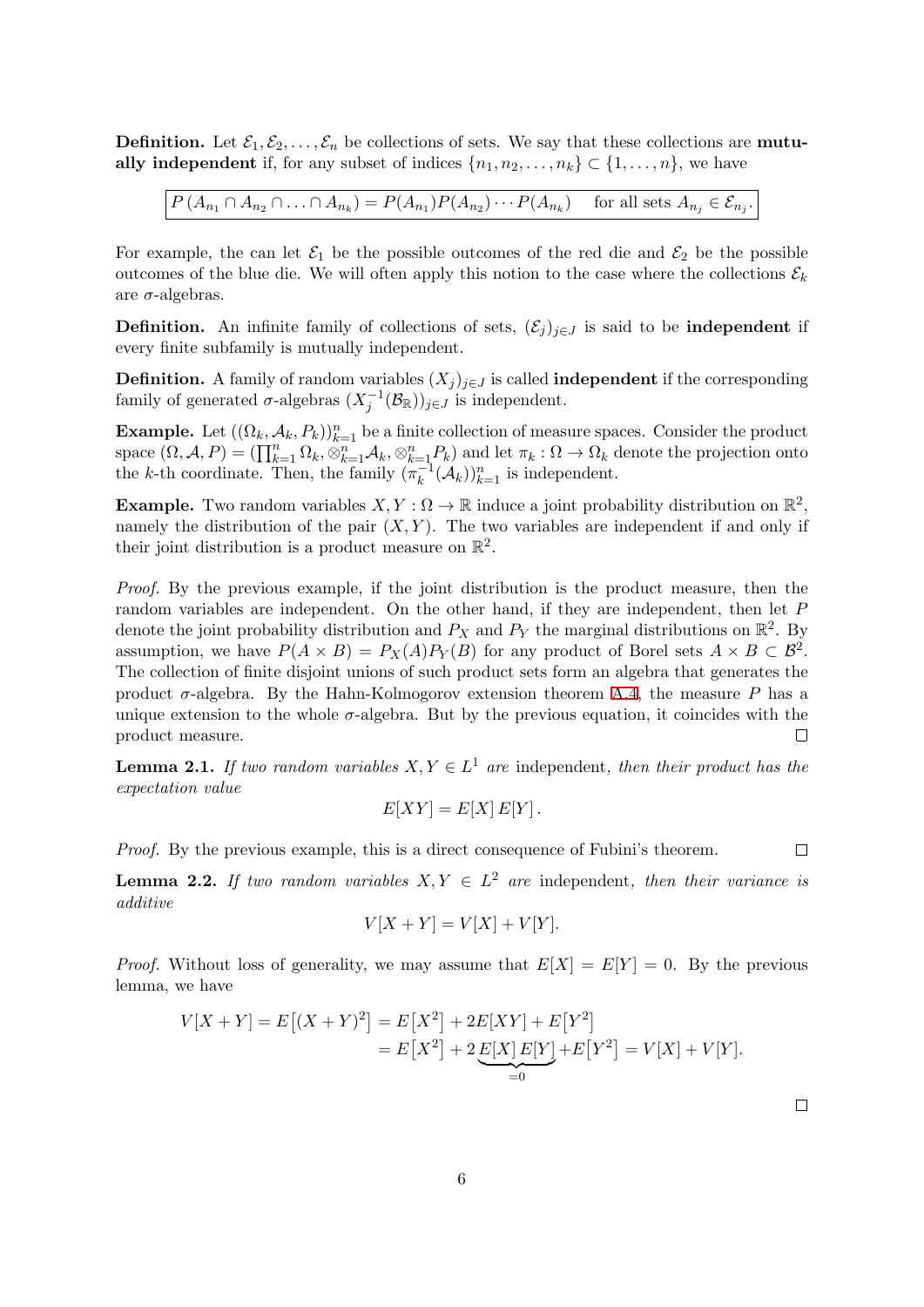**Notation.** Often, we will be concerned with sequences of random variables  $(X_n)_{n=1}^{\infty}$  that are independent and identically distributed. We will call this an **i.i.d. sequence**.

**Remark.** It is not immediately obvious that infinite sequence of independent variables exist at all. It requires the construction of a product measure on the product  $\sigma$ -algebra. We will consider this question in more detail in Section 5, where we will prove the Kolmogorov consistency theorem 5.1 and the very general Ionescu-Tulcea theorem 5.2.

**Example.** An i.i.d. sequence of random variables  $(X_n)_{n=1}^{\infty}$  whose values may only be 1 or 0 is also called a **Bernoulli process**. Each of the mutuall[y i](#page-57-0)ndependent variables is equal to 0 with probability *p* and eq[ual](#page-58-0) to 1 with probability  $(1 - p)$ . When  $p = 1/2$ , [th](#page-60-0)is corresponds to an infinite sequence of coin flips, where 1 corresponds to "head" and 0 corresponds to "tail".

**Definition.** Let  $X_1, X_2, \ldots$  be a sequence of *independent* random variables  $X_n : \Omega \to \mathbb{R}$ . Let  $\mathcal{F}_n$  be the  $\sigma$ -algebra generated by the random variables starting from index *n*, that is the variables  $X_n, X_{n+1}, \ldots$  Then, the **tail**  $\sigma$ **-algebra** is the  $\sigma$ -algebra

$$
\mathcal{F}_{\infty} = \bigcap_{n=1}^{\infty} \mathcal{F}_n.
$$

Any event  $A \in \mathcal{F}_{\infty}$  is called a **tail event**.

**Example.** The events

$$
\left\{\omega \in \Omega: \text{ the sequence } X_n(\omega) \text{ is bounded}\right\} \text{ and } \left\{\omega \in \Omega: \limsup_{n \to \infty} X_n(\omega) = 1\right\}
$$

are tail events, because they do not depend on the values of the first few variables. On the other hand, the event  $\{\omega \in \Omega : \sup_{n \in \mathbb{N}} |X_n(\omega)| \leq 1\}$  is *not* a tail event.

It turns out that tail events are rather deterministic:

**Proposition 2.3** (**Kolmogorov's zero-one law**)**.** *Let X*1*, X*2*, . . . be a sequence of independent variables. Then, any tail event*  $A \in \mathcal{F}_{\infty}$  *occurs either almost surely or almost never, that is*  $P(A) = 1$  *or*  $P(A) = 0$ *.* 

<span id="page-6-0"></span>The proof of this statement is not obvious, we will need the following lemma whose proof uses Dynkin's theorem A.1:

**Lemma 2.4** (**Independence of** *σ***-algebras**). *Let*  $(\mathcal{E}_i)_{i \in J}$  *be an independent family, such that each collection*  $\mathcal{E}_j$  *is closed under finite intersections. Then, the family of <i>o-algebras*  $(\sigma(\mathcal{E}_j))_{j \in J}$ *is independent as [well.](#page-70-0)*

*Proof.* We can restrict our attention to finite families. For simplicity, we only consider the case of a family with two members  $\mathcal{E}_1, \mathcal{E}_2$ . The general case is similar and follows by induction.

Consider the collection

$$
\mathcal{A} = \{ A \subset \Omega : P(A \cap B) = P(A)P(B) \text{ for all } B \in \mathcal{E}_2 \}
$$

of events that are independent from the sets in the second collection  $\mathcal{E}_2$ . By definition, we have  $\mathcal{E}_1 \subset \mathcal{A}$ . We show that  $\mathcal{A}$  is a Dynkin system: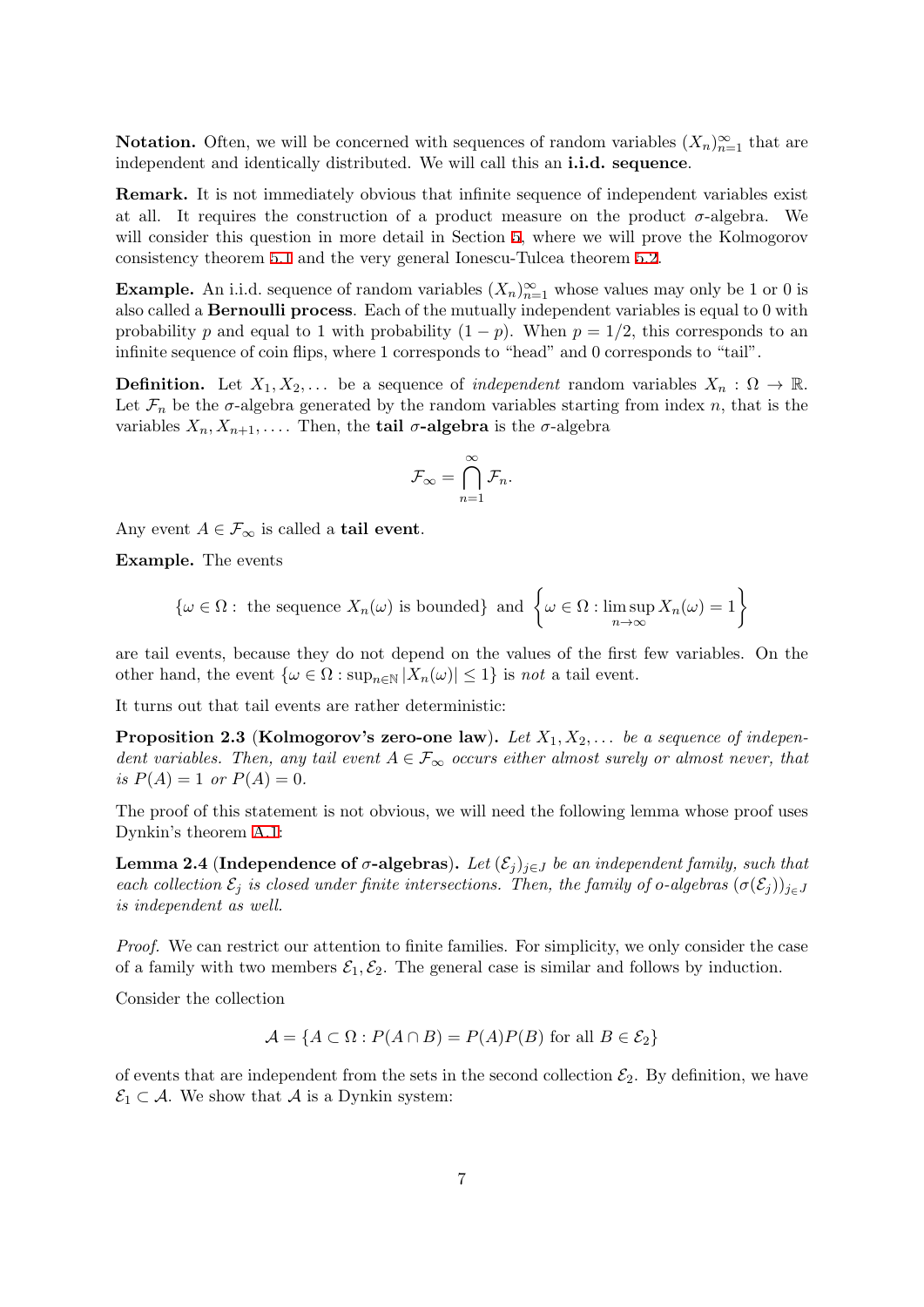- 1. Clearly,  $\in \mathcal{A}$  and  $\Omega \in \mathcal{A}$ .
- 2. If  $A \in \mathcal{A}$ , then we have  $P(A^c \cap B) = 1 P(A \cap B^c) = 1 P((A \cap B) \oplus B^c) = P(B) P(A \cap B) = P(A^c)P(B)$ . Hence, the complement *A<sup>c</sup>* is also in the collection *A*.
- 3. If  $A_1, A_2, \ldots$  are a sequence of disjoint subsets in A, then thanks to the  $\sigma$ -additivity of the probability measure, their union is also in *A*.

Hence, by Dynkin's theorem, the set *A* also contains the  $\sigma$ -algebra  $\sigma(\mathcal{E}_1)$ .

Now, we consider the collection

$$
\mathcal{B} = \{ B \subset \Omega : P(A \cap B) = P(A)P(B) \text{ for all } A \in \sigma(\mathcal{E}_1) \}
$$

of events that are independent from the  $\sigma$ -algebra  $\sigma(\mathcal{E}_1)$ . By construction, of the collection *A*, we have  $\mathcal{E}_2 \subset \mathcal{B}$ . By essentially the same calculations as above, we conclude that this is a Dynkin system, and we obtain that  $\sigma(\mathcal{E}_1)$  is independent of  $\sigma(\mathcal{E}_2)$  as desired.  $\Box$ 

*Proof of Kolmogorov's zero-one law.* We show that tail events are independent of themselves.

Let  $\mathcal{A}_n$  denote the  $\sigma$ -algebra generated by the variable  $X_n$ . Moreover, let

$$
\mathcal{B}_n = \{ A \subset \Omega : A = A_1 \cap A_2 \cap \ldots \cap A_n \text{ with } A_k \in \mathcal{A}_k \}
$$

denote the collection of sets that can be written as finite intersections of events from the first *n σ*-algebras. Complementarily, let

$$
\mathcal{C}_n = \{ A \subset \Omega : \exists m \in \mathbb{N}, A = A_{n+1} \cap A_{n+2} \cap \ldots \cap A_m \text{ with } A_k \in \mathcal{A}_k \}
$$

be the collection of finite intersections of events from the  $\sigma$ -algebras starting at the index  $n+1$ .

By assumption, the collections  $\mathcal{B}_n$  and  $\mathcal{C}_n$  are independent for all  $n \in \mathbb{N}$ . By the previous lemma, the collections  $\mathcal{B}_n$  and  $\sigma(\mathcal{C}_n) = \mathcal{F}_n$  are independent as well. In particular, the collections  $B_n$  and  $\mathcal{F}_{\infty}$  are independent. This implies the independence of the collections  $\bigcup_{n=1}^{\infty} \mathcal{B}_n$  and *F*<sub>∞</sub>. Applying the lemma again, we see that the *σ*-algebras  $\sigma(\bigcup_{n=1}^{\infty} \mathcal{B}_n) = \mathcal{F}_1$  and  $\mathcal{F}_{\infty}$  are independent. The desired result follows.

#### **2.3 Notions of convergence of random variables**

<span id="page-7-0"></span>**Definition.** Let  $(X_n)_{n=1}^{\infty}$  be a sequence of random variables. We say that the sequence converges to a random variable *X* . . .

1. ... **in probability** if for every  $\varepsilon > 0$ , we have

$$
\lim_{n \to \infty} P(|X_n - X| > \varepsilon) = 0.
$$

2. ... in the *p*-th mean ( $p \geq 1$ ) if all random variables have *p*-th moments,  $X_n \in$  $L^p(\Omega, \mathcal{A}, P)$ , and the sequence converges in  $L^p$ ,

$$
\lim_{n \to \infty} \int_{\Omega} |X_n - X|^p \, dP = 0.
$$

From the theory of  $L^p$  spaces, we know that  $X \in L^p$  in this case as well.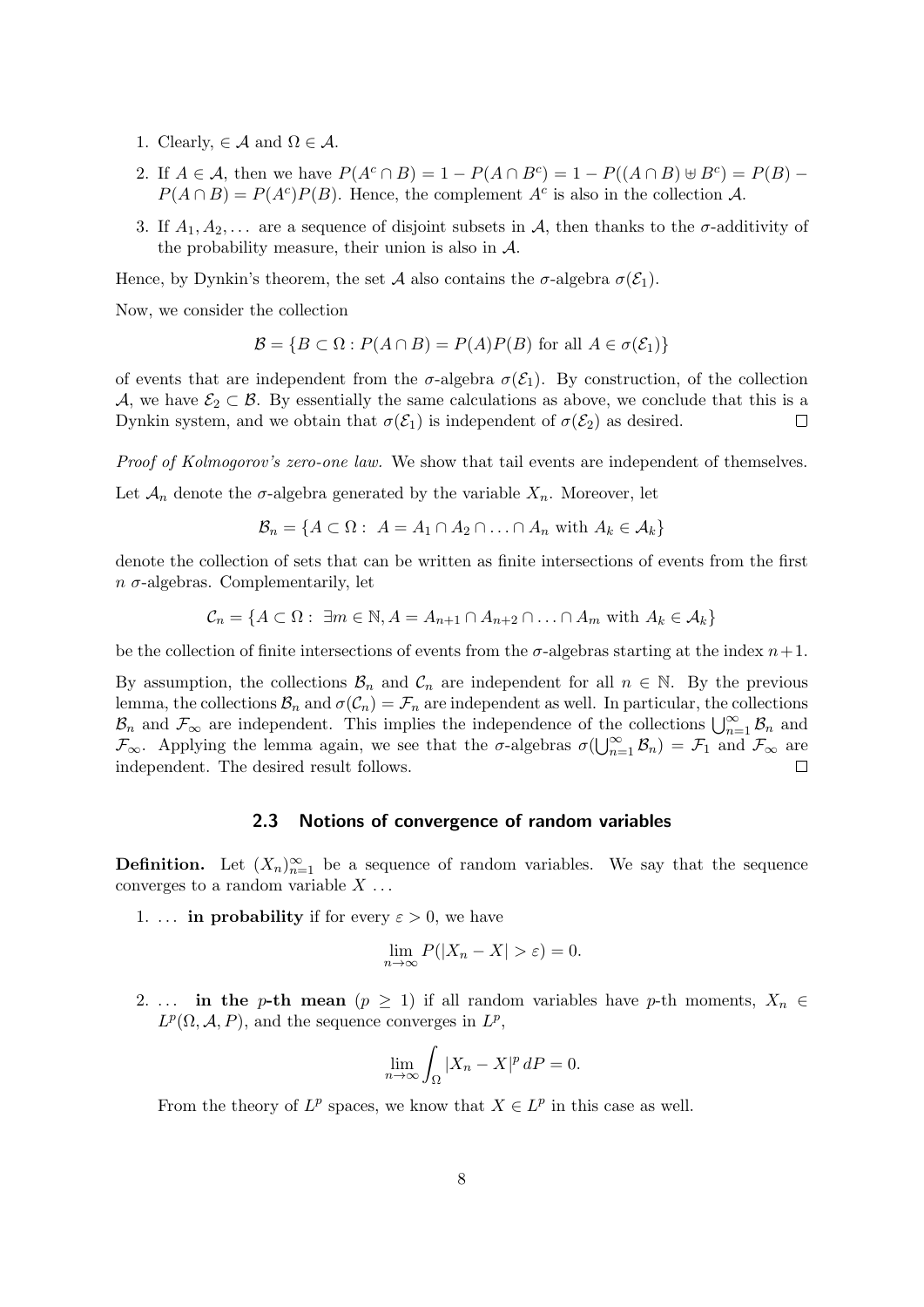3. . . . **almost surely** if

$$
P\left(\left\{\omega \in \Omega : \lim_{n \to \infty} X_n(\omega) = X(\omega)\right\}\right) = 0.
$$

In other words, the pointwise limit of the sequence is almost surely equal to *X*.

**Reminder.** For any probability space, we have a continuous embedding  $L^p(\Omega, \mathcal{A}, P) \subset$  $L^{p'}(\Omega, \mathcal{A}, P)$  as long as  $p > p'$ . In other words, if a random variable has *p*-th moments, then it also has  $p'$ -th moments for any  $p' < p$ .

**Lemma 2.5** (**Notions of convergence**)**.** *We have the following implications between these notions of convergence:*

- *(a) Convergence almost surely*  $\implies$  *convergence in probability.*
- *(b) Convergence in the p-th mean*  $\implies$  *convergence in probability.*
- *(c) If there exists a random variable*  $Y ∈ L^p$  *with*  $|X_n| ≤ Y$ *, then convergence almost surely implies convergence in the p-th mean.*

*Proof.* On (a). For  $\varepsilon > 0$ , consider the indicator function  $Y_n = \mathbb{1}_{\{|X_n - X| \ge \varepsilon\}}$ . This function is integrable with  $|Y_n| \leq 1$ . For any point  $\omega$ , the convergence  $X_n(\omega) \to X(\omega)$  implies that  $Y_n(\omega) \to 0$ . Hence, we have  $Y_n \to 0$  almost surely. By Lebesgue's dominated convergence theorem, it follows that

$$
\lim_{n \to \infty} P(|X_n - X| > \varepsilon) = \lim_{n \to \infty} E[Y_n] = E[0] = 0.
$$

On (b). By Markov's inequality,

$$
P(|X_n - X| \ge \varepsilon) \le \frac{E[|X_n - X|^p]}{\varepsilon^p}.
$$

By assumption, this tends to zero as  $n \to \infty$ .

On (c). From  $|X_n|^p \leq Y^p$ , we conclude that  $|X|^p \leq Y^p$  as well. Hence, the *p*-th power of the difference is dominated by an integrable function,  $|X_n - X|^p \leq (|X_n| + |X|)^p \leq (2Y)^p$ . Moreover, we have  $|X_n - X|^p \to 0$  almost everywhere and Lebesgue's dominated convergence theorem implies that  $X_n \to X$  in the *p*-the mean.  $\Box$ 

**Example.** "Escape to vertical infinity." Consider the unit interval with the Lebesgue measure as a probability space  $\Omega = [0, 1]$ . The sequence of random variables  $X_n = n \mathbb{1}_{[0,1/n]}$  converges almost surely and in probability to the zero function, but not in the *p*-th mean, because  $E[|X_n|] = 1.$ 

**Example.** "Typewriter sequence". Consider again the unit interval. The sequence of random variables

$$
X_{2^k+n} = \mathbb{1}_{[n2^{-k}, (n+1)2^{-k}]} \text{ for } k, n \in \mathbb{N}, 0 \le n < 2^k
$$

converges in the *p*-th mean and hence in probability, because their supports become thinner and thinner. However, it does not converge anywhere pointwise.

We will show more implications between these differing notions of convergence in Section 2.5 where we introduce the simple but useful Borel-Cantelli lemma.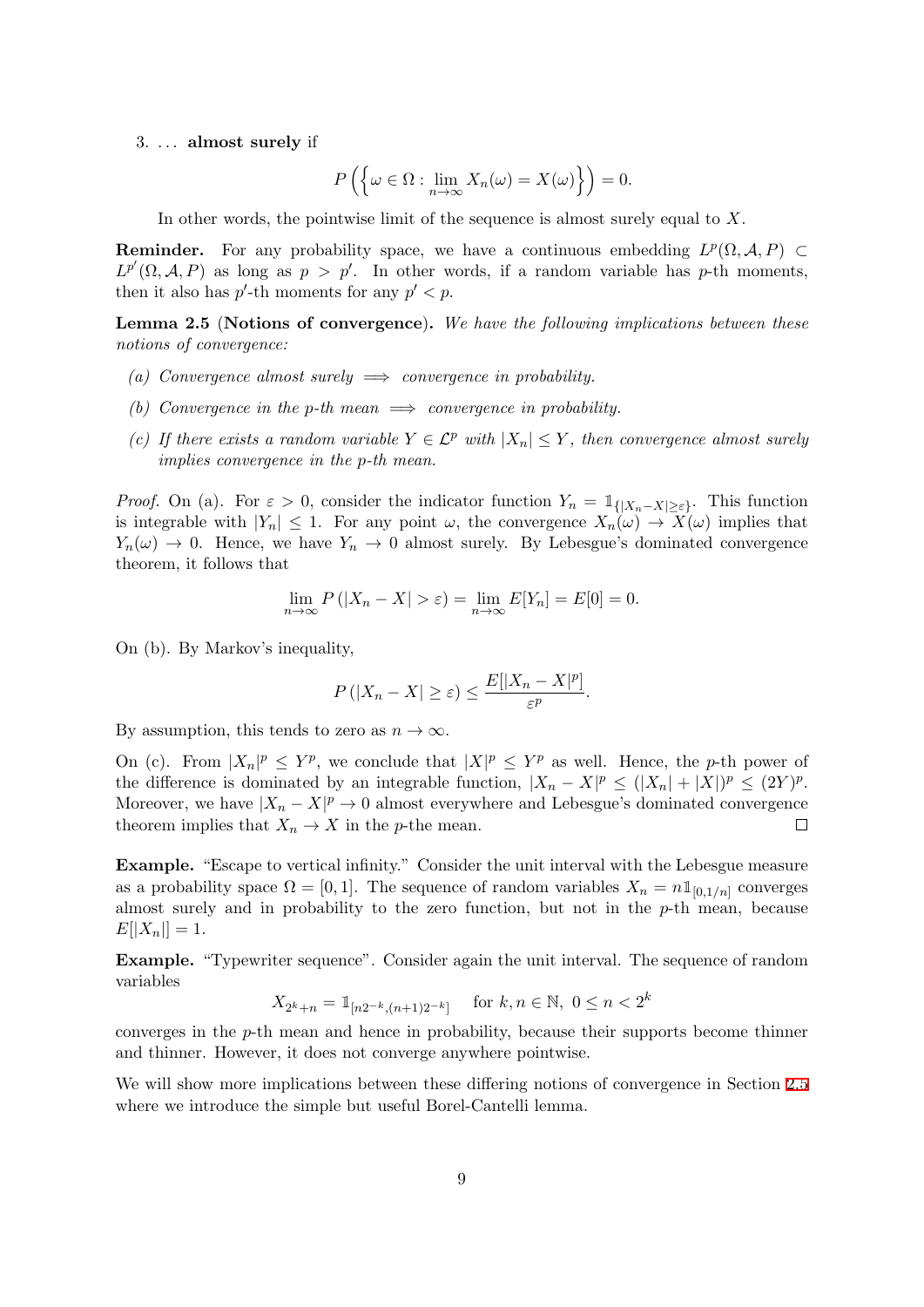#### **2.4 Weak Law of Large Numbers**

<span id="page-9-0"></span>The **weak law of large numbers** states that under very mild assumptions, the average converges to the expected value *in probability*.

The statement has an easy proof if the random variables have a *finite* second moment.

<span id="page-9-1"></span>**Proposition 2.6** (Weak law of large numbers,  $L^2$ ). Let  $(X_n)_{n=1}^{\infty}$  be an *i.i.d. sequence of random variables in*  $L^2$  *with*  $E[X_n] = \mu$  *and*  $V[X_n] = \sigma^2$ *. Then, we have* 

$$
\frac{X_1 + X_2 + \ldots + X_n}{n} \to \mu \text{ in probability.}
$$

*Proof.* Let  $Y_n = (X_1 + \cdots + X_n)/n$  denote the average. Then, we can use Chebychev's inequality and independence to estimate

$$
P(|Y_n - \mu| > \delta) \le \frac{V[Y_n]}{\delta^2} = \frac{1}{\delta^2} \left( \sum_{k=1}^n V\left[\frac{X_k}{n}\right] \right) = \frac{1}{\delta^2} n \frac{\sigma^2}{n^2} = \frac{1}{n} \frac{\sigma^2}{\delta^2} \to 0
$$

for  $n \to \infty$ .

**Remark.** Actually, the assumption that the random variables be *identically* distributed is not needed in this case.

But the statement can be strengthened: It also holds if the random variables have a finite expectation value  $E[|X_k|] < \infty$ , the existence of the second moment is not needed.

<span id="page-9-2"></span>**Proposition 2.7** (Weak law of large numbers,  $L^1$ ). Let  $(X_n)_{n=1}^{\infty}$  be an i.i.d. sequence of *random variables in*  $L^1$  *with*  $E[X_n] = \mu$ *. Then, we have* 

$$
\frac{X_1 + X_2 + \ldots + X_n}{n} \to \mu \text{ in probability.}
$$

*Proof.* For a random variable *X* and a constant  $C > 0$ , let

$$
X^{C}(\omega) := \begin{cases} X(\omega), & \text{if } |X(\omega)| \le C \\ 0, & \text{otherwise.} \end{cases}
$$

denote the truncated random variable. It has finite moments of any order.

To show convergence in probability, fix  $\delta > 0$  and consider an arbitrary  $\varepsilon > 0$  with  $\delta > \varepsilon$ . By assumption, the random variables are in  $L^1$  and identically distributed, so we can find a constant  $C > 0$  such that

$$
E[|X_k^C - X_k|] = \int_{\{|X_k| \ge C\}} |X_k| dP \le \varepsilon
$$

for all indices  $k \in \mathbb{N}$ . If we denote the expectation values with  $\mu = E[X_k]$  and  $\mu^C = E[X_k^C]$ , then this implies

$$
|\mu - \mu^C| \le \varepsilon < \delta.
$$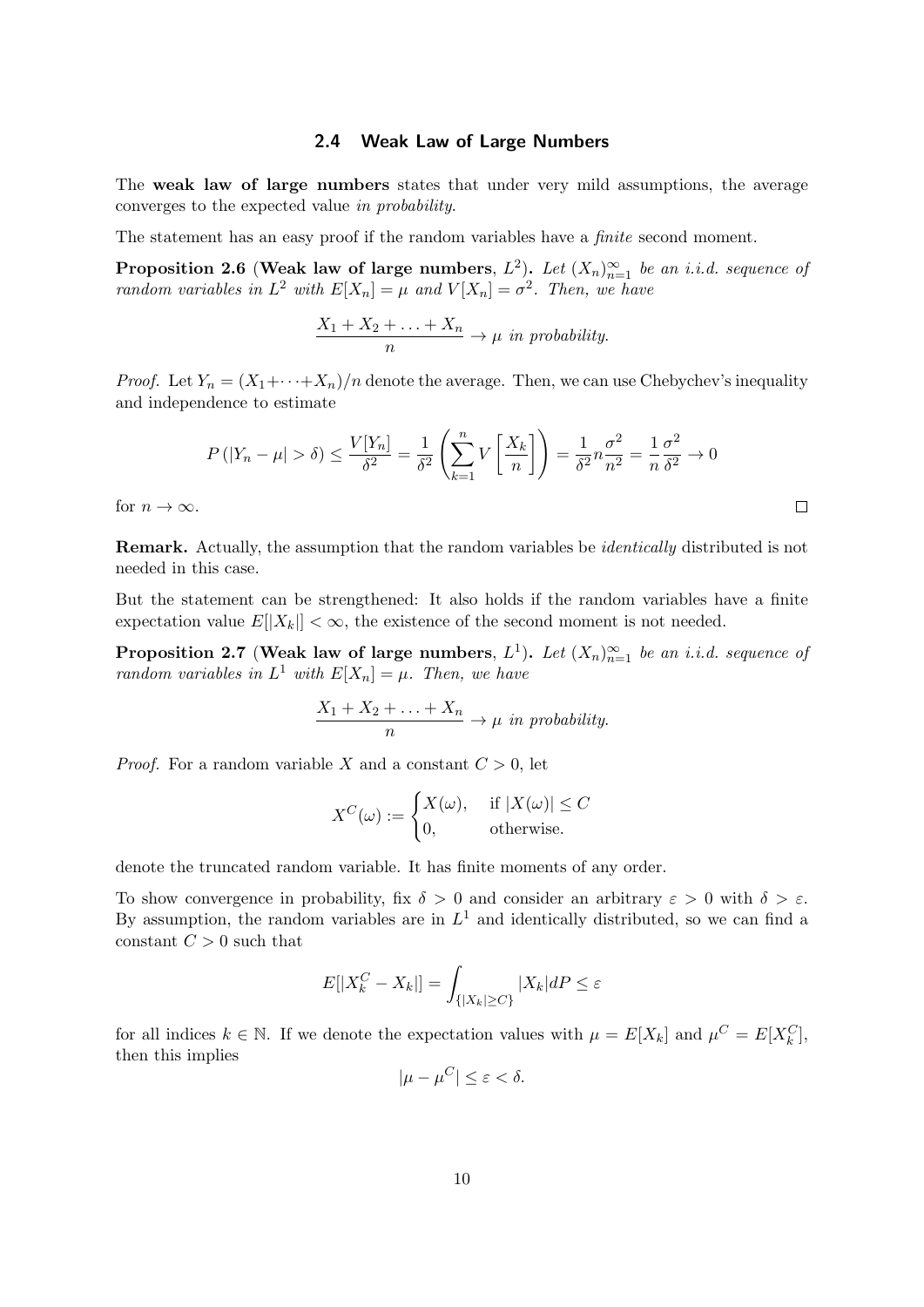But it also implies

$$
E\left[\left|\frac{X_1^C + X_2^C + \dots + X_n^C}{n} - \frac{X_1 + X_2 + \dots + X_n}{n}\right|\right] \le n \frac{1}{n} \varepsilon = \varepsilon,
$$

independent of the number *n*. Using Markov's inequality, we can estimate

$$
P\left(\left|\frac{X_1\cdots+X_n}{n}-\mu\right|>3\delta\right)\leq P\left(\left|\frac{X_1^C+\cdots+X_n^C}{n}-\frac{X_1+\cdots+X_n}{n}\right|>\delta\right)\\
+P\left(\left|\frac{X_1^C+\cdots+X_n^C}{n}-\mu^C\right|>\delta\right)+P\left(\left|\mu-\mu^C\right|>\delta\right)\\
\leq \frac{\varepsilon}{\delta}+P\left(\left|\frac{X_1^C+\cdots+X_n^C}{n}-\mu^C\right|>\delta\right)+0.
$$

Now, the random variables  $X_k^C$  have finite second moment, hence we can apply the previous version of the weak law of large numbers, Proposition 2.6, to see that the second summand on the right-hand side tends to zero as  $n \to \infty$ . Since  $\varepsilon > 0$  was arbitrary, we see that the whole right-hand side also tends to zero in the limit  $n \to \infty$ , as desired.  $\Box$ 

**Example.** If the probability distribution of the rando[m v](#page-9-1)ariables does not have a finite mean, then the weak law may or may not hold.

For instance, the Cauchy distribution  $p(x)dx = \frac{1}{\pi}$ *π*  $\frac{1}{1+x^2}dx$  does not have a finite mean. It can be shown that if  $(X_n)_{n=1}^{\infty}$  is an i.i.d. sequence of random variables whose distribution is the Cauchy distribution, then the average  $(X_1 + \cdots + X_n)/n$  also has the Cauchy distribution. Hence, the sequence of averages does not converge to a constant value in probability. (Using the method of characteristic functions, Section 3.2, we can calculate the characteristic function of the variable  $X_n$  as  $\phi(t) = e^{-|t|}$  and obtain the characteristic function of the average as  $\phi(t/n)^n = \phi(t)$ , as desired.)

#### **2.5 The Borel-Cantelli Lemma**

<span id="page-10-0"></span>A very simple but useful tool for establishing convergence almost surely is the **Borel-Cantelli lemma**.

**Reminder**. Let  $(A_n)_{n=1}^{\infty}$  be a sequence of sets. Then, the set

$$
\limsup_{n \to \infty} A_n = \bigcap_{n=1}^{\infty} \bigcup_{k=n}^{\infty} A_k
$$

("approximation from above") denotes the set of points that are contained in infinitely many sets  $A_n$ . Furthermore, the set

$$
\liminf_{n \to \infty} A_n = \bigcup_{n=1}^{\infty} \bigcap_{k=n}^{\infty} A_k
$$

("approximation from below") denotes the set of points that are contained in all but finitely many sets  $A_n$ . These two notions correspond to the limes superior and limes inferior of the corresponding characteristic functions.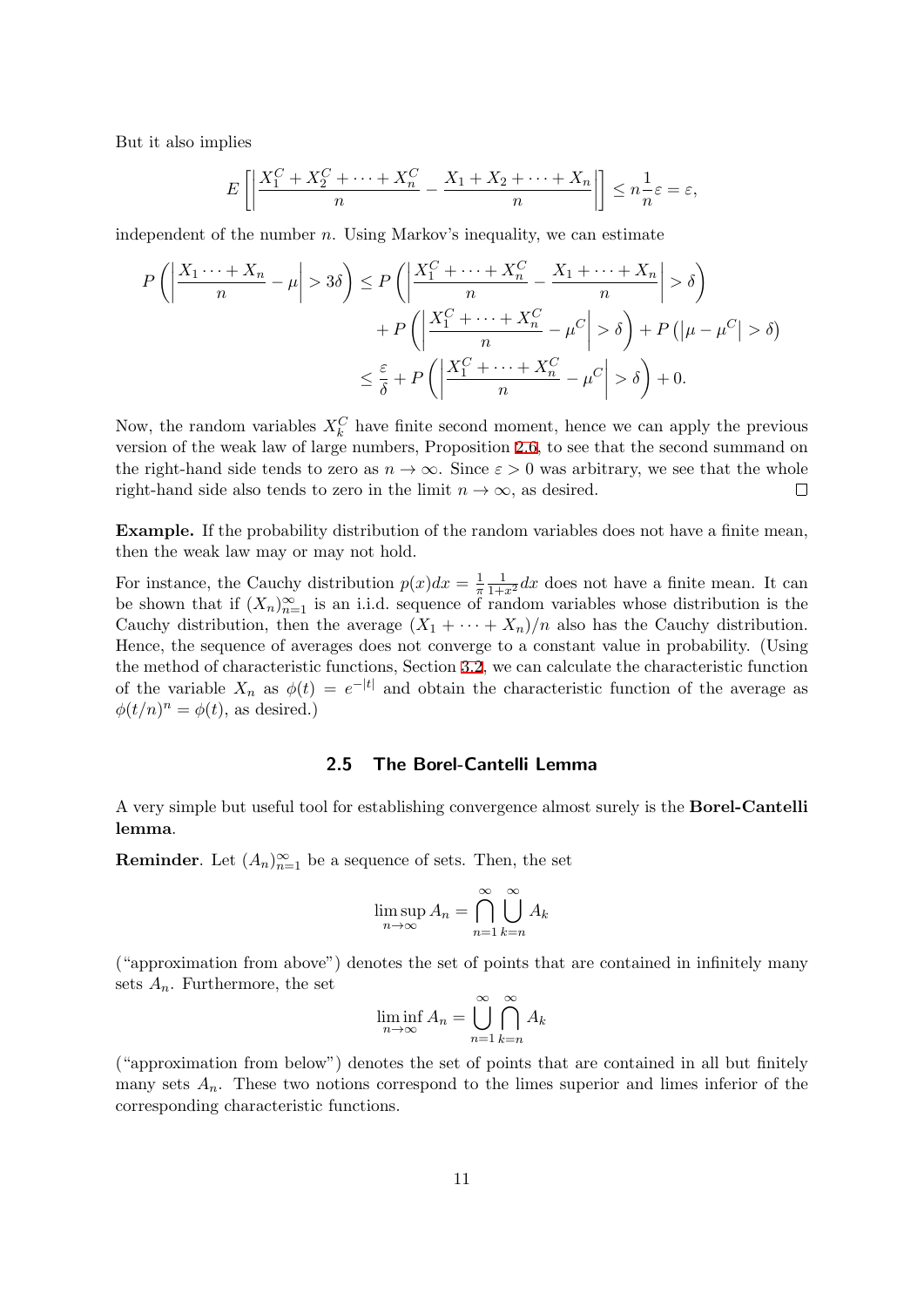**Remark.** The complements satisfy

$$
\left(\limsup_{n\to\infty} A_n\right)^c = \liminf_{n\to\infty} A_n^c.
$$

**Lemma 2.8** (1st Borel-Cantelli lemma). Let  $(A_n)_{n=1}^{\infty}$  be a sequence of events. Then, then *following implication holds*

$$
\sum_{n=1}^{\infty} P(A_n) < \infty \implies P\left(\limsup_{n \to \infty} A_n\right) = 0
$$

A partial converse is given by the

**Lemma 2.9** (2nd Borel-Cantelli lemma). Let  $(A_n)_{n=1}^{\infty}$  be a sequence of events. Then, then *following implication holds*

all 
$$
A_n
$$
 independent  $\wedge \sum_{n=1}^{\infty} P(A_n) = \infty \implies P\left(\limsup_{n \to \infty} A_n\right) = 1$ 

*Proof.* On 1. We have

$$
P\left(\limsup_{n\to\infty} A_n\right) = P\left(\bigcap_{n=1}^{\infty} \bigcup_{k=n}^{\infty} A_k\right) \le P\left(\bigcup_{k=N}^{\infty} A_k\right) \le \sum_{k=N}^{\infty} P\left(A_k\right)
$$

for any index  $N > 0$ . In the limit  $N \to \infty$ , the right-hand side tends to zero.

On 2. Consider the probability of the complementary event,

$$
1 = P\left(\left(\limsup_{n\to\infty} A_n\right)^c\right) = P\left(\bigcup_{n=1}^{\infty} \bigcap_{k=n}^{\infty} A_k^c\right) \le \sum_{n=1}^{\infty} P\left(\bigcap_{k=n}^{\infty} A_k^c\right).
$$

We can use independence and the divergence of the series the to show that each summand vanishes by estimating

$$
P\left(\bigcap_{k=n}^{\infty} A_k^c\right) = \lim_{N \to \infty} \prod_{k=n}^{N} P(A_k^c) = \lim_{N \to \infty} \prod_{k=n}^{N} (1 - P(A_k))
$$
  

$$
\leq \lim_{N \to \infty} \prod_{k=n}^{N} e^{-P(A_k)} = \lim_{N \to \infty} e^{-\sum_{k=n}^{N} P(A_k)} = 0.
$$

Here, we have used the estimate  $1 - x \le e^{-x}$  for  $x \ge 0$ .

**Remark.** One corollary of the second Borel-Cantelli lemma is the following: Imagine a random experiment with two outcomes, "success" and "failure". If we repeat this experiment independently infinitely often, then no matter how small the probability of success, as long as it is non-zero, we will eventually have success. For instance, if a monkey presses the keys of a typewriter randomly and independently infinitely often, then it will, at some point, have written Shakespeare's "Hamlet" at least once. (In fact, infinitely often).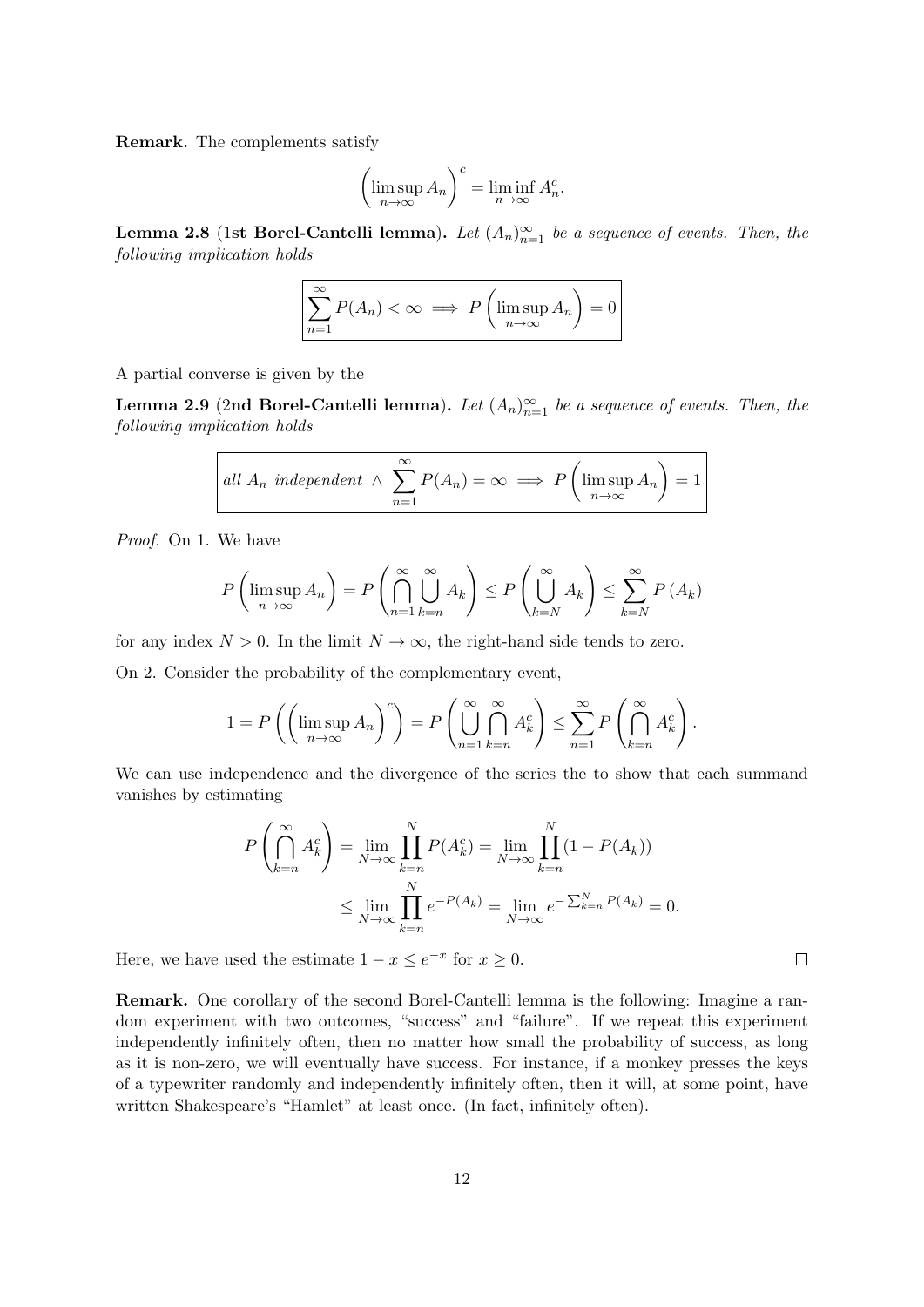*Proof.* One particular edition of the play "Hamlet" consists of  $l = 173305$  letters. For each number  $k \in \mathbb{N}$ , let  $A_k$  be the event that the  $(lk+1)$ -th letter to the  $l(k+1)$ -th letter of the monkey's writing match the play exactly. These events are independent, and their probability is very small but non-zero,  $P(A_k) = 26^{-l}$ . Hence, the series  $\sum_{k=1}^{\infty} P(A_k)$  diverges and by the second Borel-Cantelli lemma, infinitely many of them will occur with probability 1. □

We know that  $L^p$  spaces are complete. Something similar holds for convergence in probability:

**Lemma 2.10** (**Completeness, in probability**). If a sequence of random variables  $(X_n)_{n=1}^{\infty}$ *is a Cauchy sequence in probability,*

$$
\forall \varepsilon, \delta > 0, \exists N, \forall n, m \ge N, \quad P(|X_n - X_m| > \varepsilon) < \delta,
$$

*then there exists a limit such that*  $X_n \to X$  *in probability.* 

*Proof.* We use the trick of making sets exponentially small. By assumption, for each  $k \in \mathbb{N}$ , we can find a subsequence  $n_k$  such that

$$
P\left(|X_{n_{k+1}} - X_{n_k}| > 2^{-k}\right) < 2^{-k}.
$$

By the Borel-Cantelli lemma 2.8, we conclude that

$$
P\left(\limsup_{k \to \infty} |X_{n_{k+1}} - X_{n_k}| > 2^{-k}\right) = 0.
$$

But this means that the series

$$
X_{n_k} = X_{n_0} + \sum_{k=1}^{\infty} (X_{n_{k+1}} - X_{n_k})
$$

converges absolutely almost everywhere. In other words, the subsequence converges pointwise almost surely,  $X_{n_k} \to X$ .

Moreover, we have the triangle inequality

$$
P(|X_m - X| > \varepsilon) \le P\left(|X_m - X_{n_k}| > \frac{\varepsilon}{2}\right) + P\left(|X_{n_k} - X| > \frac{\varepsilon}{2}\right).
$$

Since the convergence  $X_{n_k} \to X$  is also in probability, we can make second term small enough by choosing *k* large. The first term can be made small enough by using the Cauchy condition and making *k* even larger and *m* larger than *nk*. Hence, the original sequence converges in probability.  $\Box$ 

Examining the proof again, we see that we have also established the following:

**Corollary 2.11.** *If a sequence*  $X_n \to X$  *converges in probability, then there exists a subse*quence *such that*  $X_{n_j} \to X$  *converges almost surely.* 

If we strengthen the Cauchy condition to include a supremum, then the sequence of random variables will converge almost surely: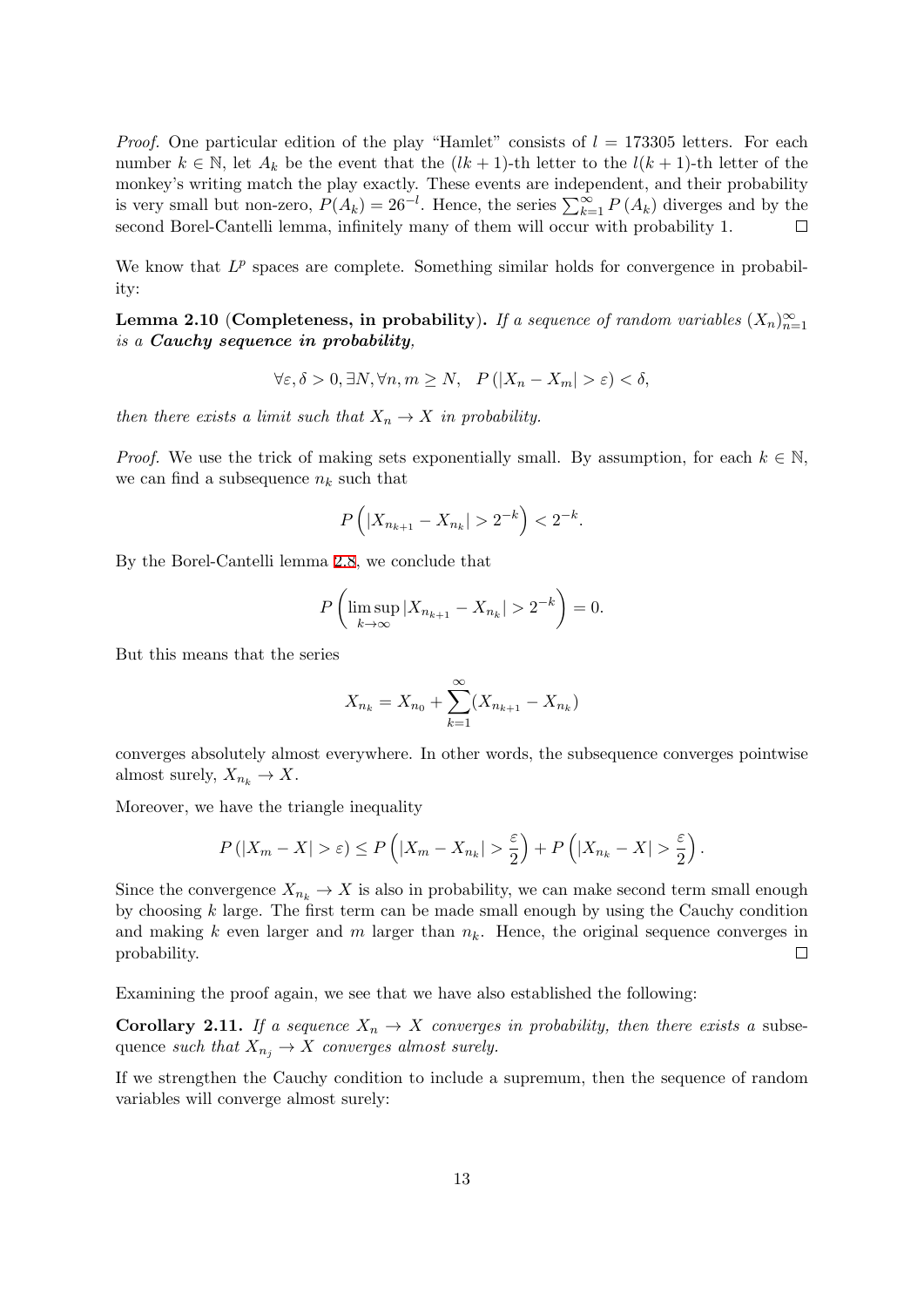**Lemma 2.12** (Convergence almost surely from maximal inequality). Let  $(Y_n)_{n=1}^{\infty}$  be *a sequence of random variables such that*

$$
\forall \varepsilon, \delta > 0, \exists N, \forall n, m \ge N, \ P\left(\sup_{m \le k \le n} |Y_k - Y_m| > \delta\right) \le \varepsilon.
$$

<span id="page-13-1"></span>*Then, the sequence converges to a limit*  $Y_n \to Y$  *almost surely.* 

*Proof.* By assumption, we can find an increasing sequence of indices  $(m_j)_{j=1}^{\infty}$  such that

$$
P\left(\sup_{m_j\leq k}|Y_k-Y_{m_j}|>\delta\right)\leq 2^{-j}.
$$

By the Borel-Cantelli lemma 2.8, this means that

$$
P\left(\limsup_{j\to\infty}\left\{\sup_{m_j\leq k}|Y_k-Y_{m_j}|>\delta\right\}\right)=0.
$$

Taking the union over  $\delta = 1/l$  with natural numbers  $l \in \mathbb{N}$ , we see that the event

$$
\bigcup_{l=1}^{\infty} \left\{ \omega \in \Omega : \sup_{m_j \leq k} |Y_k(\omega) - Y_{m_j}(\omega)| > \frac{1}{l} \text{ for infinitely many } j \in \mathbb{N} \right\}
$$

has probability zero. But since the sequence  $m_j$  is increasing, this is precisely the set of points  $\omega$  where the sequence  $(Y_k(\omega))_{k=1}^{\infty}$  is *not* a Cauchy sequence.  $\Box$ 

#### **2.6 Strong Law of Large Numbers I**

<span id="page-13-0"></span>We now want to strengthen the weak law of large numbers and investigate whether the average over independent experiments converges almost surely, which is stronger than convergence in probability. This will be the **strong law of large numbers**, though in this section, we will only achieve a partial result.

 $\bf{Proposition 2.13}$  ( $\bf{Strong Law of Large Numbers}, L^4$ ).  $Let(X_n)_{n=1}^{\infty}$  be an i.i.d. sequence *of random variables in*  $L^4$  *with*  $E[X_n] = \mu$ *. Then, we have* 

$$
\frac{X_1 + X_2 + \ldots + X_n}{n} \to \mu \text{ almost surely.}
$$

*Proof.* Let  $Y_n = (X_1 + \cdots + X_n)/n$  denote the average. Without loss of generality, we may assume that  $E[X_k] = 0$ . Then, we can use Markov's inequality with the fourth moment and obtain

$$
P(|Y_n| > \delta) \leq \frac{1}{\delta^4} E\left[ \left( \frac{X_1 + \dots + X_n}{n} \right)^4 \right] = \frac{1}{n^4 \delta^4} \sum_{i,j,k,l=1}^n E[X_i X_j X_k X_l].
$$

Since the variables are independent and we have assumed  $E[X_k] = 0$ , all terms in the sum that have one index distinct from the others must vanish. Hence, the right-hand side becomes equal to

$$
P(|Y_n| > \delta) \le \frac{1}{n^4 \delta^4} \left( n E\left[X_k^4\right] + n(n-1) E\left[X_k^2\right]^2 \right) = \frac{1}{n^2 \delta^4} \left( E\left[X_k^2\right]^2 + O(1/n) \right).
$$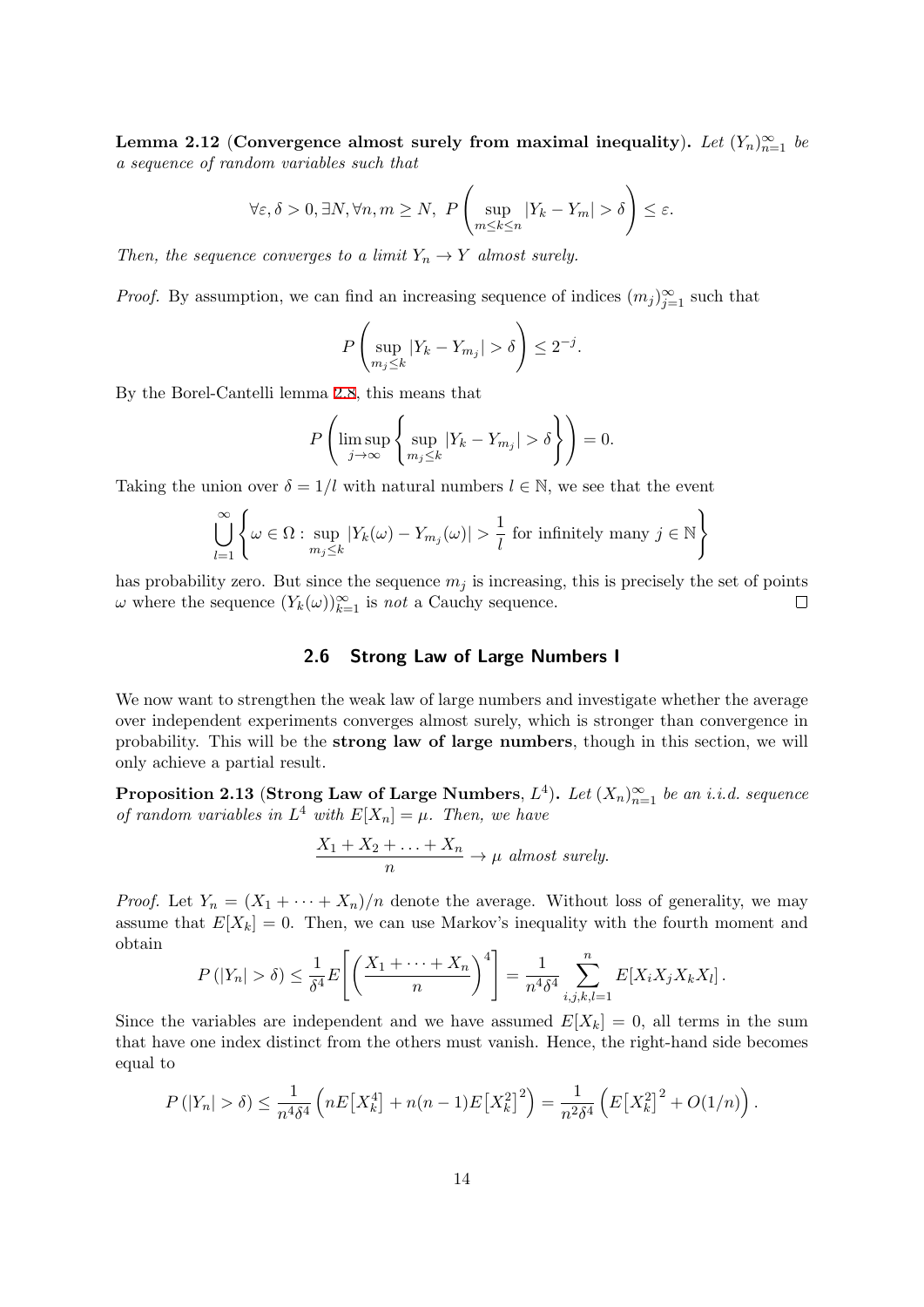Since the sum over inverse squares,  $1/n^2$ , converges, the sum over these probabilities converges as well. Applying the Borel-Cantelli Lemma 2.8, we see that

$$
0 = P\left(\limsup_{n\to\infty} \{|Y_n| > \delta\}\right) = 1 - P\left(\left{\limsup_{n\to\infty} |Y_n(\omega)| < \delta\right\}\right).
$$

Since this holds for all  $\delta > 0$ , we conclude that  $Y_n \to 0$  almost surely.

 $\Box$ 

#### **2.7 Series of Independent Random Variables**

<span id="page-14-0"></span>In this section, we want to investigate the convergence of a series  $\sum_{n=1}^{\infty} X_n$  of independent random variables. Ultimately, we want to use this to prove the strong law of large numbers in Section 2.8.

Let

$$
S_n(\omega) := \sum_{k=1}^n X_n(\omega)
$$

denote the *n*-th partial sum. The key lemma for estimating these sums is the following lemma named after Kolmogorov:

**Lemma 2.14** (**Kolmogorov's Maximal Inequality**). Let  $(X_n)_{n=1}^{\infty}$  be a sequence of inde*pendent random variables with expectation*  $E[X_n] = 0$  *and finite variance*,  $V[X_n] < \infty$ *. Then, we have*

$$
P\left(\sup_{1\leq k\leq n}|S_k(\omega)|>\delta\right)\leq \frac{1}{\delta^2}V[S_n].\tag{1}
$$

**Remark.** Since the random variables are independent, the variance on the right-hand side is equal to  $V[S_n] = V[X_1] + ... + V[X_n]$ .

**Remark.** The bound  $P(|S_n| > \delta) \le V[S_n]/\delta^2$  is a direct consequence of Markov's inequality, but Kolmogorov's inequality is stronger, because it bounds the *supremum* of the partial sums. Naively adding the weaker bounds would incur an additional factor of *n*.

*Proof of Kolmogorov's maximal inequality.* Consider the events

$$
E_k := \{ |S_1| \le \delta, |S_2| \le \delta, \dots, |S_k| > \delta \}, \quad k = 1 \dots n
$$

where the first sums are smaller than the bound  $\delta$ , but the  $k$ -th sum exceeds it. These events are mutually disjoint, and we have

$$
\left\{\sup_{1\leq k\leq n}|S_k(\omega)|>\delta\right\}=\biguplus_{k=1}^n E_k.
$$

For each of these events, we can use the Markov bound

$$
P(E_k) = \int_{E_k} 1 dP \le \frac{1}{\delta^2} \int_{E_k} S_k^2 dP.
$$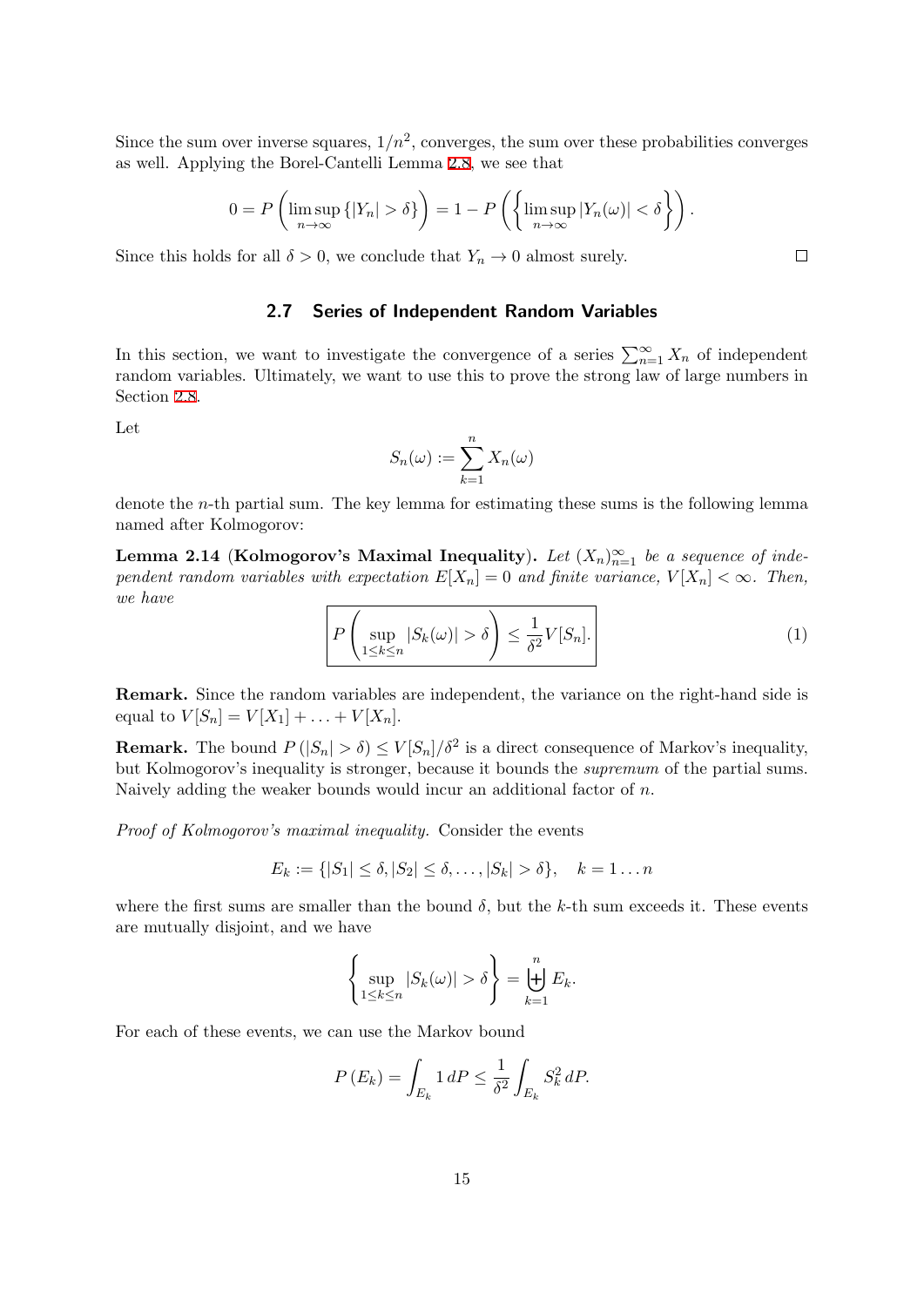Now, the random variable  $S_n - S_k$  is independent of the random variable  $\chi_{E_k} S_k$ , because the former only depends on the values of the variables  $X_{k+1}, \ldots, X_n$ , while the latter depends on the values of the variables  $X_1, \ldots, X_k$ . Hence, we can estimate the variance of the partial sum  $S_k$  on this set by

$$
\int_{E_k} S_n^2 dP = \int_{E_k} [(S_n - S_k)^2 + 2(S_n - S_k)S_k + S_k^2] dP
$$
  
= 
$$
\int_{E_k} (S_n - S_k)^2 dP + 2 \underbrace{E[S_n - S_k]}_{=0} E[\chi_{E_k} S_k] + \int_{E_k} S_k^2 dP
$$
  

$$
\ge \int_{E_k} S_k^2 dP.
$$

Summing over the disjoint events gives the desired inequality.

The maximal inequality can be used to establish convergence almost surely by using Lemma 2.12 in the following way:

**Proposition 2.15** (**Kolmogorov's One-Series Theorem**). Let  $(X_n)_{n=1}^{\infty}$  be a sequence of independent *random variables in*  $L^2$  *with mean*  $E[X_n] = 0$ . Then, the following implica[tion](#page-13-1) *holds*

$$
\sum_{n=1}^{\infty} V[X_n] < \infty \implies \sum_{n=1}^{\infty} X_n(\omega) \text{ converges almost surely.}
$$

<span id="page-15-0"></span>*Proof.* This is a direct application of Kolomogorov's maximal inequality 2.14. Namely, we have

$$
P\left(\sup_{m\leq k\leq n}|S_k-S_m|>\delta\right)\leq \frac{1}{\delta^2}\sum_{k=m}^n V[X_k].
$$

By assumption, there exists an index *N* such that the right-hand side is very small as soon as the indices  $m, n \geq N$ .  $\Box$ 

**Proposition 2.16** (**Kolmogorov's Two-Series Theorem**). Let  $(X_n)_{n=1}^{\infty}$  be a sequence of independent *random variables in L* 2 *. Then, the following implication holds*

$$
\sum_{n=1}^{\infty} E[X_n] \text{ converges and } \sum_{n=1}^{\infty} V[X_n] < \infty \implies \sum_{n=1}^{\infty} X_n(\omega) \text{ converges almost surely.}
$$

*Proof.* By Kolmogorov's One-Series Theorem, the sum of random variables  $Y_n = X_n - E[X_n]$ converges.  $\Box$ 

We now want to get rid of the assumption that the random variables are in  $L^2$ . As in the proof of the weak law of large numbers, Prop. 2.7, we consider the truncation of a random variable *X*. For any constant  $C > 0$ , let

$$
X^{C}(\omega) := \begin{cases} X(\omega), & \text{if } |X(\omega)| \le C \\ 0, & \text{otherwise.} \end{cases}
$$

This variables has finite moments of any order.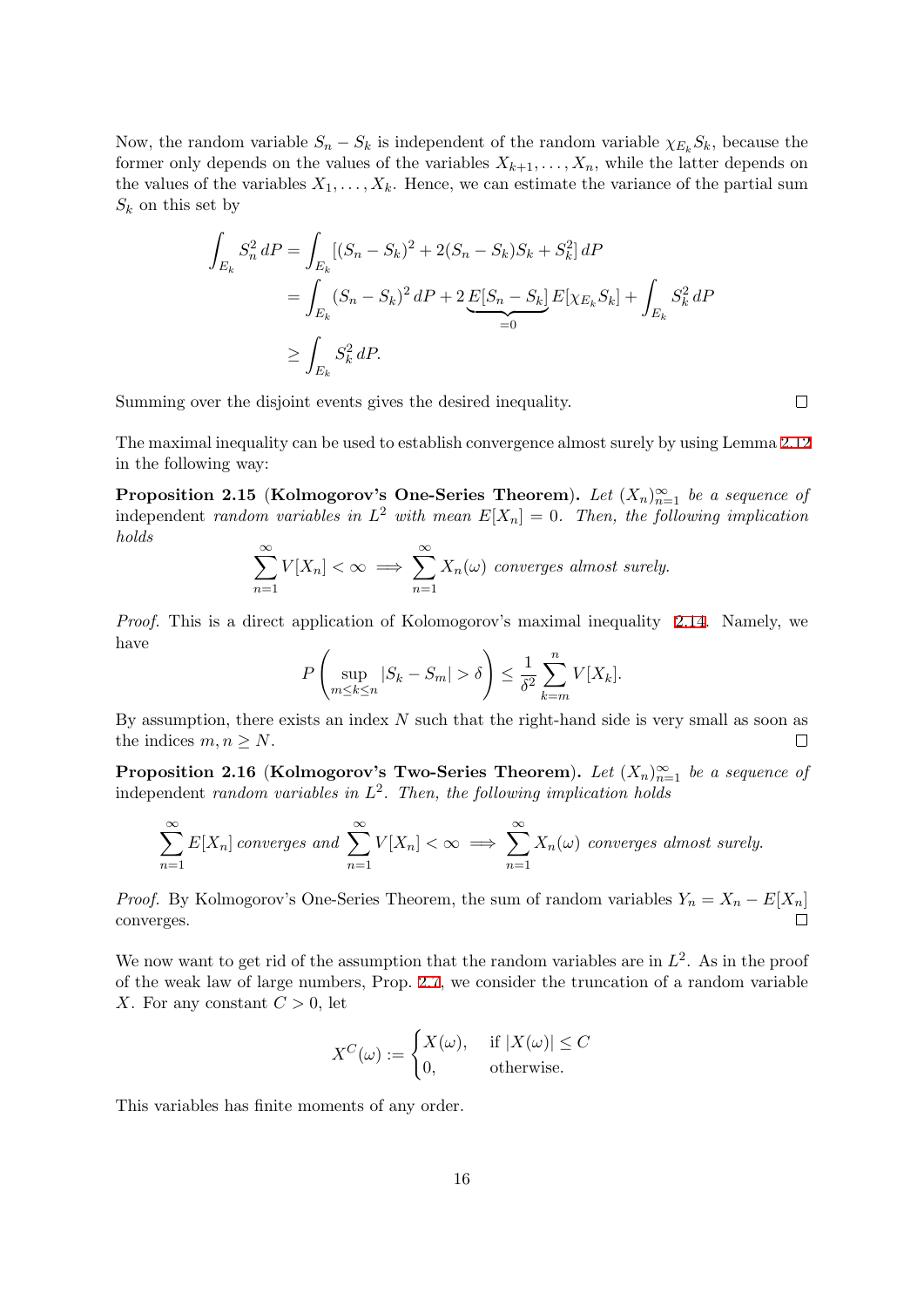**Proposition 2.17** (**Kolmogorov's Three-Series Theorem**). Let  $(X_n)_{n=1}^{\infty}$  be a sequence of independent *random variables without any condition on integrability. Then, the statement*

$$
\sum_{n=1}^{\infty} X_n(\omega) \text{ converges almost surely}
$$

*holds if and only if there exists a constant C >* 0 *such that all of the following conditions are met*

- *1. The series*  $\sum_{n=1}^{\infty} P(|X_n| > C)$  *converges.*
- 2. *The series*  $\sum_{n=1}^{\infty} E[X_n^C]$  *converges.*
- 3. *The series*  $\sum_{n=1}^{\infty} V[X_n^C]$  *converges.*

*Proof.* " $\Longleftarrow$ " Applying the Borel-Cantelli lemma to the first condition, we obtain  $P(\liminf_{n\to\infty}\{X_n\leq x\})$  $C$ <sup>}</sup>) = 1, which implies  $P(\liminf_{n\to\infty} \{X_n = X_n^C\}) = 1$ . In other words, the convergence of the series  $\sum_{n=1}^{\infty} X_n(\omega)$  is equivalent to the convergence of the series  $\sum_{n=1}^{\infty} X_n^C(\omega)$  with probability 1. But the convergence of the latter follows from Kolmogorov's Two-Series Theorem. П

The proof of the converse direction is more difficult. The essential difficulty is contained in the following lemma:

**Lemma 2.18.** *Let*  $(Y_n)_{n=1}^{\infty}$  *be a sequence of independent random variables with mean*  $E[Y_n] = 0$ *and bounded by*  $|Y_n| \leq C$ *. If the series*  $\sum_{n=1}^{\infty} Y_n$  *converges almost surely, then the sum of*  $variances \sum_{n=1}^{\infty} V[Y_n]$  *converges.* 

*Proof.* Let  $S_n = Y_1 + \ldots + Y_n$  denote the *n*-th partial sum. For a bound  $l \geq 0$  and an index  $n \in \mathbb{N}$ , consider the event that the first *n* partial sums are smaller than the bound,

$$
F_n := \{ |S_1| \le l, |S_2| \le l, \ldots, |S_n| \le l \}.
$$

The event  $F := \bigcup_{l=1}^{\infty} (\bigcap_{n=1}^{\infty} F_n)$  consists of all samples  $\omega$  where the sequence  $S_n(\omega)$  is bounded. Since this sequence converges almost surely by assumption, and every convergent sequence is bounded, this event has probability one. In particular, there must exist a bound *l >* 0 and a positive number  $\delta > 0$  such  $P(F_n) > \delta$  for all indices *n*.

Let  $\sigma_n^2 = V[Y_n]$  denote the variance of the variable  $Y_n$ . Since the variable  $Y_n$  is independent of the variable  $1_{F_{n-1}}S_{n-1}$ , we can write

$$
\int_{F_{n-1}} S_n^2 dP = \int_{F_{n-1}} [S_{n-1}^2 + 2S_{n-1}Y_n + Y_n^2] dP
$$
  
= 
$$
\int_{F_{n-1}} S_{n-1}^2 dP + 2E[\mathbb{1}_{F_{n-1}} S_{n-1}] \underbrace{E[Y_n]}_{=0} + P(F_{n-1})\sigma_n^2
$$
  

$$
\geq \int_{F_{n-1}} S_{n-1}^2 dP + \delta \sigma_n^2.
$$

In other words, on the set  $F_{n-1}$ , the variance  $\sigma_n^2$  contributes significantly to the square  $S_n^2$ .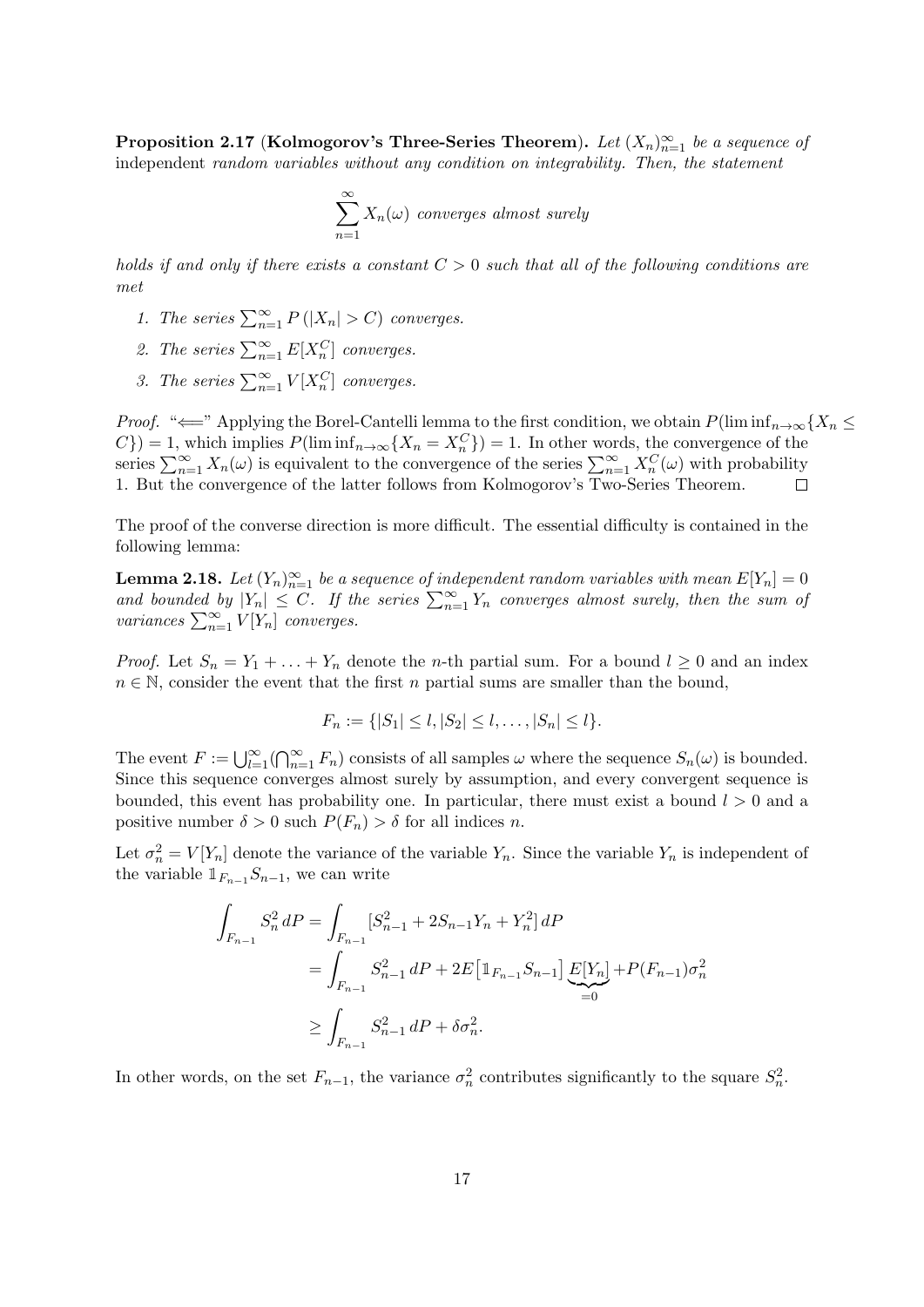On the other hand, we have

$$
\int_{F_{n-1}} S_n^2 dP = \int_{F_n} S_n^2 dP + \int_{F_n^c \cap F_{n-1}} S_n^2 dP
$$
  
\n
$$
\leq \int_{F_n} S_n^2 dP + \int_{F_n^c \cap F_{n-1}} (l + C)^2 dP
$$
  
\n
$$
= \int_{F_n} S_n^2 dP + P(F_n^c \cap F_{n-1})(l + C)^2,
$$

that is the expected square  $S_n^2$  on the set  $F_{n-1}$  is not that far away from its expectation on the set  $F_n$ .

Taking the sum over variances, we obtain

$$
\delta \sum_{n=1}^{N} \sigma_n^2 \le \sum_{k=1}^{N} \left( \int_{F_k} S_k^2 dP - \int_{F_{k-1}} S_{k-1}^2 dP \right) + (l+C)^2 \sum_{k=1}^{N} P(F_k^c \cap F_{k-1})
$$

Since the sets  $F_n^c \cap F_{n-1}$  are disjoint, this is a telescope sum, and we have

$$
\delta \sum_{n=1}^{N} \sigma_n^2 \le \int_{F_N} S_N^2 \, dP + (l+C)^2 \le l^2 + (l+C)^2.
$$

Since  $\delta > 0$ , this gives the desired bound on the variances.

*Proof of Kolmogorov's Three-Series Theorem.* "⇒"

On 1. Since the series converges almost surely, for any constant  $C > 0$ , we have  $|X_n(\omega)| \leq C$ eventually with probability 1. Since the events are independent, we can apply the Borel-Cantelli lemma in reverse and obtain that the series of probabilities converges.

To prove the other two statements, we note that the convergence of the series implies that the series  $\sum_{n=1}^{\infty} X_n^C$  converges as well. In other words, without loss of generality, we can assume that the variables are bounded,  $|X_n| \leq C$ .

On 3. Draw an independent sequence  $(X'_n)_{n=1}^{\infty}$  from the same distribution. Then, the variables  $Y_n = X_n - X'_n$  are bounded by 2*C*, have mean 0, and the series  $\sum_{n=1}^{\infty} Y_n$  converges. Moreover, due to independence, the variances satisfy  $V[Y_n] = 2V[X_n]$ . Applying the previous lemma gives the desired convergence.

On 2. Having established the convergence of the sum of variances,  $\sum_{n=1}^{\infty} V[X_n] < \infty$ , we can apply Kolomogorov's One-Series Theorem to conclude that the series  $\sum_{n=1}^{\infty} (X_n - E[X_n])$ converges as well. Since the series  $\sum_{n=1}^{\infty} X_n$  was assumed convergent, we conclude that the series of expectation values must converge as well.  $\Box$ 

**Example.** The *harmonic series with random signs*,

$$
\sum_{n=1}^{\infty} \pm \frac{1}{n},
$$

where each sign is drawn independently and uniformly, converges almost surely.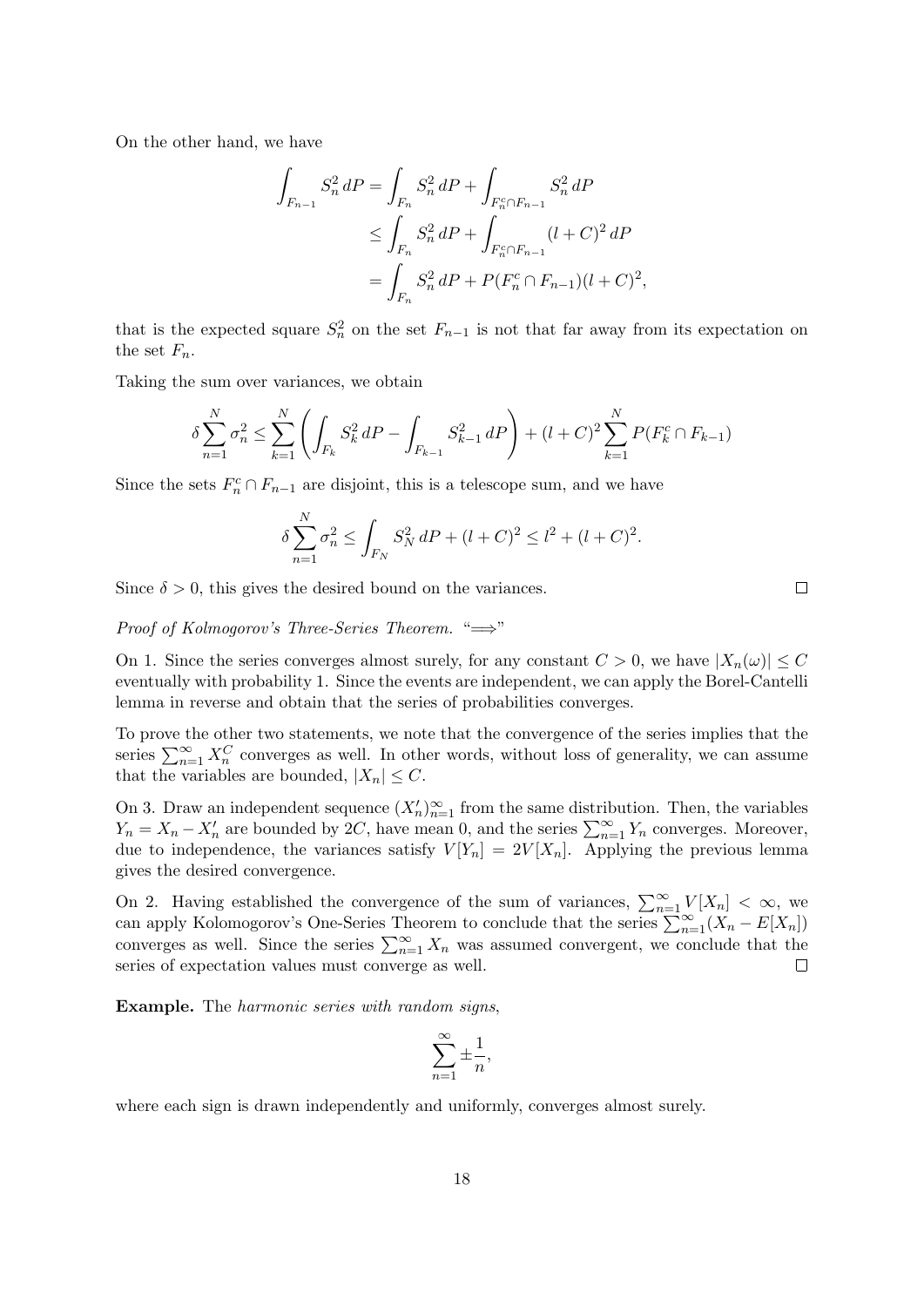#### **2.8 Strong Law of Large Numbers II**

<span id="page-18-0"></span>In the previous section, we have considered infinite series of independent random variables. Now, we want to go back to the convergence of averages. The main technical tool for connecting series and averages is the following lemma:

<span id="page-18-1"></span>**Proposition 2.19** (**Kronecker's lemma**). Let  $0 < w_1 \leq w_2 \leq \ldots$  be a sequence of positive *weights that grow without bound,*  $\lim_{n\to\infty} w_n = \infty$ . Then, for any sequence of real numbers,  $(x_n)_{n=1}^{\infty}$ , the following implication holds:

$$
\sum_{n=1}^{\infty} x_n \text{ converges} \implies \lim_{n \to \infty} \frac{1}{w_n} \sum_{k=1}^{n} w_k x_k = 0
$$

*Proof.* Let  $\varepsilon > 0$ . By the Cauchy criterion, we can find an index  $N > 0$  such that the partial sums satisfy  $|\sum_{k=m}^{n} x_k| < \varepsilon$  whenever  $m, n > N$ . We split the sum on the right-hand side according to this index

$$
y_n := \frac{1}{w_n} \sum_{k=1}^n w_k x_k = \frac{1}{w_n} \sum_{k=1}^N w_k x_k + \frac{1}{w_n} \sum_{k=N+1}^n w_k x_k.
$$

For the second part, we use a telescope sum to estimate

$$
\sum_{k=N+1}^{n} w_k x_k = w_{N+1} \sum_{k=N+1}^{n} x_k + (w_{N+2} - w_{N+1}) \sum_{k=N+2}^{n} x_k + \dots + (w_n - w_{n-1}) x_N
$$
  

$$
\implies \left| \sum_{k=N+1}^{n} w_k x_k \right| \le w_{N+1} \varepsilon + (w_{N+2} - w_{N+1}) \varepsilon + \dots + (w_n - w_{n-1}) \varepsilon = w_n \varepsilon.
$$

 $\Box$ Since  $\varepsilon > 0$  was chosen arbitrarily, we see that  $y_n \to 0$  in the limit  $n \to \infty$  as desired.

**Corollary 2.20.** If the series  $X_1 + \frac{1}{2}X_2 + \frac{1}{3}X_3 + \dots$  converges almost surely, then the averages  $(X_1 + \cdots + X_n)/n$  *tends to zero almost surely.* 

**Theorem 2.21** (Strong Law of Large Numbers,  $L^1$ ). Let  $(X_n)_{n=1}^{\infty}$  be an i.i.d. sequence *of random variables in*  $L^1$  *with*  $E[X_n] = 0$ *. Then, we have* 

$$
\frac{X_1 + X_2 + \ldots + X_n}{n} \to 0 \text{ almost surely.}
$$

*Proof.* We want to apply Kolmogorov's One-Series Theorem 2.15.

For each index *n*, consider the truncated random variable

$$
Y_n(\omega) := \begin{cases} X_n(\omega), & \text{if } |X_n(\omega)| < n \\ 0, & \text{otherwise} \end{cases}
$$

and let  $\mu_n = E[Y_n]$  denote its expectation value. Since the original variables have the same distribution and are integrable, these expectation values converge to zero,  $\lim_{n\to\infty} \mu_n = E[X_1] =$ 0.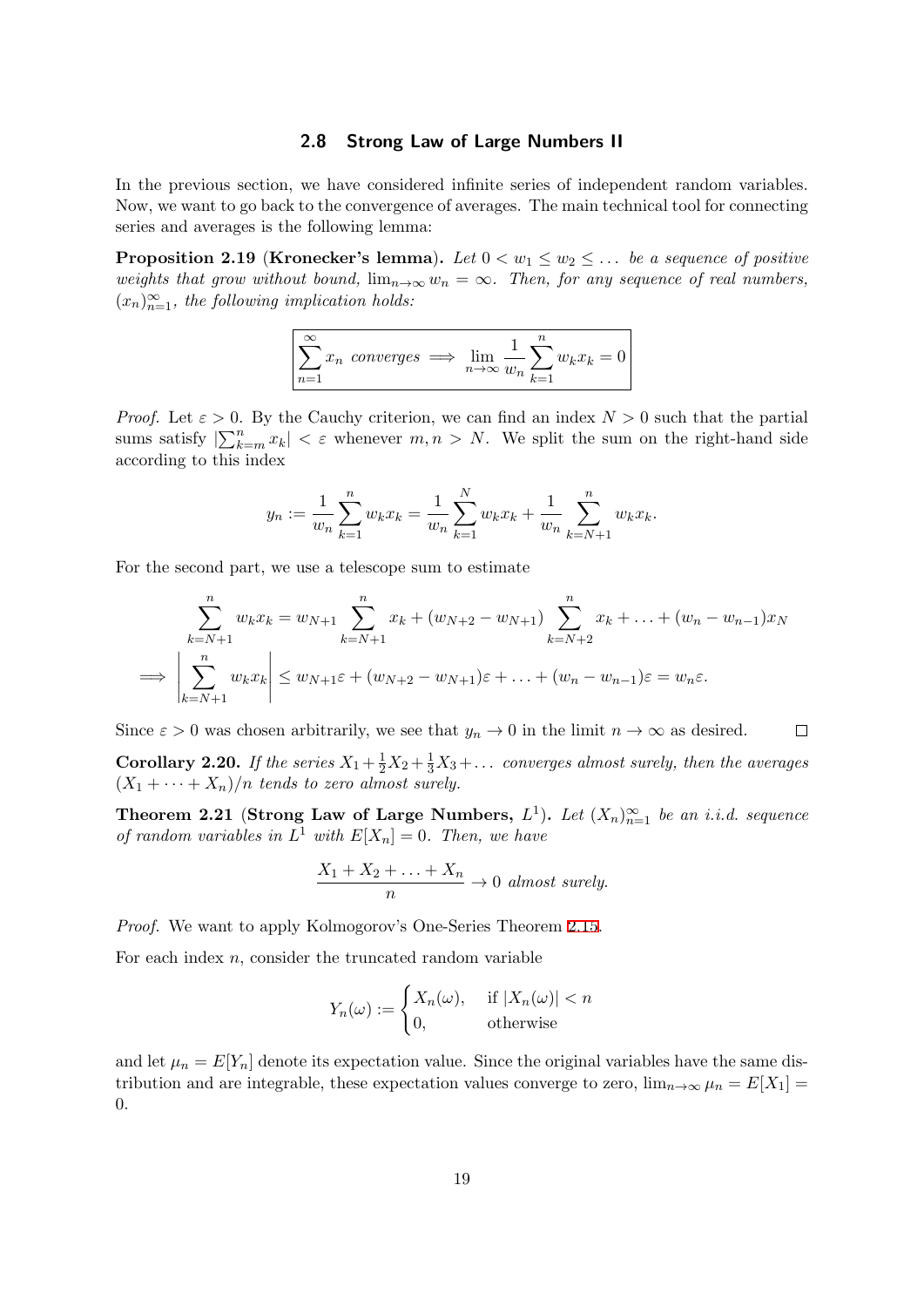Consider the probability that the truncated and the original variables differ,  $P(X_n \neq Y_n)$ . Since the original variables are integrable,  $E[|X_1|] < \infty$ , we can apply Lemma 1.4 about integrability and obtain

$$
\sum_{n=1}^{\infty} P(X_n \neq Y_n) \leq \sum_{n=1}^{\infty} P(|X_n| > n) = \sum_{n=1}^{\infty} P(|X_1| > n) < \infty.
$$

Hence, by the Borel-Cantelli lemma 2.8, we can conclude that the sequences  $X_n(\omega)$  and  $Y_n(\omega)$ are eventually equal almost surely,

$$
P(\{\omega \in \Omega : \exists N \in \mathbb{N}, \ X_n(\omega) = Y_n(\omega) \text{ for all } n \ge N\}) = 1.
$$

In other words, the series  $\sum_{n=1}^{\infty} \frac{1}{n}$  $\frac{1}{n}(Y_n - \mu_n)$  converges almost everywhere if and only if the series  $\sum_{n=1}^{\infty} \frac{1}{n}$  $\frac{1}{n}(X_n - \mu_n)$  does.

By construction, the random variables  $\frac{1}{n}(Y_n - \mu_n)$  are uniformly bounded, independent and have vanishing expectation. To show that their infinite sum converges, we want to apply Kolmogorov's One-Series Theorem 2.15, which requires an estimate of their variances. If we let  $d\alpha$  denote the probability distribution of the variable  $X_1$ , we have

$$
\sum_{n=1}^{\infty} V\left[\frac{Y_n - \mu_n}{n}\right] = \sum_{n=1}^{\infty} \frac{1}{n^2} V\left[Y_n\right] = \sum_{n=1}^{\infty} \frac{1}{n^2} \int_{|x| < n} |x|^2 \, d\alpha(x) = \int |x|^2 \sum_{n=1}^{\infty} \frac{1}{n^2} \mathbb{1}_{\{|x| < n\}}(x) \, d\alpha(x).
$$

The sum over inverse squares can be estimated by an integral

$$
\sum_{n>|x|}^{\infty} \frac{1}{n^2} \le \frac{1}{\lceil |x|\rceil^2} + \int_{y=\lceil |x|\rceil}^{\infty} \frac{1}{y^2} \, dy \le \frac{2}{|x|},
$$

and we obtain

$$
\sum_{n=1}^{\infty} V\left[\frac{Y_n - \mu_n}{n}\right] \le \int |x|^2 \frac{2}{|x|} \, d\alpha(x) = 2 \int |x| \, d\alpha(x) = 2E[|X_1|] < \infty.
$$

Hence, the series  $\sum_{n=1}^{\infty} \frac{1}{n}$  $\frac{1}{n}(Y_n - \mu_n)$  converges.

Now, we can apply Kronecker's lemma 2.19 to conclude that

$$
\frac{X_1 + X_2 + \dots + X_n}{n} - \frac{\mu_1 + \mu_2 + \dots + \mu_n}{n} \to 0
$$

almost surely. But since  $\mu_n \to 0$ , th[e se](#page-18-1)cond term tends to zero, and the desired result  $\Box$ follows.

**Remark.** If  $X_1, X_2, \ldots$  is any sequence of random variables with the property that the averages converge almost surely,  $\frac{1}{n}(X_1 + \ldots + X_n) \to Y$ , then their limit is actually *constant* almost everywhere,  $P(Y = c) = 1$  for some  $c \in \mathbb{R}$ . This follows from Kolmogorov's zero-one law 2.3: The limit variable *Y* is measurable with respect to the tail *σ*-algebra  $\mathcal{F}_{\infty}$  and hence constant almost everywhere.

**Remark.** The tail  $\sigma$ -algebra  $\mathcal{F}_{\infty}$  is defined without any reference to the probability distribution [of](#page-6-0) the variables  $X_n$ , the same goes for the limit variable Y. However, the value c that the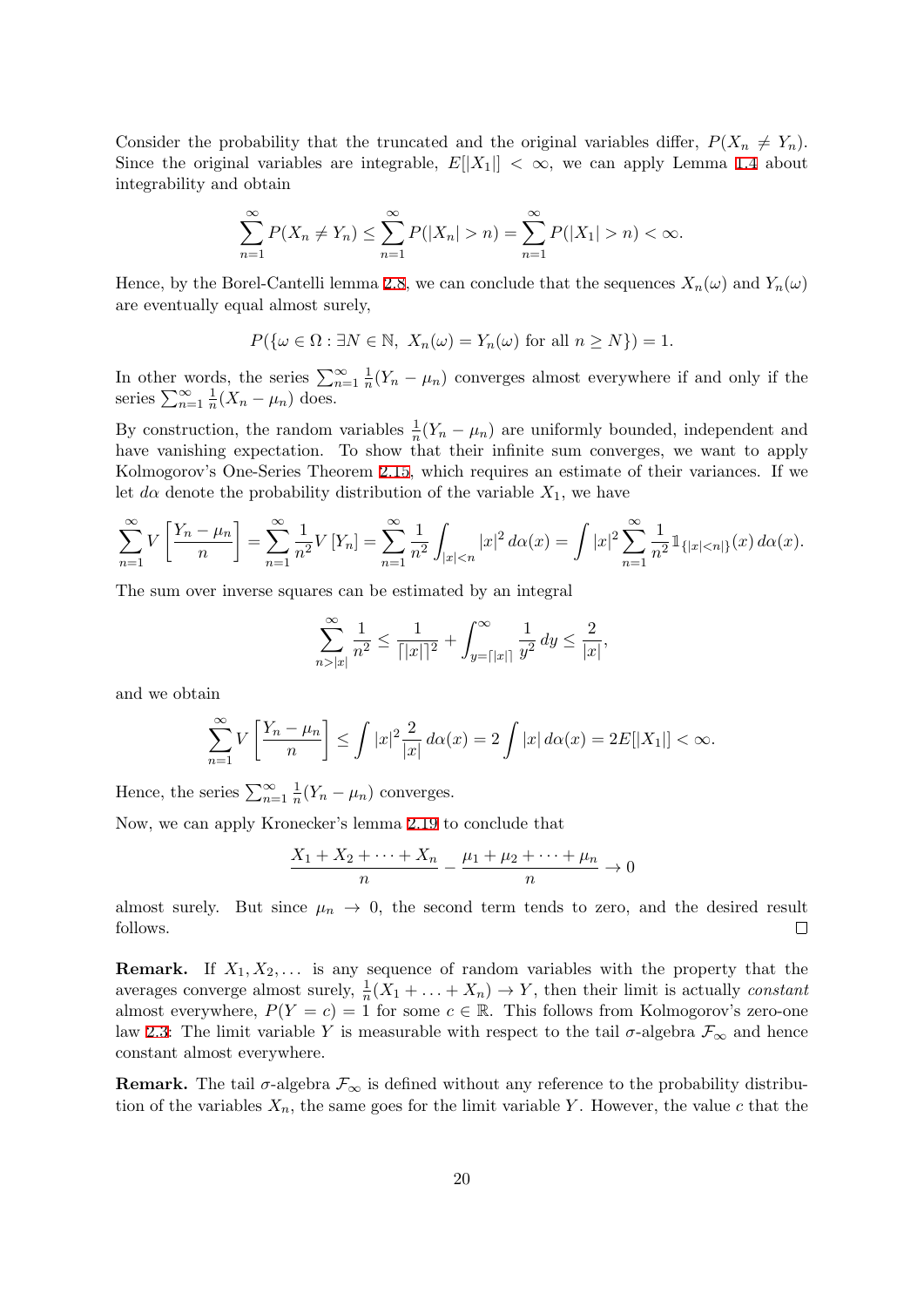limit is almost surely equal to may very well depend on the probability measures associated to the variables  $X_n$ .

**Remark.** It is also possible to show that the assumption of integrability,  $X_n \in L^1$ , cannot be dispensed with, as it follows the almost sure convergence of the averages:

**Lemma 2.22** (Strong law of large numbers requires  $L^1$ ). Let  $(X_k)_{k=1}^{\infty}$  be an i.i.d. se*quence of random variables such that the averages*  $\frac{1}{n}(X_1 + \cdots + X_n)$  *converge almost surely to a random variable Y*. Then, the variables  $X_k$  are actually integrable,  $X_k \in L^1$ , and consequently  $Y = E[X_k]$ .

*Proof.* To show that the random variables are integrable, we can use Lemma 1.4. For this, we have to show that the series  $\sum_{n=1}^{\infty} P(|X_k| > n)$  converges. Since the variables are identically distributed, this is the same as showing  $\sum_{n=1}^{\infty} P(|X_n| > n) < \infty$ .

Let us assume the contrary, i.e. that the series diverges. Since the variables [are](#page-3-0) independent, the second Borel-Cantelli Lemma 2.9 implies that

$$
P\left(\limsup_{n\to\infty} \{|X_n|>n\}\right)=1.
$$

In other words, for almost all points  $\omega \in \Omega$ , infinitely many values satisfy  $|X_n(\omega)| > n$ . However, this is a contradiction to the convergence of the averages  $Y_n = \frac{1}{n}$  $\frac{1}{n}(X_1 + \cdots + X_n),$ because

$$
\frac{X_n}{n} = Y_n - \frac{n-1}{n} Y_{n-1} \to Y - Y = 0
$$

almost surely. The desired conclusion follows.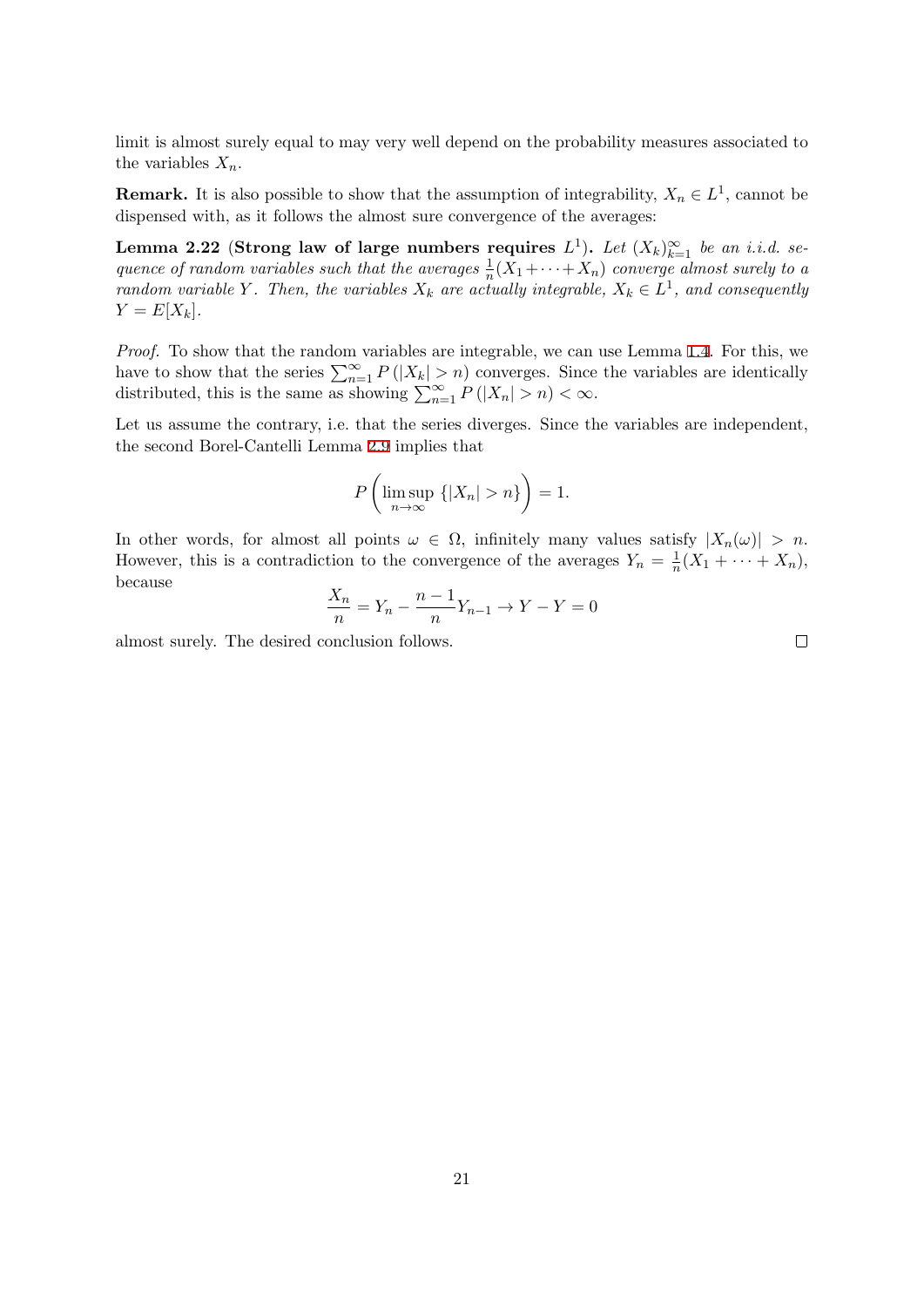## <span id="page-21-0"></span>**3 Convergence II – The Central Limit Theorem**

#### **3.1 Weak convergence of probability distributions**

<span id="page-21-1"></span>Previously, we had considered random variables  $X_n : \Omega \to \mathbb{R}$  defined on an arbitrary probability space  $(\Omega, \mathcal{A}, P)$ , and discussed various notions of convergence of these functions. In the following, we will concentrate not so much on the domain  $\Omega$ , but more on the target space R. On this space, every random variable  $X_n$  induces a probability distribution  $P_n = P \circ X_n^{-1}$  and we will consider convergence of these distributions.

**Example.** Let  $(X_n)_{n=1}^{\infty}$  be an i.i.d. sequence of random variables and  $(X'_n)_{n=1}^{\infty}$  be a sequence of identical random variables,  $X'_n = X_1$ . The corresponding sequences of probability distributions are constant and equal, but the former sequence of random variables does not converge in probability at all, whereas the latter one does so trivially.

Unlike a general probability space, the target space  $\mathbb R$  has additional nice properties. For instance, it is a complete metric space.

**Definition.** A **polish metric space** is a complete metric space that is also separable.

**Remark.** A **polish space** is a topological space that can be given a complete, separable metric, but where this information is not part of the structure. In other words, there is no canonical choice of complete, separable metric.

**Example.**  $\mathbb{R}$ ,  $\mathbb{R}^n$  and  $\mathbb{C}^n$  are polish spaces. The  $\ell_p(\mathbb{N})$  spaces are also polish spaces for  $1 \leq p < \infty$ , but  $\ell_{\infty}(\mathbb{N})$  is not a polish metric space.

Every metric space is also a measurable space: the *σ*-algebra is chosen to be the Borel-*σ*algebra.

**Definition.** Let  $(P_n)_{n=1}^{\infty}$  be a sequence of probability measures on a *metric* space *E*. Then, we say that the sequence **converges weakly** to a probability distribution *P* if the integrals over all *bounded* continuous functions converge,

$$
P_n \Rightarrow P \iff \lim_{n \to \infty} \int f \, dP_n = \int f \, dP \quad \text{ for all bounded continuous } f \in C_b(E, \mathbb{R}).
$$

**Definition.** A sequence  $(X_n)_{n=1}^{\infty}$  of random variables **converges in distributions** to a random variable *X* if the corresponding probability distributions converge weakly, that is  $P \circ X_n^{-1} \Rightarrow P \circ X^{-1}.$ 

**Examples.** 1. A sequence  $(x_n)_{n=1}^{\infty}$  of points in *E* converges to a point  $x \in E$  if and only if the corresponding sequence of Dirac measures converges weakly,  $\delta_{x_n} \Rightarrow \delta_x$ .

2. On the unit interval  $E = [0, 1]$ , the average of Dirac measures  $\frac{1}{N} \sum_{n=1}^{N} \delta_{n/K}$  converges weakly to the uniform (Lebesgue) measure.

3. On the space  $E = \mathbb{R}$ , the sequence of Dirac measures  $(\delta_n)_{n=1}^{\infty}$  does *not* converge weakly.

4. On the space *E* = R, the sequence of uniform measures on the interval [*−n, n*] does *not* converge weakly for  $n \to \infty$ .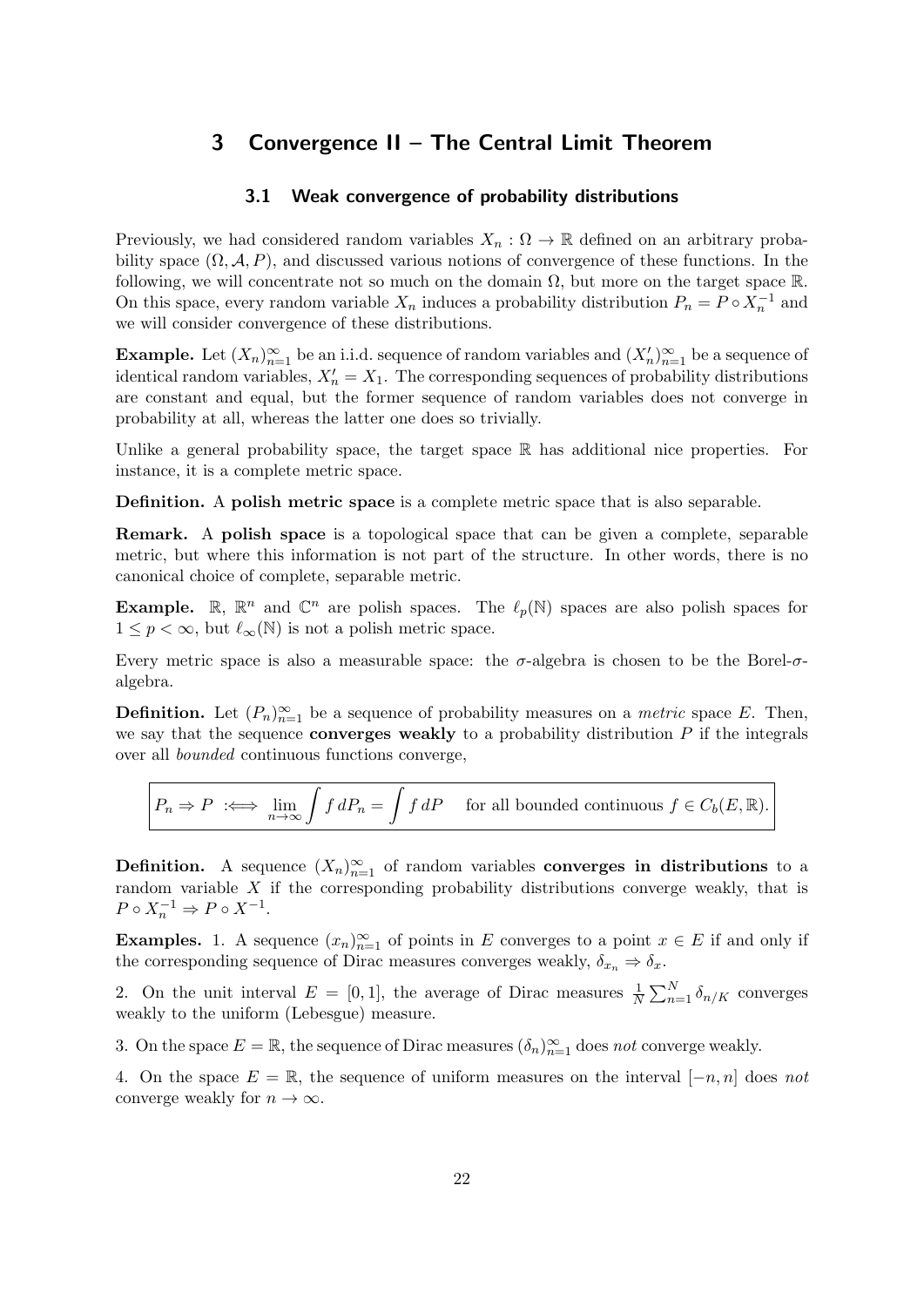Like any useful notion of convergence, the limit of a weakly converging sequence is unique, but we have to show this:

<span id="page-22-1"></span>**Lemma 3.1** (**Uniqueness** of the **weak limit**). Let  $E$  *be a metric space and let*  $(P_n)_{n=1}^{\infty}$  *be a sequence of probability distributions on*  $E$ *. If*  $P$  *and*  $\tilde{P}$  *are two probability measures such that*  $P_n \Rightarrow P$  *and*  $P_n \Rightarrow \tilde{P}$ *, then the limits are equal,*  $P = \tilde{P}$ *.* 

*Proof.* Consider the collection of sets *A* such that  $P(A) = P(A)$ . Apparently, this collection is a Dynkin system. If we can prove that it contains all closed sets, then, since the closed sets are stable under intersection, we can apply Dynkin's theorem and obtain that this collection contains all Borel sets.

Let *A* be a closed set. Let  $f_{\varepsilon}(x)$  be a continuous function that approximates the indicator function  $1_A$  from above, for example  $f_{\varepsilon}(x) = 1 - \min\{d(x, A)/\varepsilon, 1\}$ . Weak convergence of the probability measures implies

$$
\int f_{\varepsilon} dP = \lim_{n \to \infty} \int f_{\varepsilon} dP_n = \int f_{\varepsilon} d\tilde{P}.
$$

In the limit  $\varepsilon \to 0$ , the monotone convergence theorem applies, and we see that the left- and right-hand sides converge to  $P(A)$  and  $P(A)$  respectively.  $\Box$ 

We have defined weak convergence in terms of continuous functions, but it is also useful to understand weak convergence in terms of sets.

The main difficulty is the following example: Consider the real line. The sequence of Dirac measures  $(\delta_{1/n})_{n=1}^{\infty}$  converges weakly to the Dirac measure  $\delta_0$ . However, on the closed interval  $A = [-1, 0]$ , the measures satisfy  $\delta_{1/n}(A) = 0$ , whereas the limit satisfies  $\delta_0(A) = 1$ . In other words, mass can "move into" a closed set. Fortunately, that is the only thing that can happen: mass can never move out of a closed set, as the following lemma shows:

<span id="page-22-0"></span>**Proposition 3.2** (Portemanteau-Theorem). Let  $(P_n)_{n=1}^{\infty}$  be a sequence of probability mea*sures and P be another probability measure on a metric space E. Then, the following are equivalent:*

- *1. The sequence converges weakly, that is*  $\lim_{n\to\infty} \int f dP_n = \int f dP$  *for each* bounded continuous *function*  $f \in C_b(E)$ .
- 2. We have  $\lim_{n\to\infty} \int f dP_n = \int f dP$  *for every* bounded Lipschitz-continuous *function f.*
- *3. We have*  $\lim_{n\to\infty}$  ∫ *f*  $dP_n = \int f dP$  *for every* bounded measurable *function f* where the *set of discontinuities*  $\mathcal{U}_f = \{x \in E : f \text{ not continuous at } x\}$  has measure zero,  $P(\mathcal{U}_f) = 0$ .
- *4. For every open set U, we have*  $\liminf_{n\to\infty} P_n(U) \geq P(U)$ *.*
- *5. For every closed set A, we have*  $\limsup_{n\to\infty} P_n(A) \leq P(A)$ *.*
- *6. For every Borel set A with*  $P(\partial A) = 0$ *, we have*  $\lim_{n \to \infty} P_n(A) = P(A)$ *.*

*Proof.* The implications  $3 \implies 1 \implies 2$  and  $4 \iff 5$  are trivial. We only have to show the following implications: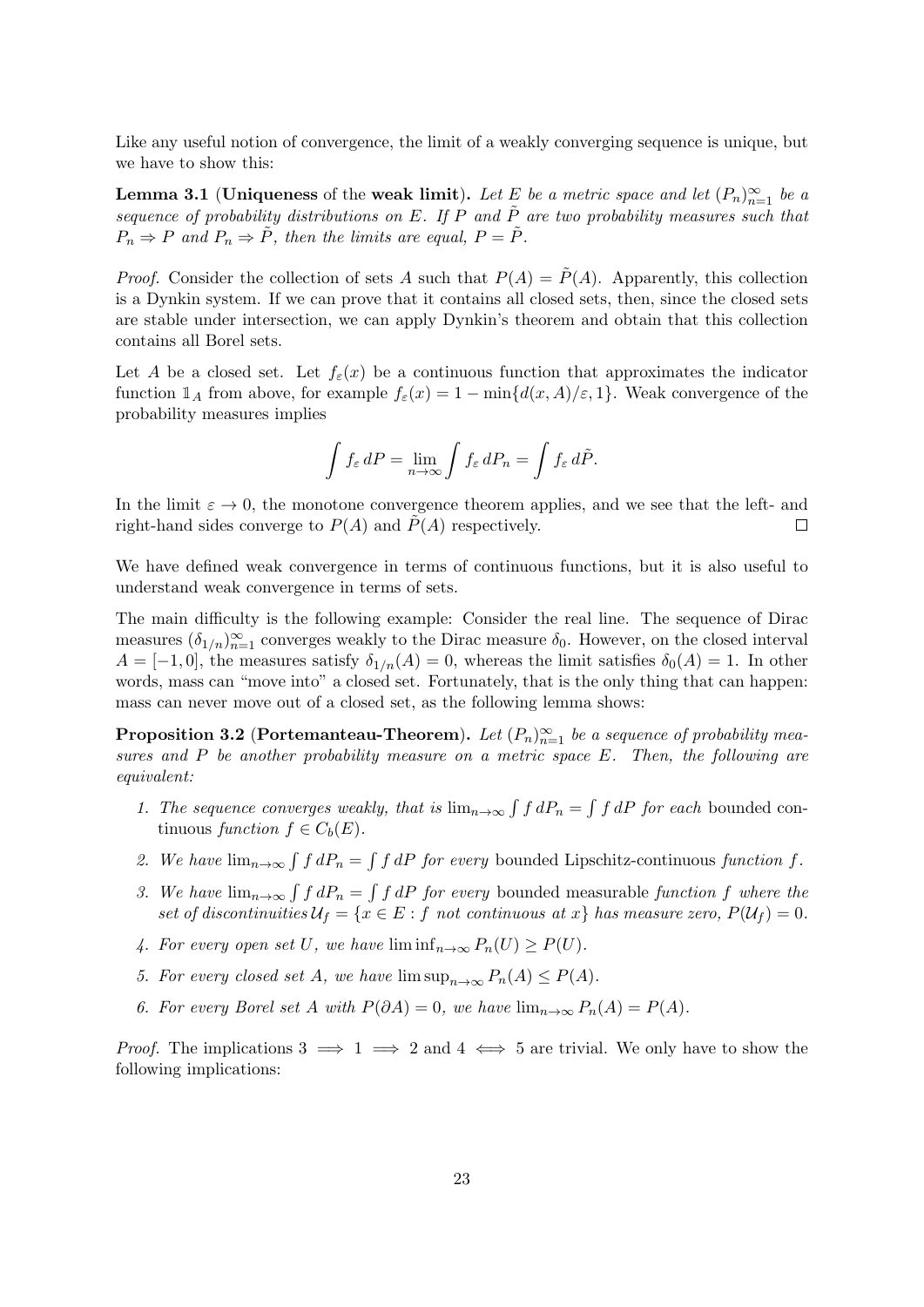" $4 \wedge 5$  ⇒ 6". Let *A* be a Borel set with  $P(\partial A) = 0$ . Then, the set  $U = A \setminus \partial A$  is open and  $\liminf_{n\to\infty} P_n(A) \geq \liminf_{n\to\infty} P_n(U) \geq P(U) = P(A)$ . Likewise, the set  $B = A \cup \partial A$ is closed, and we can conclude that  $\limsup_{n\to\infty} P_n(A) \leq \limsup_{n\to\infty} P_n(B) \leq P(B) = P(A)$ . Hence, the sequence  $P_n(A)$  converges.

"2  $\implies$  5" Let *A* be a closed set. For  $\varepsilon > 0$ , consider the continuous functions  $f_{\varepsilon}(x) =$ 1*−*min*{d*(*x, A*)*/ε,* 1*}*. These function are Lipschitz-continuous and approximates the indicator function of the set *A* from above, which means that the functions are monotically decreasing in  $\varepsilon$  at every point *x* and that  $\lim_{\varepsilon\to 0} f_{\varepsilon}(x) = \mathbb{1}_A(x)$ . By assumption, for each  $\varepsilon > 0$ , we have

$$
\limsup_{n \to \infty} P_n(A) \le \limsup_{n \to \infty} \int f_{\varepsilon} dP_n = \int f_{\varepsilon} dP.
$$

In the limit  $\varepsilon \to 0$ , the right-hand side tends to  $P(A)$  by the monotone convergence theorem.

"6  $\implies$  3" Let  $f: E \to \mathbb{R}$  be a bounded measurable function and  $\mathcal{U}_f$  the set of points where it is not continuous. We only consider the case where  $P(\mathcal{U}_f) = 0$ .

Let  $\varepsilon > 0$ . We want to prove that there exist finitely many values  $y_1, \ldots, y_m \in \mathbb{R}$  and corresponding disjoint sets  $E_1, \ldots, E_k \subset E$ ,  $E_i \cap E_j = \emptyset$  for  $i \neq j$ , such that the step function  $g := \sum_{k=1}^m y_k 1 \mathbb{I}_{E_k}$  is a good approximation to the measurable function, in the sense that *∥f −g∥<sup>∞</sup> < ε*. Additionally, we require that the measure of the boundaries of the sets vanishes,  $P(\partial E_k) = 0.$ 

If this can be shown, then we can estimate the integral by the triangle inequality

$$
\left| \int f \, dP - \int f \, dP_n \right| \le \left| \int (f - g) \, dP \right| + \left| \int g \, dP - \int g \, dP_n \right| + \left| \int (f - g) \, dP_n \right|
$$
  

$$
\le \varepsilon + \sum_{k=1}^m |y_m| \, |P(E_k) - P_n(E_k)| + \varepsilon.
$$

Since the middle sum is finite and  $P(\partial E_k) = 0$ , we can apply the assumption and see that the term in the middle becomes smaller than  $\varepsilon$  if the index *n* is large enough.

To obtain the values  $y_1, \ldots, y_m$ , note that any covering of the interval  $[-||f||_{\infty}, ||f||_{\infty}] \subset \mathbb{R}$  by disjoint intervals  $[y_k, y_{k+1}]$  of width  $|y_k - y_{k+1}| < \varepsilon$  will provide a good approximation if we set  $E_k := f^{-1}([y_k, y_{k+1})$ . However, we have to ensure that  $P(\partial E_k) = 0$ , which requires a little more work.

First, note that for any metric space *E*, we have

$$
\partial f^{-1}(B) \subset f^{-1}(\partial B) \cup \mathcal{U}_f.
$$

In particular, we have

$$
P(\partial E_k) \le P\left(f^{-1}(\partial [y_k, y_{k+1})\right) + P(\mathcal{U}_f) = P\left(f^{-1}(y_k)\right) + P\left(f^{-1}(y_{k+1})\right) + P(\mathcal{U}_f).
$$

The last term vanishes by assumption. Now, if we can choose the points  $y_k$  such that the preimage has vanishing measure,  $P(f^{-1}(y_k)) = 0$ , then we are done.

To do this, observe that the set of values  $C_n = \{y \in \mathbb{R} : P(f^{-1}(y)) > 1/n\}$  is finite, because the preimages  $f^{-1}(y)$  are disjoint and their total measure may not exceed  $P(E) = 1$ . Hence,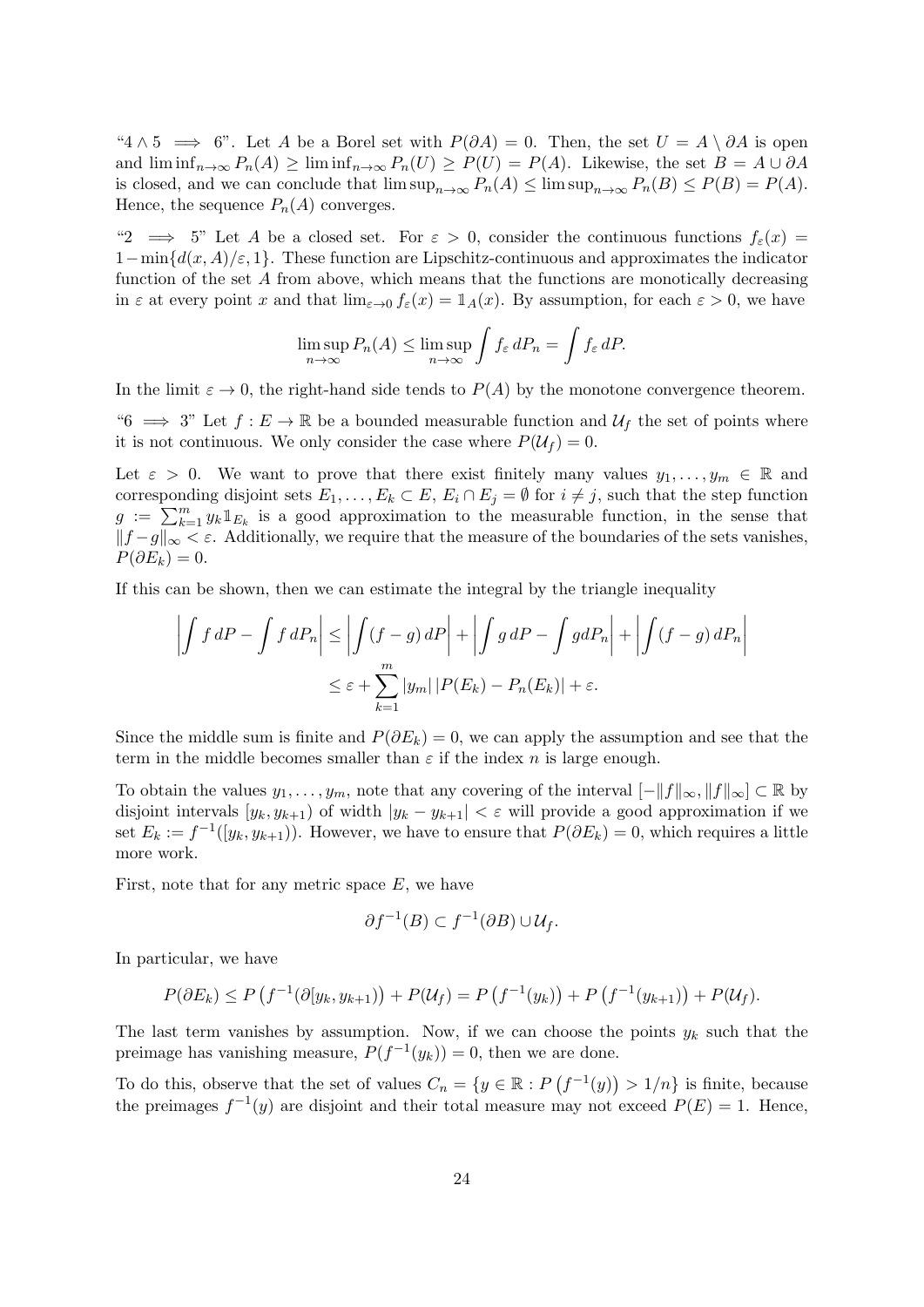the union  $C = \bigcup_{n=1}^{\infty} C_n = \{y \in \mathbb{R} : P(f^{-1}(y)) > 0\}$  is at most countably infinite. Since there are uncountably many choices available for the points  $y_k$ , we can certainly arrange that  $y \in \mathbb{R} \setminus C$  as desired.  $\Box$ 

In the special case where the underlying space is the line of real numbers,  $E = \mathbb{R}$ , we can also characterize the weak convergence in terms of the cumulative distribution function.

**Definition.** A sequence  $(F_n)_{n=1}^{\infty}$  of cumulative distribution functions **converges weakly** to a cumulative distribution function *F* if and only if it converges at every point where the limit is continuous,

$$
F_n \Rightarrow F : \iff F_n(x) \to F(x)
$$
 for all  $x \in \mathbb{R}$  where F is continuous.

**Proposition 3.3** (**Weak convergence** and **cumulative distribution function**)**.** *A sequence of probability measures*  $(P_n)_{n=1}^{\infty}$  *on the real line converges weakly to a probability measure P if and only if the corresponding sequence of distribution functions*  $(F_n)_{n=1}^{\infty}$  *converges weakly to a distribution function F,*

$$
P_n \Rightarrow P \iff F_n \Rightarrow F.
$$

*Proof.* " $\Longrightarrow$ " Let  $\varepsilon > 0$  and let *x* be a real number. With the Portemanteau theorem 3.2, we see that

$$
F(x - \varepsilon) = P((-\infty, x - \varepsilon]) \le P((-\infty, x)) \le \liminf_{n \to \infty} P_n((-\infty, x)) \le \liminf_{n \to \infty} P_n((-\infty, x])
$$
  

$$
\le \limsup_{n \to \infty} P_n((-\infty, x]) \le P((-\infty, x]) = F(x).
$$

If the function *F* is continuous at the point *x*, then the limes inferior and the limes superior agree, and we have  $F_n(x) \to F(x)$ .

"*⇐*=" We use the Portemanteau theorem again and show that the integrals ∫ *f dP<sup>n</sup>* converge for every bounded Lipschitz-continuous function *f*.

Let  $\varepsilon > 0$ . The cumulative distribution *F* is continuous at a point *x* if and only if  $P({x}) = 0$ . Since  $P(\mathbb{R}) = 1$  is finite, this means that there are at most countably many points where the cumulative distribution is not continuous. Hence, we can find points  $y_1 < y_2 < \ldots < y_N$  such that *F* is continuous at these points,  $F(y_N) - F(y_1) \geq 1 - \varepsilon$  and  $|y_{k+1} - y_k| < \varepsilon$  for every index *k*. Consider the step function  $g(x) = \sum_{k=1}^{N-1} f(y_k) 1\!\mathbb{1}_{(y_k, y_{k+1}]}(x)$ . By assumption, we have

$$
\int g dP_n = \sum_{k=1}^{N-1} f(y_k) (F_n(y_{k+1}) - F_n(y_k)) \to \sum_{k=1}^{N-1} f(y_k) (F(y_{k+1}) - F(y_k)) = \int g dP.
$$

Since the function *f* was assumed to be Lipschitz-continuous with Lipschitz constant *L*, the step function is a good approximation in the sense that

$$
\int |f-g| dP_n \leq L\varepsilon + 2||f||_{\infty} [1 - (F_n(y_N) - F_n(y_1))].
$$

If we choose the index *n* large enough, then we can make this smaller than a constant times  $\varepsilon$ . Then, the desired convergence follows from the triangle inequality.  $\Box$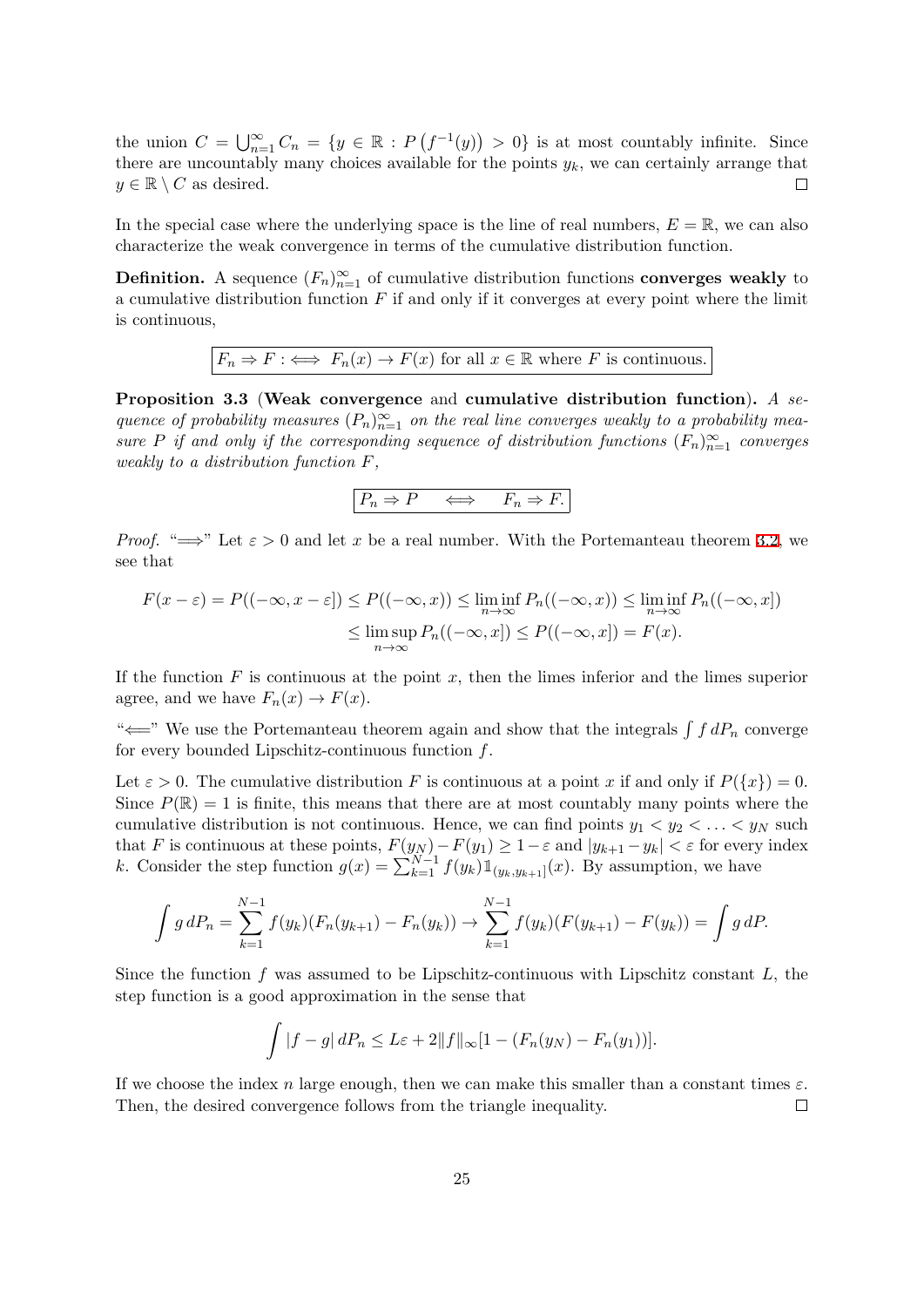We now want to consider the question of compactness: When does an arbitrary family of probability distributions have a subsequence that converges in the weak sense?

**Definition.** A family of probability measures  $P$  on a metric space is called **relatively se**quentially weakly compact if every sequence  $(P_n)_{n=1}^{\infty}$  of measures from this family,  $P_n \in \mathcal{P}$ , has a weakly convergent subsequence,  $P_{n_k} \Rightarrow P$  for  $k \to \infty$ .

("Relative" refers to the fact that the limit *P* does not have to be a member of the family again. "Sequentially" refers to the consideration of sequences and subsequences. "Weakly" indicates that the notion of convergence considered here is that of weak convergence.)

It turns out that only a small condition of uniformity is needed:

**Definition.** A family of probability measures  $P$  on a metric space is called **tight** if, for all  $\varepsilon > 0$ , there exists a compact set  $K \subset E$  such that  $P(K^c) < \varepsilon$  for all members of the family, *P ∈ P*.

<span id="page-25-0"></span>**Lemma 3.4** (**Tightness** of **finite families**)**.** *On a polish space, every finite family of probability distributions is tight.*

*Proof.* Since a finite union of compact sets is compact, it is enough to show that any family consisting of a single probability distribution *P* is tight. Let  $\varepsilon > 0$ .

Since the polish space *E* is separable, we can find, for each  $n \in \mathbb{N}$ , a sequence of points  $x_1^n, x_2^n, \ldots$  such that the space is the union  $E = \bigcup_{k=1}^{\infty} B_{1/n}(x_k^n)$ , where  $B_{1/n}(x)$  denotes an open ball of radius  $1/n$  around the point *x*. Since these balls exhaust the space, we can find a number *N<sub>n</sub>* such that the union of the first *N<sub>n</sub>* balls,  $A_n = \bigcup_{k=1}^{N_n} B_{1/n}(x_k^n)$ , satisfies

$$
P\left(A_n^c\right) < \varepsilon 2^{-n}.
$$

By construction, the set  $A = \bigcap_{n=1}^{\infty} A_n$  is totally bounded. Hence, its closure  $\overline{A}$  is compact, but its complement satisfies

$$
P\left(\overline{A}^c\right) \le P\left(A^c\right) \le \sum_{n=1}^{\infty} P\left(A_n^c\right) \le \varepsilon
$$

as desired.

**Theorem 3.5** (**Prokhorov's theorem**)**.** *Let E be a polish space. Then, a family P of probability measures on this space is relatively sequentially weakly compact if and only if it is tight.*

The main difficulty in Prokhorov's theorem is to show that tightness implies the existence of a weakly converging subsequence. We will not prove it in full generality here, but we will prove it for the special case  $E = \mathbb{R}$ . In this case, we can use the cumulative distribution function and the following proposition:

**Proposition 3.6** (**Helly's selection theorem**). Let  $(F_n)_{n=1}^{\infty}$  be a sequence of distribution *functions. Then, there exists a subsequence*  $(F_{n_k})_{k=1}^{\infty}$  *and a monotonically increasing, rightcontinuous function*  $F : \mathbb{R} \to [0,1]$  *such that*  $F_{n_k}(x) \to F(x)$  *at every point x where the function F is continuous.*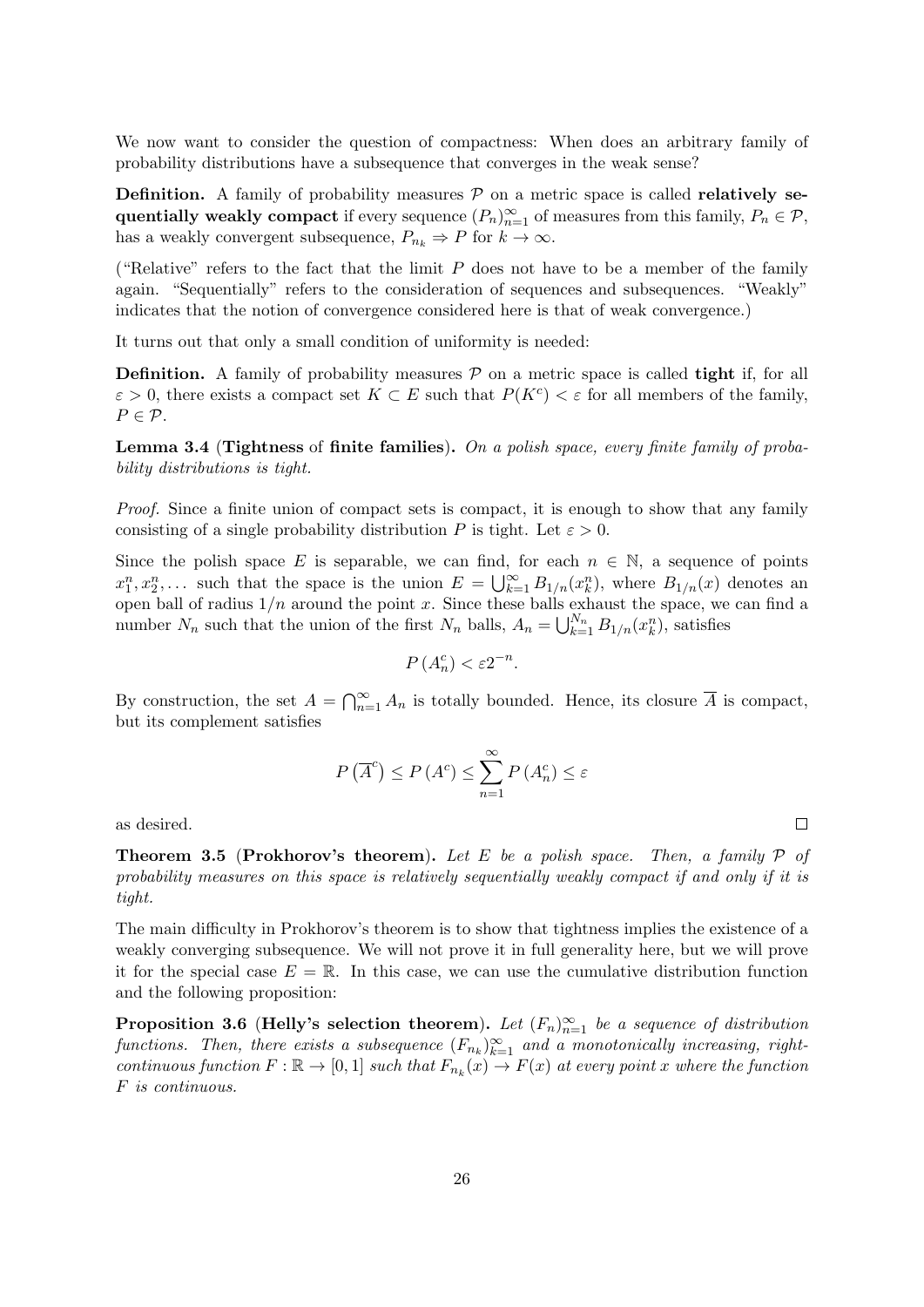**Remark.** Note that this limit *F* does *not* have to be the cumulative distribution of a probability measure! It may well be that the total weight is smaller than one,  $F(\infty) - F(-\infty) < 1$ . For instance, if  $F_n = G(x - n)$  for some distribution function  $G(x)$ , then the pointwise limit is a constant,  $F_n \to 0$ .

*Proof.* We use a diagonal argument to construct a candidate for the limit. Let *q*1*, q*2*, . . .* be an enumeration of the rational numbers  $\mathbb{Q} \subset \mathbb{R}$ . Since the sequence of values  $F_n(q_1)$  is bounded, there exists a subsequence that converges at this point,  $F_{n_1(k)}(q_1) \to f_1 \in [0,1]$ . In turn, this subsequence has a subsequence such that converges at the second point,  $F_{n_2(k)}(q_2) \to f_2$ . Repeat this process for every point and consider the diagonal sequence  $F_{n(k)} = F_{n(k)}$ . It has a limit  $F_{n(k)}(q) \to f(q)$  for every rational number  $q \in \mathbb{Q}$ .

Since any member of the sequence satisfies  $F_{n(k)}(q) \leq F_{n(k)}(q')$  for any pair of rational numbers  $q \leq q'$ , we also have  $f(q) \leq f(q')$  in the limit. Hence we can extend the limit to a monotonically increasing function that is defined for all real numbers,

$$
F: \mathbb{R} \to [0,1], \quad F(x) = \inf\{f(q) : q \ge x, q \text{ rational}\}.
$$

It satisfies  $F(q) = f(q) = \lim_{k \to \infty} F_{n(k)}(q)$  for every rational point  $q \in \mathbb{Q}$ . It is straightforward to check that this function is right-continuous.

It remains to show that the sequence converges  $F_n(x) \to F(x)$  at every point where the function *F* is continuous. But this follows from the fact that for each  $\varepsilon > 0$ , we can find rational numbers  $q_1, q_2$  with  $q_1 < x < q_2$  such that both  $F(x) - F(q_1) \leq \varepsilon$  and  $F(q_2) - F(x) \leq \varepsilon$ . By construction, we know that  $F_{n(k)}(q_{1,2}) \to F(q_{1,2})$  and the convergence  $F_{n(k)}(x) \to F(x)$  follows from the triangle inequality.  $\Box$ 

*Proof of Prokhorov's theorem (partial).* "⇒" To show tightness, we will construct compact sets by using an argument similar to the one we used in the proof of Lemma 3.4, where we showed the tightness of any finite family.

Let  $x_1, x_2, \ldots$  be a sequence of points that are dense in the polish space E. Consider the union of open balls  $A_{n,N} = \bigcup_{k=1}^{N} B_{1/n}(x_k)$ . Since the points are dense, these sets exh[aust](#page-25-0) the space,  $E = \bigcup_{N=1}^{\infty} A_{n,N}$  for each fixed size *n*.

Let  $\varepsilon > 0$ . If we can show that

$$
\forall n, \exists N_n, \forall P \in \mathcal{P}, \ P(A_{n,N}^c) \le \varepsilon 2^{-n}, \tag{2}
$$

then we can consider the set  $A = \bigcap_{n=1}^{\infty} A_{n,N_n}$ . This set is totally bounded, hence its closure  $\overline{A}$ is compact. By the previous assertion, for each probability measure in the family,  $P \in \mathcal{P}$ , we have

$$
P(\overline{A}^c) \le P(A^c) \le \sum_{n=1}^{\infty} P(A_{n,N_n}^c) \le \varepsilon,
$$

which means that the family is tight.

To prove the assertion (2), assume the contrary. This means that there would be some  $n > 0$ such that we could find a sequence of probability measures  $(P_N)_{N=1}^{\infty}$  from the family with  $P_N(A_{n,N}^c) > \varepsilon 2^{-n} =: \delta$ . By assumption, this sequence converges weakly to some probability measure,  $P_N \Rightarrow P$ .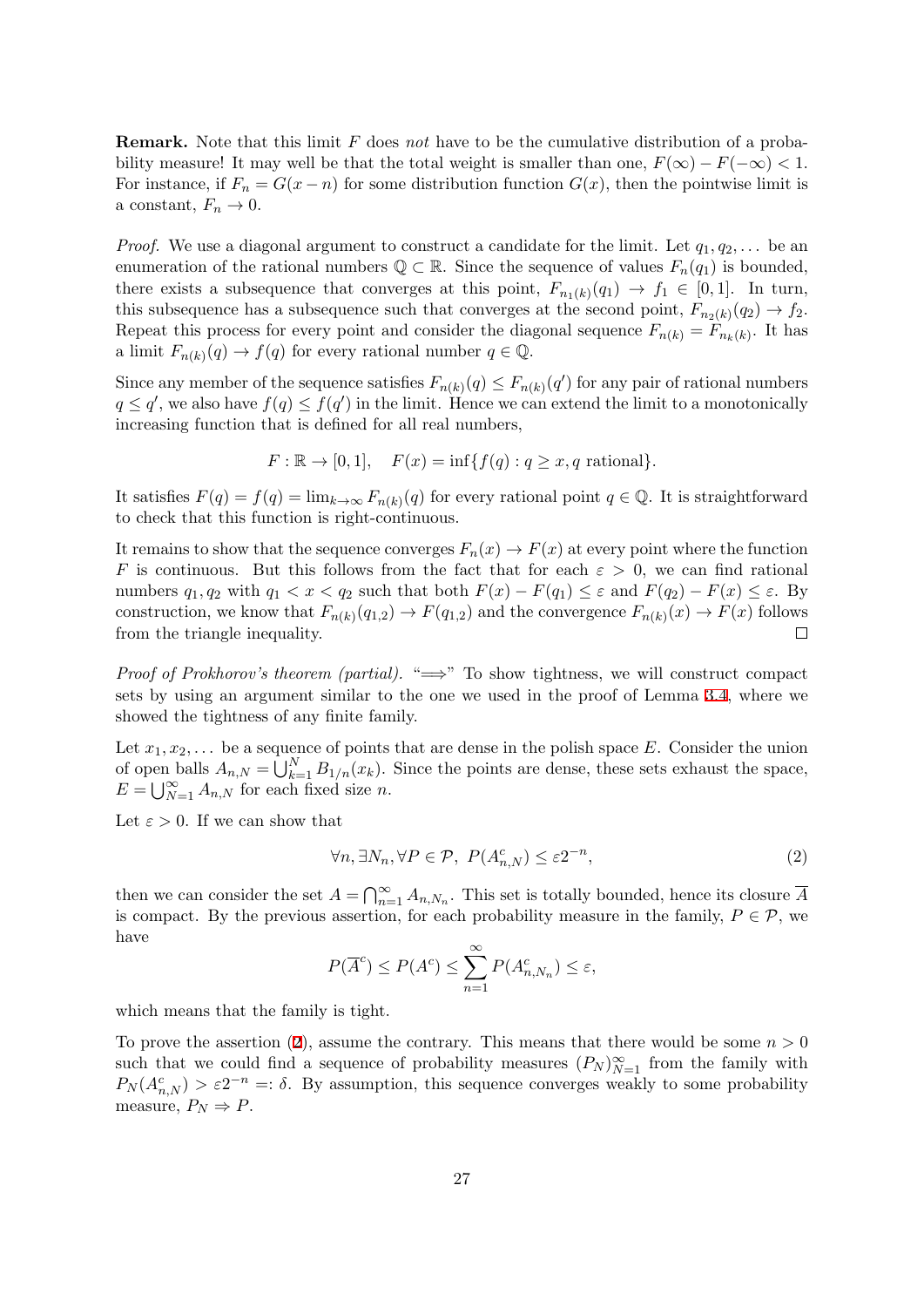Since the complements are contained in each other,  $A_{n,1}^c \supset A_{n,2}^c \supset \ldots$ , we have the inequality  $P_N(A_{n,M}^c) \geq P_N(A_{n,N}^c) > \delta$  whenever  $N \geq M$ . Moreover, the sets are closed. By the Poremanteau theorem, Proposition 3.2, we conclude that

$$
\delta \le \limsup_{N \to \infty} P_N(A_{n,M}^c) \le P(A_{n,M}^c)
$$

for every fixed index M. But the s[eque](#page-22-0)nce of sets  $A_{n,M}$  exhausts the space E, and the righthand side must tend to zero in the limit  $M \to \infty$ , a contradiction.

" $\iff$ " We only prove this for the special case  $E = \mathbb{R}$ . Let  $(P_n)_{n=1}^{\infty}$  be a sequence of probability measures that is tight. Consider the corresponding cumulative distribution functions  $(F_n)_{n=1}^{\infty}$ . By Helly's selection theorem, a subsequence to a function *F*, where  $F_{n_j}(x) \to F(x)$  at every point *x* where the function *F* is continuous. We only have to show that this limit is the cumulative distribution of a probability measure, which is tantamount to showing that *F*(*∞*)*−*  $F(-\infty) = 1$ .

But since the family is tight, for each  $\varepsilon > 0$ , we can find a point  $x \in \mathbb{R}$  such that F is continuous at *x* and

$$
P_n([-x,x]) = F_n(x) - F_n(-x) \ge 1 - \varepsilon
$$

for each index *n*. But this is also true in the limit. Letting  $\varepsilon \to 0$ , we see that  $F(\infty) - F(-\infty) =$ 1 as desired. П

In the definition of weak convergence, one has to consider the integrals over *all* continuous functions. It would be beneficial if we could restrict our attention to subsets of functions. The minimum requirement is the following:

**Definition.** Let E be a polish space. A family of bounded continuous functions  $\mathcal{C}$  is called a **separating family** if any probability distribution is uniquely determined by their integrals, that is

$$
\int f dP_1 = \int f dP_2 \text{ for all } f \in C \implies P_1 = P_2
$$

for any two probability distributions *P*1*, P*2.

**Example.** The collection of all bounded continuous functions is a separating family. This is equivalent to the uniqueness of the weak limit, Lemma 3.1.

**Example.** The collection of all bounded Lipschitz-continuous functions is a separating family. This follows e.g. from the Portemanteau theorem.

It turns out that together with tightness, this requirem[ent](#page-22-1) is already sufficient:

**Proposition 3.7** (Weak convergence from separating family). Let  $(P_n)_{n=1}^{\infty}$  be a sequence *of probability distributions on a polish space. Then, this sequence converges weakly to a probability distribution,*  $P_n \Rightarrow P$ *, if and only if the sequence is tight and there exists a separating family*  $C$  *such that the integrals converge,*  $\int f dP_n \to \int f dP$ , for all members the family  $f \in C$ *.* 

*Proof.* " $\leftarrow$ " By Prokhorov's theorem, a weakly converging sequence is tight. Convergence of the integrals is also clear.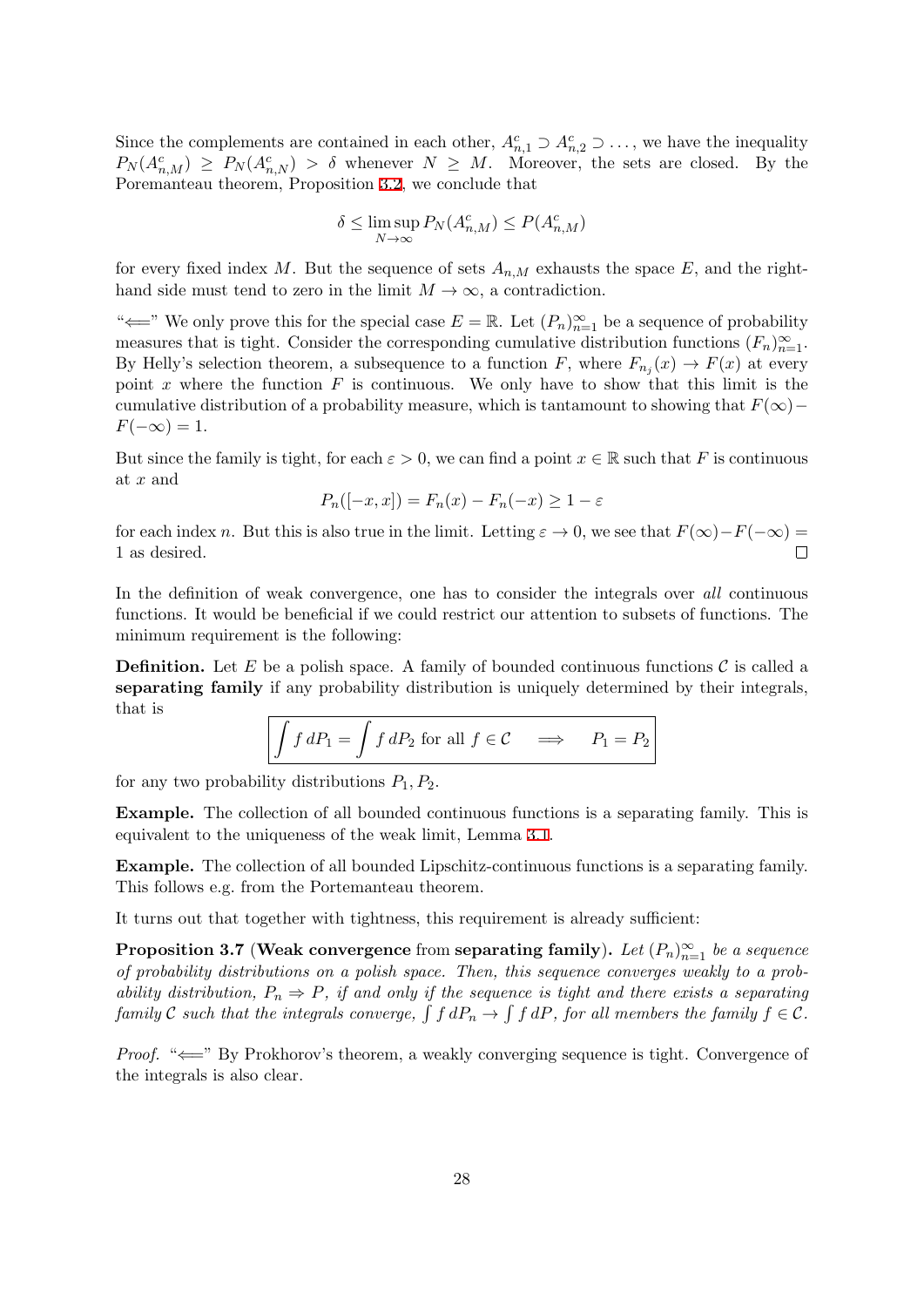"=*⇒*" The main idea is to show that any subsequence has a weakly converging subsequence, and all limits obtained in this way are equal.

Let *g* be any bounded continuous function. The sequence of real numbers  $\int g dP_n$  is bounded by *∥g∥<sup>∞</sup>* and hence has at least one limit point. We want to show that the real number ∫ *g dP* is, in fact, the only limit point. To that end, let  $b \in \mathbb{R}$  be any limit point of this sequence, so that  $\int g dP_{n_k} \to b$  for some subsequence  $P_{n_k}$ . This subsequence is also tight, and we can apply Prokhorov's theorem to conclude that a subsequence of this subsequence converges weakly,  $P_{n_{k_j}} \Rightarrow Q$ . By assumption, we have  $\int f dP = \int f dQ$  for all functions in the separating family *C*, and it follows that  $Q = P$ . In other words, we have  $\int g dP_{n_{k_j}} \to \int g dP = b$ .  $\Box$ 

#### **3.2 Characteristic functions**

<span id="page-28-0"></span>Characteristic functions are an extremely useful tool for calculating with probability distributions. They correspond to the Fourier transform of probability measures.

**Definition.** Let P be a probability distribution on the *n*-dimensional euclidean space  $(\mathbb{R}^n, \mathcal{B})$ . Then, its **characteristic function** or **Fourier-transform** is defined as the function

$$
\hat{P}: \mathbb{R}^n \to \mathbb{C}, \quad \hat{P}(t) = E\left[e^{it \cdot x}\right] = \int_{\mathbb{R}^n} e^{it \cdot x} dP(x).
$$

**Definition.** Let  $X : \Omega \to \mathbb{R}^n$  be a vector-valued random variable. Then, its **characteristic function**  $\phi$  is the characteristic function of the corresponding probability distribution induced on the space  $(\mathbb{R}^n, \mathcal{B})$ ,

$$
\phi_X : \mathbb{R}^n \to \mathbb{C}, \quad \phi_X(t) = E\big[e^{it \cdot X}\big].
$$

**Notation.** We often denote the characteristic function with *ϕ*. Note that every probability distribution on the euclidean space is the probability distribution of a random variable.

**Remark.** The characteristic function of a probability distribution always satisfies

$$
|\phi(t)| \le 1
$$
 for all  $t \in \mathbb{R}^n$  and  $\phi(0) = 1$ .

The Fourier-transform has some very nice algebraic properties, in particular when it comes to the convolution of two probability distributions, which corresponds to the sum of independent random variables:

**Lemma 3.8** (**Algebraic properties** of **characteristic functions**)**.** *The characteristic functions of random variables have the following algebraic properties:*

- *1.*  $\phi$ <sup>*x*</sup> *real-valued*  $\iff$  *X and* −*X have the same probability distribution.*
- 2.  $\phi_{aX+b}(t) = e^{itb}\phi_X(at)$ .
- *3. If X and Y are independent random variables, then the characteristic function of the sum is given by the product,*  $\phi_{X+Y}(t) = \phi_X(t)\phi_Y(t)$ .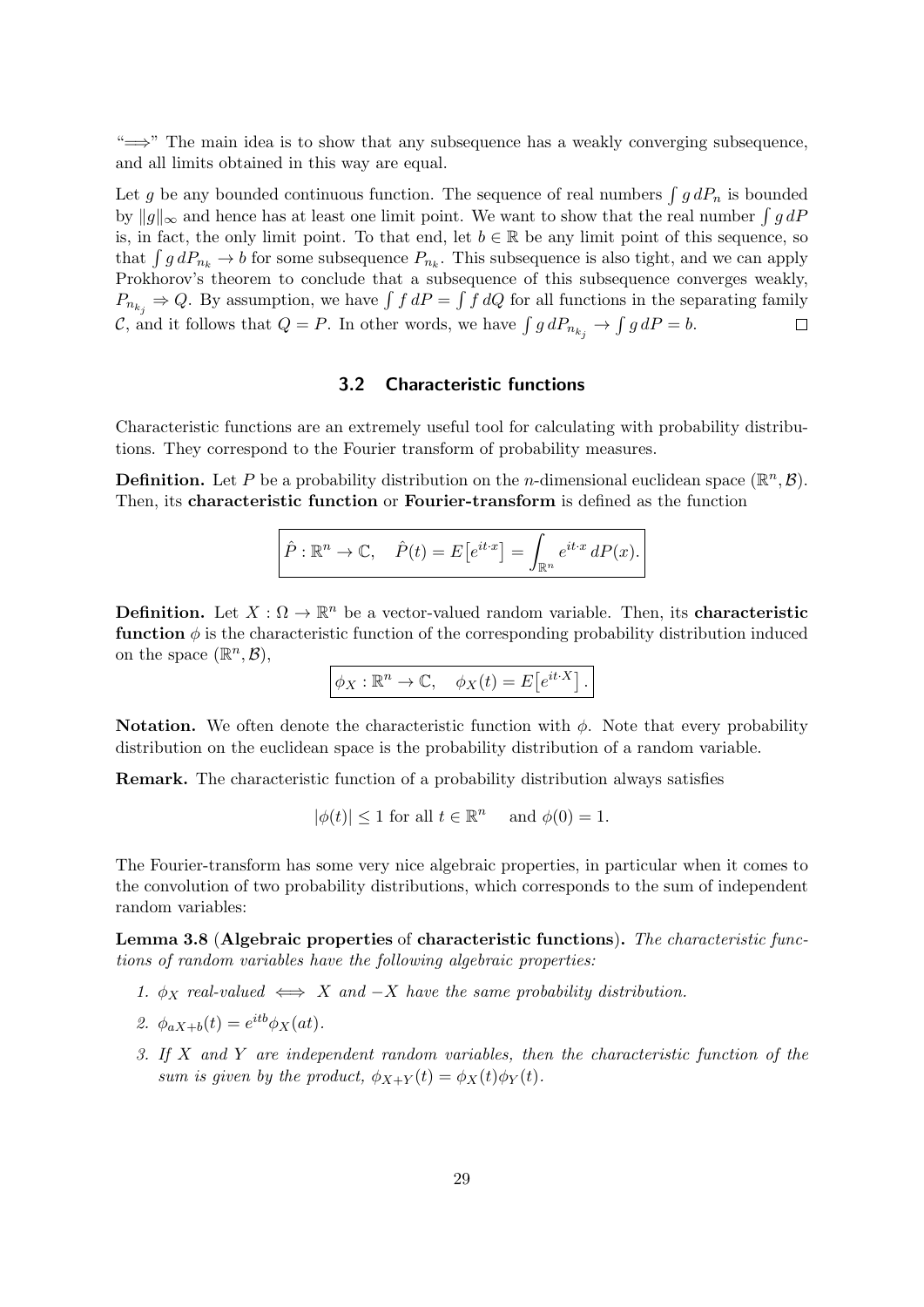*Proof.* On 3. The independence of the variables *X* and *Y* implies that the random variables *e itX* and  $e^{itY}$  are independent. It follows that  $E[e^{it(X+Y)}] = E[e^{itX}e^{itY}] = E[e^{itX}]E[e^{itY}]$ . П

**Example.** The standard normal distribution has the probability density  $p(x)dx = \frac{1}{\sqrt{6}}$  $rac{1}{2\pi}e^{-\frac{x^2}{2}}dx$ . Its characteristic function can be calculated as follows:

$$
\phi_{\mathcal{N}(0,1)}(t) = \int_{-\infty}^{\infty} e^{itx} p(x) dx = \frac{1}{\sqrt{2\pi}} \int_{-\infty}^{\infty} e^{itx - \frac{x^2}{2}} dx = \frac{1}{\sqrt{2\pi}} \int_{-\infty}^{\infty} e^{-\frac{(x - it)^2}{2} - \frac{t^2}{2}} dx
$$

$$
= e^{-\frac{t^2}{2}}.
$$

In the last line, we have shifted the integration contour in the complex plane by *−it* and used 2 the fact that the complex function  $e^{-\frac{z^2}{2}}$  is holomorphic. Using the algebraic properties, we obtain the characteristic function of a normal distribution with expectation  $\mu$  and variance  $\sigma^2$ :

$$
\phi_{\mathcal{N}(\mu,\sigma^2)} = e^{it\mu - \frac{t^2 \sigma^2}{2}}.
$$

Another important property of the Fourier transform is that it converts bounds on the random variable into regularity of the characteristic function:

**Lemma 3.9** (**Regularity** of **characteristic functions**). The characteristic function  $\phi$  of a *random variable X has the following regularity properties:*

- *1. The characteristic function is uniformly continunous.*
- 2. If the random variable has a finite k-th moment,  $E\left[|X|^k\right] < \infty$ , then the probability *distribution is k-times continously differentiable with*

$$
\partial_t^{\alpha} \phi_X(t) = E\big[(iX)^{\alpha} e^{itX}\big] \quad \text{ for } |\alpha| \le k.
$$

*(Here,*  $\alpha = (\alpha_1, \ldots, \alpha_n)$  *is written using multi-index notation.)* 

*If the random variable is real-valued, then it has a Taylor series*

$$
\phi_X(t) = 1 + E[X] \, it + \frac{1}{2!} E[X^2] \, (it)^2 + \ldots + \frac{i^k}{k!} E[X^k] \, t^k + o(t^k).
$$

*3. If the moments of a real-valued random variable satisfy*

$$
\limsup_{n\to\infty}\left(\frac{1}{n}\sqrt[n]{E[|X|^n]}\right)<\infty,
$$

*then the characteristic function is real-analytic.*

*A* sufficient condition for this inequality is that  $E[e^{s|X|}] < \infty$  for one value  $s > 0$ .

*Proof.*  $\triangleright$  todo  $\triangleleft$ 

The characteristic function of a probability distribution uniquely determines that distribution. This follows from the following lemma: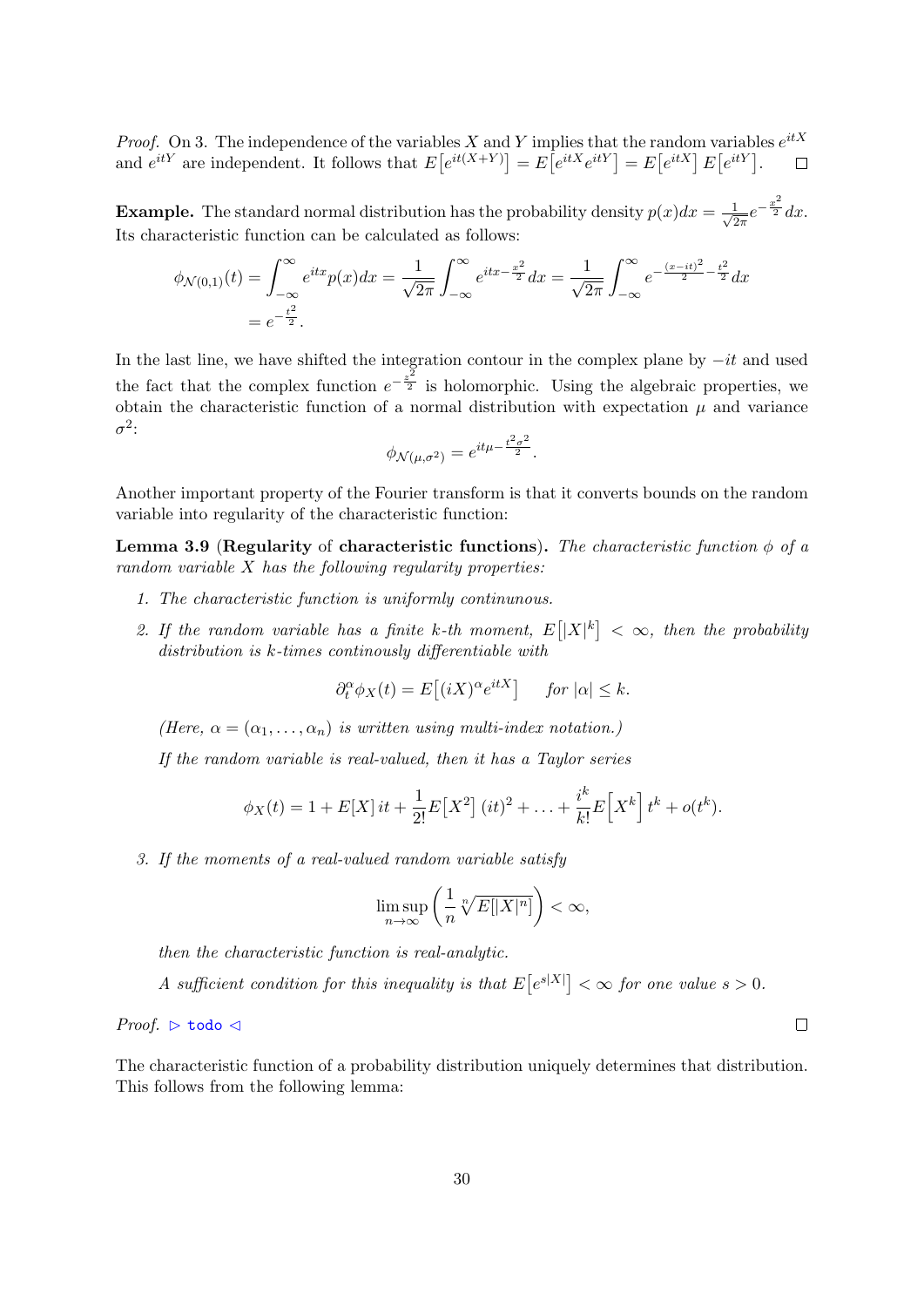**Lemma 3.10** (**Trigonometric functions** are a **separating family**)**.** *The collection of functions*

$$
\mathcal{C} = \{ f \in C_b(\mathbb{R}^n) : f(x) = e^{ik \cdot x}, k \in \mathbb{R}^n \}
$$

*is a separating family on the polish space*  $\mathbb{R}^n$ .

*Proof.* Let  $P_1$ ,  $P_2$  be two probability measures. It is enough to show that if all integrals  $\int f dP_1$ and ∫ *f dP*<sup>2</sup> are equal for trigonometric functions *f*, then they are equal for any bounded continuous function *f*.

Let f be a bounded continuous function and  $\varepsilon > 0$ . Since any finite family of probability measures on a polish space is tight, we can find a compact set  $K \subset \mathbb{R}^n$  such that the integrals outside this set satisfy  $\int_{K^c} |f| dP_j \leq \varepsilon ||f||_{\infty}$  for  $j = 1, 2$ . By the Weierstrass approximation theorem for continuous functions on compact sets, we can approximate the restriction  $f|_K$  by a trigonometric polynomial, i.e. a linear combination  $g \in \text{span}\{e^{ikx} : k \in \mathbb{R}^n\}$  with the property  $||f||_K - g||_K$   $|∞ < ε$ . Then, we can use the triangle inequality to estimate

$$
\left| \int_{K} f dP_{1} - \int_{K} f dP_{2} \right| \leq \left| \int_{K} f dP_{1} - \int_{K} g dP_{1} \right| + \left| \int_{K} g dP_{1} - \int_{K} g dP_{2} \right| + \left| \int_{K} g dP_{2} - \int_{K} f dP_{2} \right|
$$
  
\n
$$
\leq \varepsilon + 0 + \varepsilon = 2\varepsilon
$$
  
\n
$$
\left| \int f dP_{1} - \int f dP_{2} \right| \leq \left| \int_{K} f dP_{1} - \int_{K} f dP_{1} \right| + \left| \int_{K^{c}} f dP_{1} - \int_{K^{c}} f dP_{1} \right|
$$
  
\n
$$
\leq 2\varepsilon + 2\varepsilon \|f\|_{\infty}.
$$

Since  $\varepsilon$  was arbitrary, the desired conclusion follows.

**Corollary.** Two probability measures on  $\mathbb{R}^n$  are equal if and only if their characteristic functions are equal.

 $\Box$ 

If we consider a sequence of probability distributions, then the convergence of their characteristic functions tells us a lot about the weak convergence of this sequence:

<span id="page-30-0"></span>**Proposition 3.11** (**Convergence of characteristic functions** and **weak convergence**)**.** *Let*  $(P_n)_{n=1}^{\infty}$  *be a sequence of probability measures on*  $\mathbb{R}^n$  *with characteristic functions*  $(\phi_n(t))_{n=1}^{\infty}$ .

- *1. If the probability measures converge weakly,*  $P_n \Rightarrow P$ *, then the characteristic functions converge locally uniformly*  $\phi_n(t) \to \phi(t)$ .
- 2. If the characteristic functions converge pointwise everywhere  $\phi_n(t) \to \phi(t)$ , and the limit  $\phi(t)$  *is continuous at*  $t = 0$ *, then there exists a probability measure P such that the probability measures converge weakly,*  $P_n \Rightarrow P$ .

*In both cases, the limit*  $\phi(t)$  *is the characteristic function of the probability measure*  $P$ *.* 

*Proof.* For simplicity, we only consider the case of probability distributions on the space R. The higher-dimensional case is completely analogous.

On 1. From the definition of weak convergence, it is clear that the characteristic functions converge pointwise. To show locally uniform convergence, let *ε >* 0 and consider

$$
|\phi_n(t) - \phi_n(s)| = \left| \int e^{isx} (e^{i(t-s)x} - 1) dP_n(x) \right| \le \int \left| e^{i(t-s)x} - 1 \right| dP_n(x).
$$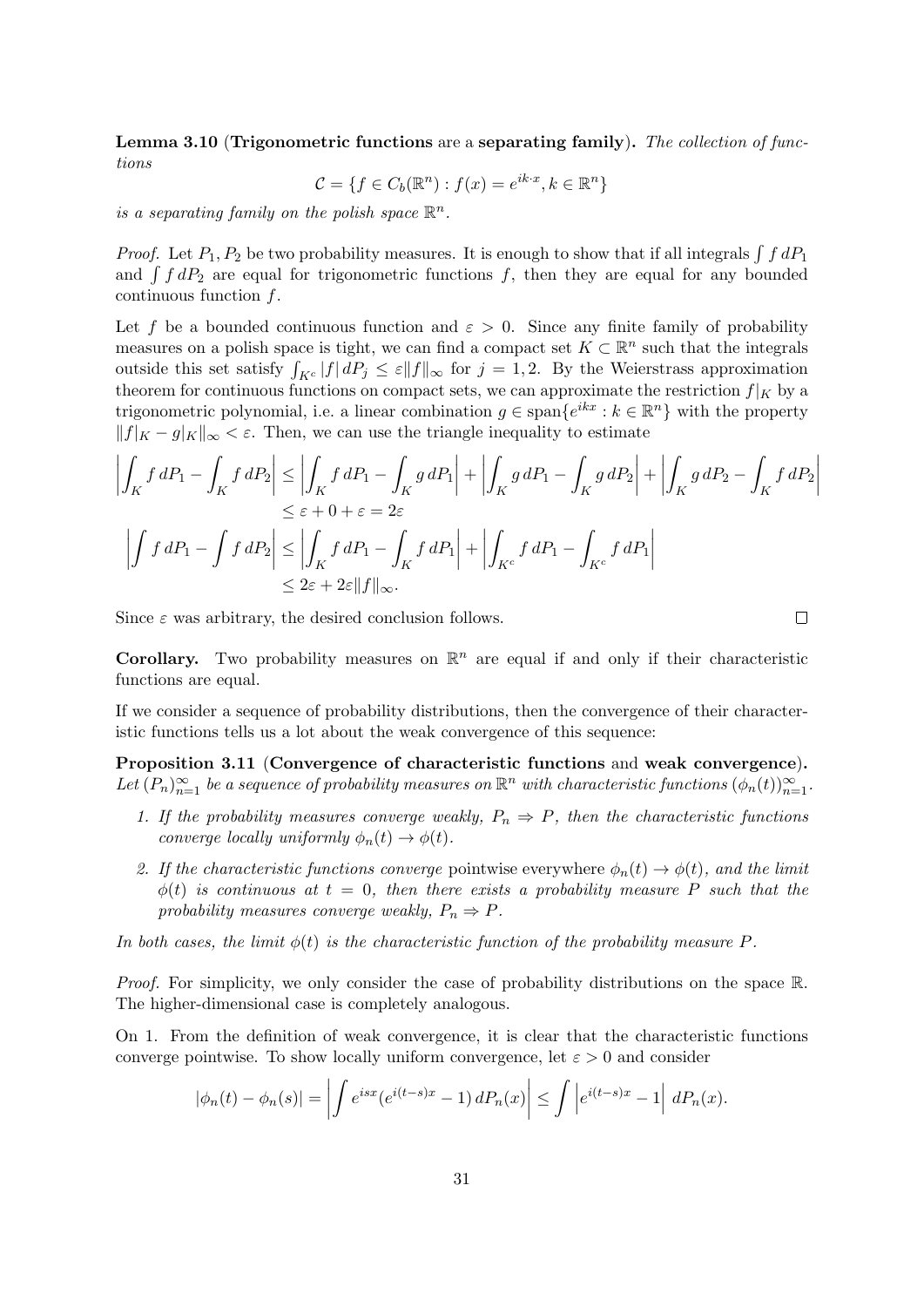Since the sequence of probability distributions is right, there is a radius  $R$  such that  $P_n(B_R(0)^c)$  <  $\varepsilon$  for all indices *n*. If we choose  $|t-s| < \varepsilon/R$  and the point *x* inside the ball, then the exponent satisfies  $|(t - s)x| < \varepsilon$  and we can conclude

$$
|\phi_n(t) - \phi_n(s)| \le \int_{|x| \le R} \left| e^{i(t-s)x} - 1 \right| dP_n(x) + 2\varepsilon \le \int_{|X| \le R} \varepsilon dP_n(x) + 2\varepsilon \le 3\varepsilon.
$$

This estimate is uniform in *n* and an application of the triangle inequality establishes locally uniform convergence.

On 2. To establish weak convergence, we want to use Proposition 3.7, a consequence of Prokhorov's theorem. We have already seen that the collection of trigonometric functions is a separating family, so we only have to establish tightness. We show that this follows from the continuity of the limit  $\phi(t)$  at  $t = 0$ .

Consider the family of functions

$$
h_{\varepsilon}(t) := \frac{1}{\varepsilon} h\left(\frac{t}{\varepsilon}\right) \quad \text{where} \quad h(t) = \frac{1}{\sqrt{2\pi}} e^{-\frac{t^2}{2}} \quad \text{and } \varepsilon > 0.
$$

This is a *δ-family*, which means that

$$
\int h_{\varepsilon}(t) dt = 1 \quad \text{and} \quad \lim_{\varepsilon \to 0} \int h_{\varepsilon}(t) \phi(t) dt = \phi(0)
$$

for any bounded function  $\phi$  that is continous at  $t = 0$ . By the Lebesgue dominated convergence theorem, we can conclude

$$
\lim_{\varepsilon \to 0} \lim_{n \to \infty} \int h_{\varepsilon}(t) \phi_n(t) dt = \phi(0) = 1
$$
\n(3)

for the characteristic functions.

However, using Fubini's theorem, we can express the integral in terms of the reverse Fourier transform of the function  $h_{\varepsilon}(t)$ , which we have already calculated:

$$
\int h_{\varepsilon}(t)\phi_n(t) dt = \int h_{\varepsilon}(t)e^{itx} dt dP_n(x) = \frac{1}{\sqrt{2\pi\varepsilon^2}} \int e^{-\frac{t^2}{2\varepsilon^2}} e^{itx} dt dP_n(x)
$$

$$
= \int e^{-\frac{(xe)^2}{2}} dP_n(x).
$$

Now, if the family of probability distributions *P<sup>n</sup>* were not tight, then there would exist an  $\alpha > 0$  so that for every radius  $R > 0$ , we would have  $P_n([-R, R]^c) > \alpha$  for at least one index *n*. Since every finite family is tight, this must actually hold for infinitely many indices *n*, otherwise we could enlarge the radius. But given  $\varepsilon > 0$ , we can choose the product  $R\varepsilon$  so large that  $e^{-\frac{(R\varepsilon)^2}{2}} < 1/2$ , and obtain that

$$
1 - \int_{\mathbb{R}} e^{-\frac{(x\varepsilon)^2}{2}} dP_n(x) = \int_{\mathbb{R}} (1 - e^{-\frac{(x\varepsilon)^2}{2}}) dP_n(x) \ge \int_{[-R,R]^c} (1 - e^{-\frac{(x\varepsilon)^2}{2}}) dP_n(x) > \frac{\alpha}{2}
$$

for infinitely many indices *n*. This is a contradiction to the limit equation (3).

To put it differently, the point of the proof is that the factor  $e^{-\frac{(x\varepsilon)^2}{2}}$  decays for large *x*, regardless of how small  $\varepsilon$  is.  $\Box$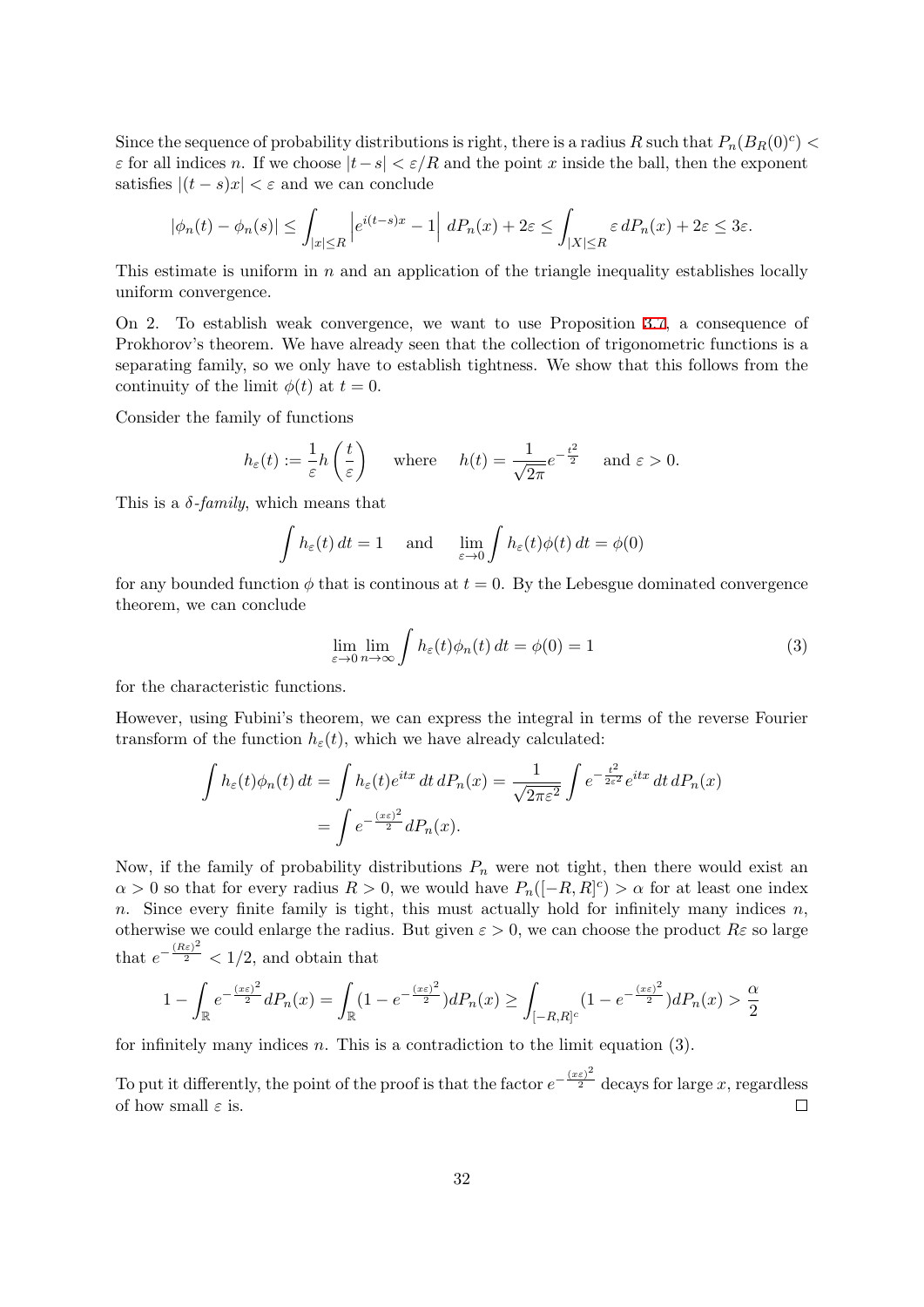**Example.** The condition that the limit  $\phi(t)$  be continuous at  $t = 0$  is important and cannot be dropped. As an example, let us consider the sequence  $(P_n)_{n=1}^{\infty}$  of uniform probability distribution the interval  $[-n, n]$ , that is  $P_n = \frac{1}{2n}$  $\frac{1}{2n}$ <sup>1</sup><sub>[−*n,n*]</sub>*dx*. The corresponding characteristic functions are

$$
\phi_n(t) = \frac{1}{2n} \int_{-n}^n e^{itx} dx = \frac{\sin(nt)}{nt}.
$$

For  $n \to \infty$ , they converge to the function

$$
\phi(t) = \begin{cases} 1, & \text{if } t = 0\\ 0, & \text{otherwise} \end{cases}
$$

*.*

The limit is not continuous at  $t = 0$ , and indeed, this sequence of probability distributions does not converge weakly, because it is not tight.

#### **3.3 L´evy's Theorem**

<span id="page-32-0"></span>With the new tool of characteristic functions at our disposal, we go back to series of independent random variables, Section 2.7. Besides Kolmogorov's maximal inequality, that ultimately allowed us to prove the strong law of large numbers, we also have the following important characterization of convergence of a series:

**Th[eore](#page-14-0)m 3.12** (Lévy's Theorem). Let  $(X_n)_{n=1}^{\infty}$  be a sequence of independent *random variables and consider the partial sums*  $S_n = X_1 + X_2 + \ldots + X_n$ *. Then, the following are equivalent:*

- *1.* The probability distributions  $\alpha_n$  of the partial sums  $S_n$  converge weakly to a probability  $distriolution \alpha$  *on*  $\mathbb{R}$ *.*
- 2. The partial sums  $S_n$  converge in probability to a random variable  $S(\omega)$ .
- *3. The partial sums*  $S_n$  *converge almost surely to a random variable*  $S(\omega)$ *.*

In other words, in this case, weak notions of convergence already imply strong notions of convergence. The main technical tool for establishing these results is

**Lemma 3.13** (Lévy's Inequality). Let  $(X_n)_{n=1}^{\infty}$  be a sequence of independent *random variables with no assumptions on integrability and*  $S_n = X_1 + X_2 + \ldots + X_n$  *the corresponding partial sums. Then, we have the implication*

$$
\sup_{0 \le k \le n} P\left(|S_n - S_k| > \frac{l}{2}\right) \le \delta \quad \implies \quad P\left(\sup_{1 \le k \le n} |S_k| \ge l\right) > \frac{\delta}{1 - \delta}.\tag{4}
$$

*Proof.* As in the proof of Kolmogorov's maximal inequality 2.14, consider the events

$$
E_k := \{ |S_1| \le l, |S_2| \le l, \ldots, |S_k| > l \}, \quad k = 1 \ldots n
$$

where the first sums are smaller than the bound *l*, but the *k*-th sum exceeds it. These events are mutually disjoint, and we have

$$
E := \left\{ \sup_{1 \leq k \leq n} |S_k(\omega)| > l \right\} = \biguplus_{k=1}^n E_k.
$$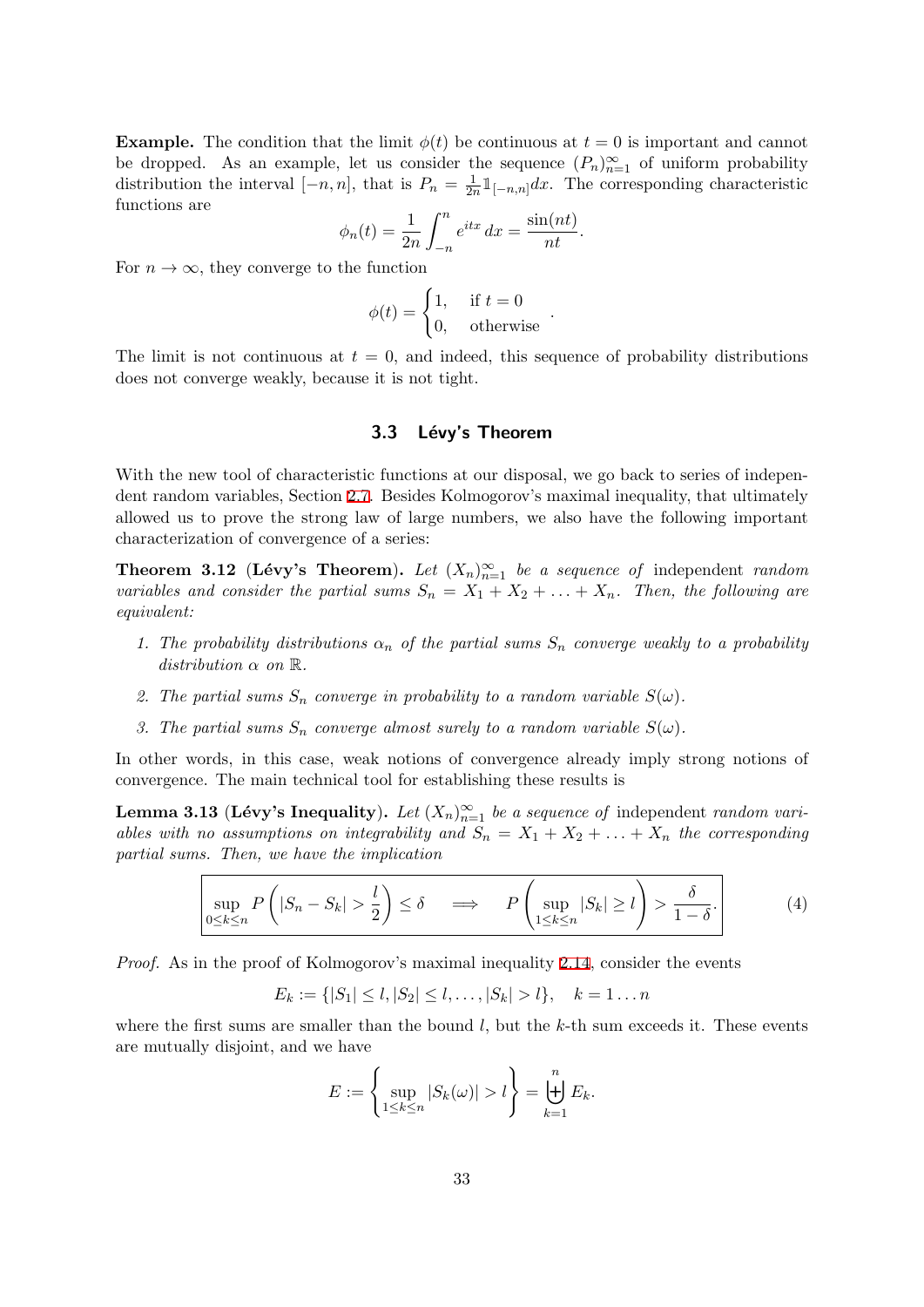On one hand, we may use independence to reason

$$
P\left(E \cap |S_n| \leq \frac{l}{2}\right) = \sum_{k=1}^n P\left(E_k \cap |S_n| \leq \frac{l}{2}\right)
$$
  

$$
\leq \sum_{k=1}^n P\left(E_k \cap |S_n - S_k| > \frac{l}{2}\right) = \sum_{k=1}^n P(E_k)P\left(|S_n - S_k| > \frac{l}{2}\right)
$$
  

$$
\leq P(E)\delta.
$$

On the other, the assumptions also imply

$$
P(E) = P\left(E \cap |S_n| \le \frac{l}{2}\right) + P\left(E \cap |S_n| > \frac{l}{2}\right) \le P\left(E \cap |S_n| \le \frac{l}{2}\right) + \delta.
$$

Taking both together yields

$$
P(E) \le \delta P(E) + \delta \implies P(E) \le \frac{\delta}{1 - \delta}
$$

as desired.

*Proof of Lévy's theorem.* It is clear that the strong notions of convergence imply the weak ones. We have to establish the other directions.

"1  $\implies$  2" We use characteristic functions. Let  $\phi_k(t)$  denote the characteristic function of the random variable  $X_k$ . Since the summands are independent, the characteristic function of the partial sum  $S_n$  is given by the product  $\prod_{k=1}^n \phi_k(t)$ , and the characteristic function of the remainder  $S_n - S_m = X_{m+1} + X_{m+2} + \ldots + X_n$  is given by the product  $\prod_{k=m}^n \phi_k(t)$ .

By assumption, the first product converges locally uniformly to the characteristic function of the probability distribution *α*:

$$
\lim_{n \to \infty} \prod_{k=1}^{n} \phi_k(t) = \phi(t).
$$

The limit is continuous with  $\phi(0) = 1$ . Hence, there exists an open neighborhood *U* of  $t = 0$ such that  $\phi(t) > 1/2$  in this neighborhood. Since the characteristic functions have magnitude at most one,  $|\phi_k(t)| \leq 1$ , each partial product must satisfy  $|\prod_{k=1}^n \phi_k(t)| > 1/2$  in this neighborhood  $t \in U$ , so that the limit can have a large enough magnitude. This proves that the implication

$$
\left| \prod_{k=1}^{n} \phi_k(t) - \prod_{k=1}^{m-1} \phi_k(t) \right| < \varepsilon \implies \left| 1 - \prod_{k=m}^{n} \phi_k(t) \right| < 2\varepsilon \quad \text{for all } t \in U
$$

holds for any index pair  $n, m$  with  $n \geq m$ .

Of course, the left-hand side of this implication comes from Cauchy criterion for the existence of the limit. Applying Lemma 3.14 below repeatedly proves that we can upgrade the right-hand side to a Cauchy criterion that holds for *all*  $t \in \mathbb{R}$ . More precisely, for each point  $t \in \mathbb{R}$  and for all  $\varepsilon > 0$ , we can find an *N* such that for all indices  $n, m \ge N$ , we have  $|1 - \prod_{k=m}^{n} \phi_k(t)| < \varepsilon$ . This means that for each seq[uenc](#page-34-1)e of index pairs  $(m_j, n_j)$  with  $m_j \to \infty$ , the characteristic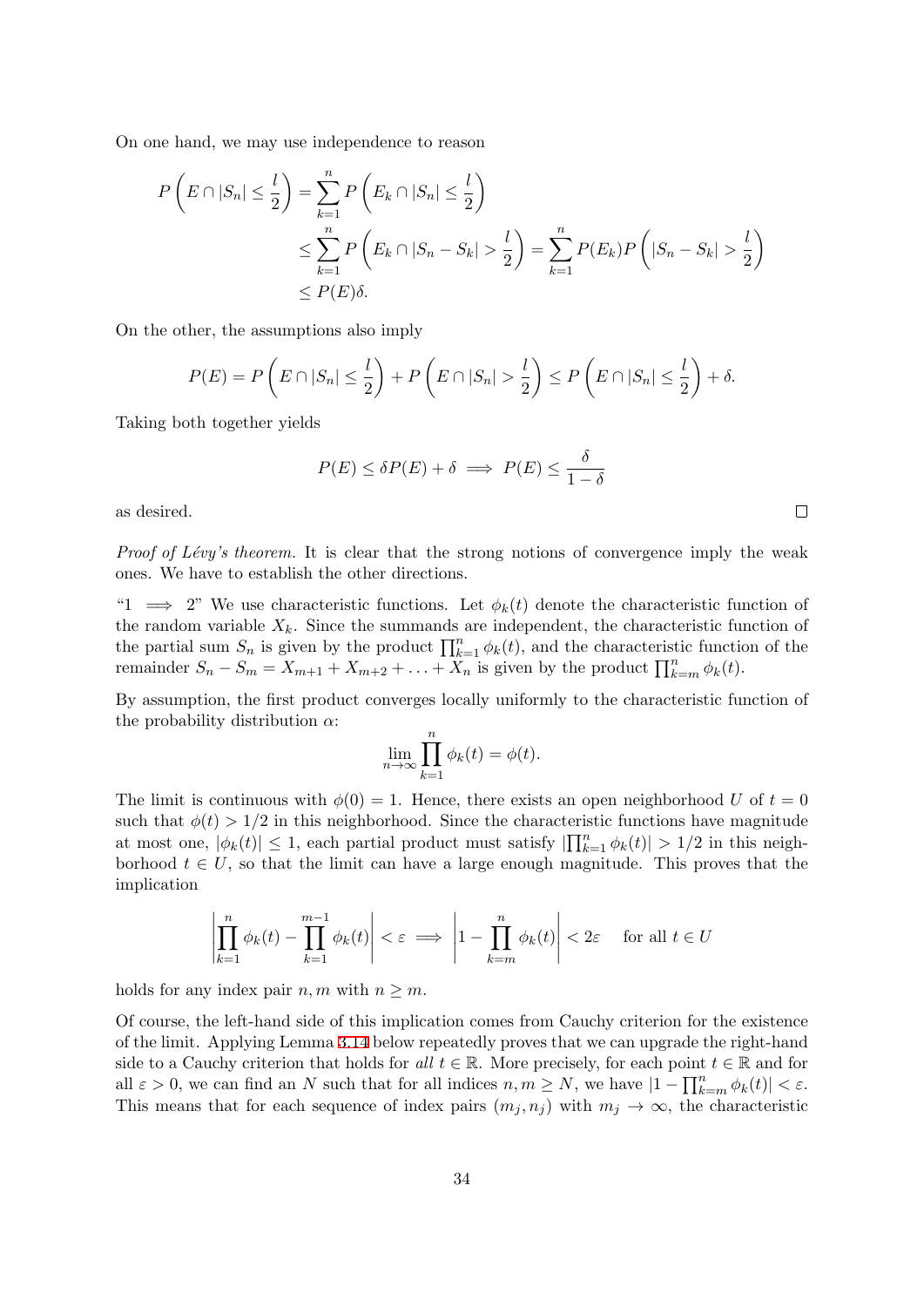function of the random variables  $(S_{n_j} - S_{m_j})$  converges to constant one. By Proposition 3.11 on the pointwise convergence of characteristic functions, we conclude that this random variable converges to zero *in probability*.

In the end, we want to prove the Cauchy criterion in probability and use Lemma 2.10 [to](#page-30-0) establish convergence in probability. Assume that the Cauchy criterion in probability does not hold. This means that there exist  $\varepsilon$ ,  $\delta > 0$  such that we can find a sequence of index pairs  $(m_j, n_j)$  with  $m_j \to \infty$  which satisfy  $P(|S_{n_j} - S_{m_j}| > \varepsilon) > \delta$ . But this is a contradiction to the previously established fact that these differences converge to zero in probability.

"2 =*⇒* 3" This is essentially a direct consequence of L´evy's inequality. By assumption, the partial sums  $S_n$  are a Cauchy sequence in probability, that is for all  $\varepsilon, \delta > 0$ , there exists an index *N* such that

$$
\forall n, m \ge N, \ P(|S_n - S_m| \ge \varepsilon) \le \delta.
$$

If  $M \geq N$  is some other index, then this certainly holds for all  $n, m \geq M$ . We can write  $S_n - S_m = (S_n - S_M) - (S_m - S_M)$  and apply Lévy's inequality to upgrade this to

$$
\forall \varepsilon, \delta > 0, \ \exists N, \forall n, M \ge N, \ P\left(\sup_{M \le k \le n} |S_k - S_M| \ge 2\varepsilon\right) \le \frac{\delta}{1 - \delta}.
$$

By Lemma 2.12, a consequence of the Borel-Cantelli lemma, this implies convergence almost surely.  $\Box$ 

**Lemma 3.14** (A **cosine estimate**). For all  $t \in \mathbb{R}$ , we have

$$
1 - \cos(2t) \le 4[1 - \cos(t)].
$$

<span id="page-34-1"></span>**Corollary 3.15.** *If*  $\phi(t)$  *is the characteristic function of a probability distribution, we have* 

$$
1 - \operatorname{Re}\phi(2t) \le 4[1 - \operatorname{Re}\phi(t)].
$$

*Proof.* If we expand the cosine to second order in *t*, so that  $\cos t = 1 - \frac{1}{2}$  $\frac{1}{2}t^2+o(t^2)$ , the inequality becomes  $4\frac{1}{2}t^2 \leq 3 + 4\frac{1}{2}t^2$ , which is true for small arguments. For the general case, we use the double angle formula  $\cos(2t) = 2\cos^2 t - 1$  and calculate

$$
1 - \cos(2t) = 2 - 2\cos^2 t \leq 4(1 - \cos t)
$$
  

$$
0 \leq \cos^2 t - 2\cos t + 1 = (\cos t - 1)^2.
$$

Since the right-hand side is a sum of squares, the inequality holds.

#### **3.4 The Central Limit Theorem**

<span id="page-34-0"></span>In the previous chapter, we have studied the law of large numbers, which states that under very general conditions, the average of a sequence of i.i.d. random variables  $(X_n)_{n=1}^{\infty}$  tends to the expectation value,

$$
\frac{X_1 + X_2 + \ldots + X_n}{n} \to E[X_n],
$$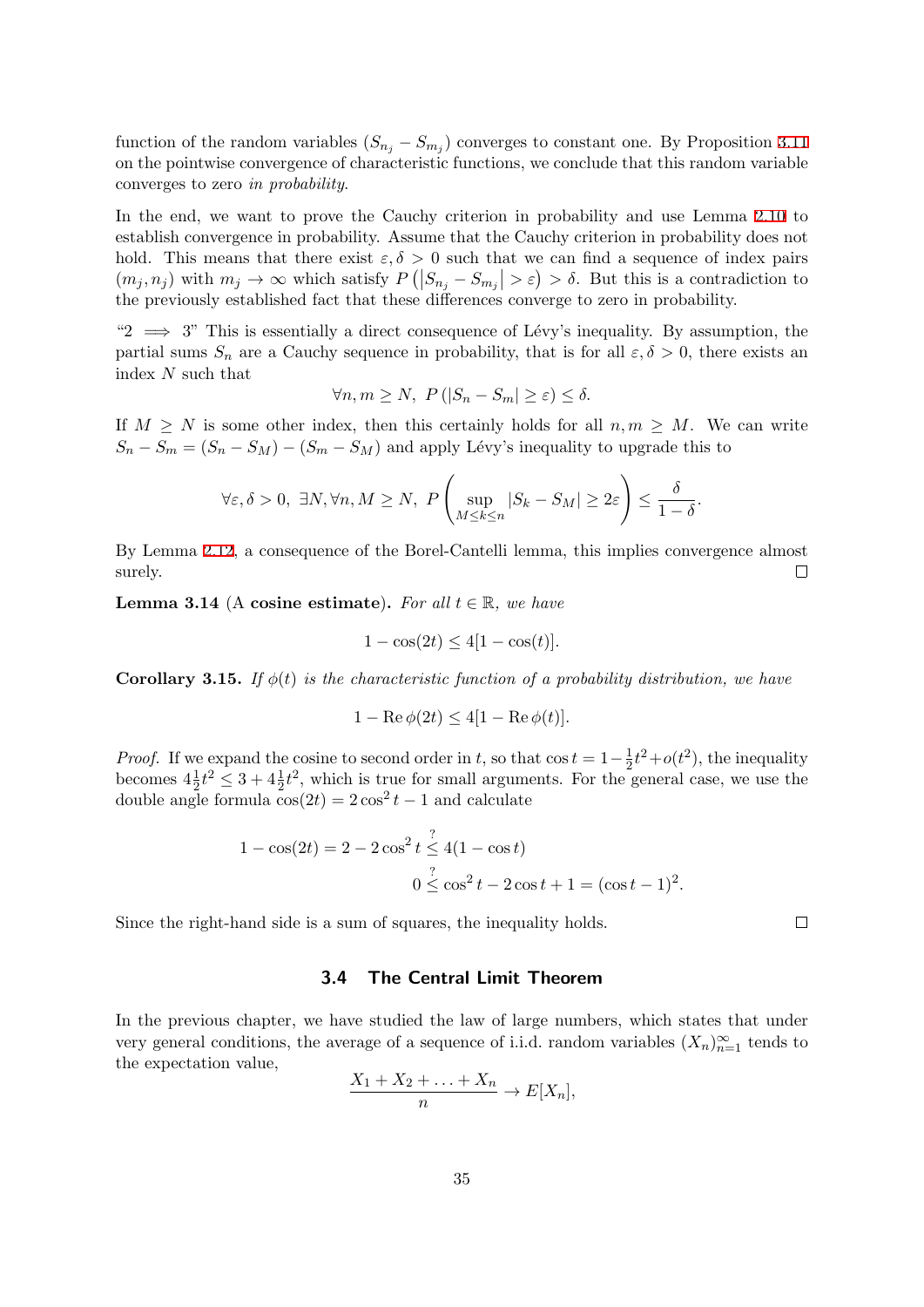in probability or even almost surely.

We now want to understand the asymptotics of this convergence. If we denote the variance of the random variables by  $V[X_k] = \sigma^2$ , then a very simple calculation shows that

$$
V\left[\frac{X_1 + X_2 + \dots + X_n}{n}\right] = \frac{1}{n^2} \sum_{k=1}^n V[X_k] = \frac{1}{n} \sigma^2,
$$

so the standard deviation of the average from its mean  $\mu$  goes like the inverse square root, *√* 1  $\frac{1}{n}\sigma$ . But it turns out that the asymptotic distribution of the average to order  $1/\sqrt{n}$  can be determined exactly. This is the content of the celebrated central limit theorem:

**Theorem 3.16** (**Central Limit Theorem**). Let  $(X_n)_{n=1}^{\infty}$  be an *i.i.d. sequence of random variables in*  $L^2$  *with*  $E[X_n] = \mu$  *and*  $V[X_n] = \sigma^2$ *. Furthermore, let* 

$$
S_n = \frac{1}{\sqrt{n}} \sum_{k=1}^n \frac{X_k - \mu}{\sigma}
$$

*be the sequence of normalized partial sums, that is*  $E[S_n] = 0$  *and*  $V[S_n] = 1$ *. Then, their probability distribution converges weakly to the standard normal distribution:*

$$
\lim_{n \to \infty} P(a \le S_n \le b) = \frac{1}{\sqrt{2\pi}} \int_a^b e^{-\frac{x^2}{2}} dx.
$$
\n(5)

*Proof.* We use characteristic functions. Let  $\phi(t)$  be the characteristic function of the random variable  $Y_n = (X_n - \mu)/\sigma$ . Then,  $\phi(t/\sqrt{n})^n$  is the characteristic function of the normalized partial sum  $S_n$ , and we want to prove that this converges to the characteristic function of the standard normal distribution,

$$
\phi\left(\frac{t}{\sqrt{n}}\right)^n \to e^{-\frac{t^2}{2}} \quad \text{ for every } t \in \mathbb{R}.
$$

Since the random variables are in  $L^2$ , the characteristic function has regularity  $C^2$  and thus has a Taylor expansion

$$
\phi(t) = 1 + itE[Y_n] - \frac{1}{2}t^2E[Y_n^2] + o(t^2) = 1 - \frac{1}{2}t^2 + o(t^2) \quad \text{for } t \to 0.
$$

Using the Taylor expansion of the logarithm,

$$
-\ln(1-x) = x + \frac{1}{2}x^2 + \frac{1}{3}x^3 + \dots = x + o(x) \quad \text{for } x \to 0,
$$

we obtain the following asymptotics for  $n \to \infty$ :

$$
\phi\left(\frac{t}{\sqrt{n}}\right)^n = \exp\left(n\ln\phi\left(\frac{t}{\sqrt{n}}\right)\right) = \exp\left(n\ln\left[1 - \frac{1}{2n}t^2 + o(1/n)\right]\right)
$$

$$
= \exp\left(-\frac{1}{2}t^2 + o(1)\right).
$$

This converges to the characteristic function of standard normal distribution, as desired.  $\Box$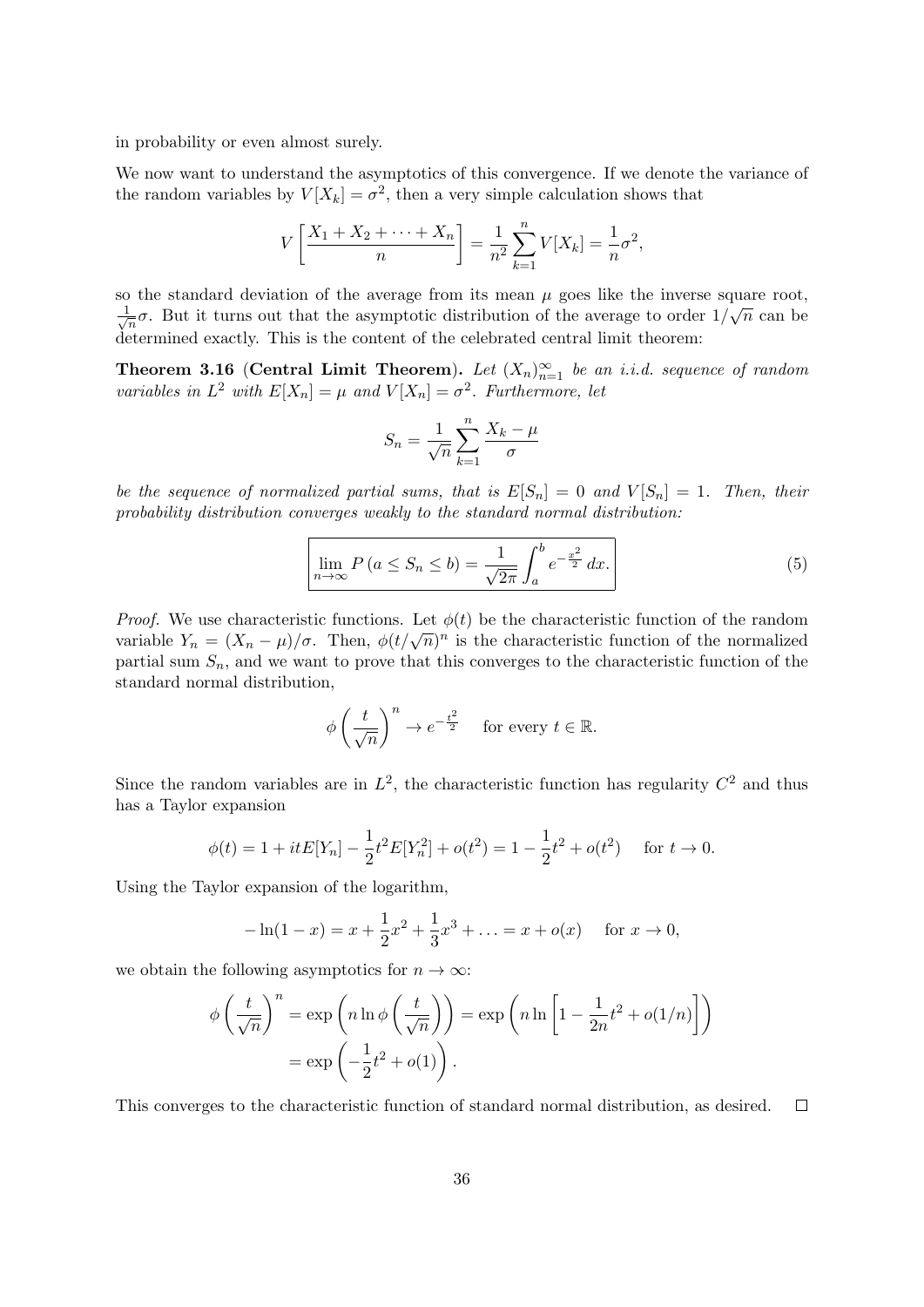In the central limit theorem, it is not strictly necessary that the random variables are identically distributed or have the same variance. If we consider suitably normalized partial sums, we may still conclude that the central limit theorem holds under reasonable conditions:

**Proposition 3.17** (Lindeberg's theorem). Let  $(X_k)_{k=1}^{\infty}$  be a sequence of independent ran*dom variables with mean zero,*  $E[X_k] = 0$  *and variance*  $\sigma_k^2 = V[X_k]$ *. Let*  $\alpha_k$  *denote its distribution. Furthermore, let*  $s_n^2 = \sum_{k=1}^n \sigma_k^2$  *be the sum of variances and* 

$$
S_n = \frac{1}{s_n} \sum_{k=1}^n X_n
$$

*be the normalized partial sum. If we assume that*  $s_n \to \infty$  *for*  $n \to \infty$  *and if Lindeberg's condition*

$$
\boxed{\nfor all \varepsilon > 0, \quad \lim_{n \to 0} \sum_{k=1}^{n} \frac{1}{s_n^2} \int_{|x| \ge \varepsilon s_n} x^2 \, d\alpha_k(x) = 0}
$$
\n(6)

*holds, then the central limit theorem holds for the partial sums*  $S_n$ .

*Proof.* Like in the proof of the central limit theorem, we use characteristic functions. Let  $\phi_k(t)$ denote the characteristic function of the random variable  $X_k$ . Then, the characteristic function of the normalized partial sum is given by the product of  $\phi_k$   $\left(\frac{t}{s}\right)$ *sn* ) and we have to show that

$$
\prod_{k=1}^{n} \phi_k \left( \frac{t}{s_n} \right) \to e^{-\frac{t^2}{2}} \quad \text{ for every } t \in \mathbb{R}
$$

in the limit  $n \to \infty$ . For simplicity, we restrict our attention to the case *t*.

Since the random variables have different distributions, we will need some kind of uniformity; this is precisely what Lindeberg's condition supplies. First, note that it implies

$$
\lim_{n \to \infty} \sup_{1 \le k \le n} \frac{\sigma_k^2}{s_n^2} = 0.
$$

This is because for every  $\varepsilon > 0$ , we have

$$
\frac{\sigma_k^2}{s_n^2} = \frac{1}{s_n^2} \int_{|x| < \varepsilon s_n} x^2 \, d\alpha_k(x) + \frac{1}{s_n^2} \int_{|x| \ge \varepsilon s_n} x^2 \, d\alpha_k(x) \le \varepsilon^2 + \sum_{l=1}^n \frac{1}{s_n^2} \int_{|x| \ge \varepsilon s_n} x^2 \, d\alpha_l(x)
$$

and the last term goes to zero by Lindeberg's condition.

Next, we expand the characteristic function using Taylor's theorem: For any function *g* that is  $C^2$  in a neighborhood of 0, and any number *t* in that neighborhood, we can find  $\xi \in [0, t]$ such that

$$
g(t) = g(0) + g'(0)t + g''(0)\frac{t^2}{2} + t(t - \xi)[g''(\xi) - g''(0)].
$$

Hence, for the *k*-th characteristic function, we have

$$
1 - \phi_k \left( \frac{t}{s_n} \right) = -E[iX_k] \frac{t}{s_n} + E[X_k^2] \frac{t^2}{2s_n} - \frac{1}{s_n^2} t(t - \xi) E\Big[X_k^2 (e^{i\xi X_k/s_n} - 1)\Big]
$$
  
= 
$$
\frac{t^2 \sigma_k^2}{2s_n^2} - \frac{1}{s_n^2} t(t - \xi) E\Big[X_k^2 (e^{i\xi X_k/s_n} - 1)\Big]
$$
(7)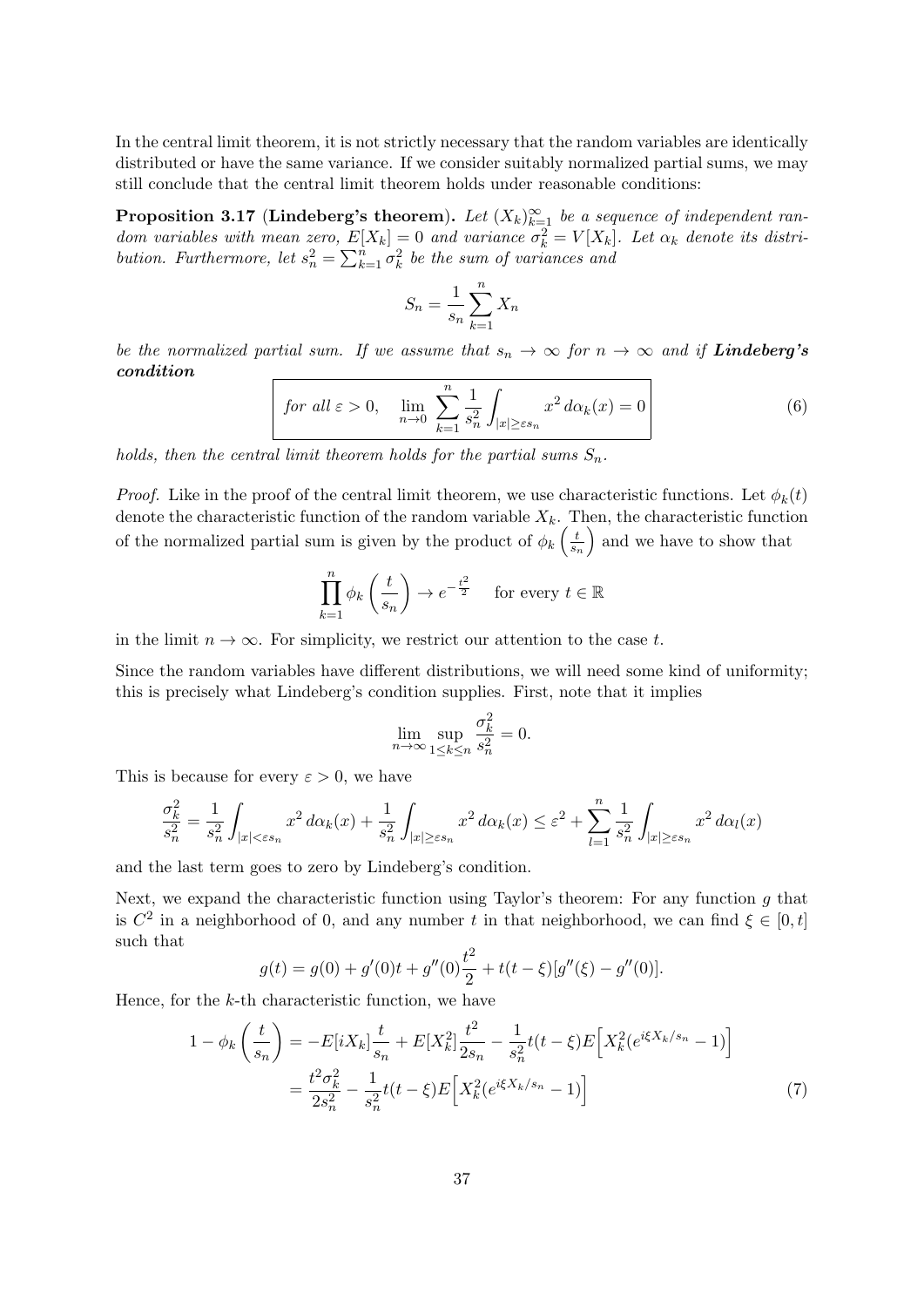for some  $\xi \in [0, t]$  that depends on *t* and *k*.

The first consequence of this formula is

$$
\lim_{n \to \infty} \sup_{1 \le k \le n} \left| 1 - \phi_k \left( \frac{t}{s_n} \right) \right| \le \lim_{n \to \infty} 3t^2 \sup_{1 \le k \le n} \frac{\sigma_k^2}{s_n^2} = 0.
$$

Hence, we can apply the Taylor expansion of the logarithm

$$
-\ln(1-x) = x + O(x^2) \implies |\ln x + (1-x)| \le C_q (1-x)^2 \quad \text{for all } |x| < q < 1
$$

to write the product of characteristic functions as

$$
\prod_{k=1}^{n} \phi_k \left( \frac{t}{s_n} \right) = \exp \left[ \sum_{k=1}^{n} \ln \phi_k \left( \frac{t}{s_n} \right) \right] = \exp \left[ - \sum_{k=1}^{n} \left( 1 - \phi_k \left( \frac{t}{s_n} \right) \right) + R_1(n, t) \right]
$$

where the remainder  $R_1(n,t)$  satisfies

$$
R_1(n,t) \leq C_q \sum_{k=1}^n \left| 1 - \phi_k \left( \frac{t}{s_n} \right) \right|^2
$$

for sufficiently large *n*. To show that it tends to zero, we estimate

$$
C\sum_{k=1}^n \left|1-\phi_k\left(\frac{t}{s_n}\right)\right|^2 \le C\left(\sup_{1\le k\le n}\left|1-\phi_k\left(\frac{t}{s_n}\right)\right|\right)\cdot \left(\sum_{k=1}^n \left|1-\phi_k\left(\frac{t}{s_n}\right)\right|\right).
$$

We have already seen that the first factor tends to zero. For the second factor, we have to show that it stays finite. But our goal was to to show that it tends to  $t^2/2$  anyway.

In particular, the second consequence of the Taylor expansion of the characteristic function, Eq  $(7)$ , is that

$$
\sum_{k=1}^{n} \left| 1 - \phi_k\left(\frac{t}{s_n}\right) \right| = \sum_{k=1}^{n} \left( 1 - \phi_k\left(\frac{t}{s_n}\right) \right) = \sum_{k=1}^{n} \frac{t^2 \sigma_k^2}{2s_n^2} + R_2(n, t) = \frac{t^2}{2} + R_2(n, t).
$$

The remainder  $R_2(n,t)$  can be estimated using Lindeberg's condition. For  $\varepsilon > 0$  and sufficiently large *n*, we have

$$
|R_2(n,t)| \leq \frac{t^2}{s_n^2} \sum_{k=1}^n E\Big[X_k^2(e^{i\xi(t,k)X_k/s_n} - 1)\Big]
$$
  
\n
$$
\leq \frac{t^2}{s_n^2} \sum_{k=1}^n \int_{|x| < \varepsilon s_n} x^2 \underbrace{e^{i\xi x/s_n} - 1}_{\leq e|\varepsilon t| \text{ by Taylor}} d\alpha_k(x) + \frac{t^2}{s_n^2} \sum_{k=1}^n \int_{|x| \geq \varepsilon s_n} x^2 \underbrace{e^{i\xi x/s_n} - 1}_{\leq 2} d\alpha_k(x)
$$
  
\n
$$
\leq \frac{t^2}{s_n^2} \sum_{k=1}^n \sigma_k^2 \varepsilon t + 2 \frac{t^2}{s_n^2} \sum_{k=1}^n \int_{|x| \geq \varepsilon s_n} x^2 d\alpha_k(x)
$$
  
\n
$$
= \varepsilon \cdot \varepsilon t^3 + 2 \frac{t^2}{s_n^2} \sum_{k=1}^n \int_{|x| \geq \varepsilon s_n} x^2 d\alpha_k(x).
$$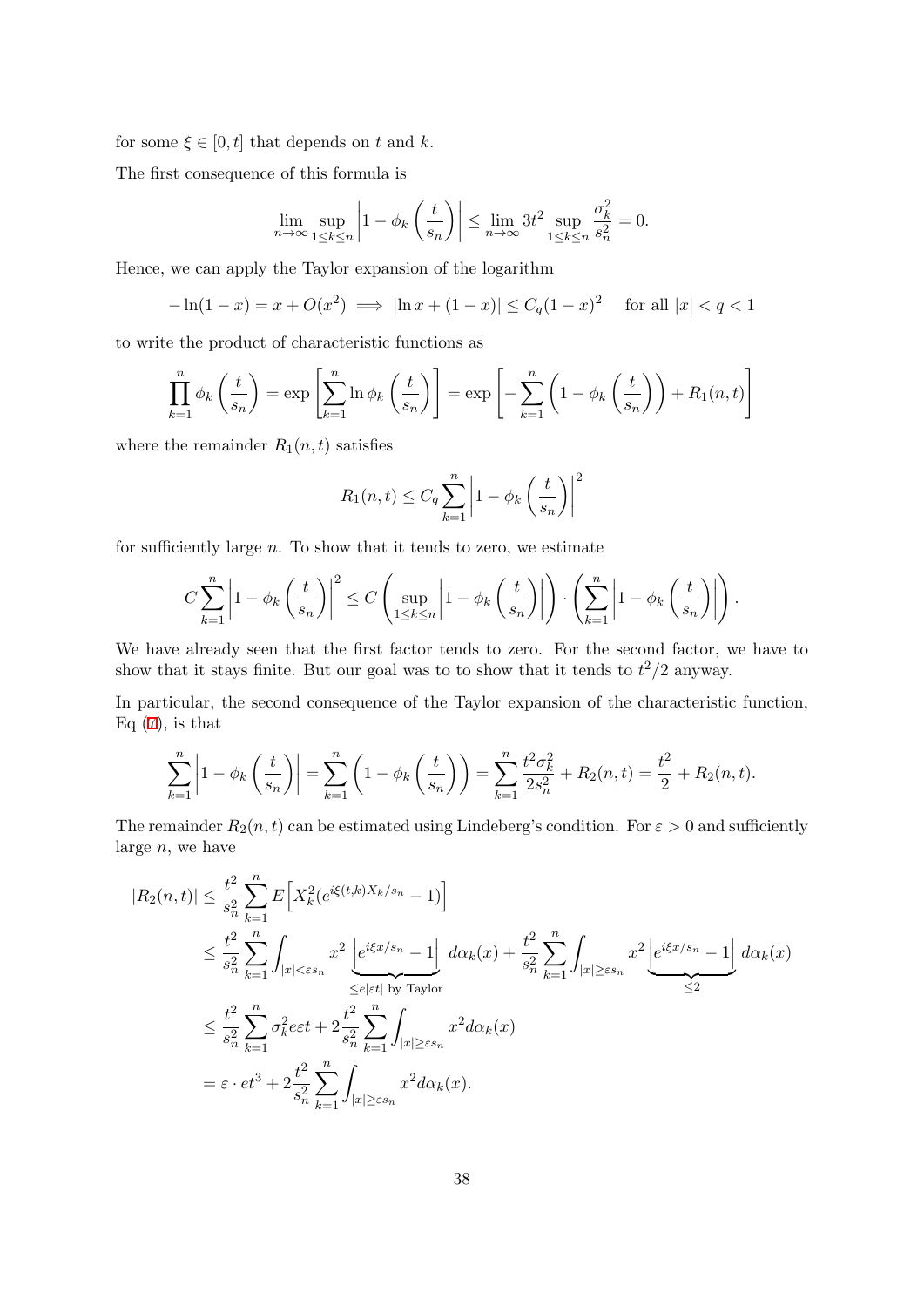By Lindeberg's condition, the second term vanishes in the limit  $n \to \infty$ . Since  $\varepsilon > 0$  was arbitrary, the whole remainder tends to zero.

Taking everything together, we have shown that the product of characteristic functions can be expressed as the exponential of a sum of logarithms, where the latter can be approximated by linear functions whose sum tends to  $-t^2/2$ , as desired.  $\Box$ 

**Remark. Ljapunov's condition** is the condition that for some  $\delta > 0$ , we have

$$
\lim_{n \to \infty} \frac{1}{s_n^{2+\delta}} \sum_{k=1}^n \int |x|^{2+\delta} d\alpha_k(x) = 0.
$$
 (8)

It implies implies Lindeberg's condition.

*Proof.* The proof is rather simple: For any fixed  $\varepsilon > 0$ , we can move a power of  $\delta$  outside the integral

$$
\int_{|x|\geq \varepsilon s_n} |x|^{2+\delta} \, d\alpha_k(x) \geq \varepsilon^\delta s_n^\delta \int_{|x|\geq \varepsilon s_n} |x|^2 \, d\alpha_k(x).
$$

Talking the sum and considering the limit gives Lindeberg's condition

$$
\lim_{n \to \infty} \frac{1}{s_n^2} \sum_{k=1}^n \int_{|x| \ge \varepsilon s_n} |x|^2 \, d\alpha_k(x) \le \frac{1}{\varepsilon^{\delta}} \lim_{n \to \infty} \frac{1}{s_n^{2+\delta}} \sum_{k=1}^n \int |x|^{2+\delta} \, d\alpha_k(x) = 0
$$

as desired.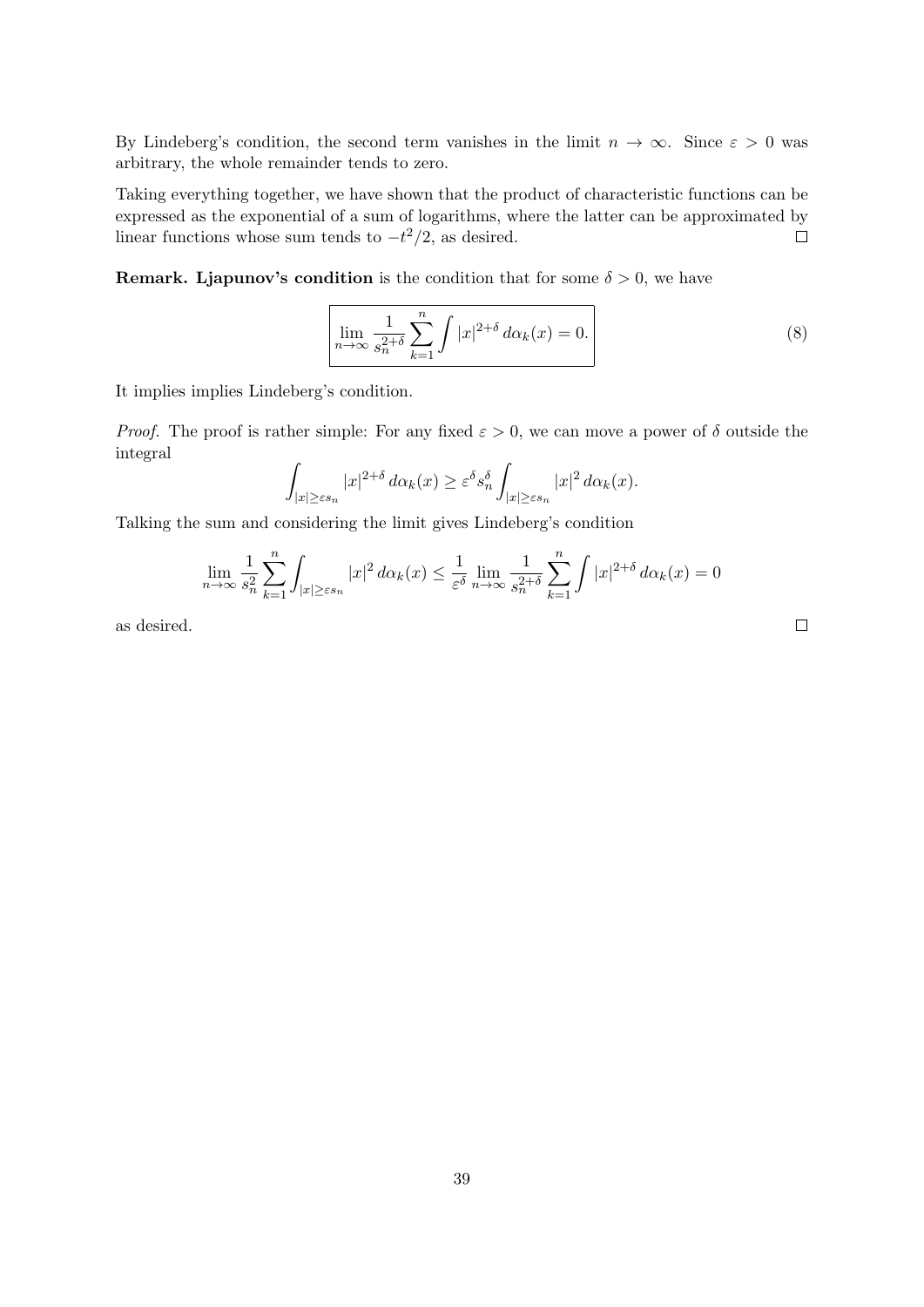# **4 Markov Chains**

#### **4.1 Basic notions**

In the following, let *S* be a finite or countably infinite set, the **state space**.

**Definition.** Let  $(\Omega, \mathcal{A}, P)$  be a probability space and  $(X_0, X_1, X_2, \ldots)$  be a sequence of random variables with values in the state space,  $X_k : \Omega \to S$ . We interpret the index *k* as "time", so this is a sequence of random variables at a series of discrete time steps. We say that this sequence has the **Markov property** if

$$
P(X_{n+1} = x_{n+1} | X_n = x_n, X_{n-1} = x_{n-1}, \dots, X_0 = x_0) = P(X_{n+1} = x_{n+1} | X_n = x_n) \tag{9}
$$

whenever the appearing probabilities are well-defined. In other words, the value of the next random variable  $X_{n+1}$  is only dependent on the value of the previous random variable  $X_n$ , but independent of the earlier history. The conditional probability on the right-hand side is also called the **transition probability**.

In principle, the transition probability could still depend on the time step *n*, but we will now restrict our attention to sequences where this is not the case:

**Definition.** A **Markov chain** is a sequence of random variables that has the Markov property and where the transition probability is independent of time. In this case, we introduce the **transition matrix**  $\pi(x, y)$  by

$$
\pi(x, y) := P(X_{n+1} = y \mid X_n = x).
$$

It indicates the probability to "go from  $x$  to  $y$ ". Since the state space is countably, this is indeed a matrix with rows labelled by *x* and columns labelled by *y*.

**Definition.** The **starting distribution** of a Markov chain is the distribution of the initial state,  $\nu(x) = P(X_0 = x)$ . Usually, one considers Markov chains with the same transition matrix but different starting distributions. We write  $P_y$  instead of  $P$  when the starting distribution is concentrated at the point *y*,  $\nu(x) = \delta_{x,y}$ .

**Definition.** A square matrix *Q* with indices in an at most countable set *S* is called a **stochastic matrix** if

- 1. All entries are probabilities,  $0 \le Q(x, y) \le 1$ .
- 2. For every row *x*, the sum over columns is unity,  $\sum_{y \in S} Q(x, y) = 1$ .

In other words, the transition probabilities of a Markov chain form a stochastic matrix.

**Notation.** We also consider the *n***-step transition probability**

$$
\pi^{(n)}(x, y) = P(X_{k+n} = y \mid X_k = x).
$$

For  $n = 0$ , this is the identity matrix,  $\pi^{(0)}(x, y) = \delta_{x, y}$ . For  $n = 1$ , this is the ordinary transition probability,  $\pi^{(1)}(x, y) = \pi(x, y)$ . In a moment, we will see that this quantitiy is indeed independent of the time index *k*: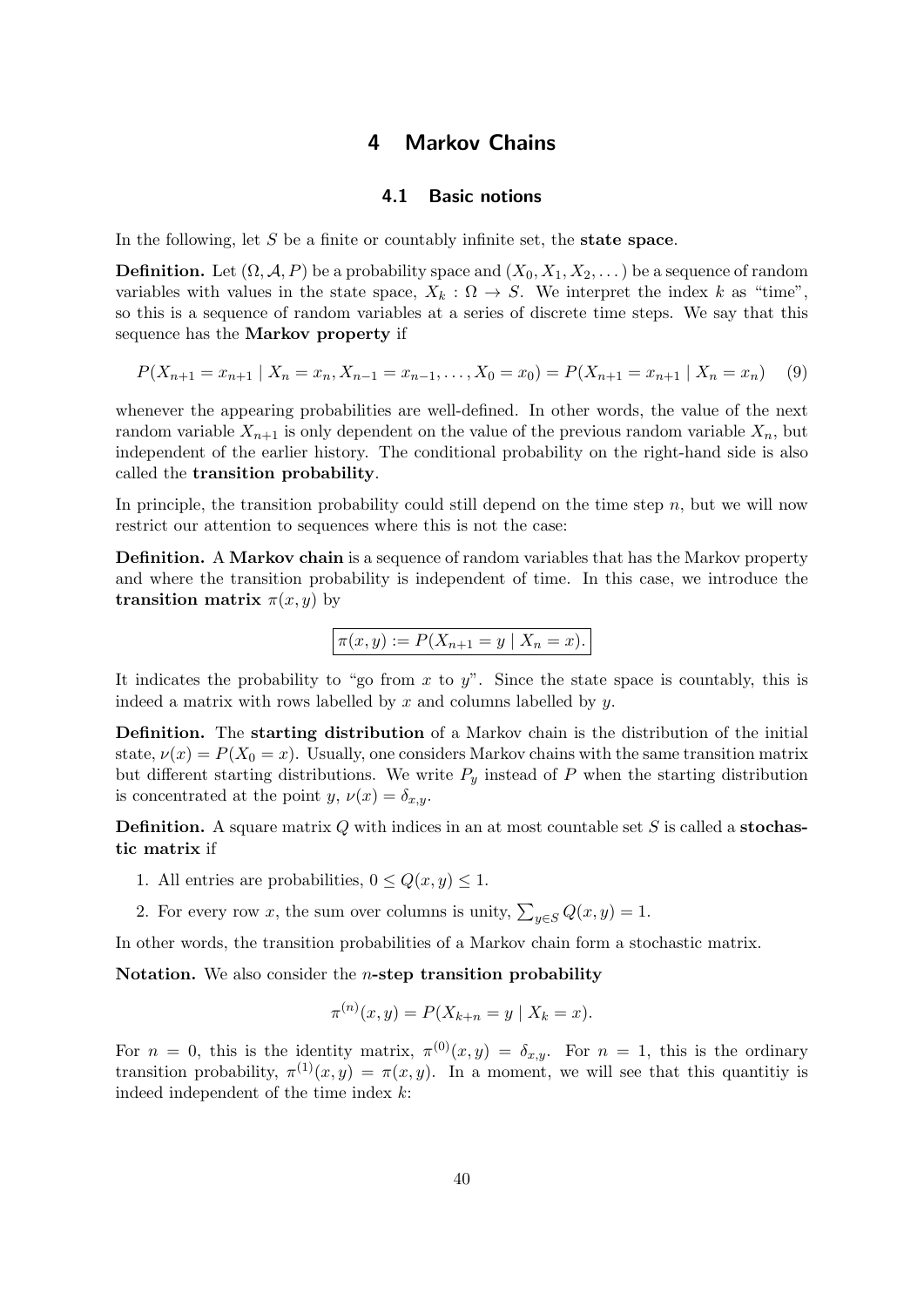**Lemma 4.1** (**Chapman-Kolmogorov equations**)**.** *For any Markov chain, the transition probabilities can be obtained by matrix multiplication*

$$
\pi^{(n+m)}(x,y) = \sum_{z \in S} \pi^{(n)}(x,z)\pi^{(m)}(z,y).
$$

*Proof.* We have

$$
P(X_{n+m} = y \mid X_0 = x) = \sum_{z \in S} P(X_{n+m} = y, X_m = z \mid X_0 = x)
$$
  
= 
$$
\sum_{z \in S} P(X_{n+m} = y \mid X_m = z, X_0 = x) P(X_m = z \mid X_0 = x).
$$

By the Markov property, the first factor in each summand is the *n*-step transition probability.  $\Box$ 

**Remark.** Conversely, does every stochastic matrix correspond to a Markov chain? Intuitively, this should be true, and under reasonable technical assumptions, the answer will indeed be yes; this is the Ionescu-Tulcea theorem, which we will prove in Section 5.

In consequence, we usually identify a stochastic matrix  $\pi$  with the corresponding Markov chain.

#### **4.2 Examples**

**Example.** A *trivial Markov chain* is a Markov chain where the transition probability does not depend on the past at all,  $\pi(x, y) = \pi(x', y) = \tilde{\pi}(y)$  for any states  $x, x'$ .

**Example.** *Random walks.* Let G be any countable group, not necessarily abelian, and  $\mu$  be a measure on that group. Then, any Markov chain whose state space is that group and whose transition probability has the form

$$
\pi(x,y) := \mu(yx^{-1})
$$

is called a **random walk**.

For instance, if  $G = \mathbb{Z}$ , or more generally  $G = \mathbb{Z}^d$ , and the probability measure is  $\mu(e_n) = 1/2n$ for each unit vector  $e_n = (0, \ldots, 0, 1, 0, \ldots, 0)$ , and  $\mu(g) = 0$  otherwise, then this corresponds to walking around on a *d*-dimensional lattice, where at each turn, we take a step in any of the 2*n* compass directions with equal probability.

**Example.** Absorbing random walk. Consider the state space  $S = \{0, 1, \ldots, N\}$ , which corresponds to a linear chain of numbers. An absorbing random walk is a Markov chain where we take one step to the left or to the right with equal probability if both possibilities exist,  $\pi(i, i \pm 1) = \frac{1}{2}$  for all states  $i \in S = \{1, \ldots, N_1\}$ , but where we stay in place once one of the two ends of the chain have been reached,  $\pi(i, j) = \delta_{ij}$  if  $i = 1$  or  $i = N$ .

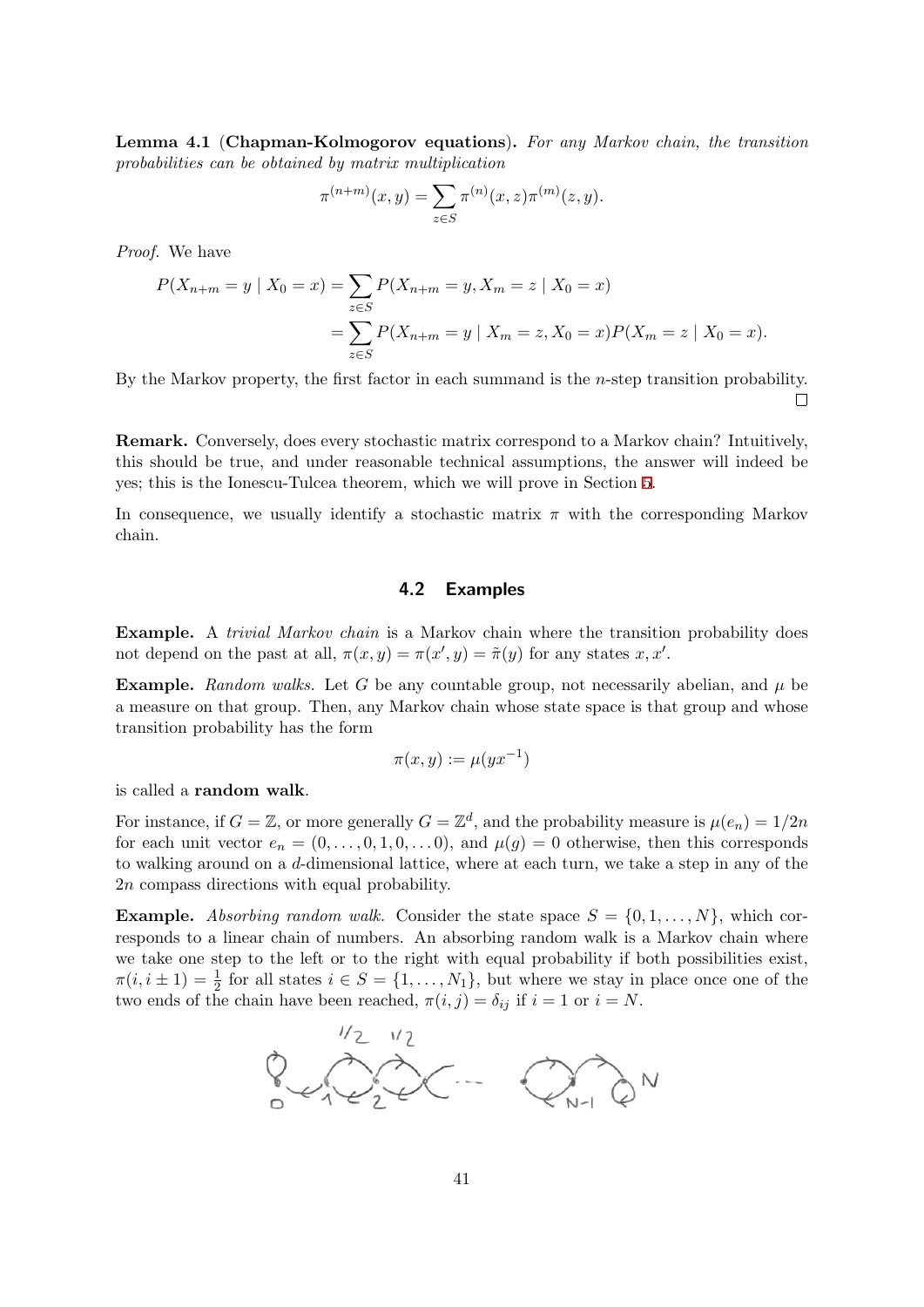**Example.** *Urn models.* An urn with, say, red and black balls can be represented by a pair  $(r, b) \in \mathbb{N}^2$  where *r* is the number of red and *b* is the number of black balls in the urn. Taking a ball without putting it back leads to the transition probabilities

$$
\pi((r,s),(r-1,s)) = \frac{r}{r+s}, \quad \pi((r,s),(r,s-1)) = \frac{s}{r+s}, \quad \pi((r,s),(r',s') = 0 \text{ otherwise.}
$$

**Example.** *Queue model.* Consider a queue at a counter in a supermarket. At each time step, the queue serves one person, but new persons arrive. We assume that the probability that *j* persons arrive at the queue in a single time step is  $p_j$ , independent of the time. Let  $X_n$  denote the number of persons at the queue at time *n*. Then, the system can be described by a Markov chain with initial distribution and transition matrix

$$
\pi(X_1 = i) = p_i, \quad \pi(i, j) = p_{j - (i - 1)}.
$$

**Example.** *Time evolution with noise.* A very general model for a physical system is given by the equation

$$
X_{n+1} = f(X_n, \xi_n)
$$

where  $X_n$  is the internal state of the system,  $\xi_n$  are i.i.d. random variables that correspond to a random, external influence, and *f* is a function that determines the internal state at the next time step. This type of model is usually employed when the state space is continuous. For instance, it describes the Brownian motion of a particle.

#### **4.3 Reachability**

**Definition.** Let  $x, y \in S$  be two states of a Markov chain. We say that *y* is **reachable** from  $x, x \rightsquigarrow y$ , if at least one *n*-step transition probability is non-zero,  $\pi^{(n)}(x, y) \neq 0$ .

**Definition.** We say that two states  $x, y \in S$  are in the same **class**,  $x \leftrightarrow y$ , if  $y$  can be reached from *x* and vice versa.

**Remark.** The Chapman-Kolmogorov equations show that being in the same class is an equivalence relation. Moreover, for any two states *x*, *y* in the same class, we have  $\pi^{(m)}(x, y) \neq 0$ for infinitely many natural numbers  $m \in \mathbb{N}$ .

**Definition.** A subset of states  $A \subset S$  is called **closed** if the only states reachable from this set are in the set itself, that is, for any state  $x \in A$  and any state  $y \in S \setminus A$ , we have  $x \not\rightsquigarrow y$ .

**Definition.** A Markov chain is called **irreducible** if all states belong to the same class.

**Example.** The random walk on  $\mathbb{Z}$  or  $\mathbb{Z}^d$  is irreducible: Every point can be reached from every other point.

**Example.** Consider the absorbing random walk on the state space  $\{0, 1, \ldots, N\}$  from the previous section. The subsets  $J = \{0\}$  and  $J = \{N\}, J = S$  are closed. All points from the set  $S \setminus \{0, N\}$  belong to the same class, but the points 0 and *N* belong to two additional, different classes. In particular, the absorbing random walk is not an irreducible Markov chain.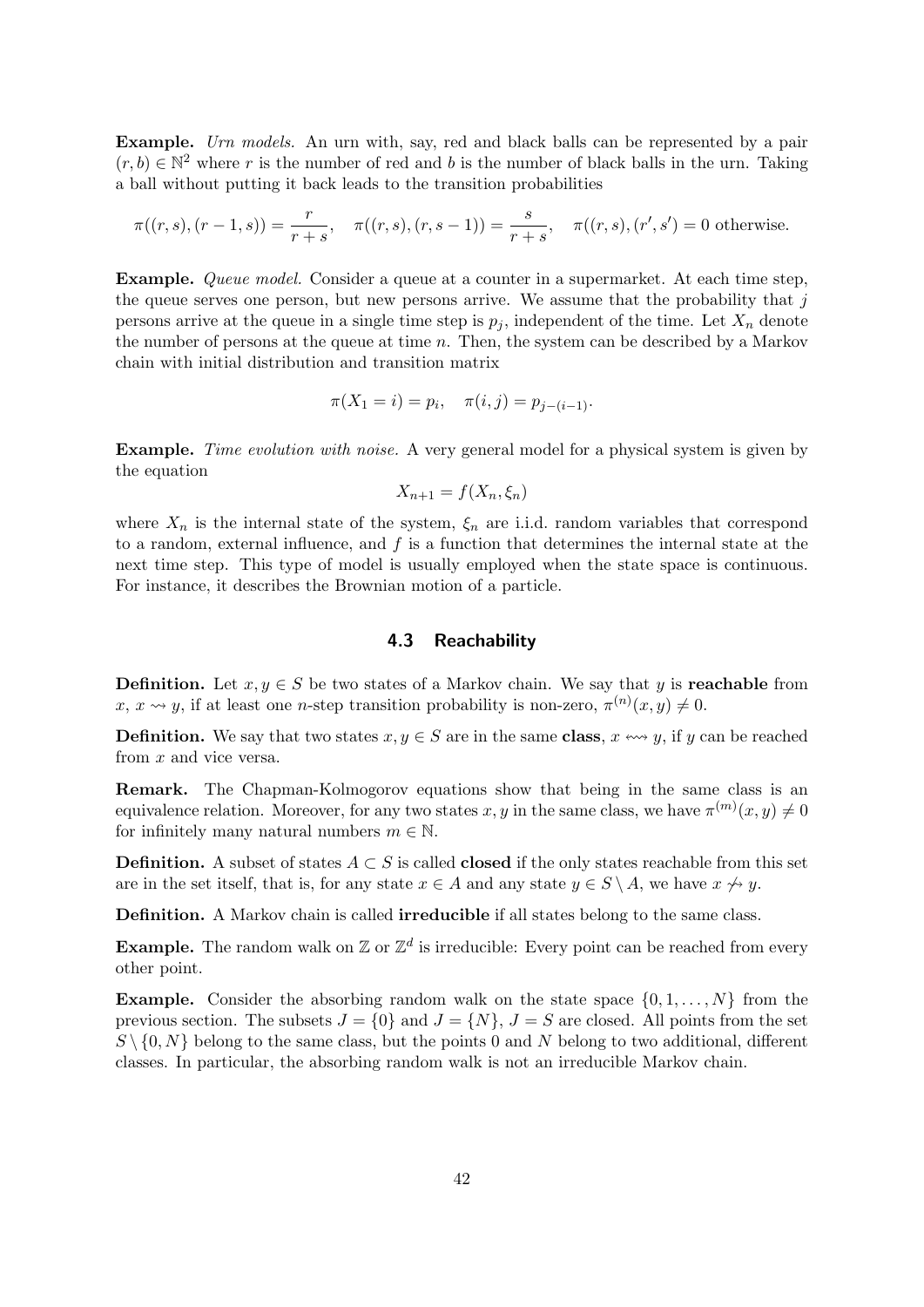#### **4.4 Recurrence and transience**

**Definition.** The **time of first visit** to a state *x* is denoted by

$$
T_x := \inf\{n \ge 1 : X_n = x\}.
$$
 (10)

In particular, the event that a chain starting at *x* will visit the state *y* for the first time after exactly *n* steps has probability

$$
P_x(T_y = n) = f^{(n)}(x, y) := \sum_{y_1, y_2, \dots, y_{n-1} \neq y} \pi(x, y_1) \pi(y_1, y_2) \cdots \pi(y_{n-1}, y).
$$
 (11)

We denote the sum over these probabilities by

$$
P_x(T_y < \infty) = f(x, y) := \sum_{n=1}^{\infty} f^{(n)}(x, y). \tag{12}
$$

This quantity is smaller than 1, because it is the sum of probabilities of disjoint events. We can interpret it as the probability that the chain visits *y* after a finite number of steps.

**Definition.** A state *x* of Markov chain is called **recurrent** if a chain starting at this state returns almost surely after a finite number of steps,  $P_x(T_x < \infty) = 1$ . Otherwise, the state is called **transient**.

**Lemma 4.2** (**Renewal equation**)**.** *For any two states x, y of a Markov chain, we have*

<span id="page-42-0"></span>
$$
\pi^{(n)}(x,y) = \sum_{k=1}^{n} f^{(k)}(x,y) \cdot \pi^{(n-k)}(y,y) \quad \text{for } n \ge 1.
$$
 (13)

*Proof.* This corresponds to the disjoint union of events

$$
\{X_0 = x, X_n = y\} = \biguplus_{k=1}^n \{X_0 = x, X_1 \neq y, X_2 \neq y, \dots, X_{k-1} \neq y, X_k = y, X_n = y\}.
$$

**Proposition 4.3** (**Recurrence criterion**)**.** *For any Markov chain, we have*

$$
x \text{ recurrent} \iff \sum_{n=1}^{\infty} \pi^{(n)}(x, x) = +\infty.
$$
 (14)

 $\Box$ 

*The series on the right-hand side can be interpreted as the expected number of number of visits of the state x when starting at x.*

*Proof.* We show that a state is transient if and only if the series on the right-hand side converges.

Since probabilities are always between zero and one, the generating functions

$$
\pi(s) := \sum_{n=1}^{\infty} \pi^{(n)}(x, x) s^n
$$
 and  $f(s) := \sum_{n=1}^{\infty} f^{(n)}(x, x) s^n$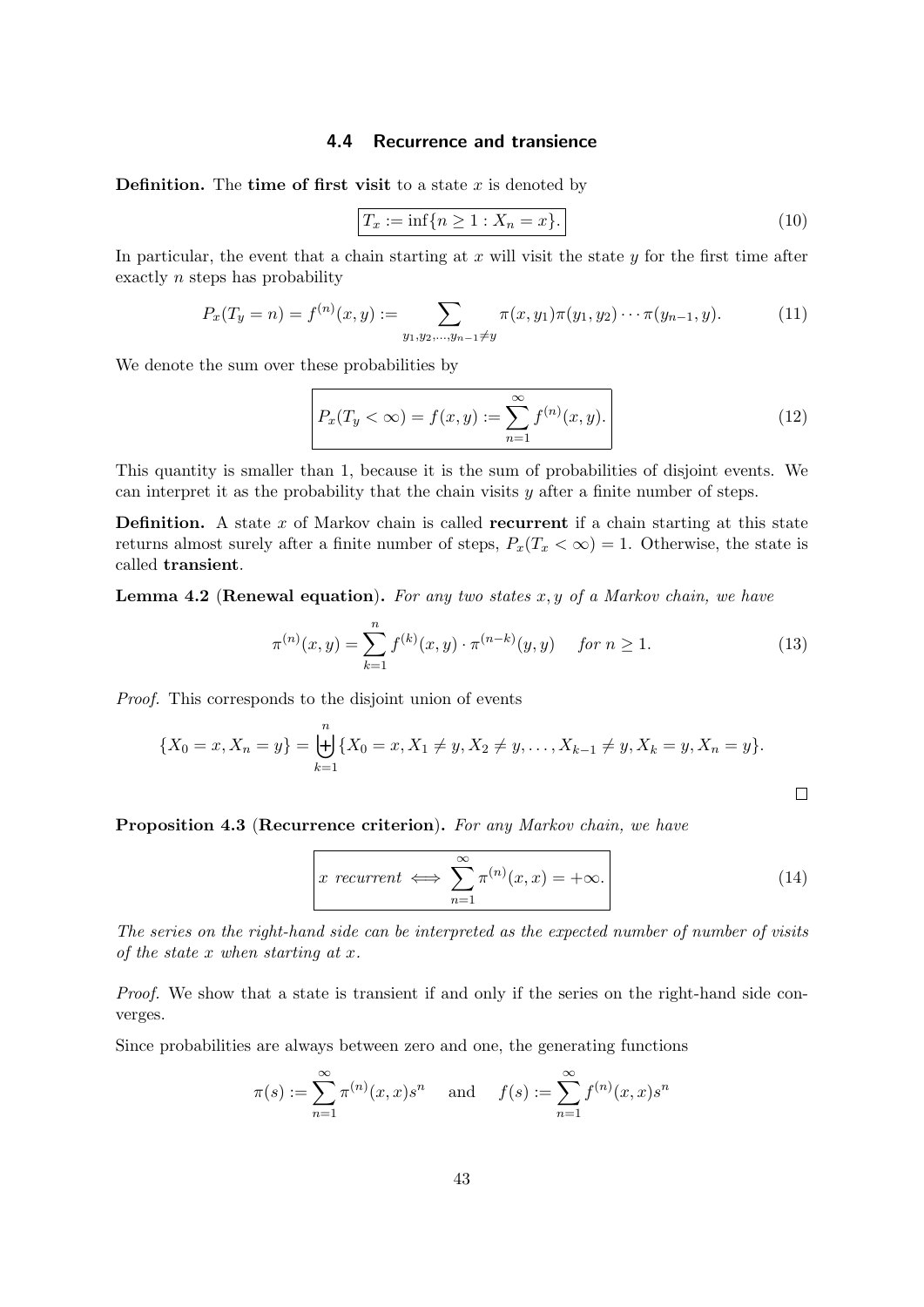converge absolutely for any parameter *s <* 1 and are monotonically increasing in the parameter *s*. Moreover, the limit  $f = \lim_{s \to 1^-} f(s)$  exists and is equal to the probability of returning to the state in a finite time.

Rewriting the renewal equations (13) in terms of generating functions yields

$$
\pi(s) = f(s)(1 + \pi(s)).
$$

"=*⇒*" If the state is transient, *f [<](#page-42-0)* 1, then we rewrite and estimate

$$
\pi(s) = \frac{f(s)}{1 - f(s)} \le \frac{f}{1 - f} < \infty.
$$

Letting  $s \to 1^-$  shows that the expected number of visits converges absolutely.

" $\Longleftarrow$ " If the expected number of visits converges, then its value is equal to  $\pi = \lim_{s \to 1} \pi(s)$ . Hence, we have

$$
f(s) = \frac{\pi(s)}{1 + \pi(s)} \le \frac{\pi}{1 + \pi} < 1.
$$

Letting  $s \to 1^-$  shows that  $f < 1$  and the state is transient.

**Corollary 4.4.** *Recurrence and transience are class properties.*

*Proof.* If  $x \leftrightarrow y$ , then there exists natural numbers  $k, l$  such that  $\pi^{(k)}(x, y) > 0$  and  $\pi^{(l)}(y, x) >$ 0. By the Chapman-Kolmogorov equations, we have

$$
\pi^{(n)}(x,x) \ge \pi^{(k)}(x,y)\pi^{(n-k-l)}(y,y)\pi^{(l)}(y,x) \quad \text{ for all } n \in \mathbb{N}, n \ge k+l.
$$

Taking the sum over all *n* shows that *x* is recurrent if *y* is recurrent. Similarly for the other direction.  $\Box$ 

**Proposition 4.5** (Random walk on  $\mathbb{Z}^d$ ). Consider the standard random walk on the lattice  $\mathbb{Z}^d$ . The *n*-step transition probability vanishes for odd *n* and is asymptotically given by

$$
\pi^{(n)}(x,x) \simeq \frac{C}{n^{d/2}} \quad \text{for } n \text{ even.} \tag{15}
$$

In particular, the random walk is recurrent in dimension  $d = 1, 2$ , but transient in dimension  $d > 3$ .

*Proof.* It is clear that the random walk can only return after an even number of steps.

To calculate the *n*-step transition probability for even *n*, we use the Fourier transform. The transition probability only depends on the difference,  $\pi(x, y) = p(x - y)$ , so the probability  $\pi^{(n)}(x, y)$  is given by *n*-fold convolution of the function  $p(z)$  with itself. Convolution of functions corresponds to multiplication of their Fourier transforms, so we have

$$
\pi^{(n)}(x,y) = \int_{\mathbb{T}^d} d\xi \,\hat{p}(\xi)^n e^{i2\pi\xi \cdot (x-y)}
$$

where

$$
\hat{p}(\xi) = \sum_{z \in \mathbb{Z}^d} p(z) e^{-i2\pi \xi \cdot z}
$$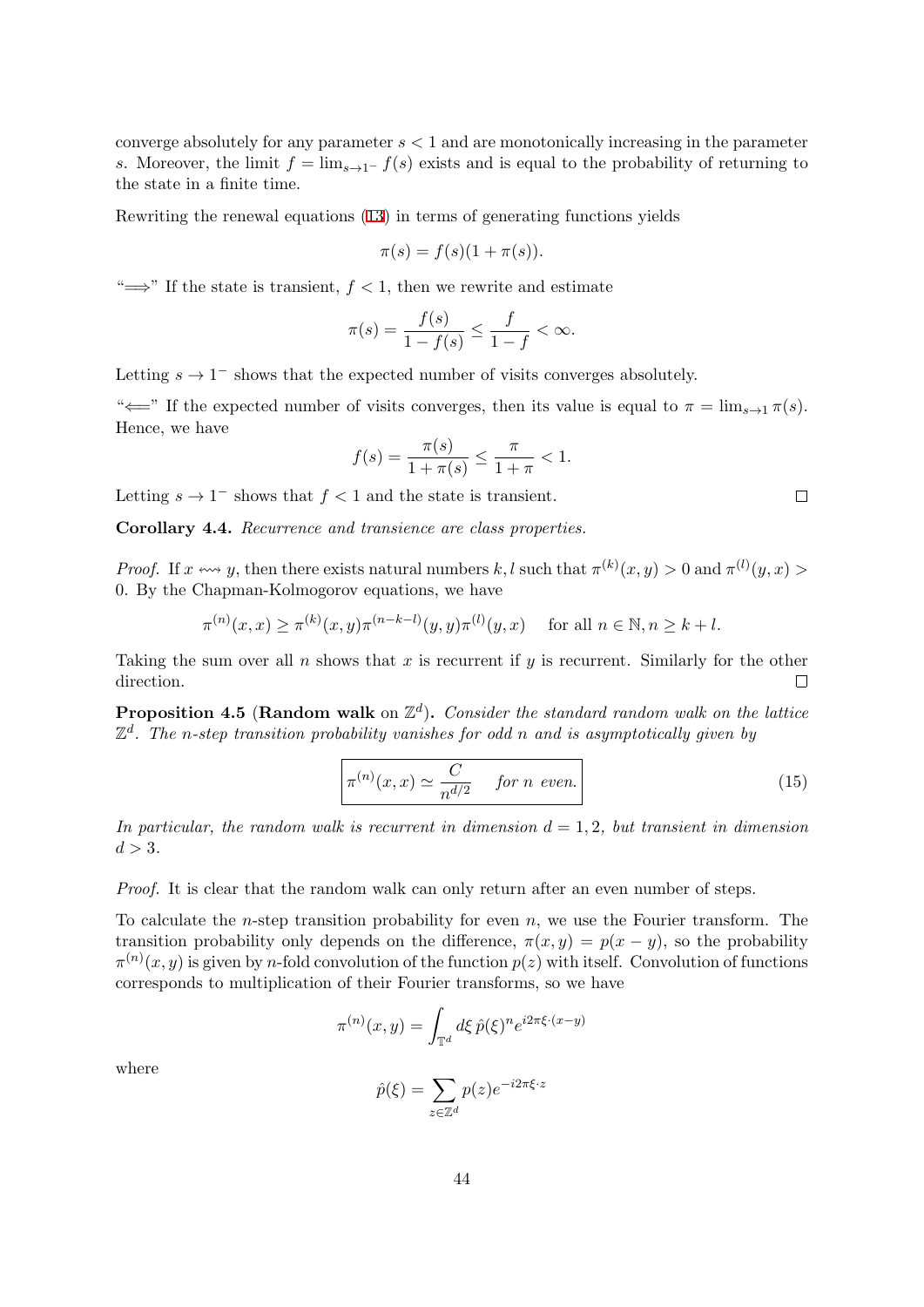is the Fourier transform. We are interested in the case  $x = y$ , that is we want to estimate the integral

<span id="page-44-0"></span>
$$
\pi^{(n)}(x,x) = \int_{\mathbb{T}^d} d\xi \,\hat{p}(\xi)^n.
$$
\n(16)

The Fourier transform of the random walk is given by

$$
\hat{p}(\xi) = \frac{1}{2d} \left[ e^{-i2\pi\xi_1} + e^{i2\pi\xi_1} + \ldots \right] = \frac{1}{d} [\cos(2\pi\xi_1) + \cos(2\pi\xi_2) + \ldots + \cos(2\pi\xi_d)].
$$

In the asymptotic limit  $n \to \infty$ , the main contributions to the integral (16) are the regions around the points  $\xi = (0, ..., 0)$  and  $\xi = (\frac{1}{2}, ..., \frac{1}{2})$  $\frac{1}{2}$ ) where the Fourier transform is close to one. After all, if the Fourier transform is smaller than one,  $|\hat{p}(\xi)| < 1 - \varepsilon$ , then its *n*-th power  $(1 - \varepsilon)^n$  will decrease exponentially. When *n* is even, the two regions give [equ](#page-44-0)al contributions, so let us focus on the region  $|\xi| < \delta$  around the point  $\xi = 0$ .

In this region, the cosine can bounded by a quadratic functions

$$
1 - \cos(2\pi\xi_j) \le 1 - c\xi_j^2 \quad \text{ for } |\xi| < \delta.
$$

To obtain an accurate estimate for the *n*-th power, we use the inequality

$$
(1-x)^n \le e^{-nx} \text{ for } x \in [0,1],
$$

which can be shown e.g. by noting that  $1 - x \le e^{-x}$  for  $x \in [0, 1]$ . Then, we have

$$
\hat{p}(\xi)^n \le \left(1 - \frac{c}{d}\xi^2\right)^n \le e^{-nC\xi^2}
$$

and we can bound the transition probability by a Gaussian integral

$$
\pi^{(n)}(x,x) \simeq \int_{|\xi| < \delta} d\xi \, \hat{p}(\xi)^n \le \int_{|\xi| < \delta} d\xi \, e^{-nC\xi^2} \le \frac{C_\delta}{n^{d/2}}.
$$

A similar bound can be established in the other other direction.

### **4.5 Stopping Times**

**Definition.** Let  $(\Omega, \mathcal{A}, P)$  be a probability space and  $(X_k)_{k=0}^{\infty}$  be a countable family of random variables. For every natural number *n*, we define the  $\sigma$ -algebra

 $\mathcal{F}_n := \sigma$ -algebra generated by the preimages  $(X_0, X_1, \ldots, X_n)^{-1}(B)$  where  $B \subset S^{n+1}$ ,

which corresponds to those events that can be described by looking only at the first  $n + 1$ random variables. These *σ*-algebras from a filtration of the original *σ*-algebra,

$$
\mathcal{F}_0 \subset \mathcal{F}_1 \subset \mathcal{F}_2 \subset \ldots \subset \mathcal{A},
$$

which is also called the **filtration associated to the random variables**  $(X_n)_{n=0}^{\infty}$ .

**Definition.** Let  $(X_n)_{n=1}^{\infty}$  be a Markov chain. A random variable  $T : \Omega \to \mathbb{N}_0 \cup \{\infty\}$  is called a **stopping time** if we have

$$
\{T = n\} \in \mathcal{F}_n \quad \text{ for all } n \in \mathbb{N}_0.
$$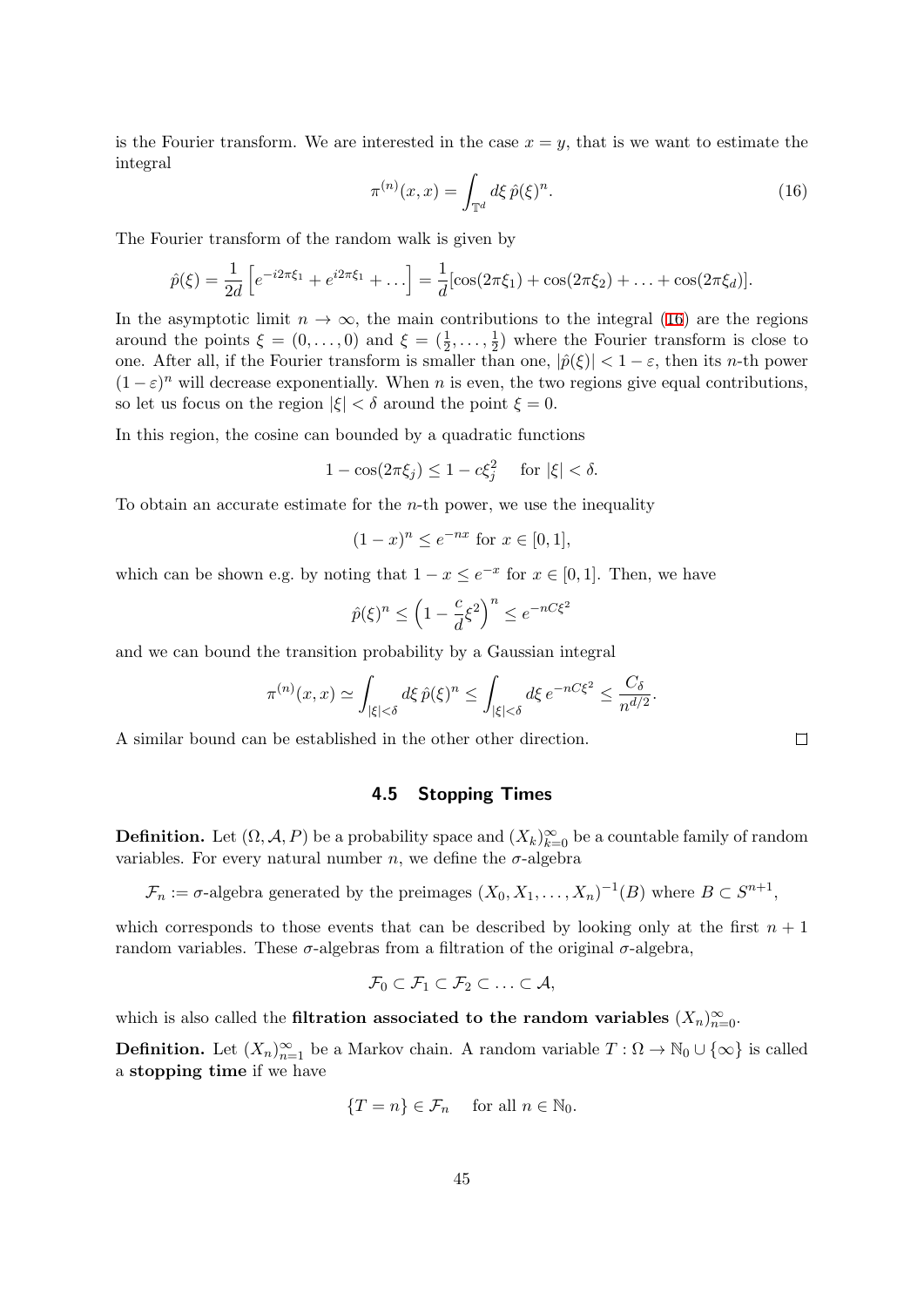In other words, the question whether  $T(\omega) = n$  can be decided by looking only at the values of the first  $n+1$  random variables  $X_0, X_1, \ldots, X_n$ .

**Example.** The time of first visit to a state,  $T_x = \inf\{n \geq 1 : X_n = x\}$ , is a stopping time. More generally, the time of first visit to a set of states,  $T_A := \inf\{n \geq 1 : X_n \in A\}$  is also a stopping time.

**Example.** Likewise, the time of second visit to a state, or the first visit to a state *x* after having visited *y* are also stopping times.

**Example.** The time of *last* visit to a state is *not* a stopping time.

**Definition.** Let *T* be a stopping time. An event *A* is called a **pre-***T* **event** if  $A \cap \{T = n\} \in \mathcal{F}_n$ , that is if its occurrence can be decided by looking only at the random variables before and including the stopping time. The  $\sigma$ -algebra of pre-*T* events is denoted by  $\mathcal{F}_T$ .

**Example.** Consider the time of first visit  $T_x$ . The event  $A =$  "Visits the state *y* before returning to the state *x* for the first time" is a pre- $T_x$  event.

The key feature of stopping times is that the ordinary Markov property (9) not only holds for a fixed time *n*, but also for any variable stopping time *T*. In other words, the subsequent variables  $X_{T+1}, X_{T+2}, \ldots$  form again a Markov chain with the same transition matrix. This is the statement of the following proposition:

**Proposition 4.6** (**Strong Markov property**). Let *T* be a stopping time and  $A \in \mathcal{F}_T$  a *pre-T event. Then, the Markov chain after the time T has lost all memory of its past and starts anew:*

$$
P(X_{T+n} = x_n, \dots, X_{T+1} = x_1 \mid X_T = x, A) = P(X_n = x_n, \dots, X_1 = x_1 \mid X_0 = x), \tag{17}
$$

assuming that the event that we condition on has non-zero probability,  $P(X_T = x, A) > 0$ .

*Proof.* We multiply with the probability  $P(X_T = x, A)$  and separate the event according to the different possible values for the stopping time:

$$
P(X_{T+n} = x_n, ..., X_{T+1} = x_1, X_T = x, A) =
$$
  

$$
\sum_{m=0}^{\infty} P(X_{m+n} = x_n, ..., X_{m+1} = x_1, X_m = x, T = m, A).
$$

Now, we can use the ordinary Markov property to express the summands on the right-hand side as conditional probabilities and collect the different values of the stopping time again:

$$
\dots = \sum_{m=0}^{\infty} P(X_n = x_n, \dots, X_1 = x_1 | X_0 = x) P(X_m = x, T = m, A)
$$
  
=  $P(X_n = x_n, \dots, X_1 = x_1 | X_0 = x) P(X_T = x, A).$ 

 $\Box$ 

This concludes the proof.

The strong Markov property is very useful for gaining a better understanding recurrence. in particular, we obtain the probability distribution for the number of visits: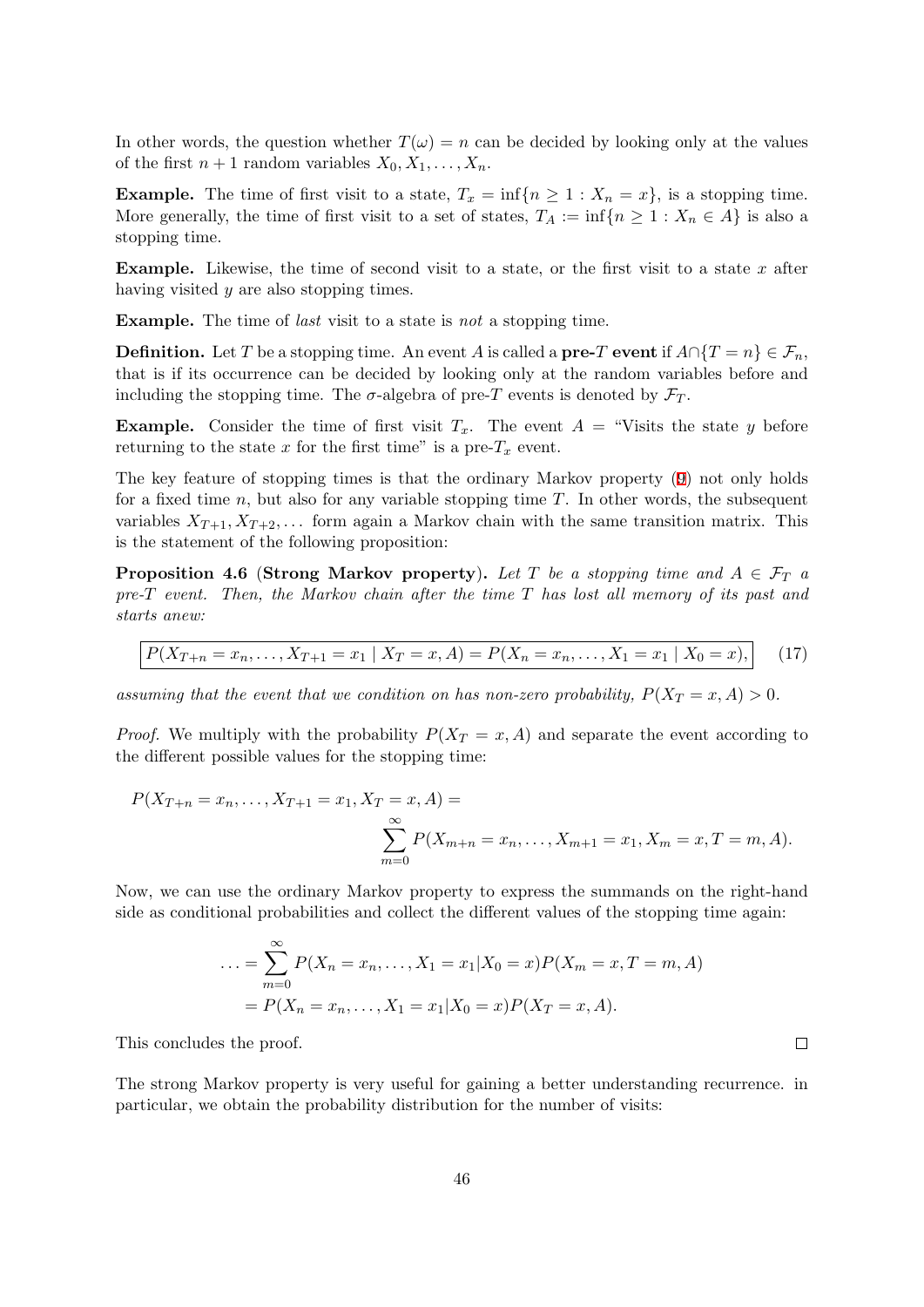**Proposition 4.7** (Number of visits). Let  $V_x = \sum_{n=0}^{\infty} \mathbb{1}_{\{X_n = x\}}$  denote the number of visits *to the state x.*

*• If the state is transient, then the number of visits has a geometric distribution*

$$
P_x(V_x > k) = p^k \quad \text{with} \quad p = P_x(T_x < \infty).
$$

• If the state is recurrent, then  $V_x = \infty$  almost surely.

*Proof.* To visit the state more than *k* times, we have to return to the state once and then visit it more than  $k-1$  times. By the strong Markov property, the latter event has the same probability distribution, and we can write

$$
P_x(V_x > k) = \sum_{n=1}^{\infty} P_x(T_x = n) \cdot P_x(V_x > k - 1) = pP_x(V_x > k - 1)
$$

where  $p = P_x(T_x < \infty)$ . Furthermore, we have  $P_x(V_x > 0) = 1$ . If the state is transient,  $p < 1$ , it follows that  $P(V_x > k) = p^k$ . If the state is recurrent,  $p = 1$ , we conclude  $P_x(V_x = k) = 0$ and the number of visits must be infinite almost surely.  $\Box$ 

We can use this to prove the fundamental recurrence criterion  $(14)$  again:

**Corollary 4.8** (**Recurrence criterion**)**.** *For any Markov chain, we have*

$$
x \text{ recurrent} \iff E_x[V_x] = +\infty
$$

*where*  $V_x$  *denotes the number of visits to the state*  $x$ *. In other words, a state is recurrent iff the expected number of visits is infinite.*

*Proof.* The geometric distribution  $P_x(V_x > k) = p^k$  with  $p < 1$  has a finite expectation value, while the distribution  $P_x(V_x = \infty) = 1$  clearly has an infinite expectation value.  $\Box$ 

We can show even more: Note only will the chain visit a recurrent state infinitely many times, but it will also visit all reachable states infinitely many times. To prove this, the following Lemma is helpful:

**Lemma 4.9** (**Visit before returning**)**.** *Let x be a recurrent state. If there is a positive probability of reaching the state y*,  $x \sim y$ *, then there is also a positive probability of reaching the state y before returning to the state x.*

*Proof.* Let  $N_y$  be the event that the chain never visits the state *y*. Since  $x \rightsquigarrow y$ , we have  $P_x(N_y) < 1$ .

Let  $W_x$  be the random variable that counts the number of times that the state  $x$  is visited before the chain visits *y*. Since the state *x* is recurrent, this variable is also well-defined in the case that that the chain never visits *y*, because then the chain visits the state *x* infinitely many times almost surely. Put differently, the events  $N_y$  and  $\{W_x = \infty\}$  differ only by a null set.

Finally, let *M<sup>y</sup>* be the event that the chain does not visit *y* before returning to the state *x*. We want to show  $P_x(T_x < \infty, M_y) < 1$ .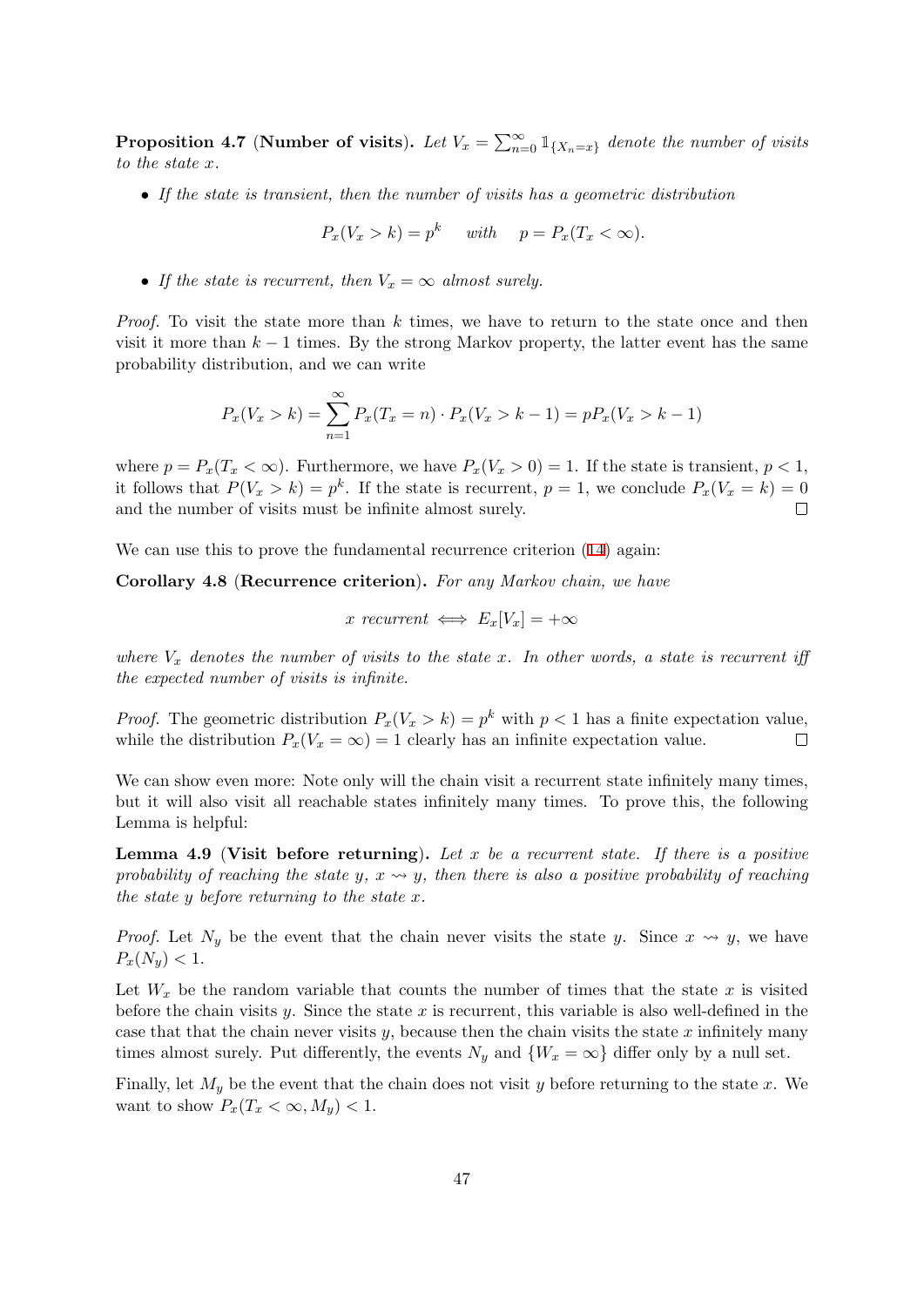By the strong Markov property, we have the recursive equation

 $P_x(W_x > k) = P_x(T_x < \infty, M_y) P_x(W_x > k - 1)$  for  $k \ge 1$ 

with starting value  $P_x(W_x > 0) = 1$ . But we have just argued that the chain cannot return infinitely often without visiting the state *y* at all, so we have  $P_x(W_x = \infty) < 1$ . But by the recursive equation, this is only possible if  $P_x(T_x < \infty, M_y) < 1$ , as desired.  $\Box$ 

**Corollary 4.10.** If x is recurrent and  $x \rightsquigarrow y$ , then  $y \rightsquigarrow x$ . In particular, the two states are in *the same class.*

*Proof.* In the previous lemma, we have shown that the probability of visiting the state *y* before returning to the state *x* is positive. But this can only be if the latter is actually reachable from the former,  $y \rightsquigarrow x$ .  $\Box$ 

**Proposition 4.11** (Visits to reachable states). If *x* is recurrent and  $x \rightsquigarrow y$ , then  $P_x(V_y =$  $\infty$ ) = 1.

*Proof.* With the notation from the previous proof, let  $p = P_x(T_x < \infty, M_y)$  denote the probability of not visiting the state *y* before returning to *x*.

If start at the state *x* and wait until we have returned to the state *x*, then we will either have failed to visit the state *y*, or we will have visited it at least once. By the strong Markov property, we obtain the inequality

$$
P_x(V_y > k) \ge pP_x(V_y > k) + (1 - p)P_x(V_y > k - 1).
$$

Here, we have implicitly used that  $P_x(V_y > k - 1) \leq P_x(V_y > k - 1 - m)$  for any natural number  $m \geq 0$ . However, by the previous lemma, the probability  $(1 - p)$  is positive, so we can divide by it and obtain  $P_x(V_y = k) = P_x(V_y = k - 1)$ . In other words, the number of visits to the other state *y* is infinite almost surely.  $\Box$ 

**Corollary 4.12.** *If x is recurrent and*  $x \rightsquigarrow y$ *, then*  $P_x(T_y < \infty) = 1$ *.* 

**Corollary 4.13.** If x is recurrent and  $x \rightarrow y$ , then y is recurrent as well. Hence, recurrence *is a class property.*

*Proof.* By the strong Markov property, we can write

$$
P_x(V_y = \infty) = P_x(T_y < \infty) P_y(V_y = \infty).
$$

But the first two probabilities are equal to one, so the last one has to be equal to one as well.  $\Box$ 

**Proposition 4.14** (**Recurrence** in a **finite Markov chain**)**.** *In an irreducible Markov chain with finitely many states, all states are recurrent.*

*Proof.* Let *S* denote the finite collection of states and let *x* be any starting state. The total number of visits to any state is infinite almost surely,  $P_x(\sum_{y \in S} V_y) = \infty$ . Hence, the expectation must be infinite as well,  $E_x[\sum_{y \in S} V_y] = \infty$ . By the pigeonhole principle, at least one state *y* has to satisfy  $E_x[V_y] = \infty$ . Furthermore, we have

$$
P_x(V_y = n) = P_x(T_y < \infty)P_y(V_y = n) \quad \text{for } n \ge 1
$$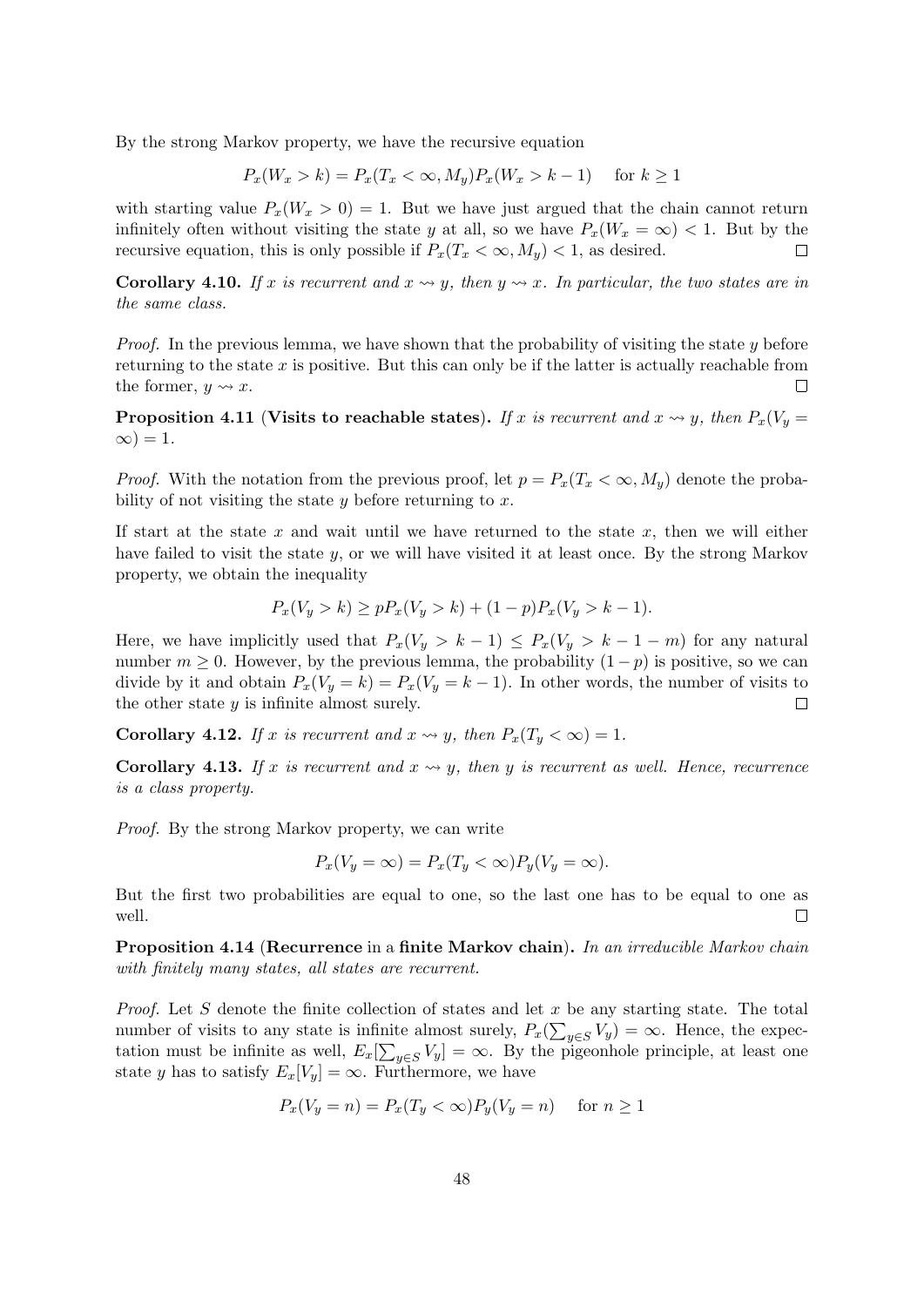which implies

$$
E_x[V_y] = P_x(T_y < \infty)E_y[V_y].
$$

Since the Markov chain is irreducible, the probability of reaching the state *y* from *x* is positive, and we conclude  $E_y[V_y] = \infty$ . This means that the state *y* is recurrent, and by the previous lemmas, this means that the other states are recurrent as well.  $\Box$ 

#### **4.6 Invariant measures and recurrence**

**Definition.** Let  $\pi$  be a Markov chain. An **invariant measure** is a measure  $\mu: S \to [0, \infty]$ on the set of states that is invariant under transitions,

$$
\mu(y) = \sum_{x \in S} \mu(x)\pi(x, y).
$$

A **stationary distribution**  $\nu$  is a stationary measure that is a probability distribution, i.e. that is normalized to one,  $\nu(S) = 1$ .

In other words, if  $\nu$  is a stationary distribution and the Markov chain has the starting distribution  $P(X_0 = x) = \nu(x)$ , then the state in the *n*-th step will have the same distribution,  $P(X_n = x) = \nu(x)$ .

**Definition.** An invariant measure is said to be **trivial** if it is constant  $\mu(x) = 0$  or constant  $\mu(x) = \infty$ . Clearly, a stationary distribution is always nontrivial.

**Lemma 4.15.** *If an irreducible Markov has a nontrivial invariant measure, then*  $0 < \mu(x) < \infty$ *at every state x.*

*Proof.* Since the chain is irreducible, for any two states *x, y*, there is some step count *n* such that the former state can be reached from the latter state,  $\pi^{(n)}(y, x) > 0$ . Then, by the definition of the invariant measure, we have  $\mu(x) \geq \mu(y)\pi^{(n)}(y,x)$ . If the measure were infinite at some state,  $\mu(y) = \infty$ , then this inequality shows that it would be infinite at all states. Similarly, if the measure were zero at some state,  $\mu(x) = 0$ , then it would be zero everywhere.  $\Box$ 

It turns out that recurrent Markov chains always have an invariant measure. In fact, we can give an explicit formula for it:

**Proposition 4.16** (**Invariant measure** of **recurrent Markov chains**)**.** *Consider an irreducible Markov chain. Let*

$$
\gamma_x(y) = E_x \left[ \sum_{n=1}^{T_x} \mathbb{1}_{\{X_n = y\}} \right]
$$

*be the expected number of visits to a state y before returning to the state x. If the Markov chain is* recurrent, then  $\gamma_x$  *is the unique invariant measure with*  $\gamma_x(x) = 1$ .

*Proof. Invariant measure.* To show that  $\gamma_x$  is an invariant measure, we first write the summation in a more uniform way as

$$
\sum_{n=1}^{T_x} 1\!\!1_{\{X_n = y\}} = \sum_{n=1}^{\infty} 1\!\!1_{\{X_n = y, n \le T_x\}}.
$$
\n(18)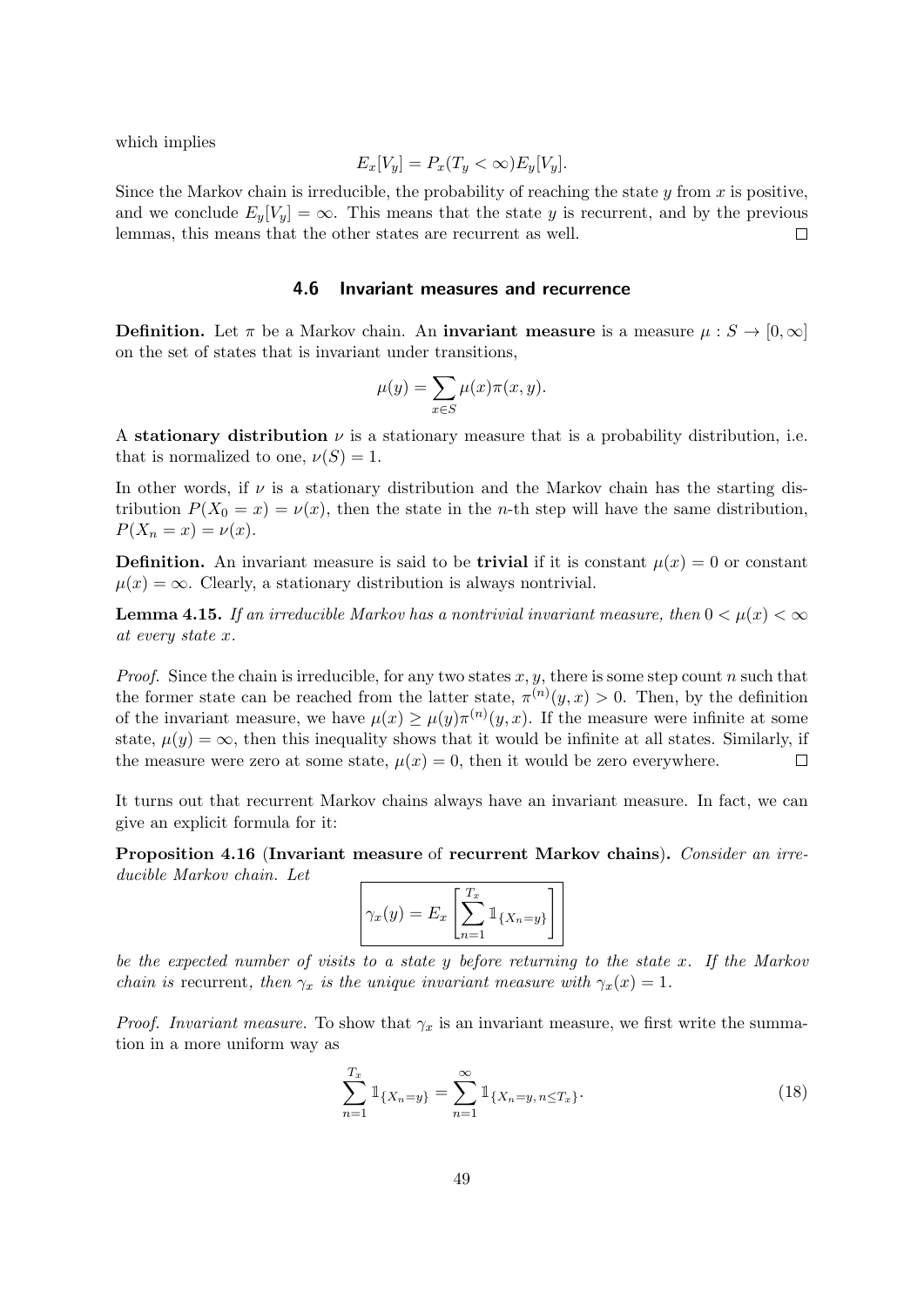The expectation value of this sum is now the sum of probabilities of the individual events. For  $n \geq 2$ , we have

$$
P_x(X_n = y, n \le T_x) = \sum_{z \ne x} P_x(X_n = y, X_{n-1} = z, n \le T_x)
$$
  
= 
$$
\sum_{z \ne x} P_x(X_n = y, X_{n-1} = z, n-1 \le T_x)
$$

To test the condition  $n-1 \leq T_x$ , we only have to look at the random variables  $X_1, \ldots, X_{n-1}$ . Hence, we can apply the Markov property to write the right-hand side as

$$
P_x(X_n = y, n \le T_x) = \sum_{z \ne x} \pi(z, y) P_x(X_{n-1} = z, n-1 \le T_x).
$$

Taking the sum over *n*, starting at  $n = 2$ , we obtain

$$
\gamma_x(y) - P_x(X_1 = y, 1 \leq T_x) = \sum_{z \neq x} \gamma_x(z)\pi(z, y).
$$

Since the Markov chain is recurrent, we have  $\gamma_x(x) = 1$ . Hence, we can move the second term on the left to the right and see that this is precisely the defining property of an invariant measure.

*Uniqueness.* Let  $\mu$  be any invariant measure with  $\mu(x) = 1$ . We write the equation for invariance in a slightly different way by splitting off the state *x*:

$$
\mu(y) = \sum_{z_1 \neq x} \mu(z_1)\pi(z_1, y) + \mu(x)\pi(x, y) = \sum_{z_1 \neq x} \mu(z_1)\pi(z_1, y) + \pi(x, y).
$$

We can iterate this equation (von Neumann series) and use  $\mu \geq 0$  to obtain

$$
\mu(y) = \sum_{\substack{z_1 \neq x \\ z_2 \neq x}} \mu(z_1)\pi(z_1, y) + \pi(x, y)
$$
  
= 
$$
\sum_{\substack{z_1 \neq x \\ z_2 \neq x}} \mu(z_2)\pi(z_2, z_1)\pi(z_1, y) + \sum_{z_1 \neq x} \pi(x, z_1)\pi(z_1, y) + \pi(x, y) = \dots
$$
  

$$
\geq \sum_{\substack{z_1 \neq x \\ z_1 \neq x}} \pi(x, z_{n-1})\cdots\pi(z_2, z_1)\pi(z_1, y) + \dots + \sum_{z_1 \neq x} \pi(x, z_1)\pi(z_1, y) + \pi(x, y).
$$

However, the right-hand side can be identified with the probabilities of visiting the state *y* after *n* steps before returning to *x*. In other words, we have

$$
\mu(y) \ge P_x(X_n = y, n \le T_x) + \dots + P_x(X_2 = y, 2 \le T_x) + P_x(X_1 = y, 1 \le T_x)
$$

Taking the limit  $n \to \infty$  and using the previous formula (18) to express this as an expectation value, we see that

$$
\mu(y) \ge E_x \left[ \sum_{n=1}^{T_x} \mathbb{1}_{\{X_n = y\}} \right] = \gamma_x(y).
$$

This means that the measure  $\mu - \gamma_x$  is a nonnegative. However, this is clearly an invariant measure with  $(\mu - \gamma_x)(x) = 0$ . By the previous lemma, the difference must be trivial  $\mu - \gamma_x = 0$ , as desired.  $\Box$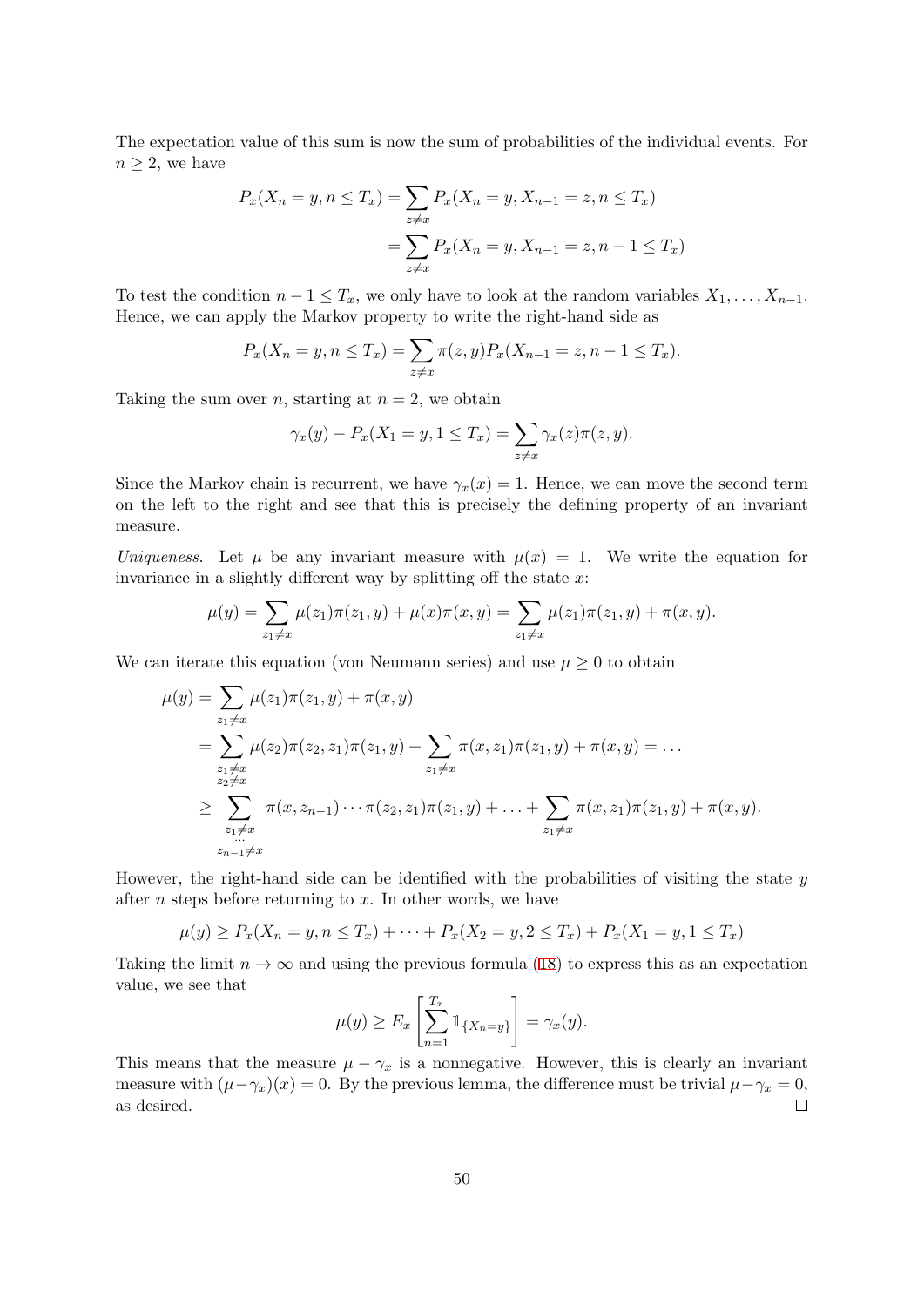To determine those Markov chains that have a stationary distribution, we have to strengthen our notion of recurrence slightly:

**Definition.** A state is called **positively recurrent** if the chain not only returns almost surely, but also if the expected return time is finite,

$$
E_x[T_x] < \infty.
$$

It is straightforward to see that a positively recurrent state is also recurrent, because otherwise, the expected return time would be infinite. A state is called **null recurrent** if it is recurrent, but not positively recurrent.

**Proposition 4.17** (**Existence** of **stationary distributions**)**.** *For an irreducible Markov chain, the following are equivalent:*

- *1. There exists a stationary distribution.*
- *2. One state is positively recurrent.*
- *3. All states are positively recurrent.*

*If these conditions hold, then the stationary distribution is given by*

$$
\nu(x) = \frac{1}{E_x[T_x]}.
$$

*Proof.* " $3 \implies 2$ " is obvious.

"2  $\implies$  1" We have to show that the invariant measures  $\gamma_x$  can be normalized. But the sum over all states is simply the expected return time,

$$
\sum_{y=x} \gamma_x(y) = \sum_{y=x} E_x \left[ \sum_{n=1}^{T_x} 1\!\!1_{\{X_n=y\}} \right] = E_x \left[ \sum_{n=1}^{T_x} 1\!\!1_{\right] = E_x[T_x],
$$

which is finite by assumption. Hence, the invariant measure can be normalized to a stationary distribution  $\nu(y) = \frac{\gamma_x(y)}{E_x[T_x]}$ . The indicated formula follows from  $\gamma_x(x) = 1$ .

" $1 \implies 3$ " Let  $\nu$  be the stationary distribution. Pick any state x. The measure  $\mu(y) =$  $\nu(y)/\nu(x)$  is clearly invariant with  $\mu(x) = 1$ . Looking at the proof of the previous theorem, we see that this measure bounds the expectation value  $\mu(y) \ge E_x \left[ \sum_{n=1}^{T_x} \mathbb{1}_{\{X_n = y\}} \right]$ . Taking the sum over all states as in the previous case, we obtain

$$
\sum_{y} \mu(y) = \frac{1}{\nu(x)} \sum_{y} \nu(y) = \frac{1}{\nu(x)} \ge E_x[T_x].
$$

Hence, the state *x* is positively recurrent.

**Remark.** In summary, we obtain the following *classification* for irreducible Markov chains:

1. All states are *transient*,  $P_x(T_x < \infty) < 1$ . There may or may not be an invariant measure, but there is no stationary distribution.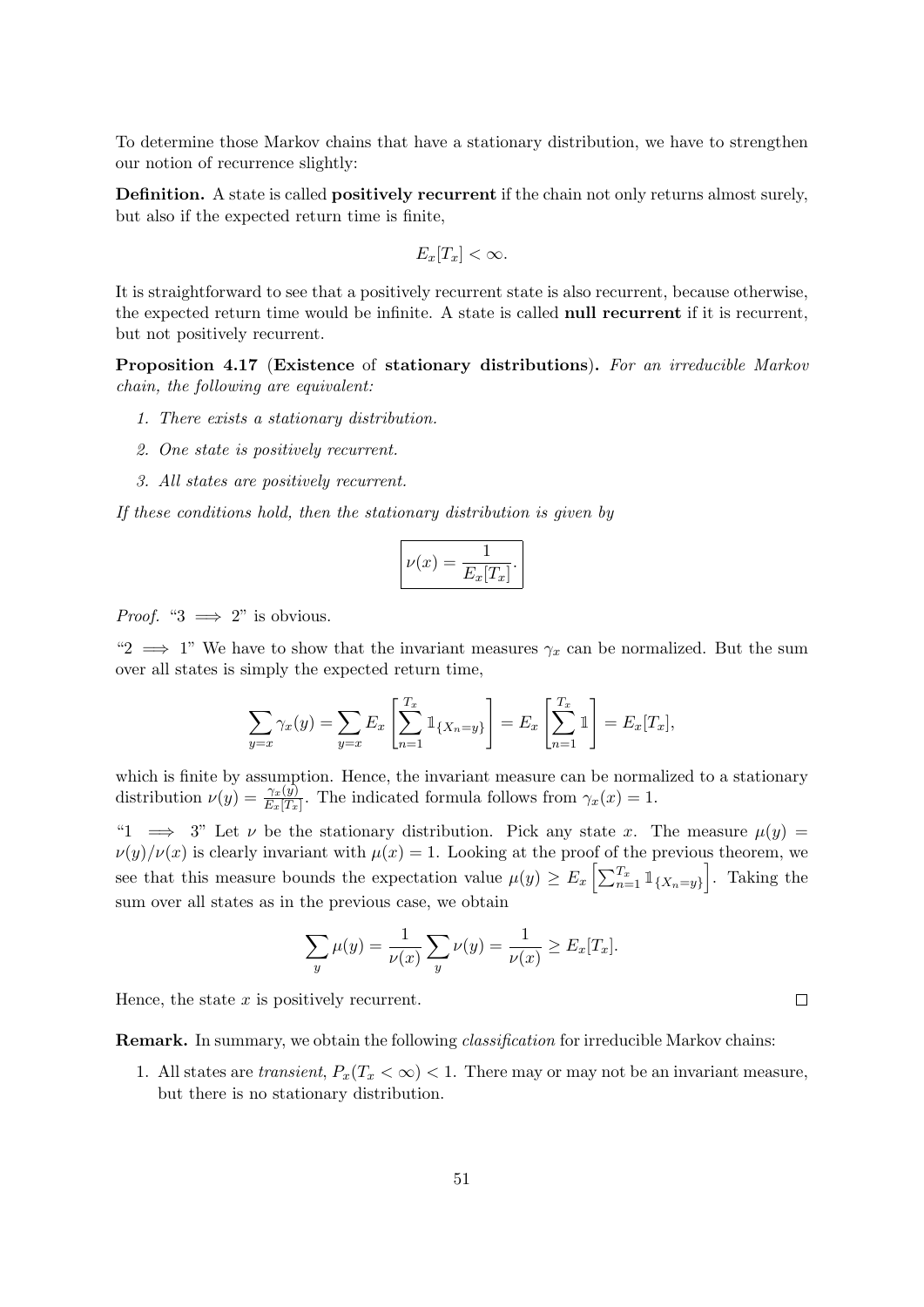- 2. All states are *null recurrent*,  $P_x(T_x < \infty) = 1$ , but  $E_x[T_x] = \infty$ . There exists a nontrivial invariant measure that is unique up to a prefactor, but it cannot be normalized to a stationary distribution.
- 3. All states are *positively recurrent*,  $E_x[T_x] < \infty$ . Then, there exists a unique stationary distribution, which is given by  $\nu(x) = \frac{1}{E_x[t_x]}$ .

**Example.** The random walk on  $\mathbb{Z}$  does not have a stationary distribution, because the counting measure is the unique nontrivial invariant measure, but cannot be normalized. Hence, this random walk is recurrent, but not positively recurrent.

**Example.** The random walk on  $\mathbb{Z}^3$  is transient, but the counting measure provides a nontrivial invariant measure.

#### **4.7 Convergence to the stationary distribution**

We now want to ask what happens when we let a Markov chain run for a very long time. The expectation is that the probability of finding it in a state *x* will approach the stationary distribution. There is an additional obstruction:

**Definition.** The **period** of a state *x* in a Markov chain is defined to be the least common multiple of the step counts for which the chain may return,

$$
d_x := \mathrm{lcd}\{n \in \mathbb{N} : \pi^{(n)}(x, x) > 0\}.
$$

**Definition.** A Markov chain is called **aperiodic** if *all* states have period  $d_x = 1$ .

**Example.** Consider the Markov chain on  $\mathbb{Z}_m$  with transition matrix  $\pi(k, l) = \delta_{k+1,l}$ . We can represent the states as points on a circle and each transition is simply a single step in counterclockwise direction. In this case, every state has period  $d_m = m$ . The stationary distribution is simply the uniform distribution on the state. However, it is also clear that the probability  $P_k(X_n = l)$  does not converge to the stationary distribution in the limit  $n \to$ *∞*.

**Lemma 4.18** (**Period** is a **class property**). Two states in the same,  $x \leftrightarrow y$ , always have *the same period,*  $d_x = d_y$ .

*Proof.* It is enough to show that  $d_y \leq d_x$ , the other inequality follows by interchanging the two states. Let *i* be a number of steps such that we can reach *y* from  $x, \pi^{(i)}(x, y) > 0$ , and let *j* be a number of steps so that we can reach *x* from  $y, \pi^{(j)}(y, x) > 0$ . Furthermore, let  $a = i + j$ denote their sum. Then, we can return to the first state by passing through the second state in this many steps,  $\pi^{(a)}(x,x) \geq \pi^{(i)}(x,y)\pi^{(j)}(y,x) > 0$ . But this means that the sum *a* is divisible by the period  $d_x$ . Moreoever, for any step number  $b \in \mathbb{N}$  where we can return to the first point, we have

$$
\pi^{(b)}(x,x) > 0, \text{ hence } \pi^{(a+b)}(y,y) \ge \pi^{(j)}(y,x)\pi^{(b)}(x,x)\pi^{(i)}(x,y) > 0.
$$

The lowest common divisor of the sums  $a + b$  is still  $d_x$ , which means that the period of the second state is a divisor of the period of the first state, as desired.  $\Box$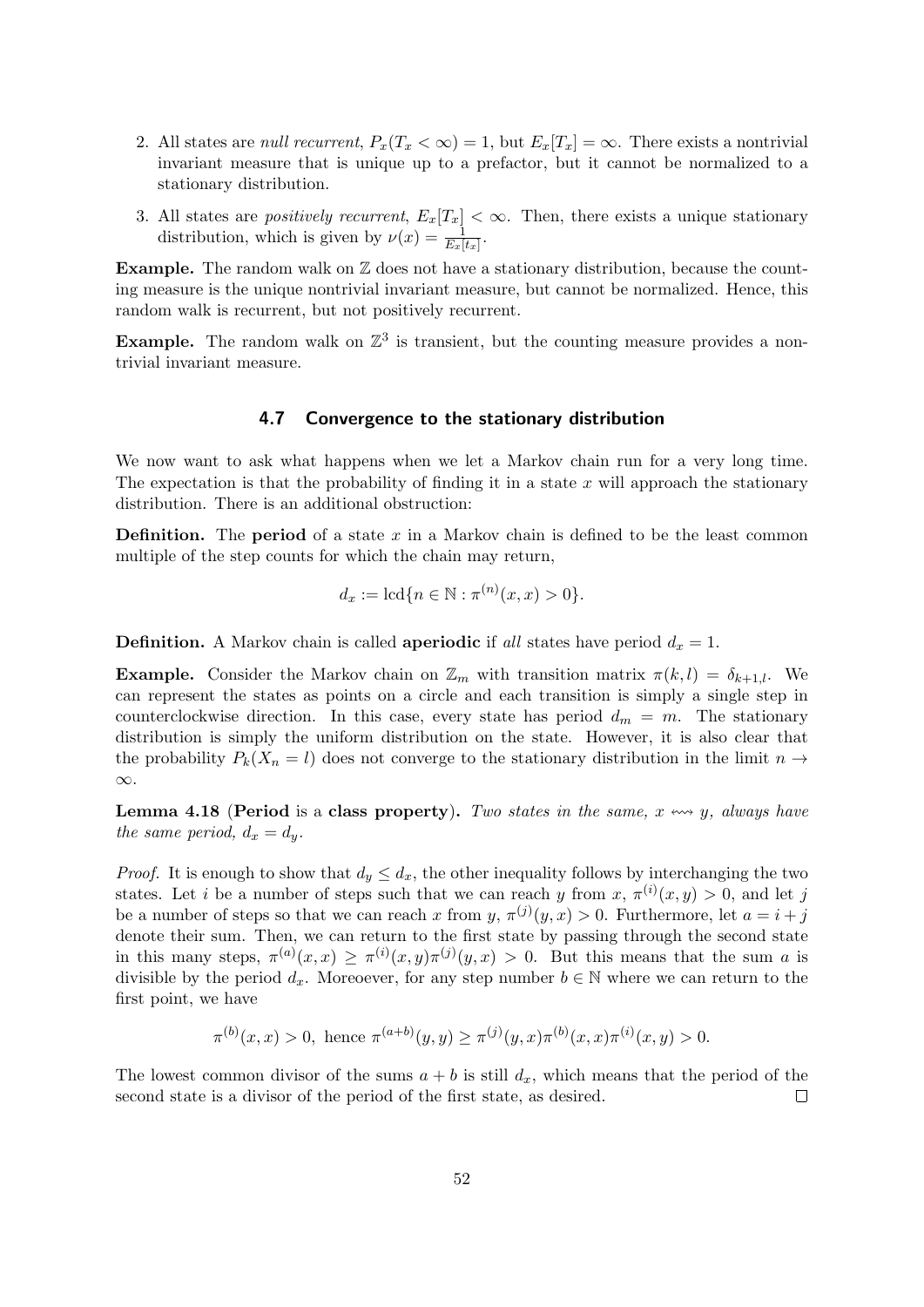**Lemma 4.19** (**Aperiodicity criterion**)**.** *A Markov chain is irreducible and aperiodic if and only if, for any two states*  $x, y$ *, there exists a step count*  $n_0 \in \mathbb{N}$  *such that* 

$$
\pi^{(n)}(x,y) \ge 0 \quad \text{ for all } n \ge n_0.
$$

*Proof.* "←" The condition clearly implies that all states are reachable from all other states. Moreover, specializing  $y = x$ , we have see that the period satisfies  $d_x \mid \text{lcd}\{n_0, n_0 + 1\} = 1$  and hence must be equal to one.

"=*⇒*" Since the Markov chain is irreducible and the transition to another state can be bounded by the transition to the same state,  $\pi^{(n)}(x, y) \geq \pi^{(m)}(x, x)\pi^{(n-m)}(x, y)$ , it is enough to show the condition for  $y = x$ .

The argument is essentially one of elementary number theory. Let  $n_1, \ldots, n_k$  finitely many step counts that witness the aperiodicity of the state, that is  $\pi^{(n_j)}(x, x) > 0$  for each index *j* and  $lcd{n_1, \ldots, n_k} = 1$ . Using Euclid's algorithm, we can find potentially *negative* integers  $a_1, \ldots, a_k \in \mathbb{Z}$  such that  $a_1n_1 + a_2n_2 + \ldots + a_kn_k = 1$ . Multiplying this equation by every integer in the range  $1, 2, \ldots, (n_1 - 1)$  and reducing the resulting equations modulo  $n_1$ , we can find *positive* integers  $a_{i,j}$  and  $b_j$  such that the equations

$$
b_1 n_1 + 1 = a_{2,1} n_2 + \dots + a_{k,1} n_k
$$
  
\n
$$
b_2 n_1 + 2 = a_{2,2} n_2 + \dots + a_{k,2} n_k
$$
  
\n
$$
\vdots
$$
  
\n
$$
b_{n_1-1} n_1 + (n_1 - 1) = a_{2,n_1-1} n_2 + \dots + a_{k,n_1-1} n_k
$$

hold. Letting  $b = \max\{b_1, \ldots, b_{n_1-1}\}$ , we see that for any number *n* of the form  $n = bn_1 + m$ with  $m \in \mathbb{N}$ , we obtain a representation

$$
n = bn_1 + m = a_1^{(n)}n_1 + a_2^{(n)}n_2 + \ldots + a_k^{(n)}n_k
$$

with *positive* integers  $a_i^{(n)}$  $j^{(n)}$  by choosing the equation corresponding to the remainder  $(m \mod n_1)$ and adding a suitable multiple of  $n_1$ . For the transition probabilities, this means

$$
\pi^{(n)}(x,x) \ge (\pi^{(n_1)}(x,x))^{a_1^{(n)}} \cdots (\pi^{(n_k)}(x,x))^{a_k^{(n)}} > 0
$$

Hence, the choice  $n_0 = bn_1$  gives the desired result.

**Proposition 4.20** (**Convergence** to the **stationary distribution**)**.** *Consider a Markov chain that is* irreducible*,* positively recurrent *and* aperiodic*. Then, the probability of reaching any state y after n steps converges towards the stationary distribution,*

$$
\lim_{n \to \infty} \pi^{(n)}(x, y) = \nu(y),
$$

*regardless of the starting state x.*

*Proof.* We prove the statement by means of a *coupling argument*. The idea is to consider two Markov chains  $(X_n)_{n=1}^{\infty}$  and  $(Y_n)_{n=1}^{\infty}$  with the same transition matrix, but different starting distributions: the first chain starts at a particular initial state *x*,  $P(X_0 = y) = \delta_{x,y}$ , whereas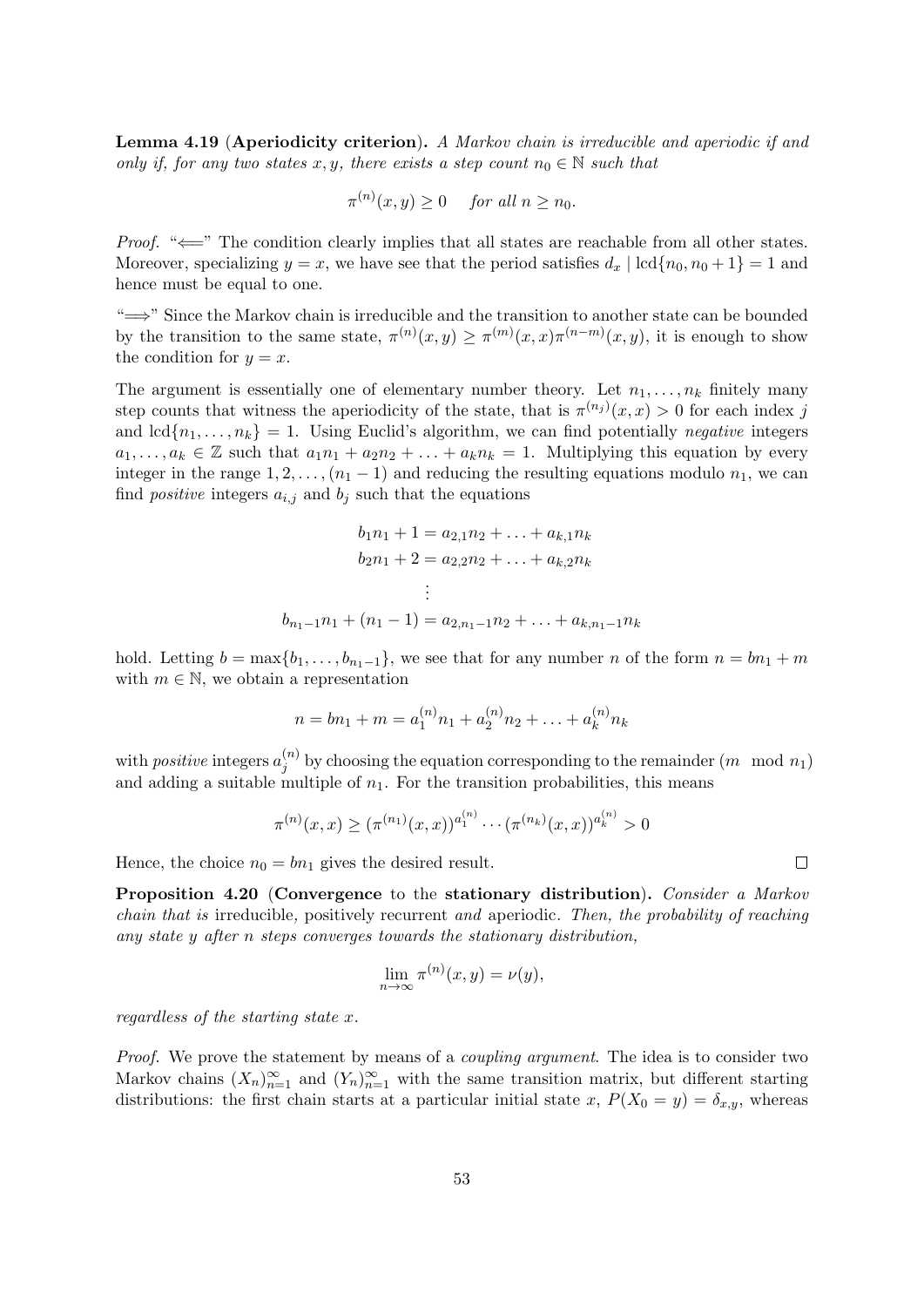the second chain starts with the stationary distribution  $P(Y_0 = y) = \nu(y)$ . We will observe both Markov chains in parallel and we will show that they will eventually *meet*,  $X_m = Y_m$  for some time step  $m$ . At this point, it is clear that the distribution of the state  $X_n$  at a later time  $n > m$  is the same as the distribution for the state  $Y_n$ , which is the stationary distribution.

*Coupled chain.* To couple the two Markov chains, we simply consider the product of states  $((X_n, Y_n))_{n=1}^{\infty}$  on the product probability space  $(\Omega \times \Omega', P_X \otimes P_Y)$ . This means that at each time step, the variables  $X_n$  and  $Y_n$  are independent of each other. Hence, this Markov chain has the starting distribution

$$
\hat{P}((X_0, Y_0) = (x, y)) = P(X_0 = x)P(Y_0 = y) = \delta_{x,y}\nu(y)
$$

and the transition probability

$$
\hat{\pi}((x, y), (x', y')) = \pi(x, x')\pi(y, y').
$$

Now, the two chains are irreducible and *aperiodic*, hence the previous Lemma 4.19 allows us to conclude that for any two pairs of states  $(x, x')$ ,  $(y, y')$ , there is a step count  $n_0$  such that

$$
\pi^{(n)}((x, x'), (y, y')) = \pi^{(n)}(x, x')\pi^{(n)}(y, y') > 0 \quad \text{ for all } n \ge n_0.
$$

Applying the Lemma again, we see that the coupled chain is *irreducible*. (This is where we needed the aperiodicity). Moreover, the distribution  $\nu((x, y)) = \nu(x)\nu(y)$  is clearly a stationary distribution for the coupled chain, hence we conclude that the chain is *positively recurrent*.

*Meeting time.* Let *T* denote the meeting time, i.e. the time step at which the two chains first meet,

$$
T = \inf\{n \in \mathbb{N} : X_n = Y_n\}.
$$

We want to show that this time is finite almost surely. To see this, let *z* be any state and consider the state (*z, z*) in the coupled chain. Since the coupled chain is *recurrent*, the time of first visit  $T_{(z,z)}$  is finite almost surely. But the meeting time is certainly no larger,  $T \leq T_{(z,z)}$ , hence it is finite almost surely as well.

*Switching the chain*. We define random variables

$$
Z_n = \begin{cases} X_n, & \text{if } n \le T \\ Y_n, & \text{if } n > T \end{cases}
$$

that correspond to switching from the first chain to the second chain when they first meet. We claim that this is a Markov chain with starting distribution  $P(Z_0 = y) = \delta_{x,y}$  and transition matrix  $\pi(x, y)$ . The first claim is obvious. To prove the second claim, we first discriminate on the values of the meeting time:

$$
P(Z_{n+1} = x_{n+1}, Z_n = x_n, \dots, Z_0 = x_0) = \sum_{m=0}^{n} P(Z_{n+1} = x_{n+1}, Z_n = x_n, \dots, Z_0 = x_0, T = m) + P(Z_{n+1} = x_{n+1}, Z_n = x_n, \dots, Z_0 = x_0, n < T)
$$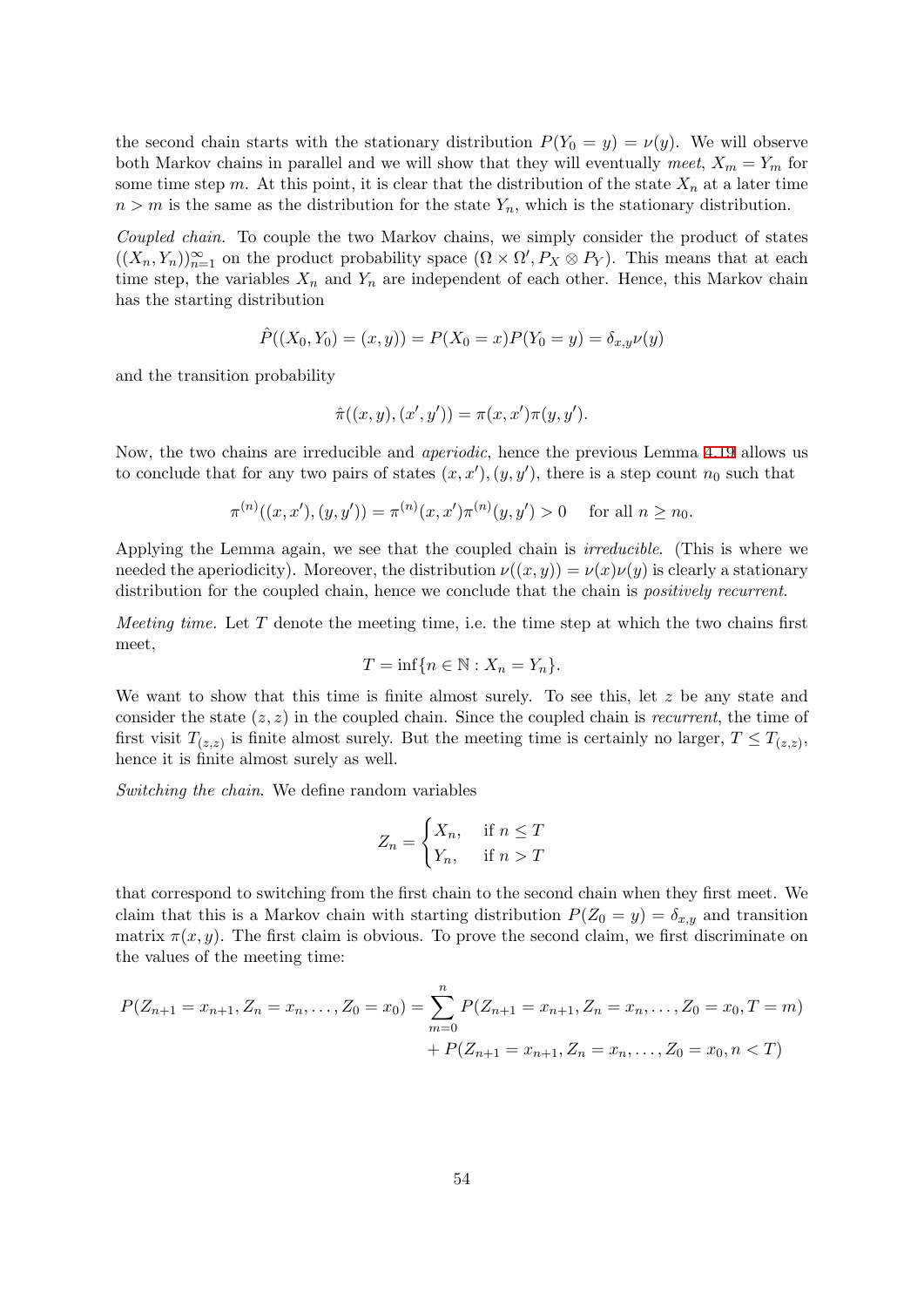Since the event  ${T = m}$  depends only on the values of  $X_k$  and  $Y_k$  for time steps  $k \leq m$ , we can apply the Markov property to the first summands, remembering that  $m \leq n$ :

$$
P(Z_{n+1} = x_{n+1}, Z_n = x_n, \dots, Z_0 = x_0, T = m)
$$
  
=  $P(Y_{n+1} = x_{n+1}, Y_n = x_n, Z_{n-1} = x_{n-1}, \dots, Z_0 = x_0, T = m)$   
=  $\pi(x_n, x_{n+1}) P(Z_n = x_n, \dots, Z_0 = x_0, T = m).$ 

For the second summand, we use the independence of the chains  $X_n$  and  $Y_n$ :

$$
P(Z_{n+1} = x_{n+1}, Z_n = x_n, \dots, Z_0 = x_0, n < T)
$$
  
=  $P(X_{n+1} = x_{n+1}, X_n = x_n, \dots, X_0 = x_0, Y_n \neq x_n, Y_{n-1} \neq x_{n-1}, \dots, Y_0 \neq x_0)$   
=  $P(X_{n+1} = x_{n+1}, X_n = x_n, \dots, X_0 = x_0) \cdot P(Y_n \neq x_n, Y_{n-1} \neq x_{n-1}, \dots, Y_0 \neq x_0)$   
=  $\pi(x_n, x_{n+1}) P(X_n = x_n, \dots, X_0 = x_0) \cdot P(Y_n \neq x_n, Y_{n-1} \neq x_{n-1}, \dots, Y_0 \neq x_0)$   
=  $\pi(x_n, x_{n+1}) P(Z_n = x_n, \dots, Z_0 = x_0, n < T).$   
=  $\pi(x_n, x_{n+1}) P(Z_n = x_n, \dots, Z_0 = x_0, n < T).$ 

Putting the summands back together proves the claim.

*Convergence*. Now, we obtain the following marginal distributions for this Markov chain:

$$
\pi^{(n)}(x, y) = P(Z_n = y) = P(Z_n = y, n > T) + P(Z_n = y, n \le T)
$$
  

$$
\nu(y) = P(Y_n = y) = P(Z_n = y, n > T) + P(Y_n = y, n \le T).
$$

Subtracting these equations gives

$$
|\nu(y) - \pi^{(n)}(x, y)| \le 2P(n \le T).
$$

Since the chains will meet almost surely, the probability on the right-hand side goes to zero in the limit  $n \to \infty$ .  $\Box$ 

#### **4.8 Reversible Markov chains**

Many Markov chain that one encounters have the special property that running them "backward" in time gives the same result as running them "forward" in time. An equivalent definition is the following:

**Definition.** A Markov chain is called **reversible** if it satisfies the **detailed balance condition**, which means that there is a nontrivial measure  $\mu$  : *S*  $\rightarrow$  (0*,*  $\infty$ ) such that

$$
\mu(x)\pi(x,y) = \mu(y)\pi(y,x).
$$

**Lemma 4.21.** If a Markov satisfies the detailed balance condition, then the measure  $\mu$  is an *invariant measure.*

**Remark.** For a general Markov chain, an invariant measure does not necessarily satisfy the detailed balance condition.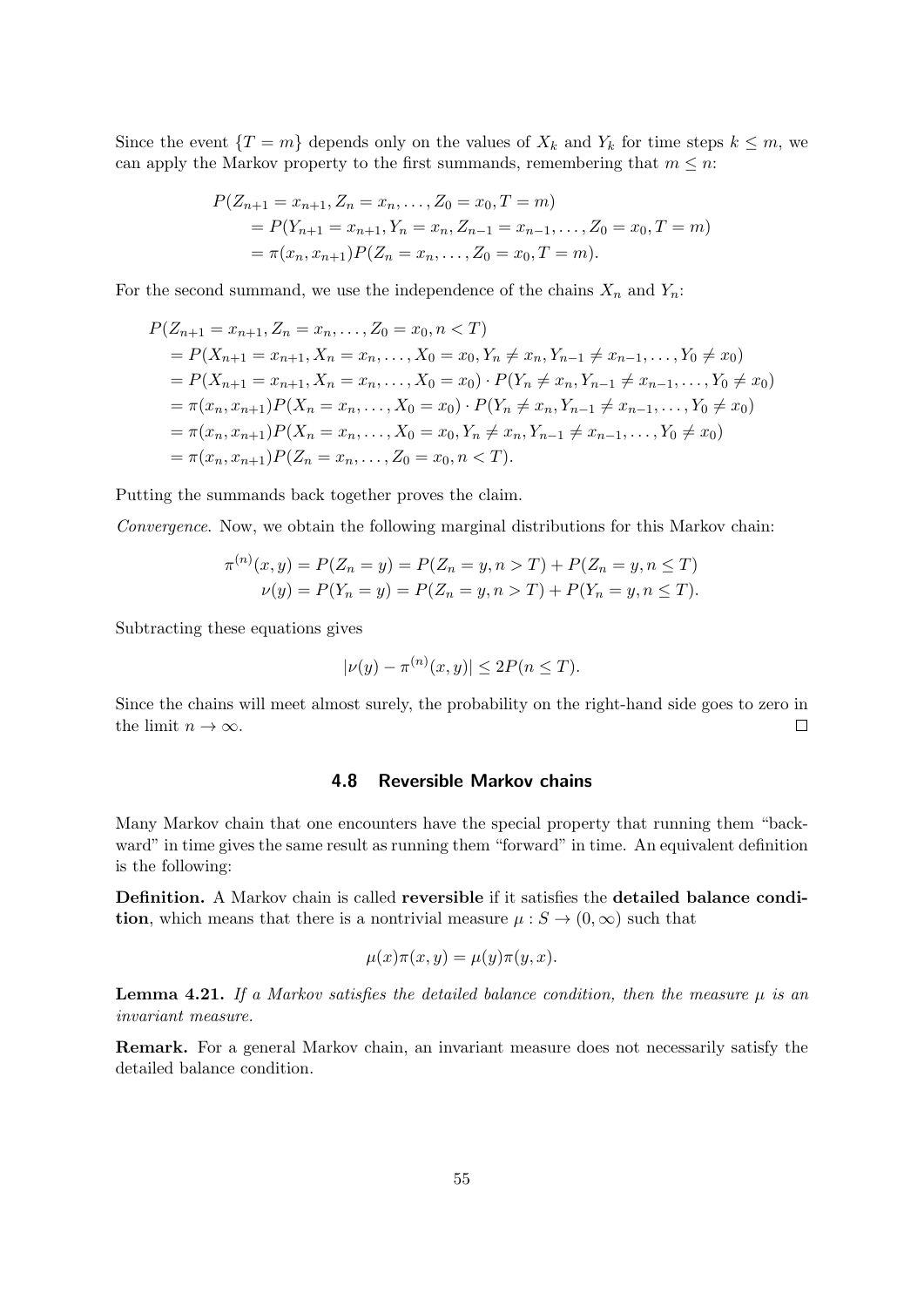*Proof.* A straightforward calculation:

$$
\sum_{y} \mu(y)\pi(y,x) = \sum_{y} \mu(x)\pi(x,y) = \mu(x)\sum_{y} \pi(x,y) = \mu(x).
$$

**Lemma 4.22** (**Time reversal**)**.** *Consider a reversible Markov chain started with its stationary distribution. Then, the probability for any sequence of states is the same as the probability for this sequence of states reversed,*

$$
P(X_m = x_m, X_{m-1} = x_{m-1}, \dots, X_1 = x_1, X_0 = x_0)
$$
  
=  $P(X_m = x_0, X_{m-1} = x_1, \dots, X_1 = x_{m-1}, X_0 = x_m).$ 

*Proof.* Using the Markov property and the detailed balance condition, we see that the left-hand and right-hand sides are equal to

$$
\mu(x_0)\pi(x_0, x_1)\cdots\pi(x_{m-1}, x_m) = \pi(x_1, x_0)\pi(x_2, x_1)\cdots\pi(x_m, x_{m-1})\mu(x_m).
$$

**Examples.** In various scientific applications, there is the need to sample a probability distribution *ν* on a very large state space *S*. The **Monte-Carlo Markov Chain (MCMC)** method is a popular method for doing that.

The idea is that instead of starting with a Markov chain and arriving at a stationary distribution, we start with a stationary distribution *v* and construct a corresponding Markov chain.

The **Metropolis** algorithm starts with a reference transition probability  $\lambda(x, y)$  that is symmetric, i.e.  $\lambda(x, y) = \lambda(y, x)$ . For instance, this can be a Gaussian distribution, corresponding to a plain random walk in the state space.

The algorithm works as follows: Assume that we are at the state *x*. To find the next state, we first pick a new state *y* at random with probability  $\lambda(x, y)$ . Then, we calculate the ratio  $\alpha = \nu(y)/\nu(x)$  of the desired probability distribution. If  $\alpha \geq 1$ , then the new state is more likely than the old, and we transition to it. Otherwise, we transition to the new state only with probability  $\alpha$ , or stay at the old state with probability  $1 - \alpha$ .

This algorithm corresponds to a Markov chain with transition matrix

$$
\pi(x,y) = \begin{cases} \lambda(x,y) \min\{1, \frac{\nu(y)}{\nu(x)}\}, & \text{if } x \neq y \\ 1 - \sum_{y \neq x} \pi(x,y), & \text{if } x = y. \end{cases}
$$

In fact, this Markov chain is reversible, as it satisfies the detailed balance condition for  $x \neq$ *y*:

$$
\nu(x)\pi(x,y) = \nu(x)\lambda(x,y)\min\left\{1,\frac{\nu(y)}{\nu(x)}\right\} = \lambda(x,y)\min\left\{\nu(x),\nu(y)\right\} = \nu(y)\pi(y,x).
$$

Hence, the desired probability distribution  $\nu$  is the stationary distribution of this Markov chain.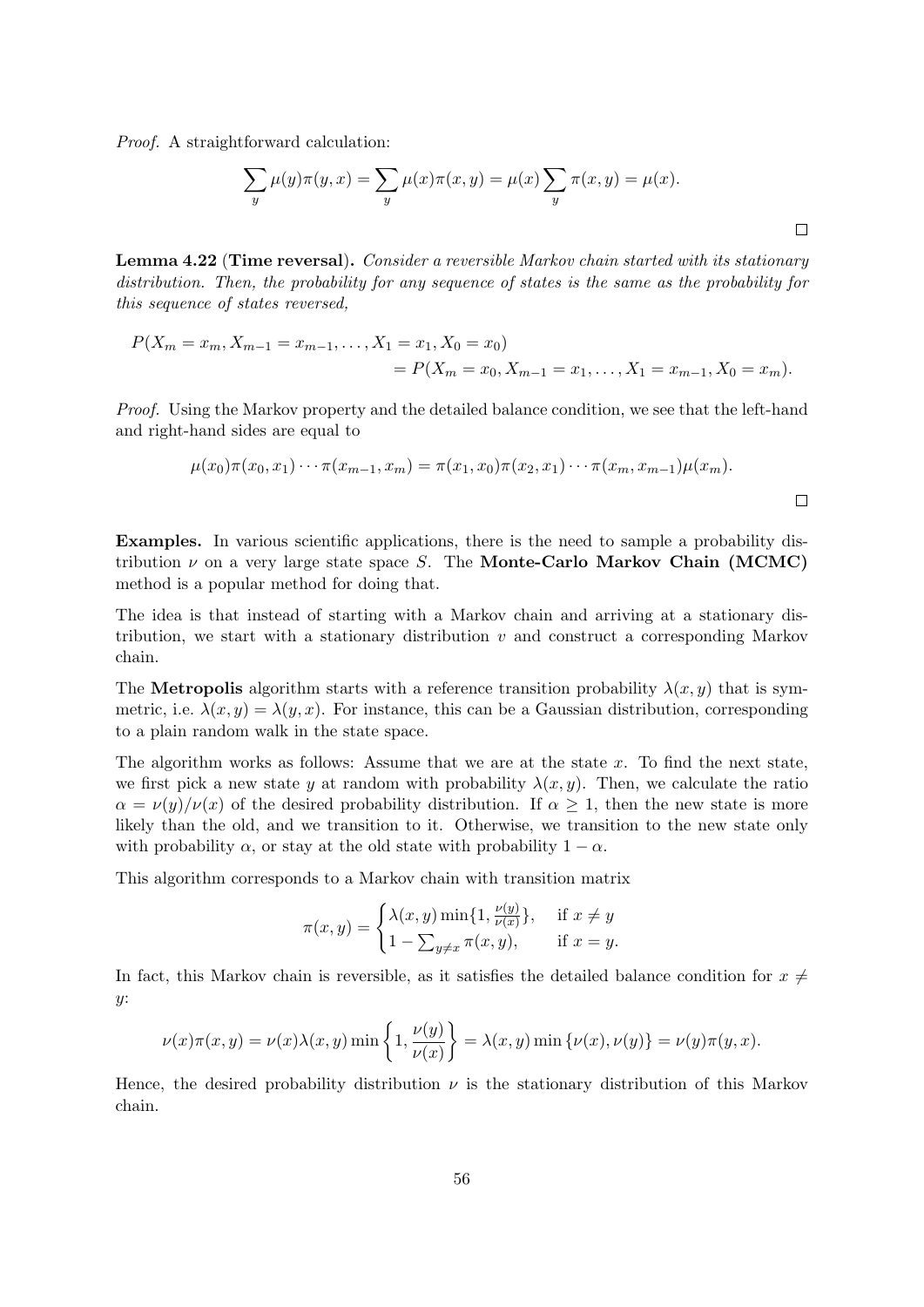In practical applications, the chain is run up to some time step  $n$ . If  $n$  is large enough, the chain ends in the state *y* with probability close to  $\nu(y)$ . Unfortunately, it is often difficult to give a good estimate for the required running time *n*. Also, to avoid that the chain is trapped in a small region of the state space, one often runs the chain several times with randomly chosen starting points.

For completeness, here a concrete application in statistical physics. A classical model for magnetism in metals is the *Ising model*. To define the state space, let  $I_n = \mathbb{Z}^d \cap [-n, n]^d$  be a lattice of atoms in a very large *d*-dimensional box. A state is a mapping that assigns a spin *+*1 or *−*1 to each atom, i.e. the state space is  $S = \{+1, -1\}^{I_n}$ . The energy of a state  $\sigma \in S$  is given by

$$
E(\sigma) = -\frac{1}{2} \sum_{\substack{i,j \in I_n \\ |i-j|=1}} J \sigma_i \sigma_j - H \sum_{i \in I_n} \sigma_i.
$$

where the first sum is taken over neighboring lattice sites *i, j*. The real numbers *J* and *H* are parameters, corresponding to the spin interaction strength and the external magnetic field. The thermodynamic properties are described by the following probability distribution, the so-called *canonical ensemble*:

$$
\nu(\sigma) = \frac{1}{Z} e^{-\beta E(\sigma)} \quad \text{where } Z = \sum_{\sigma \in S} e^{-\beta E(\sigma)}
$$

and  $\beta = 1/T$  is the inverse of the temperature. From this, we can deduce various measurable quantities. For instance, the total magnetization of the system is the expectation value

$$
E_\nu\left[\sum_{i\in I_n}\sigma_i\right]
$$

with respect to this probability distribution. If we want to calculate this expectation value numerically, we run into the problem that the state space is very large. This is where the MCMC method can help: We can use a Markov chain to draw samples from the distribution  $\nu$  and estimate the expectation as an average over the sampled states.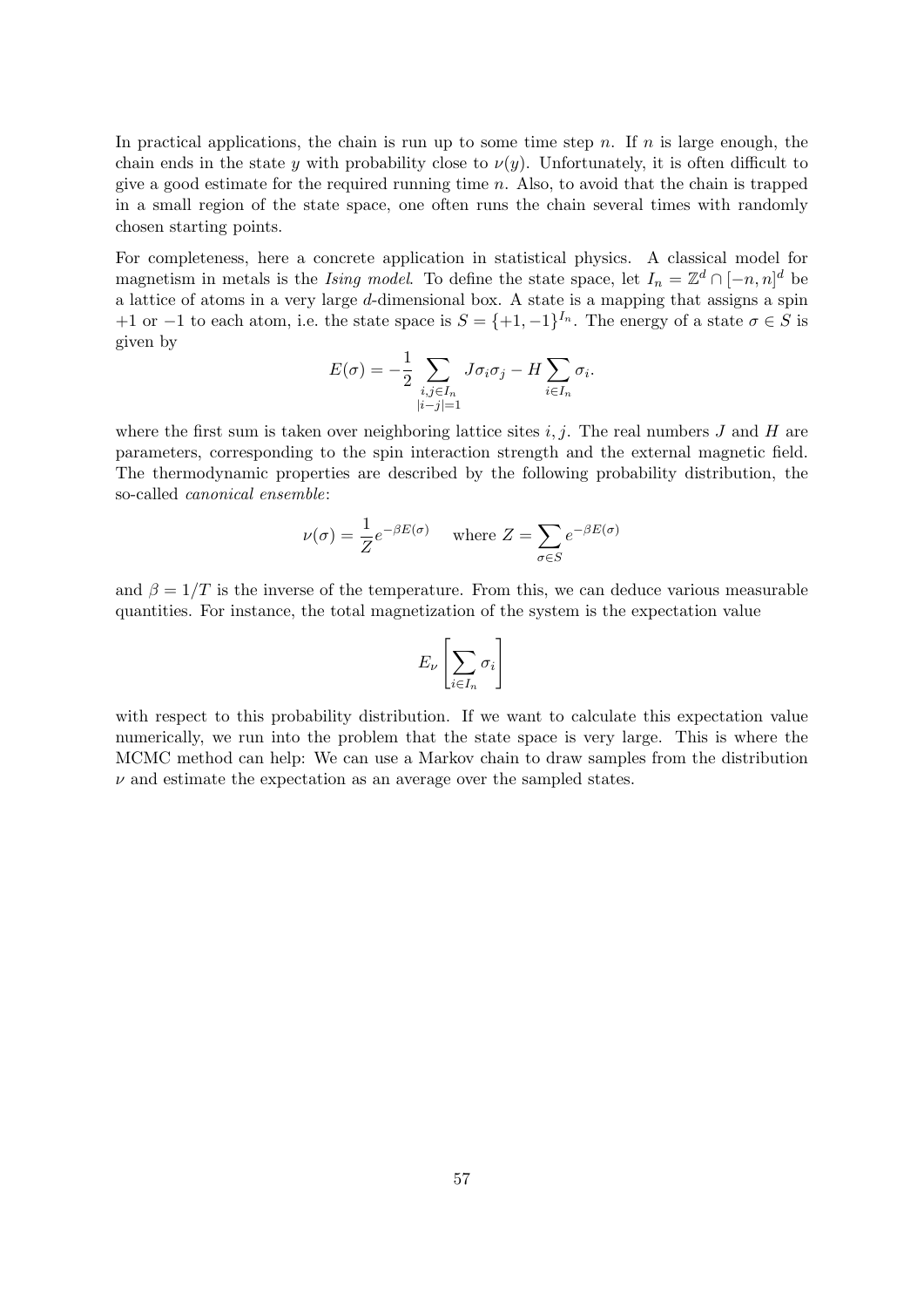# **5 Stochastic Processes and Ergodic Theory**

#### **5.1 Construction of stochastic processes**

In previous sections, we had considered sequences of independent random variables  $(X_n)_{n=1}^{\infty}$ , but never clarified whether there actually exists an underlying probability space  $(\Omega, \mathcal{A}, P)$  that supports such a countable sequence of independent variables. In this section, we want to solve this outstanding issue and explicitly construct these probability spaces. The first construction will be based on Kolmogorov's consistency theorem. The second construction is known as the Ionescu-Tulcea theorem, it will cover all practically relevant cases.

**Definition.** Let  $(\Omega, \mathcal{A})$  and  $(E, \mathcal{E})$  be measurable spaces. An  $(E, \mathcal{E})$ -valued stochastic pro**cess** is a sequence of random variables  $(X_n)_{n=1}^{\infty}$  such that the maps  $X_n : \Omega \to E$  are measurable. Often, we omit mentioning the target space; unless it is clear from the context, we usually refer to the real numbers,  $(E, \mathcal{E}) = (\mathbb{R}, \mathcal{B})$ , when we speak of a **stochastic process**.

**Remark.** Any  $(E, \mathcal{E})$ -valued stochastic process can also be viewed as a map into the set of sequences

$$
X: \Omega \to E^{\mathbb{N}}, \quad X(\omega) = (X_n(\omega))_{n=1}^{\infty}.
$$

As explained in Appendix A.1, the set of sequences can be equipped with the product  $\sigma$ algebra  $\mathcal{E}^{\otimes N}$ . It is straightforward to check that the map X is measurable with respect to this  $\sigma$ -algebra if and only if the individual components  $X_n$  are measurable. In other words, a stochastic process is identifi[ed w](#page-69-0)ith a measurable map

$$
X:(\Omega,\mathcal{A})\to (E^{\mathbb{N}},\mathcal{E}^{\otimes \mathbb{N}}).
$$

**Remark.** Every stochastic process on the probability space  $(\Omega, \mathcal{A}, P)$  gives rise to a probability distribution on sequences,  $(E^{\mathbb{N}}, \mathcal{E}^{\otimes \mathbb{N}}, P \circ X^{-1})$ . Conversely, every probability measure on the space of sequences gives rise to a stochastic process, by choosing  $\Omega = E^{\mathbb{N}}$  and letting *X* be the identity map. Hence, to prove the existence of i.i.d. random variables, we have to construct product measures on the space of sequences.

**Remark.** Given a probability distribution  $\mu$  on the sequence space  $(E^{\mathbb{N}}, \mathcal{E}^{\otimes \mathbb{N}})$ , we can define the **finite-dimensional distributions**

$$
\mu_n:=\mu\circ\rho_n^{-1}
$$

where  $\rho_n: E^{\mathbb{N}} \to E^n$ ,  $\rho_n((x_k)_{k=1}^{\infty}) = (x_1, \ldots, x_n)$  is the projection onto the first *n* coordinates. These distributions are consistent in the following sense:

**Definition.** Let  $(E, \mathcal{E})$  be a measurable space. A sequence  $(\mu_n)_{n=1}^{\infty}$  of probability measures on the spaces  $(E^n, \mathcal{E}^{\otimes n})$  is called **consistent** if

$$
\mu_n = \mu_{n+1} \circ \phi_n^{-1} \quad \text{ for all } n \in \mathbb{N}
$$

where  $\phi_n : E^{n+1} \to E^n$ ,  $\phi_n(x_1, \ldots, x_n, x_{n+1}) = (x_1, \ldots, x_n)$  is the projection that discards the last coordinate.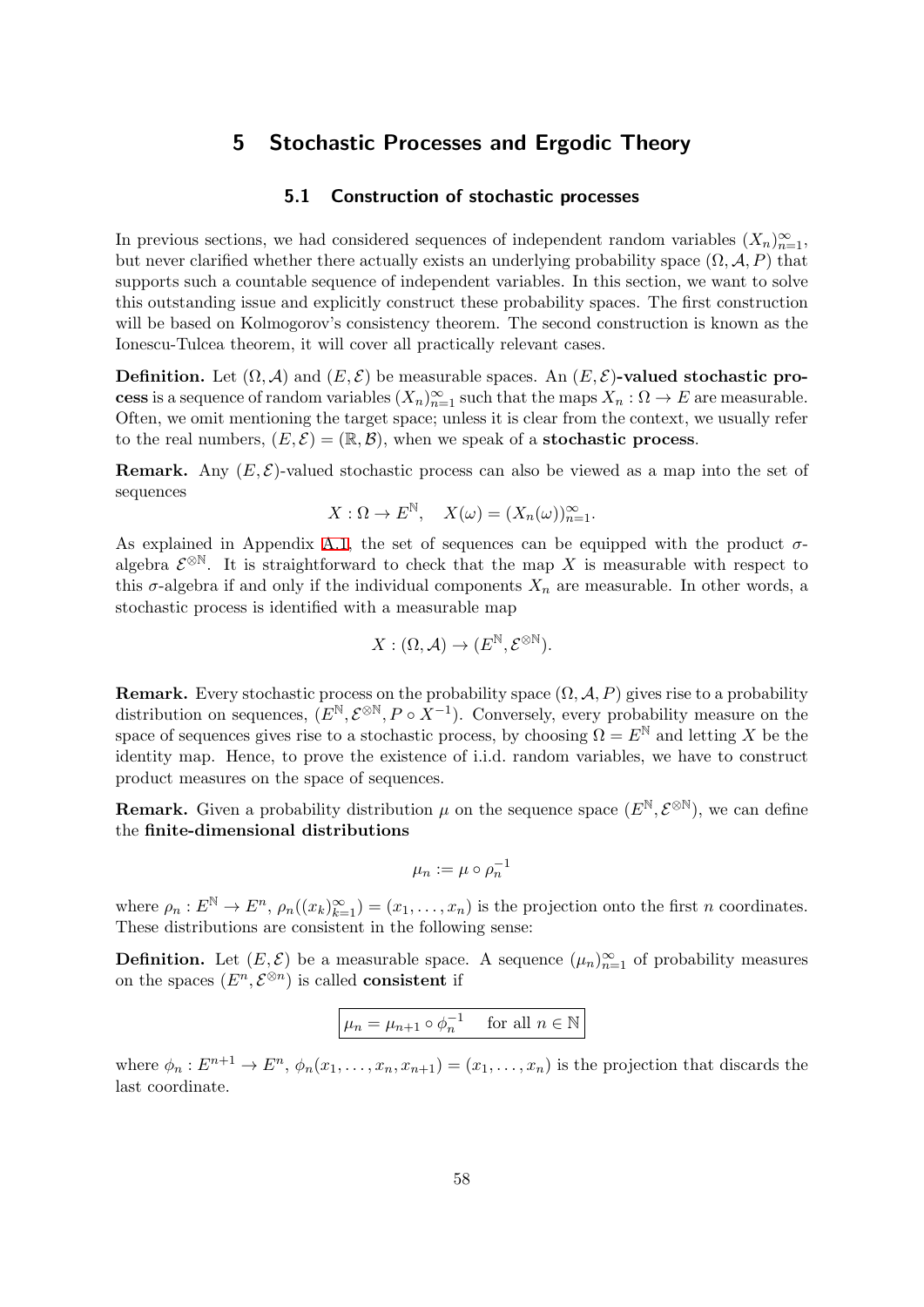Now, the question is whether any consistent family can also be obtained as the family of finitedimensional distributions on the sequence space. In general, this is not the case. For instance, we need to require that the space  $E$  is a nice topological space:

**Theorem 5.1** (**Kolmogorov consistency theorem**). *Consider the euclidean space*  $(E, \mathcal{E})$  =  $(\mathbb{R}^d, \mathcal{B}^{\otimes d})$ . Then, given any consistent family  $(\mu_n)_{n=1}^{\infty}$  of probability distributions, there exists *a unique measure*  $\mu$  *on the sequence space*  $(E^{\mathbb{N}}, \mathcal{E}^{\otimes \mathbb{N}})$  *such that the distributions are the finitedimensional distributions of this measure,*  $\mu_n = \mu \circ \rho_n^{-1}$ .

<span id="page-58-0"></span>*Proof.* We want to apply the Hahn-Kolmogorov extension theorem A.4.

In the space of sequences, let  $\mathcal{F}_n$  be the  $\sigma$ -algebra generated by the projection on the first *n*-coordinates,  $\mathcal{F}_n = \rho_n^{-1}(\mathcal{E}^{\otimes n}) \subset \mathcal{E}^{\otimes \mathbb{N}}$ . Then, the countable union  $\mathcal{A} = \bigcup_{n \in \mathbb{N}} \mathcal{F}_n$  is an algebra that generates the  $\sigma$ -algebra of the sequence space  $\mathcal{E}^{\otimes \mathbb{N}}$ .

Since the projection  $\rho_n^{-1}$  is a bijective mapping between the *σ*-algebras  $\mathcal{F}_n$  and  $\mathcal{E}^{\otimes n}$ , there is a unique measure  $\tilde{\mu}_n$  on  $\mathcal{F}_n$  with the property that  $\mu_n = \tilde{\mu}_n \circ \rho_n^{-1}$ . Thanks to the assumption of consistency, these measures are all compatible with each other, that is any two measures  $\tilde{\mu}_n$ and  $\tilde{\mu}_m$  agree on the  $\sigma$ -algebra  $\mathcal{F}_{\min\{n,m\}}$ . Together, they define a content  $\mu$  on the algebra  $\mathcal{A}$ . All we have to show is that this content is  $\sigma$ -additive; then, the Hahn-Kolmogorov extension theorem will give us a unique measure on the whole  $\sigma$ -algebra that extends this content.

We can prove  $\sigma$ -additivity by showing continuity: If  $B_1 \supset B_2 \supset \ldots$  is a monotonically decreasing sequence of sets in *A* with  $\mu(B_n) \nrightarrow 0$ , then we need to show that the intersection  $B = \bigcap_{n=1}^{\infty} B_n$  is non-empty. Now, if all sets in this sequence are contained in one of the  $\sigma$ algebras  $\mathcal{F}_N$ , then we are done, because the restriction of  $\mu$  onto this  $\sigma$ -algebra is a measure. If this is not the case, then by repeating some elements in the sequence, we may assume that  $B_n \in \mathcal{F}_n$ . Consequently, there exists sets  $A_n \in \mathcal{E}^{\otimes n}$  such that  $B_n = \rho_n^{-1}(A_n)$ . Monotonicity of the sequence is equivalent to the statement that  $A_n \times E \supseteq A_{n+1}$ .

To prove that the intersection is non-empty, we want to find a sequence  $x = (x_1, x_2, \dots) \in E^{\mathbb{N}}$ such that each finite prefix is contained in the corresponding set,  $(x_1, \ldots, x_n) \in A_n$ . Then, it follows that  $x \in \bigcap_{n=1}^{\infty} B_n$ , and the intersection cannot be empty.

To construct the desired sequence, we use that every finite measure on a euclidean space is *inner regular*, which means that

$$
\mu_n(B) = \sup \{ \mu_n(K) : K \subset B, K \text{ compact} \} \quad \text{ for all Borel sets } B \subset \mathbb{R}^{dn}.
$$

See also Section A.2. In other words, for each index *n*, we can find a compact subset  $K_n \subset A_n$ such that

$$
\mu_n(K_n) \ge \mu_n(A_n) - 2^{-n}\delta/2.
$$

However, the pr[eima](#page-71-0)ges  $\rho_n^{-1}(K_n)$  are not necessarily contained in each other, so let us consider the intersections

$$
L_n := \bigcap_{m=1}^n K_m \times E^{n-m} \subset K_n \subset A_n.
$$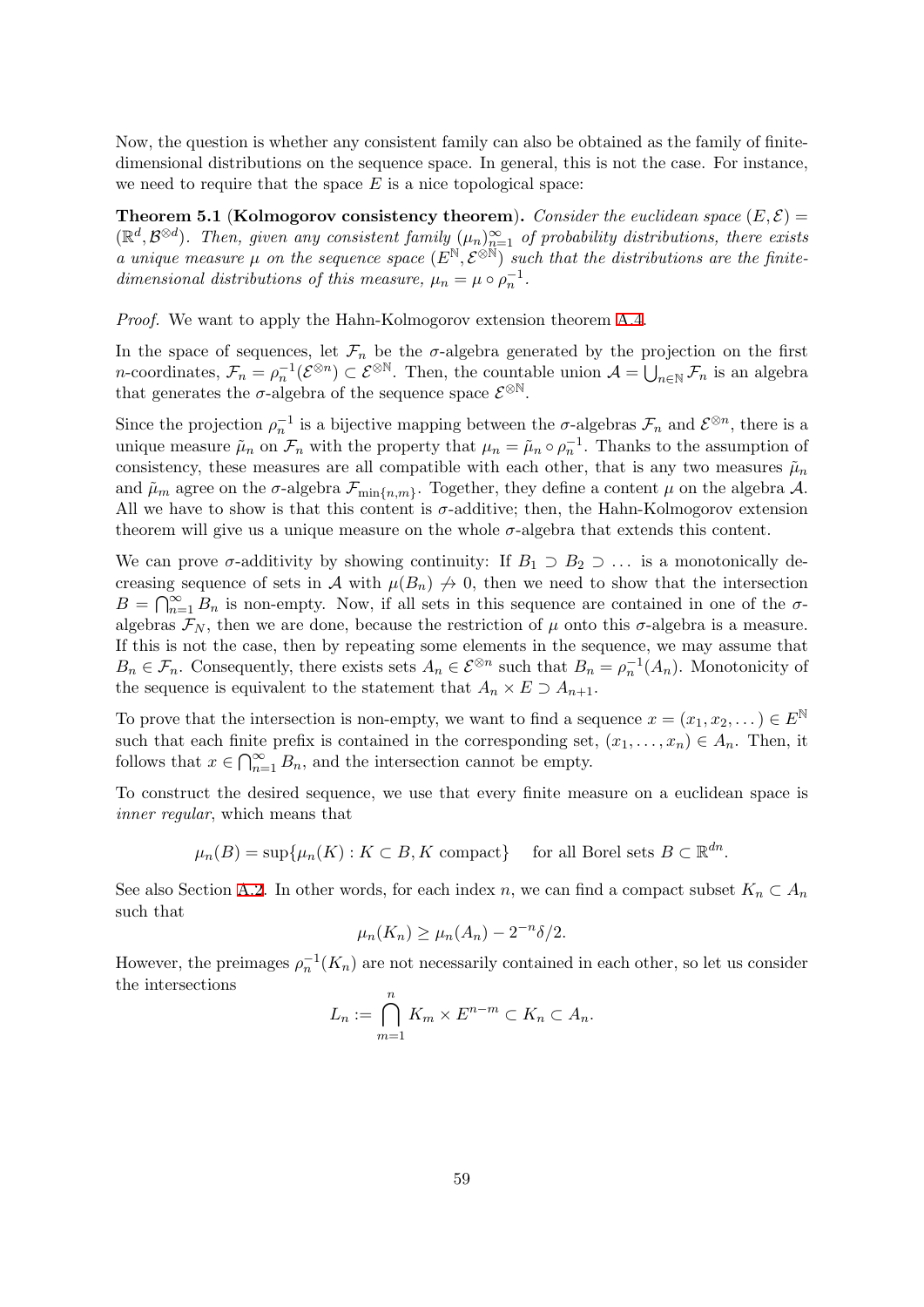These sets are also compact and satisfy  $L_n \times E \supset L_{n+1}$ . Additionally, we have

$$
\mu_n(A_n) = \mu_n \left( \bigcap_{m=1}^n A_m \times E^{n-m} \right) = \mu_n \left( \bigcap_{m=1}^n (K_m \uplus (A_m \setminus K_m)) \times E^{n-m} \right)
$$
  

$$
\leq \sum_{m=1}^n \mu_m(A_m \setminus K_m) + \mu_n \left( \bigcap_{m=1}^n K_m \times E^{n-m} \right) \leq \delta/2 + \mu_n(L_n).
$$

In other words, the measures of the sets  $L_n$  also converge to a non-zero value,  $\mu_n(L_n) \geq \delta/2 > 0$ .

To find the desired sequence, we can now apply compactness and use a diagonal argument. Let  $(x_n)_{n=1}^{\infty}$  be a sequence of points in the sequence space  $x_n \in E^{\mathbb{N}}$  such that  $x_n \in \rho_n^{-1}(L_n)$ . Since the set  $L_1$  is compact, we can choose a subsequence  $(x_{m_1(n)})_{n=1}^{\infty}$  such that the first  $\text{coordinate } \rho_1(x_{m_1(n)})$  converges in  $L_1$ . Since the set  $L_2$  is compact, we can choose a subsequence of this one so that the second coordinate converges as well. Repeat this process. Finally, consider the diagonal sequence  $y_n = x_{m_n(n)}$ . It converges at all coordinates, so there is a limit  $y = \lim_{n \to \infty} y_n$  with the property that  $\rho_n(y) \in L_n$  for all indices  $n \in \mathbb{N}$ . Hence, it lies in the intersection  $\bigcap_{n=1}^{\infty} A_n$ , which means that the latter must be non-empty, as desired.  $\Box$ 

**Corollary** (**Existence of i.i.d. random variables**). Let *P* be any probability measure on the real numbers  $(\mathbb{R}, \mathcal{B})$ . Then, the product measures  $Q_n := P^{\otimes n}$  are a consistent family of probability measures on the spaces  $(\mathbb{R}^n, \mathcal{B}^{\otimes n})$ . Since the space of real numbers is a polish space, Kolmogorov's consistency theorem applies, and we obtain a sequence of random variables  $(X_n)_{n=1}^{\infty}$  that are independent and indvidiually distributed according to the distribution *P*.

If we want to drop the assumption that the space  $E$  is a euclidean space  $\mathbb{R}^d$ , then we will have to be more restrictive about the measures allowed. This is the content of the Ionescu-Tulcea theorem, which we will prove in the following paragraphs.

**Definition.** Let  $(E_1, \mathcal{E}_1)$  and  $(E_2, \mathcal{E}_2)$  be two measurable spaces. A **Markov kernel** from  $E_1$ to  $E_2$  is a map

$$
K: E_1 \times \mathcal{E}_2 \to [0,1]
$$

such that for each point  $x \in E_1$ , the map  $K(x, \cdot)$  is a probability measure, and for each set  $A \in \mathcal{E}_2$ , the map  $K(\cdot, A)$  is measurable.

If we think of the measurable spaces as state spaces, then a Markov kernel assigns to each state *x* the probability  $K(x, A)$  that the next state will be in the set A. If we now pick the first state randomly and the next state according to the Markov kernel, then we will obtain a probability for pairs of states (*x, y*). The following definition captures this intuition:

**Definition.** Given a Markov kernel *K* from  $E_1$  to  $E_2$  and a probability measure  $\mu$  on the space  $E_1$ , we can define a measure on the product space  $(E_1 \times E_2, \mathcal{E}_1 \otimes \mathcal{E}_2)$  by

$$
\mu \otimes K(A) := \int_{E_1} K(x, A_x) d\mu(x).
$$
\n(19)

Here,  $A_x = \{y \in E_2 : (x, y) \in A\}$  is the section of the set *A* at the first coordinate *x*.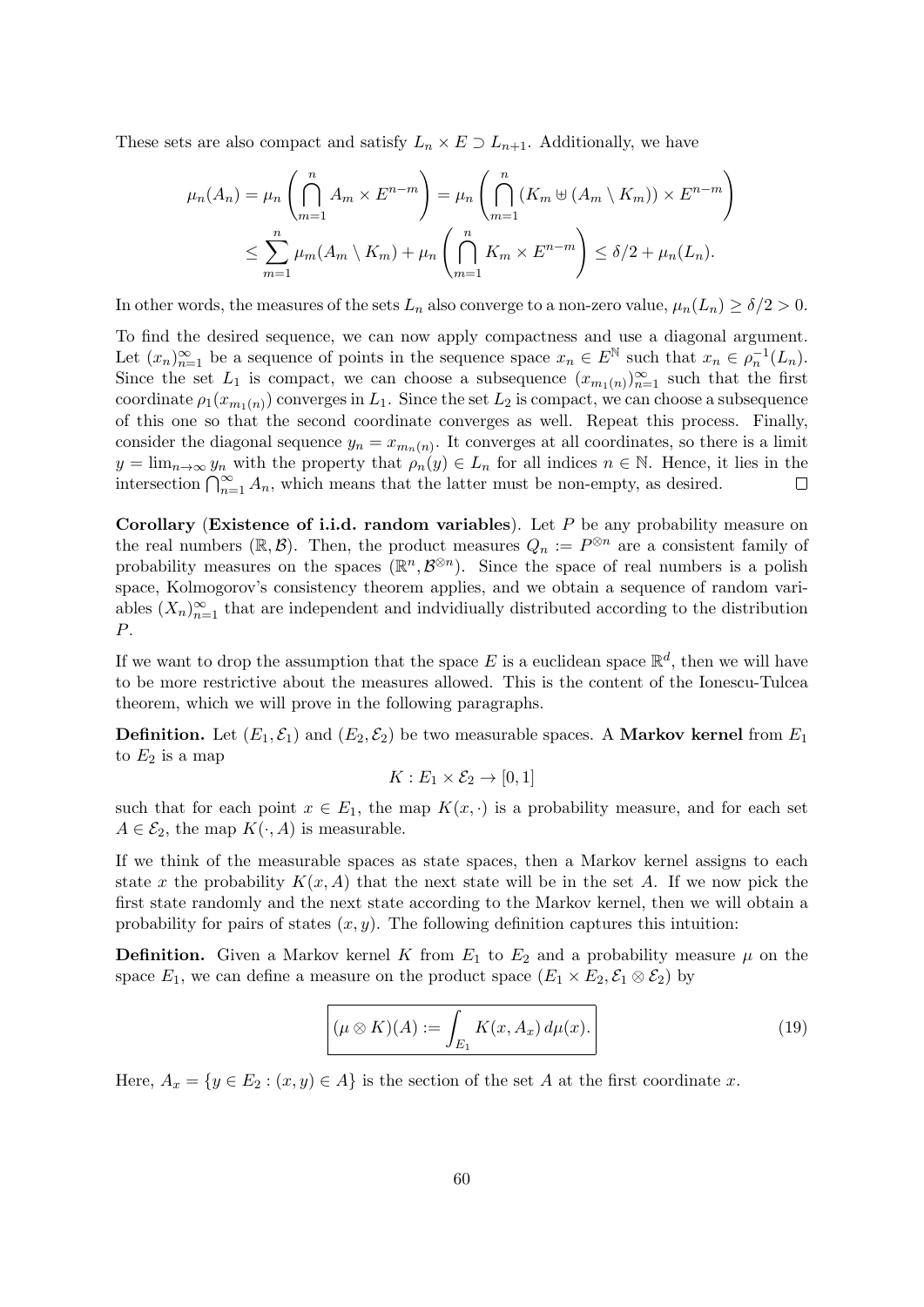*Proof.* It is not immediately obvious that this is well-defined.

First, note that the sections  $A_x$  are measurable, because this is true for direct products  $A =$  $A_1 \times A_2$  and extends to the generated  $\sigma$ -algebra.

Second, the map  $x \mapsto K(x, A_x)$  is always measurable. This is again true for direct products  $A = A_1 \times A_2$  and extends to the generated  $\sigma$ -algebra. Since the measure  $\mu$  is a probability measure and the Markov kernel is bounded, it follows that this map is integrable.

Lastly,  $\sigma$ -additivity follows from the  $\sigma$ -additivity of the Markov kernel and Lebesgue's dominated convergence theorem. □

**Remark.** A variant of Fubini's theorem also holds for product measures constructed in this manner. We will not prove this here.

The following theorem now gives us the existence of stochastic processes for all practically relevant problems:

**Proposition 5.2** (**Ionescu-Tulcea**). Let  $(E, \mathcal{E})$  be a measurable space. Let  $\nu$  be a probability *measure on this space and for each*  $n \in \mathbb{N}$ , let  $K_n$  be a Markov kernel from  $(E^n, \mathcal{E}^{\otimes n})$  to  $(E, \mathcal{E})$ . *Inductively define measures*  $\mu_n$  *on the space*  $(E^n, \mathcal{E}^{\otimes n})$  *by* 

$$
\mu_1=\nu, \quad \mu_{n+1}=\mu_n\otimes K_n.
$$

*Then, there exists a unique measure*  $\mu$  *on the sequence space*  $(E^{\mathbb{N}}, \mathcal{E}^{\otimes \mathbb{N}})$  *such that these measures are induced by the projections onto the first coordinates,*  $\mu_n = \mu \circ \rho_n^{-1}$ .

**Remark.** If a sequence starts with the points  $(x_1, x_2, \ldots, x_n)$ , then the Markov kernel  $K_n((x_1,\ldots,x_n),\cdot)$  gives the probability measure for the next point  $x_{n+1}$ . The purpose of Ionescu-Tulcea's theorem is to extend this to a probability measure for infinite sequences.

**Remark.**  $\triangleright$  todo: Markov kernel  $K_{n,m}$  for going from *n* to *m*.  $\triangleleft$ 

*Proof.* The beginning of the proof is similar to the beginning of the proof of Kolmogorov's consistency theorem 5.1: First, we find that there is a unique content  $\mu$  on the sequence space such that  $\mu(\rho_n^{-1}(A)) = \mu_n(A)$  for each set in the *n*-fold product,  $A \in \mathcal{E}^{\otimes n}$ . Then, we want to show continuity of this content. For this, we have to show that if  $A_n \in \mathcal{E}^{\otimes n}$  is a sequence of sets with  $A_n \times E \supseteq A_{n+1}$  whose measures do not converge to zero,  $\mu_n(A_n) \geq \delta > 0$ , then there exists an element  $x \in \bigcap_{n=1}^{\infty} \rho_n^{-1}(A_n)$ , so that the intersection is not empty.

In the case of Kolmogorov's consistency, we have used compactness to show the existence of the desired sequence. Here, we have to proceed differently.

Consider the following functions

$$
f_{n,m}: E^n \to [0,1],
$$
  $f_{n,m}(y) := \int \mathbb{1}_{A_m}(y,z) K_{n,m}(y,dz)$  for  $n, m \in \mathbb{N}, m \ge n+1.$ 

We set  $f_{n,n}(y) := \mathbb{1}_{A_n}(y)$ . These functions represent the conditional probability that a point  $x \in E^m$  falls in the set  $A_m$  under the condition that it starts with the prefix  $y \in E^n$ , i.e. *x* =  $(y, z)$  with suffix *z* ∈ *E*<sup>*m*−*n*</sup>. Since the sets were contained in each other,  $A_m \times E$  ⊃  $A_{m+1}$ , this sequence of conditional probabilities is monotonically decreasing

$$
1 \ge f_{n,n}(y) \ge f_{n,n+1}(y) \ge \ldots \ge 0
$$
 for all  $n \in \mathbb{N}, y \in E^n$ .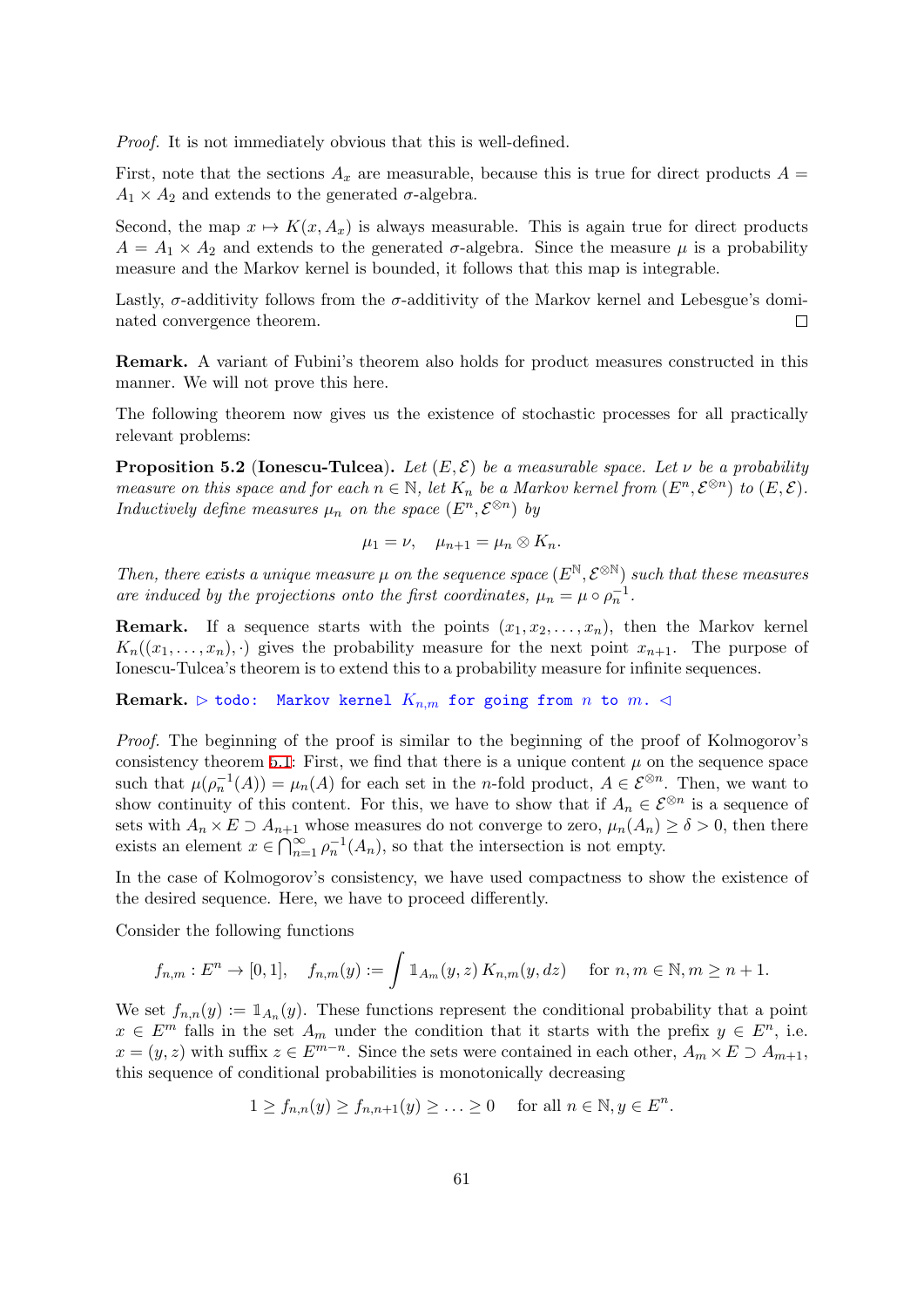Moreover, choosing the prefix at random, we obtain the total probability,

$$
\int f_{n,m}(y) d\mu_n(y) = \mu_m(A_m).
$$

We now proceed to construct the sequence  $(x_1, x_2, \ldots)$  inductively. First, consider the total probability above specialized to  $n = 1$ . By assumption, the right-hand side converges to a non-zero value in the limit  $m \to \infty$ . By the Lebesgue dominated convergence theorem, the sequence of functions  $f_{1,m}$  cannot converge to 0 almost everywhere, so there must exist a value  $x_1 \in E$  such that  $\lim_{m \to \infty} f_{1,m}(x_1) > 0$ . By monotonicity, we have  $\mathbb{1}_{A_1}(x_1) = f_{1,1}(x_1) > 0$ , so the prefix is contained in the set,  $x_1 \in A_1$ .

For the induction step, we use Fubini's theorem, which implies that the functions satisfy the recursive equation

$$
f_{n,m}(y) = \int f_{n+1,m}(y, x_{n+1}) K_n(y, dx_{n+1}).
$$

Given a sequence  $y = (x_1, x_2, \ldots, x_n)$  with  $\lim_{m \to \infty} f_{n,m}(y) > 0$ , the left-hand side converges to a non-zero value in the limit  $m \to \infty$ . By Lebesgue's dominated convergence theorem and monotonicity, there must exist a value  $x_{n+1} \in E$  such that  $\lim_{m\to\infty} f_{n+1,m}(y, x_{n+1}) > 0$  as well. As before, this shows  $(x_1, \ldots, x_n, x_{n+1}) \in A_{n+1}$ , as desired.  $\Box$ 

**Example.**  $\triangleright$  todo  $\triangleleft$  i.i.d. variables.

**Example.** Markov chains.

#### **5.2 Stationary Processes and Ergodicity**

**Definition.** A stochastic process  $(X_n)_{n=1}^{\infty}$  is called a **stationary process** if the shifted process  $(X_{n+1})_{n=1}^{\infty}$  has the same probability distribution.

**Example.** Every i.i.d. process is a stationary process. In particular, a Bernoulli process is stationary.

Remember that a stochastic process can also be viewed as a measurable map  $X : \Omega \to \mathbb{R}^{\mathbb{N}}$  to the space of sequences. If we let

$$
\theta: \mathbb{R}^{\mathbb{N}} \to \mathbb{R}^{\mathbb{N}}, \quad \theta(x_1, x_2, \dots) = (x_2, x_3, \dots)
$$

denote the shift operator on the space of sequences, then a process *X* is stationary if and only if the shift  $\theta$  leaves the probability distribution  $P \circ X^{-1}$  invariant, that is  $P \circ X^{-1} = P \circ X^{-1} \circ \theta^{-1}$ . This motivates the following definition:

**Definition.** Let  $(\Omega, \mathcal{A}, \mu)$  be a measure space. A measurable map  $T : \Omega \to \Omega$  is said to be **measure-preserving** if

$$
\mu(T^{-1}(A)) = \mu(A) \quad \text{ for all } A \in \mathcal{A}.
$$

A **measure-preserving system** is a quadruple  $(\Omega, \mathcal{A}, \mu, T)$  where  $(\Omega, \mathcal{A}, \mu)$  is a probability space,  $\mu(\Omega) = 1$ , and *T* is a measure-preserving transformation.

In other words, every stationary process  $(X_n)_{n=1}^{\infty}$  corresponds to a unique measure-preserving system on the sequence space,  $(\mathbb{R}^{\mathbb{N}}, \mathcal{B}^{\otimes \mathbb{N}}, P \circ X, \theta)$ .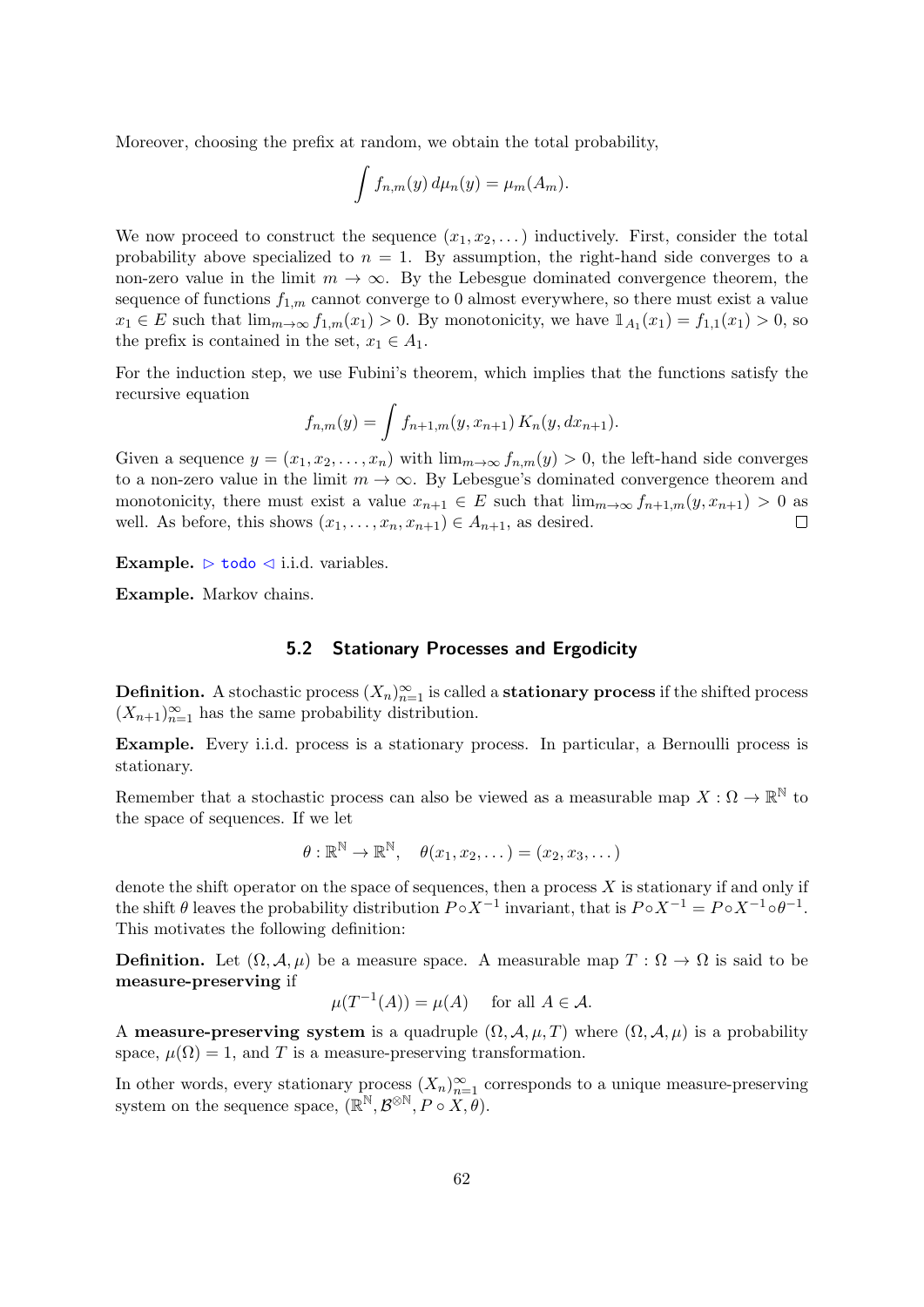**Remark.** Conversely, given a measure-preserving system  $(\Omega, \mathcal{A}, \mu, T)$  and a random variable  $Y: \Omega \to \mathbb{R}$ , we can define a stochastic process by  $X_n(\omega) := Y(T^n \omega)$ . This process is *stationary*, because

$$
\mu((X_2, X_1, \dots, X_{n+1}) \in B) = (\mu \circ T^{-1})((X_1, X_2, \dots, X_n) \in B)
$$
  
=  $\mu((X_1, X_2, \dots, X_n) \in B),$ 

so the finite-dimensional and hence also the infinite distributions agree. If the system is the  $\mathcal{B} = (\mathbb{R}^{\mathbb{N}}, \mathcal{B}^{\otimes \mathbb{N}}, P \circ X^{-1}, \theta),$  then the original process is recovered by choosing  $Y = \pi_1$  the projection onto the first coordinate.

In other words, the concepts "stationary process" and "measure-preserving system" are interchangeable. We can focus on concrete sequence spaces that correspond to stochastic processes,

$$
(\mathbb{R}^{\mathbb{N}},\mathcal{B}^{\otimes \mathbb{N}},P\circ X^{-1},\theta,\pi_1),
$$

or we can consider abstract measure-preserving systems with an additional variable  $Y : \Omega \rightarrow$ R,

$$
(\Omega, \mathcal{A}, \mu, T, Y).
$$

The former is an instance of the latter, and the latter can always be mapped to the former. in the following, we will adopt mainly the abstract viewpoint.

We now consider some examples of measure-preserving systems:

**Example.** *Circle rotations*. Consider the unit circle in the complex plane,  $\Omega = S^1 \subset \mathbb{C}$ , with the (induced) Lebesgue measure. For each real number  $\alpha \in [0, 1]$ , the rotation

$$
T_{\alpha} : S^1 \to S^1, \quad T_{\alpha}(z) = e^{2\pi i \alpha} z
$$

is measure-preserving. An equivalent way of writing this map is to view the circle as the quotient  $S^1 \cong \mathbb{R}/\mathbb{Z}$ . Then, the rotation corresponds to a linear shift

$$
\tilde{T}_{\alpha}: \mathbb{R}/\mathbb{Z} \to \mathbb{R}/\mathbb{Z}, \quad \tilde{T}_{\alpha}(x) = x + \alpha \mod \mathbb{Z}.
$$

**Example.** Consider the unit interval  $\Omega = [0, 1]$ . The transformation

$$
T(x) = (2x \mod \mathbb{Z}) = \begin{cases} 2x, & \text{if } 0 \le x < \frac{1}{2} \\ 2x - 1 & \text{if } \frac{1}{2} \le x \le 1 \end{cases}
$$

is neither continuous nor bijective. However, it is measure-preserving. This may seem odd, because if *I* is a small interval, then its image  $T(I)$  has twice the length,  $|T(I)| = 2|I|$ . If we consider the preimage  $T^{-1}(J)$  of a small interval *J*, then the preimage consists of *two* parts of half the length, so the map is measure-preserving, indeed. The following picture (Wikipedia) illustrates this: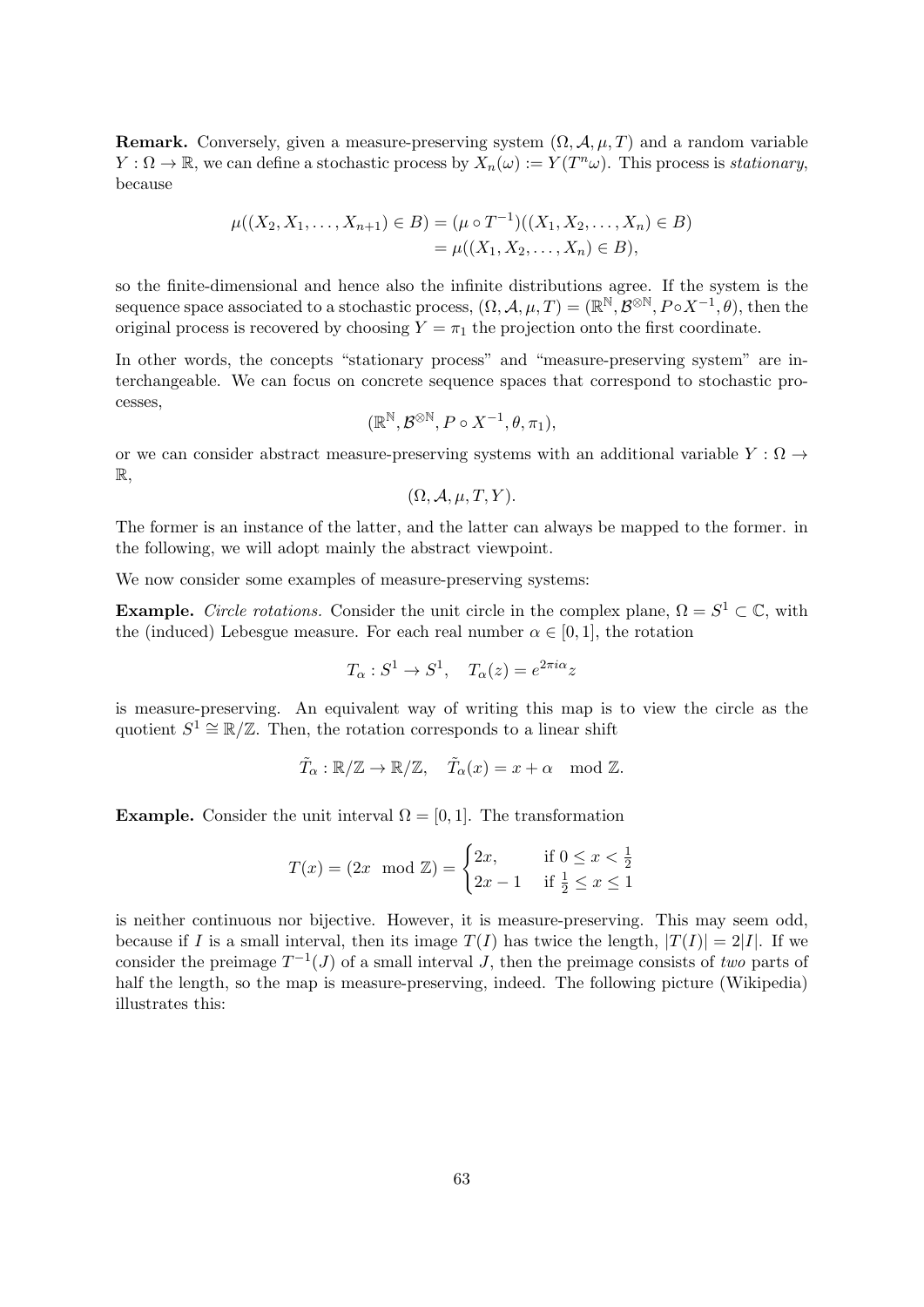

**Example.** *Stationary Markov chains.* Any positively recurrent Markov chain that is started in its stationary distribution *ν*, so that  $P(X_1 = x) = \nu(x)$ , is a stationary process. After all, the probability for the second state is the same,  $P(X_2 = x) = \nu(x)$ , and the finite-dimensional probabilities are equal

$$
P(X_2 = x_1, X_3 = x_2, \dots, X_{n+1} = x_n) = P(X_2 = x_1) \prod_{k=1}^n \pi(x_k, x_{k+1}) = \nu(x_1) \prod_{k=1}^n \pi(x_k, x_{k+1})
$$

$$
= P(X_1 = x_1, X_2 = x_2, \dots, X_n = x_n).
$$

**Definition.** A set *A* is called *T***-invariant** if the transformation maps it to itself, that is  $T^{-1}A = A$ .

**Definition.** A measure-preserving system  $(\Omega, \mathcal{A}, P, T)$  is called **ergodic** if the following implication holds

A is T-invariant 
$$
\implies
$$
 P(A) = 0 or P(A) = 1.

In other words, this means that every *T*-invariant set either contains almost no points, or almost all points.

A very nice property that implies ergodicity is the following:

**Definition.** A measure-preserving system  $(\Omega, \mathcal{A}, P, T)$  is called **mixing** if

$$
\lim_{n \to \infty} P(A \cap T^{-n}B) = P(A)P(B)
$$
\n(20)

for all measurable sets  $A, B$ . We can interpret  $A$  and  $T^{-n}B$  as two events that separated by a time difference *n*. Mixing means that these events will become independent in the asymptotic limit of large time differences.

**Lemma 5.3.** *If a measure-preserving system is mixing, then it is also ergodic.*

*Proof.* Let *A* be a *T*-invariant set. Then, we have  $T^{-n}A = A$ , so

$$
P(A) = \lim_{n \to \infty} P(A \cap A) = \lim_{n \to \infty} P(A \cap T^{-n}A) = P(A)P(A).
$$

It follows that  $P(A) = 0$  or 1.

**Example.** The measure-preserving system associated to a sequence of i.i.d. random variables  $(X_n)_{n=1}^{\infty}$  is mixing. It is sufficient to check this for events *A* and *B* that only depend on the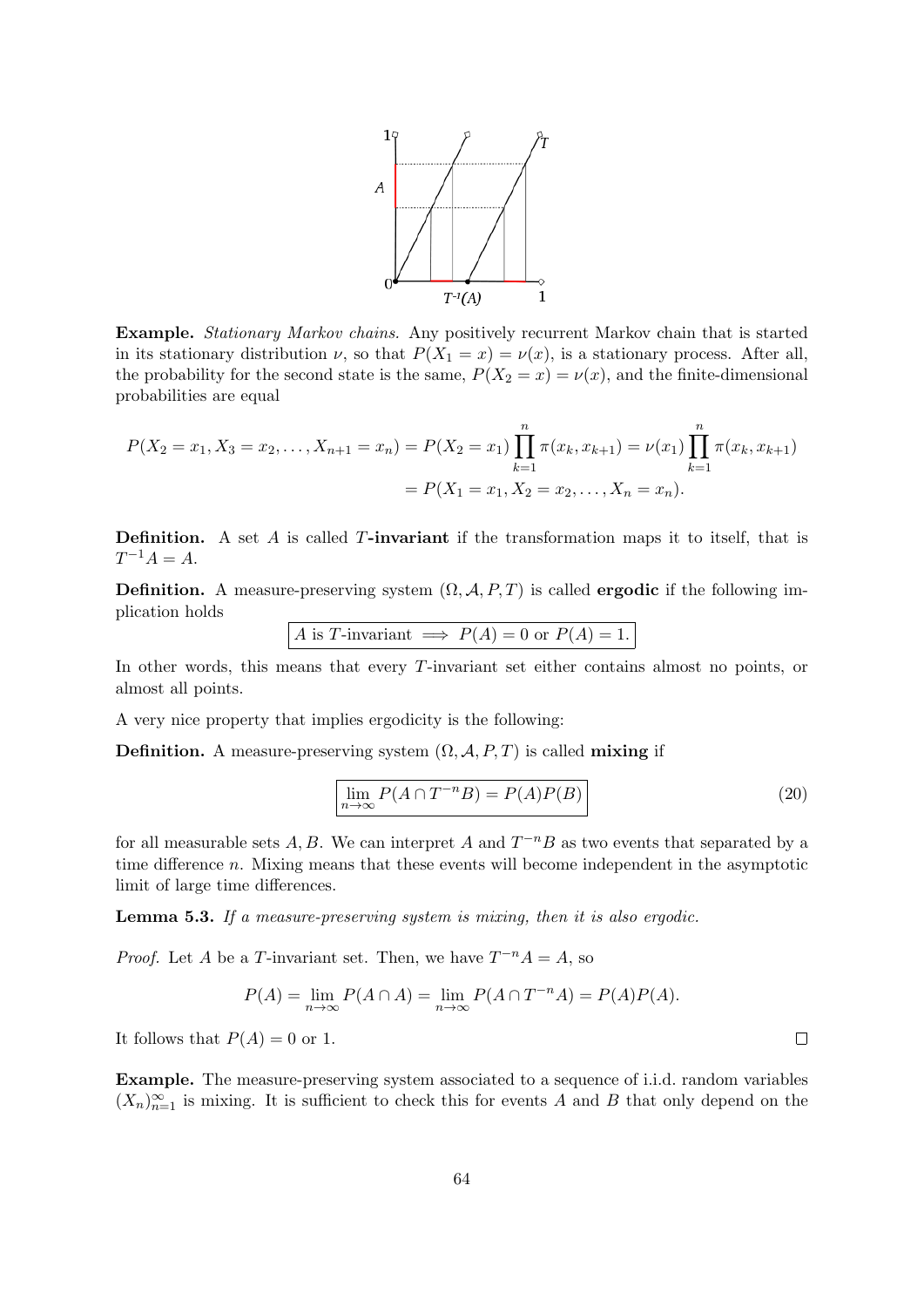variables  $X_1, \ldots, X_n$ . In this case, the events *A* and  $T^{-m}B$  are independent for any  $m > n$ , because the latter event only depends on the values of the variables  $X_m, \ldots, X_{m+n}$ .

**Example.**  $\triangleright$  todo: irreducible, stationary Markov chains are mixing  $\triangleleft$ 

**Example.** Consider the unit interval  $\Omega = [0, 1]$  and the map

$$
T(x) = 2x \mod \mathbb{Z}.
$$

This measure-preserving system is actually equivalent to a Bernoulli system with probability 1*/*2, and hence mixing.

*Proof.* To see this, let  $x \in [0, 1]$  be a number and consider the expansion in binary digits  $x = 0.b_1b_2b_3...$  This expansion is unique except when the number *x* is an integer multiple of a negative power of two,  $x = k2^{-n}$ . But these cases have measure zero, so we can exclude them, and obtain a map into a sequence space,  $([0,1], \mathcal{B}) \to (\{0,1\}^{\mathbb{N}}, \{0,1\}^{\otimes \mathbb{N}})$ . Moreover, the Lebesgue measure is mapped to a measure where every digit has equal probability 1*/*2. Finally, the operation *T* maps the number *x* to a number with binary digit expansion  $T(x) = 0. b_2 b_3 \ldots$ . In other words, it corresponds to the shift operator, and the system is equivalent to a Bernoulli system.  $\Box$ 

Mixing is a very strong property. Not every ergodic system is mixing. The simplest example is given by circle rotations.

**Proposition 5.4** (Circle rotations, ergodic, not mixing). *Consider the unit circle*  $\Omega = S^1$ *with the Lebesgue measure. For each real number*  $\alpha \in [0,1]$ *, consider the rotation* 

$$
T_{\alpha}: S^1 \to S^1
$$
,  $T_{\alpha}(z) = e^{2\pi i \alpha} z$ .

*Then, we have*

$$
T_{\alpha} \; ergodic \quad \Longleftrightarrow \quad \alpha \; is \; irrational.
$$

*Moreover in the case where*  $T_{\alpha}$  *is ergodic, it is not mixing.* 

*Proof.* As a measure space, we can identify the circle with the unit interval,  $S^1 \cong \mathbb{R}/\mathbb{Z} \cong [0,1],$ and the operation with the shift  $T_\alpha(x) = x + \alpha \mod \mathbb{Z}$ .

If  $\alpha$  is rational, then it is not difficult to construct an invariant set with non-trivial measure. If  $\alpha = p/q$  with  $p, q \in \mathbb{N}$ , then the shift is periodic,  $T^q = 1$ . If  $B = [0, \varepsilon]$  is a small interval, say  $\varepsilon = 1/(2q)$ , then the sets  $T^{-k}B$  are disjoint for  $k = 0 \ldots q - 1$  and the set

$$
A = B \cup T^{-1}B \cup T^{-2}B \cup \ldots \cup T^{-(q-1)}B
$$

is *T*-invariant. It has measure  $\mu(A) = q\mu(B) = 1/2$ . Hence, the system is not ergodic.

If  $\alpha$  is irrational, we first establish that the orbit of any point  $z \in S^1$  is dense. Without loss of generality, we show this for the point  $z = 1$ . If we set  $\xi = e^{2\pi i \alpha}$ , then the orbit of this point is given by  $\{1, \xi, \xi^2, \dots\}$ . Let  $\varepsilon > 0$ . Divide the circle into regions of length  $\varepsilon$ . By the pigeonhole principle, there must exist some integers  $n > m > 0$  such that two orbit points fall into the same region, that is

$$
|\xi^n - \xi^m| < \varepsilon,
$$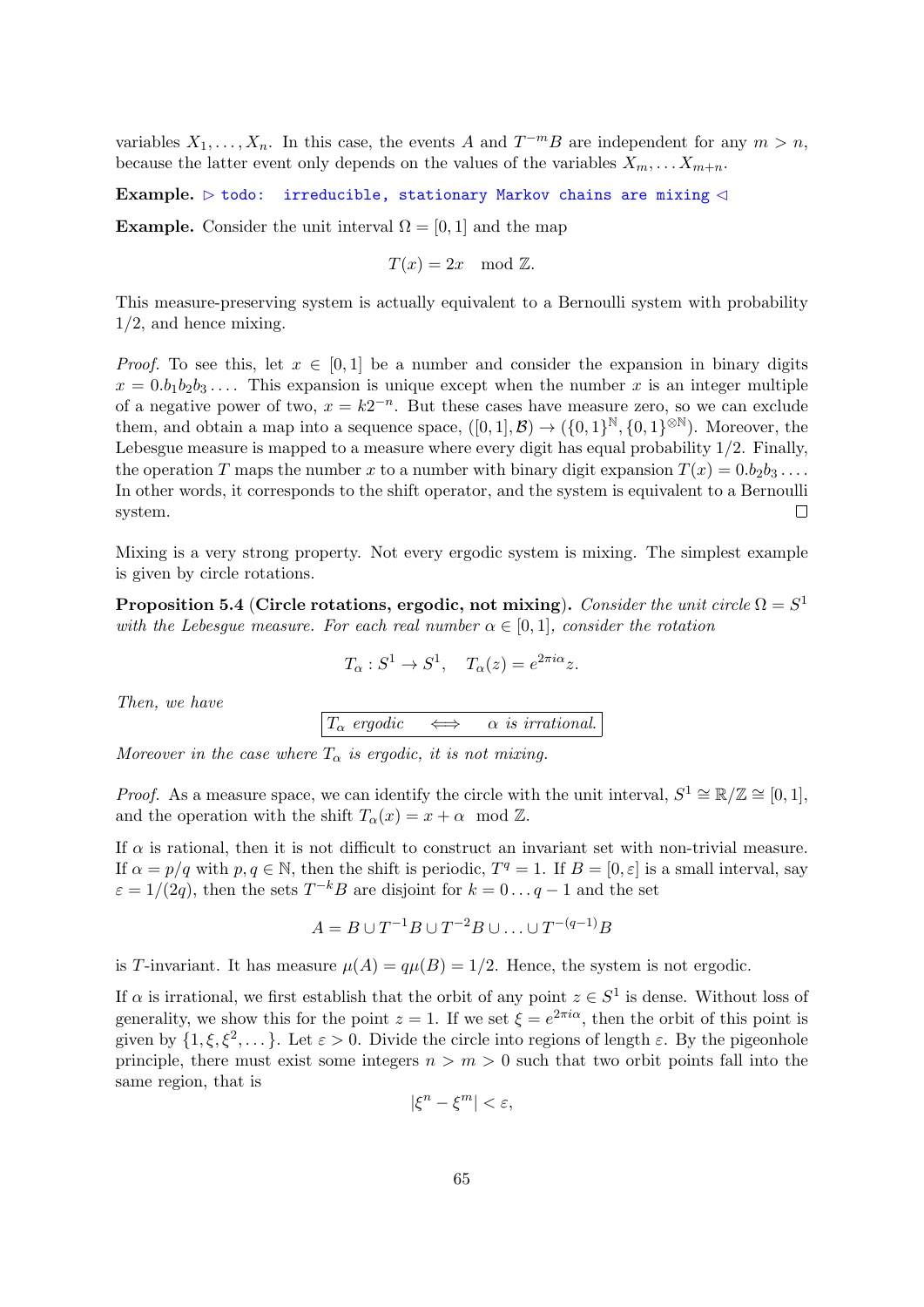which implies

$$
|\xi^{n-m}-1|<\varepsilon.
$$

But since the angle was irrational, we have  $\xi^{n-m} \neq 1$ . Hence, any other point  $z' \in S^1$  on the circle can be approximated within  $\varepsilon$  by an integer power of this number

$$
|\xi^{k(n-m)} - z'| < \varepsilon.
$$

This shows that the orbit is dense.

Now, let *A* be a measurable, *T*-invariant set. Assume that  $0 < \mu(A) < 1$ . By measure theory, we can approximate it by a finite disjoint union of intervals  $I_k$ , so that  $\mu(A \triangle \biguplus_{k=1}^N I_k) < \varepsilon \mu(A)$ with  $\varepsilon > 0$  chosen later. Without loss of generality, we may assume that all the intervals have size  $\mu(I_k) < \varepsilon$ . By the pigeonhole principle, the intersection of the set *A* with one of the intervals, say  $I_1$ , must be almost the whole of the interval,

$$
\mu(A \cap I_1) \ge (1 - 2\varepsilon)\mu(I_1),
$$

because otherwise, we would have

$$
(1-\varepsilon)\mu(A) \le \mu\left(A \cap \biguplus_{k=1}^N I_k\right) = \sum_{k=1}^N \mu(A \cap I_k) < (1-2\varepsilon)\sum_{k=1}^N \mu(I_k) \le (1-2\varepsilon)(1+\varepsilon)\mu(A).
$$

Choosing  $\varepsilon$  small enough, this would be a contradiction to  $\mu(A) > 0$ .

Now, since the orbit of the action *T* is dense, we can use disjoint translates of the interval *I*<sup>1</sup> to cover the unit circle. In particular, we can find integers  $n_1, \ldots, n_K$  such that the translates *T <sup>−</sup>n<sup>k</sup> I*<sup>1</sup> are disjoint and

$$
\mu(I_1 \cup T^{-n_1}I_1 \cup \ldots \cup T^{-n_K}I_1)) \geq 1 - \varepsilon.
$$

However, the set *A* is *T*-invariant, so the intersection with this covering has size at least

$$
\mu(A) \ge \mu(A \cap (I_1 \cup T^{-n_1} I_1 \cup \dots \cup T^{-n_k} I_1))
$$
  
=  $\sum_{k=1}^K \mu(A \cap T^{-n_k} I_1) = \sum_{k=1}^K \mu(T^{-n_k} A \cap T^{-n_k} I_1) = \sum_{k=1}^K \mu(A \cap I_1)$   
 $\ge (1 - 2\varepsilon) \sum_{k=1}^K \mu(I_1) \ge (1 - 2\varepsilon)(1 - \varepsilon).$ 

Letting  $\varepsilon \to 0$ , we conclude that is  $\mu(A) = 1$ , so the system is ergodic.

To show that the system is not mixing, consider the interval  $A = B = [0, 1/2]$ . Since the orbit of any point is dense, there exist infinitely many indices  $n_1, n_2, \ldots$  such that  $|T^{n_k}(0)| < \varepsilon$ . In other words, the interval  $T^{-n_k}B$  almost completely overlaps with the original interval *B*, which means

$$
P(A \cap T^{-n_k}B) = 1/2 - \varepsilon > 1/4 = P(A)P(B).
$$

This proves that the system cannot be mixing.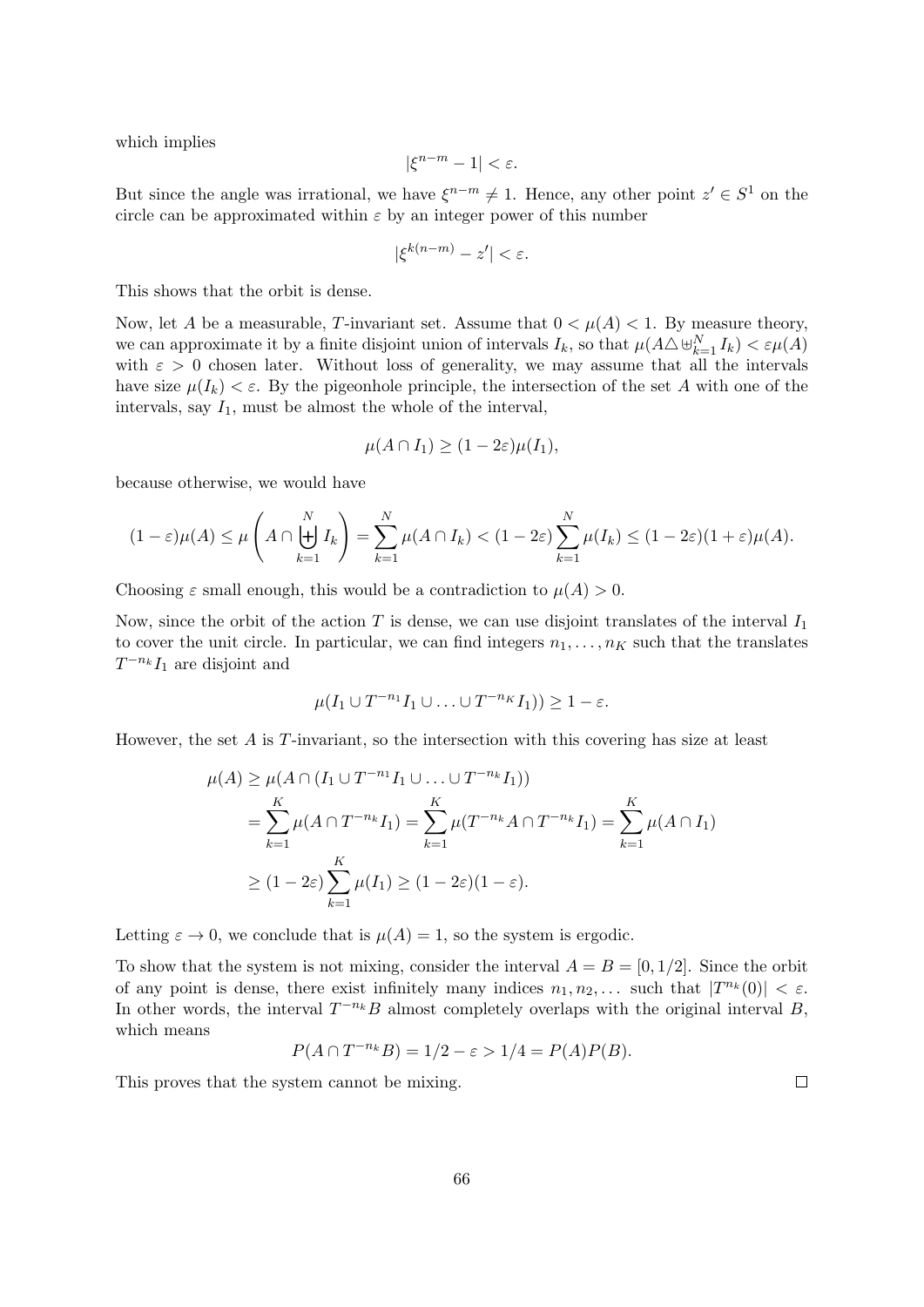#### **5.3 The Ergodic Theorem**

**Theorem 5.5** (**Birkhoff's ergodic theorem**). Let  $(\Omega, \mathcal{A}, P, T)$  be a measure-preserving sys*tem and*  $X \in L^1$ . Then, the following averages converge almost surely

$$
\lim_{n \to \infty} \frac{X(\omega) + X(T(\omega)) + \ldots + X(T^n(\omega))}{n} = Y(\omega)
$$

*to a random variable*  $Y \in L^1$  *with*  $E[X] = E[Y]$ *.* 

**Corollary 5.6** (**Strong Law of Large Numbers**). Let  $(X_n)_{n=1}^{\infty}$  be a sequence of i.i.d. *random variables with mean*  $E[X_k] = \mu$ *. Then, we have* 

$$
\frac{X_1 + X_2 + \ldots + X_n}{n} \to \mu
$$
 almost surely.

*Proof.* The i.i.d. sequence of random variables corresponds to a measure-preserving system that is mixing, hence ergodic. By Birkhoff's ergodic theorem, the averages converge almost surely to a random variable  $Y(\omega)$ . Since the system is ergodic, this variable is constant almost everywhere. Since  $\mu = E[X_k] = E[Y]$ , we conclude that it is almost everywhere equal to the mean  $\mu$ .  $\Box$ 

*Proof of the ergodic theorem.* Without loss of generality, we may assume that the random variable *X* is positive,  $X \geq 0$ , otherwise we express it as a difference of a positive and a negative  $part X = X_+ - X_-.$ 

Consider the random variables

$$
\overline{X}(\omega) = \limsup_{n \to \infty} \frac{1}{n} \sum_{k=0}^{n-1} X(T^k \omega), \quad \underline{X}(\omega) = \liminf_{n \to \infty} \frac{1}{n} \sum_{k=0}^{n-1} X(T^k \omega).
$$

These variables are invariant under *T*, that is  $\overline{X} \circ T = \overline{X}$ , and likewise for the limes inferior. To prove the theorem, it is enough to show the inequalities

$$
\int \underline{X} \, dP \ge \int X \, dP \ge \int \overline{X} \, dP.
$$

This establishes both that  $\overline{X}$  is integrable and that  $X = \overline{X}$  almost everywhere, i.e that the averages converge almost everywhere. We will only show the second inequality, the first inequality is analoguous.

For  $C > 0$ , consider the function  $\overline{X}^C = \min{\{\overline{X}, C\}}$  that has been cut off from above. Let  $\varepsilon > 0$ . The key idea to the proof is to consider, for each point  $\omega \in \Omega$ , the smallest number of steps needed for the average to come close to the limes superior (or the cut-off),

$$
n(\omega) := \min \left\{ n : \frac{1}{n} \sum_{k=0}^{n-1} X(T^k \omega) \ge \overline{X(\omega)}^C - \varepsilon \right\}.
$$

This function is measurable. If it were bounded,  $n(\omega) \leq N_{\varepsilon}$ , then we could argue that the sequence of values  $X(\omega), X(T\omega), \ldots, X(T^m\omega)$  can be subdivided into sections of length at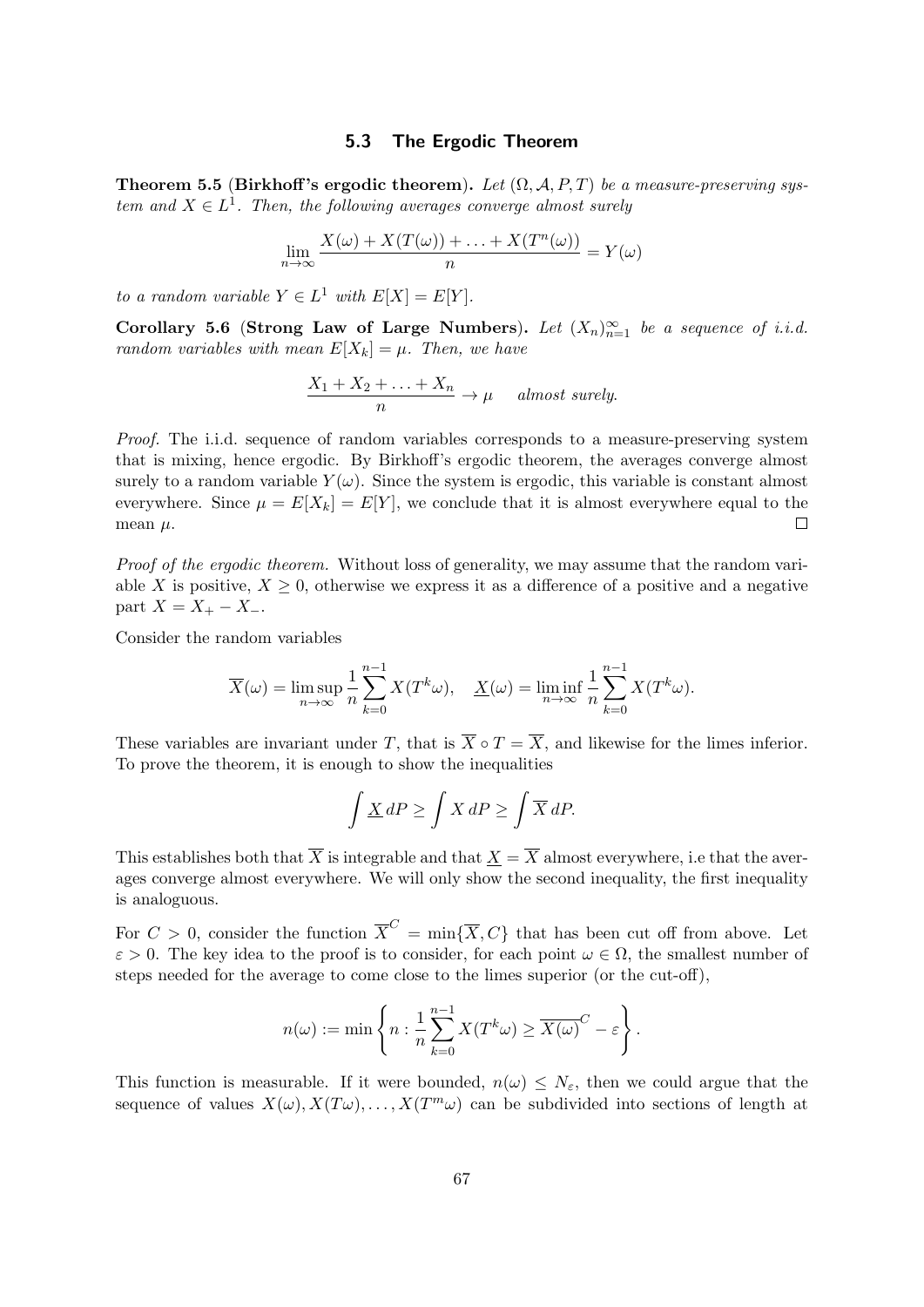most  $N_{\varepsilon}$ ,

$$
\underbrace{X(\omega), X(T\omega), X(T^2\omega), \dots, X(T^{n(\omega)-1}\omega)}_{n(\omega) \leq N_{\varepsilon} \text{ values}}, \underbrace{X(T^{n(\omega)}\omega), X(T^{n(\omega)+1}\omega), X(T^{n(\omega)+2}\omega), \dots, \dots, X(T^m\omega)}_{n(T^{n(\omega)}\omega) \leq N_{\varepsilon} \text{ values}},
$$

and the average over each section comes close the limes superior. Then, the total average over *m* values is a weighted average of these sections, plus a remainder, which contribues at most  $N_{\varepsilon}$  values. The latter is irrelevant in the limit  $m \to \infty$ , and the former stays close to the limes superior.

While the step size  $n(\omega)$  does not need to be bounded in general, we can certainly find a number  $N_{\varepsilon}$  and a set *A* that is small,  $P(A) < \varepsilon$ , such that the function is bounded outside this set,  $n(\omega) \leq N_{\varepsilon}$  for  $\omega \in A^c$ . It turns out that this is enough for the argument to work. To see this, consider the adjusted functions

$$
\tilde{X}(\omega) = \begin{cases} X(\omega), & \text{if } \omega \in A \\ C, & \text{if } \omega \in A^c, \end{cases} \quad \text{and} \quad \tilde{n}(\omega) = \begin{cases} n(\omega), & \text{if } \omega \in A \\ 1, & \text{if } \omega \in A^c. \end{cases}
$$

Clearly, the function  $\tilde{n}(\omega)$  is now bounded. Also, it satisfies

$$
\frac{1}{\tilde{n}(\omega)}\sum_{k=0}^{\tilde{n}(\omega)-1}\tilde{X}(T^k\omega)\geq \overline{X(\omega)}^C-\varepsilon
$$

for all points *ω*. In fact, it is again the minimum over all lengths *n* with this property. (The variables  $\tilde{X}$  and  $X$  may differ wildly outside the set  $A$ , however).

We now want to estimate the average over *m* terms. We assume  $m \geq N_{\varepsilon}$ . For each point  $\omega \in \Omega$ , we recursively define the sequence

$$
n_0(\omega) := 0, \quad n_{j+1}(\omega) := n_j(\omega) + \tilde{n}(T^{n_j}\omega).
$$

This sequence increases, so at some point  $J = J(\omega)$ , it will exceed the number of terms,  $n_{J+1}(\omega) \geq m$ . Since the step length is bounded, we have  $m \leq n_J + N_{\varepsilon}$ . The idea was to split the average into sections whose average is close to the limes superior. We obtain the estimate

$$
\frac{1}{m} \sum_{k=0}^{m-1} \tilde{X}(T^k \omega) = \frac{1}{m} \left[ \sum_{k=n_0(\omega)}^{n_1(\omega)-1} \tilde{X}(T^k \omega) + \sum_{k=n_1(\omega)}^{n_2(\omega)-1} \tilde{X}(T^k \omega) + \dots + \sum_{k=n_J(\omega)}^{m-1} \tilde{X}(T^k \omega) \right]
$$
\n
$$
\geq \frac{1}{m} \left[ (n_1(\omega) - n_0(\omega)) (\overline{X}^C(\omega) - \varepsilon) + \dots + (n_J(\omega) - n_{J-1}(\omega)) (\overline{X}^C(T^{n_{J-1}(\omega)}\omega) - \varepsilon) \right]
$$
\n
$$
\geq \frac{n_J(\omega)}{m} (\overline{X}^C(\omega) - \varepsilon) \geq \overline{X}^C(\omega) - \varepsilon - \frac{N_{\varepsilon}}{m} C.
$$

In the last line, we have used that the variable  $\overline{X}^C$  is also invariant under *T*. We now integrate over the point  $\omega$  and use the fact that the transformation *T* is measure-preserving to obtain

$$
\int \tilde{X}(\omega) dP = \int \left[ \frac{1}{m} \sum_{k=0}^{m-1} \tilde{X}(T^k \omega) \right] dP \ge \int \overline{X}^C dP - \varepsilon - \frac{N_{\varepsilon}}{m} C.
$$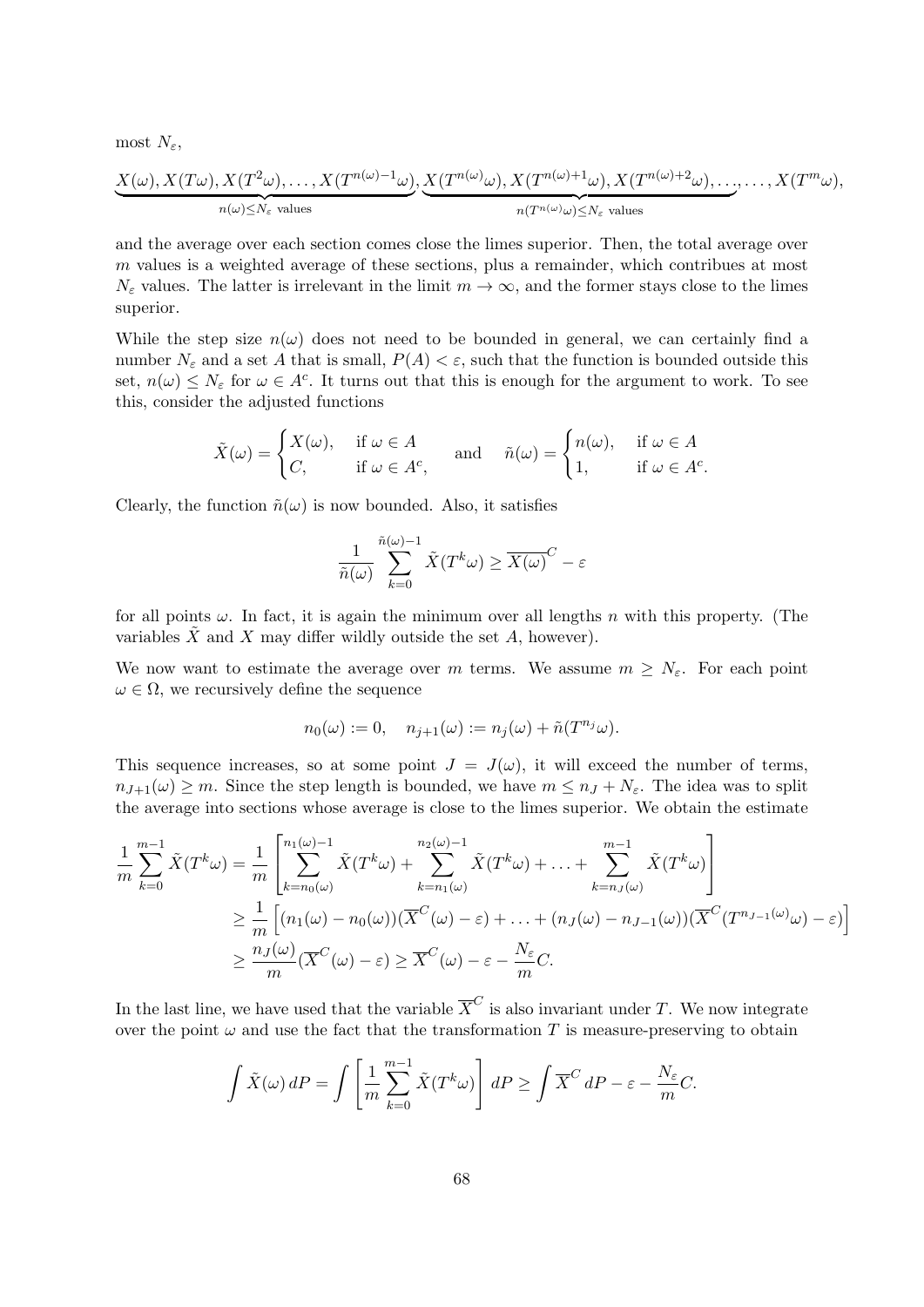The left-hand side no longer depends on *m*, and we can immediately take the limit  $m \to \infty$ . The integrals of  $X$  and  $\tilde{X}$  are related by

$$
\int X dP \ge \int_A X dP \ge \int \tilde{X} dP - C\varepsilon \ge \int \overline{X}^C dP - C\varepsilon - \varepsilon.
$$

Taking the limit  $\varepsilon \to 0$  and then the limit  $C \to \infty$  proves the desired inequality.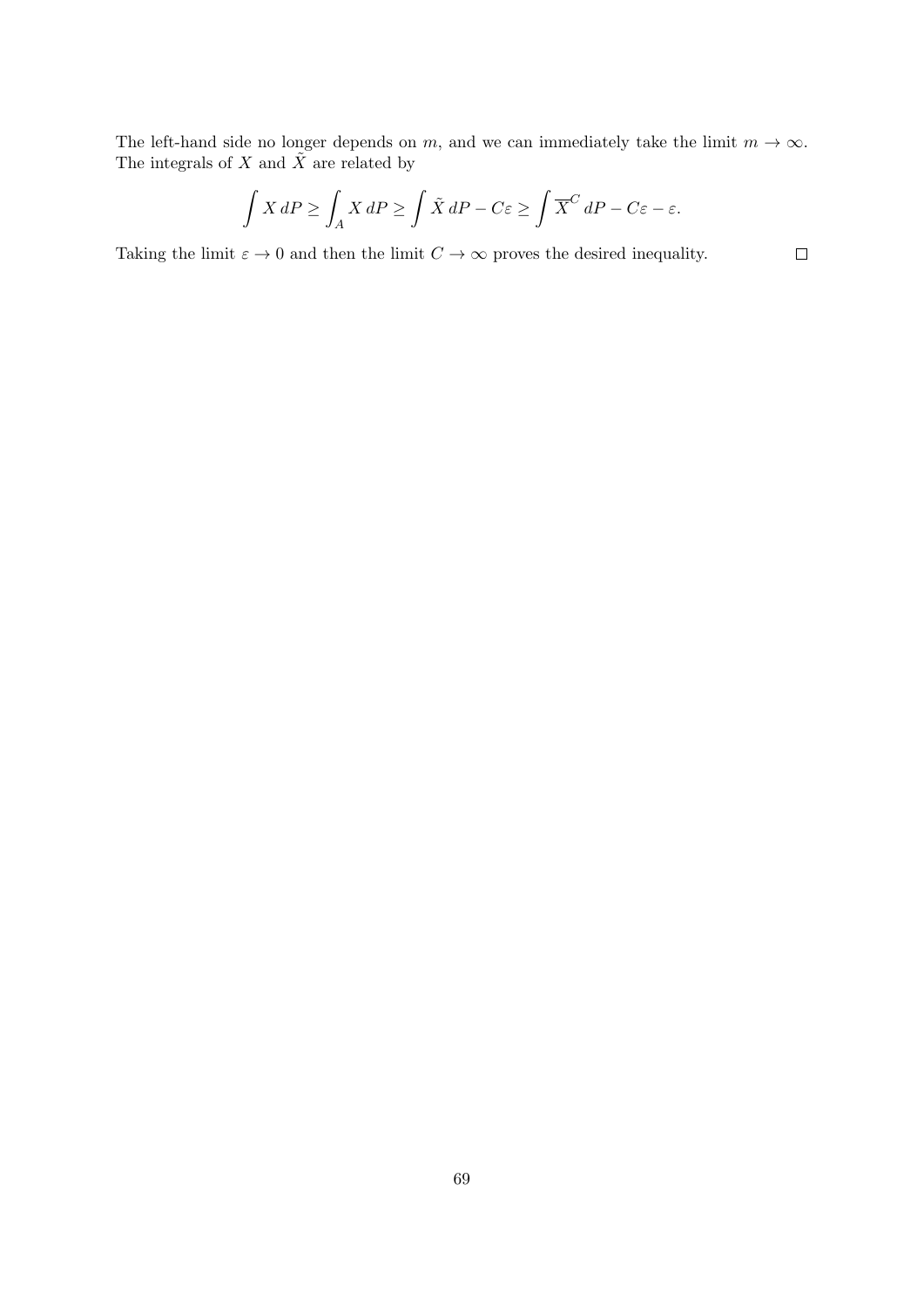# **A Measure Theory**

## **A.1** *σ***-algebras**

<span id="page-69-0"></span>**Definition.** Let  $\Omega$  be a set. An **algebra** is a collection of subsets  $\mathcal{A} \subset 2^{\Omega}$  such that

- 1.  $\emptyset \in \mathcal{A}$  and  $\Omega \in \mathcal{A}$ .
- 2. *Complements.*  $A \in \mathcal{A} \implies A^c = \Omega \setminus A \in \mathcal{A}$ .
- 3. *Finite intersections.*  $A \in \mathcal{A}$  and  $B \in \mathcal{A} \implies (A \cap B) \in \mathcal{A}$ .
- 4. *Finite union.*  $A \in \mathcal{A}$  and  $B \in \mathcal{A} \implies (A \cup B) \in \mathcal{A}$ .

An algebra is said to be a  $\sigma$ **-algebra** if it satisfies the stronger requirement

4'. *Countable union.* If  $(A_n)_{n=1}^{\infty}$  is a countable sequence of subsets in *A*, then their union is also in the collection,  $\bigcup_{n=1}^{\infty} A_n \in \mathcal{A}$ .

In the latter case, the pair  $(\Omega, \mathcal{A})$  is also called a **measurable space**.

**Remark.** By De Morgan's law,  $A \cap B = (A^c \cup B^c)^c$ , the third condition is actually redundant.

**Remark.** The intersection of  $\sigma$ -algebras is again a  $\sigma$ -algebra. If  $\mathcal{B} \subset 2^{\Omega}$  is any collection of sets, then the  $\sigma$ -algebra generated by this collection,  $\sigma(\mathcal{B})$ , is the unique smallest  $\sigma$ -algebra that contains this collection. It is given by the intersection  $\sigma(\mathcal{B}) = \bigcap_{\mathcal{A}} \sigma$ -algebra, $\mathcal{B} \subset \mathcal{A}$  *A*.

**Example.** If  $\Omega = X$  is a topological space, then the **Borel**  $\sigma$ -algebra on this space is the  $\sigma$ -algebra generated by the open subsets.

**Notation.** The measurable space of the real numbers together with the Borel  $\sigma$ -algebra is usually denoted by  $(\mathbb{R}, \mathcal{B})$ .

**Example.** Consider the euclidean space  $\mathbb{R}^n$ . The collection of sets which can be represented as finite, disjoint unions of half-open boxes,

$$
\mathcal{A} = \left\{ \biguplus_{k=1}^{N} [a_k, b_k) : N \in \mathbb{N}, a_k, b_k \in (\mathbb{R} \cup \{-\infty, +\infty\})^n \right\},\
$$

is an algebra. The  $\sigma$ -algebra generated by this collection is precisely the Borel  $\sigma$ -algebra of the space  $\mathbb{R}^n$ .

**Definition.** Let  $(E_j, \mathcal{A}_j)_{j \in J}$  be a family of measurable spaces. It may well be infinite. On the product space  $\prod_{j\in J} E_j$ , we define the **product** *σ***-algebra** as the *σ*-algebra generated by one-dimensional cylinders,

$$
\bigotimes_{j\in J} A_j := \sigma\left(\left\{\pi_k^{-1}(B) : B \in \mathcal{A}_k \text{ for some } k \in J\right\}\right),\
$$

where  $\pi_k: \prod_{j\in J} E_j \to E_k$  is the projection onto the *k*-the coordinate.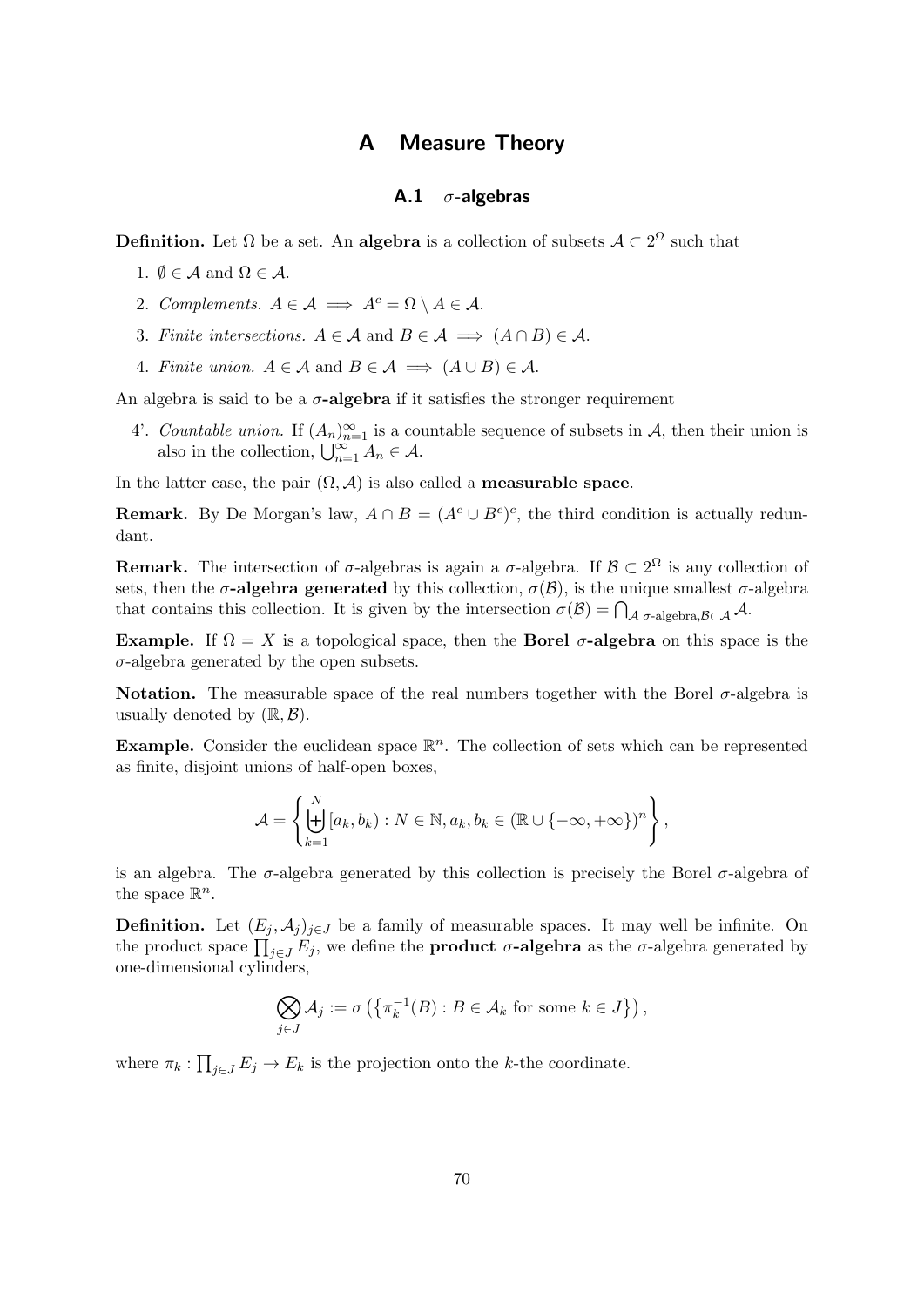For instance, consider the case where all spaces are equal,  $(E_i, \mathcal{A}_i) \equiv (E, \mathcal{A})$ , and the family is countably infinite,  $J = N$ . Then, the product space is also called the **sequence space** and denoted by  $(E^{\mathbb{N}}, \mathcal{A}^{\otimes \mathbb{N}})$ . The *σ*-algebra is generated by sets of the form

$$
\pi_k^{-1}(B) = \underbrace{E \times E \times \ldots \times E}_{k-1 \text{ times}} \times B \times E \times \ldots \subset E^{\mathbb{N}}.
$$

**Example.** The Borel  $\sigma$ -algebra of the euclidean space  $\mathbb{R}^n$  is equal to the product  $\sigma$ -algebra  $\mathcal{B}^{\otimes n}$ , where  $(\mathbb{R}, \mathcal{B})$  is the space of real numbers with the Borel  $\sigma$ -algebra.

**Remark.** Given a collection of sets *B* that contains another collection  $A \subset B$ , one often wants to show that it also contains the *σ*-algebra generated by latter, that is  $\sigma(\mathcal{A}) \subset \mathcal{B}$ . Sometimes, this is not straightforward. The following notions can help:

**Definition.** A collection of subsets  $A \subset 2^{\Omega}$  is called a  $\pi$ -system if it is non-empty and closed under finite intersections, that is  $A \in \mathcal{A}$  and  $B \in \mathcal{A} \implies (A \cap B) \in \mathcal{A}$ .

**Definition.** A collection of subsets  $A \subset 2^{\Omega}$  is called a **Dynkin system** if it satisfies the following conditions:

- 1.  $\emptyset \in \mathcal{A}$  and  $\Omega \in \mathcal{A}$ .
- 2. *Complements.*  $A \in \mathcal{A} \implies A^c \in \mathcal{A}$ .
- 3. *Disjoint countable union.* If  $(A_n)_{n=1}^{\infty}$  is a countable sequence of *disjoint* subsets in A,  $A_i \cap A_j = \emptyset$  for any  $i \neq j$ , then their union is also in the collection,  $\biguplus_{n=1}^{\infty} A_n \in \mathcal{A}$ .

Note that there is no mention of intersections.

It is straightforward to show that every Dynkin system which is also a  $\pi$ -system is already a *σ*-algebra. However, even more is true:

**Proposition A.1** (**Dynkin's theorem**)**.** *Let B be a Dynkin system and A be a π-system. If the former contains the latter, B ⊃ A, then it also contains the σ-algebra generated by the latter,*  $\mathcal{B} \supset \sigma(\mathcal{A})$ *.* 

*Proof.* We want to find a smaller Dynkin system that is closed under intersections. First, consider the collection of sets that have a "good" intersection with sets from the collection *A*:

$$
\mathcal{D}_1 := \{ B \in \mathcal{B} : (A \cap B) \in \mathcal{B} \text{ for all } A \in \mathcal{A} \}.
$$

Apparently, we have  $A \subset \mathcal{D}_1 \subset \mathcal{B}$ . But we can check that this is a Dynkin system: For all  $A \in \mathcal{A}$ , we can use the fact that the collection  $\mathcal{B}$  is a Dynkin system to conclude that

- 1.  $A \cap \emptyset = \emptyset$  and  $A \cap \Omega = A$ , so both are in the collection  $\mathcal{B}$ .
- 2. If  $(A \cap B) \in \mathcal{B}$ , then  $A \cap B^c = (A^c \cup B)^c = (A^c \cup (A \cap B))^c$  is also in  $\mathcal{B}$ .
- 3. If the sets  $B_k \in \mathcal{D}_1$  are disjoint, then the set  $A \cap (\biguplus_{k=1}^{\infty} B_k) = \biguplus_{k=1}^{\infty} (A \cap B_k)$  is also in  $\mathcal{B}$ .

In a second step, we consider the collection of sets that have "very good" intersections with all sets from this collection, i.e.

$$
\mathcal{D}_2 := \{ B \in \mathcal{B} : (B \cap A) \in \mathcal{D}_1 \text{ for all } A \in \mathcal{D}_1 \}.
$$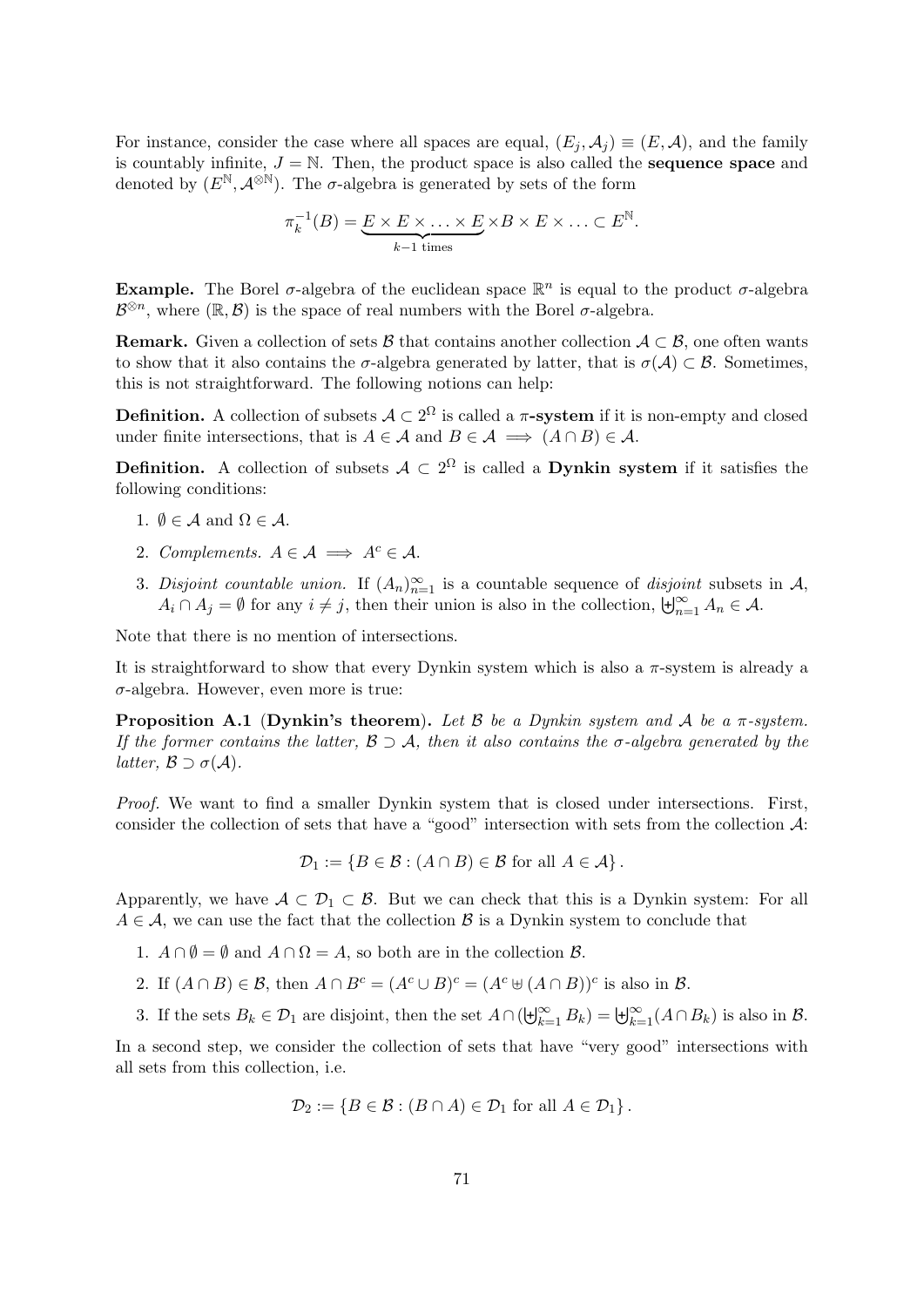By construction of the first collection  $\mathcal{D}_1$ , we have  $\mathcal{A} \subset \mathcal{D}_2 \subset \mathcal{D}_1$ . But since  $\mathcal{D}_1$  is a Dynkin system, we can essentially repeat the same calculations as above and conclude that  $\mathcal{D}_2$  is a Dynkin system as well. However, it is also stable under intersections, because if  $B, C \in \mathcal{D}_2$ , then we have

$$
(B \cap C) \cap A = B \cap \underbrace{(C \cap A)}_{\in \mathcal{D}_1} \in \mathcal{D}_1 \quad \text{ for all } A \in \mathcal{D}_1,
$$

which implies  $B \cap C \in \mathcal{D}_2$ . In other words, this collection is in fact a  $\sigma$ -algebra, and we have  $\sigma(\mathcal{A}) \subset \mathcal{D}_2 \subset \mathcal{B}$  as desired.  $\Box$ 

#### **A.2 Measures**

<span id="page-71-0"></span>**Definition.** Let *A* be an algebra. A function  $\mu : A \to [0, \infty]$  is called a **content** if it is **finitely additive**, i.e. if it satisfies  $\mu(\emptyset) = 0$  and

$$
\mu(A \cup B) = \mu(A) + \mu(B)
$$
 whenever  $A, B \in \mathcal{A}$  are disjoint,  $A \cap B = \emptyset$ .

A content is called a **pre-measure** if it is  $\sigma$ -additive, that is if additivity extends to countably infinite unions

$$
\mu(A) = \sum_{k=1}^{\infty} \mu(A_k) \quad \text{whenever } A_k \in \mathcal{A} \text{ are disjoint, } A = \bigcup_{k=1}^{\infty} A_k, \text{ and } A \in \mathcal{A}.
$$

Note that a pre-measure is defined on an algebra, so the countable union of disjoint sets  $A_k \in \mathcal{A}$  does not have to be in the algebra  $\mathcal{A}$  again. In this case, the condition does not say anything.

A **measure**  $\mu : \mathcal{A} \to [0, \infty]$  is a pre-measure where the underlying algebra  $\mathcal{A}$  is also a  $\sigma$ algebra.

**Notation.** Let  $(B_n)_{n=1}^{\infty}$  be a sequence of sets. We write  $B_n \uparrow B$  if the sequence is monotonically increasing,  $B_1 \subset B_2 \subset \ldots$ , and  $B = \bigcup_{n=1}^{\infty} B_n$ . Similarly, we write  $B_n \downarrow B$  if the sequence is monotonically decreasing,  $B_1 \supset B_2 \supset \ldots$ , and  $B = \bigcap_{n=1}^{\infty} B_n$ .

**Lemma A.2** (**Continuity** and **pre-measures**)**.** *Let µ be content on an algebra A. If this content satisfies*  $\mu(\Omega) < \infty$ *, then the following are equivalent:* 

- *1. µ is a pre-measure.*
- *2. For every sequence of sets*  $A_n \in \mathcal{A}$  *with*  $A_n \downarrow \emptyset$ *, we have*  $\mu(A_n) \to 0$ *.*

**Definition.** Consider a  $\sigma$ -algebra  $\mathcal A$  on a space  $\Omega$ . A measure  $\mu$  is called **finite** if  $\mu(\Omega) < \infty$ . A measure  $\mu$  is called  $\sigma$ -finite if the space can be exhausted by sets with finite content, i.e. there exists a sequence of sets  $B_n \in \mathcal{A}$  with  $B_n \uparrow \Omega$  and  $\mu(B_n) < \infty$ .

When the measurable space is also a topological space, we may ask how well a measure can be approximated by knowing only the measures of open sets. The following notion is particularly useful:

**Definition.** Let X be a topological space and  $\beta$  the  $\sigma$ -algebra of Borel sets. Then, a measure  $\mu$  is called **inner regular** if it can be approximated from below by compact sets, that is

$$
\mu(A) = \sup \{ \mu(K) : K \subset A, K \text{ compact} \} \quad \text{ for all Borel sets } A \in \mathcal{B}. \tag{21}
$$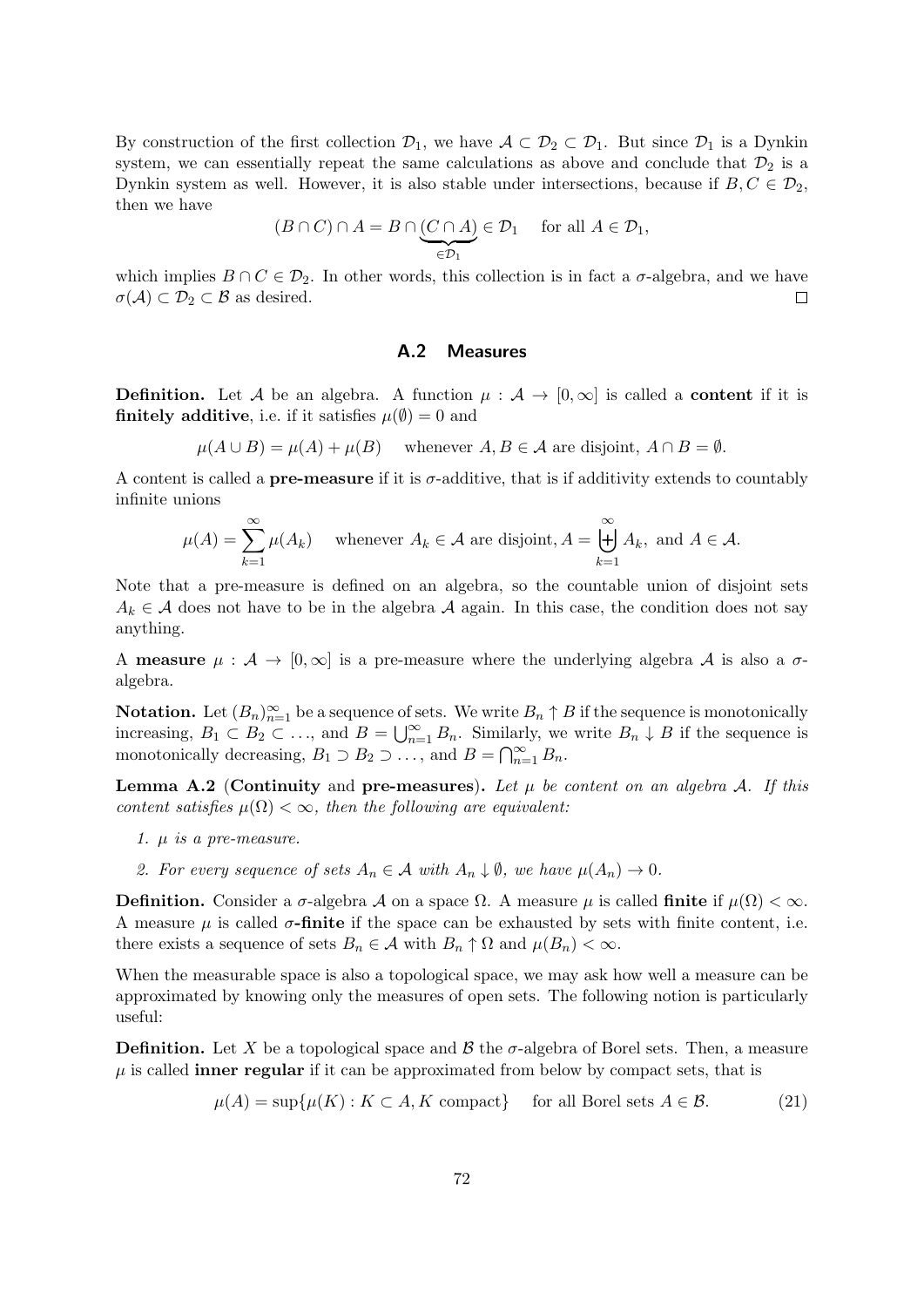**Lemma A.3.** *Every finite measure on a euclidean space*  $\mathbb{R}^d$  *is inner regular.* 

*Proof.* Consider the collection  $C$  of measurable subsets such that for any  $A \in C$ , both *A* and its complement  $A^c$  satisfy the inner regularity property  $(21)$ . We want to show that it is a Dynkin system.

1. Clearly,  $A = \emptyset$  satisfies this property. By exhausting the euclidean space with large cubes, we see that it also holds for  $A = \mathbb{R}^d$ . The finiteness of the [me](#page-71-0)asure is used here.

2. If  $A \in \mathcal{C}$ , then  $A^c \in \mathcal{C}$  by definition.

3. Let  $A_n \in \mathcal{C}$  be a countable sequence of disjoint subsets. Let  $A = \biguplus_{n=1}^{\infty} A_n$  be the union.

First, we show that  $A \in \mathcal{C}$ . For each  $\varepsilon > 0$ , we can find compact sets  $K_n \subset A_n$  such that  $\mu(K_n) \geq \mu(A_n) - \varepsilon 2^{-n}$ . Since the measure is finite and countably additive, there must be an index *N* such that  $\mu(A) \geq \mu(\biguplus_{n=1}^{N} A_n) - \varepsilon$ . But the union  $K := \biguplus_{n=1}^{N} K_n$  is a compact set and satisfies  $\mu(K) \geq \mu(A) - 2\varepsilon$ .

Second, we show that  $A^c \in \mathcal{C}$ . For  $\varepsilon > 0$ , let  $K_n \subset A_n^c$  be compact subsets such that  $\mu(K_n) \geq \mu(A_n) - 2^{-n}\varepsilon.$ 

$$
\mu(A^c) = \mu(A_1 \cap A_2 \cap ...)
$$
  
=  $\mu((A_1 \setminus K_1) \cap ...) + \mu(K_1 \cap (A_2 \setminus K_2) \cap ...) + ... + \mu(K_1 \cap K_2 \cap ...)$   
 $\leq \mu(K_1 \cap K_2 \cap ...) + \varepsilon.$ 

An infinite intersection of closed and bounded sets is again closed and bounded, so the intersection  $K_1 \cap K_2 \ldots$  is compact.

Now, we have already mentioned that the disjoint unions of half-open intervals form an algebra. Since an individual half-open interval  $[a, b]$  can be written as a countable union of compact intervals, this means that this algebra is a subset of the Dynkin system *C*. By Dynkin's theorem A.1, this Dynkin system contains the  $\sigma$ -algebra generated by the half-open intervals, which is the Borel  $\sigma$ -algebra.  $\Box$ 

## **A.3 Extension Theorems**

**Proposition A.4** (**Hahn-Kolmogorov Extension Theorem**)**.** *Let A be an algebra of subsets and*  $\mu : \mathcal{A} \to [0,\infty]$  *a pre-measure on that algebra. Then, there exists a measure*  $\tilde{\mu}: \sigma(\mathcal{A}) \to [0,\infty]$  *on the generated*  $\sigma$ -algebra that extends this pre-measure,  $\tilde{\mu}|_{\mathcal{A}} = \mu$ . If the *pre-measure is σ-finite, then this extension is unique.*

**Example.** Consider the set of real numbers R. We have already seen that the collection of all disjoint unions of half-open intervals  $\biguplus_{k=1}^{n} [a_k, b_k]$  forms an algebra. A compactness argument shows that the sum of lengths is a pre-measure. Applying the extension theorem gives the Lebesgue measure on the real numbers.

**Lemma A.5.** *Let A be an algebra and*  $\mu$  *be a measure on the generated*  $\sigma$ -*algebra*  $\sigma(A)$ *. Then, for each*  $\varepsilon > 0$  *and each measurable set*  $A \in \sigma(\mathcal{A})$ *, there exists a set*  $B \in \mathcal{A}$  *from the algebra such that*  $\mu(A \triangle B) < \varepsilon$ .